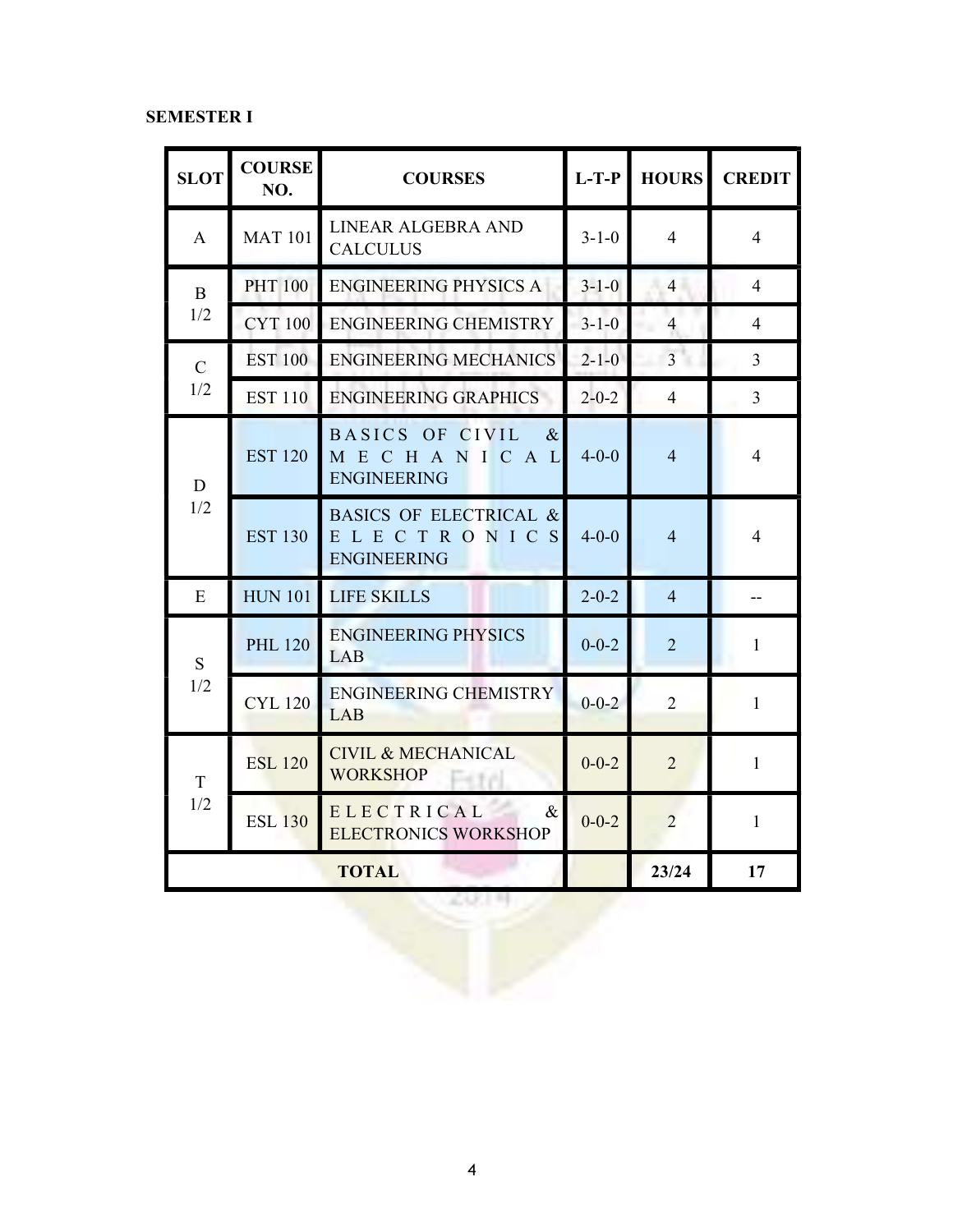# SEMESTER II

| <b>SLOT</b>  | <b>COURSE</b><br>NO. | <b>COURSES</b>                                                         | $L-T-P$     | <b>HOURS</b>   | <b>CREDIT</b>  |
|--------------|----------------------|------------------------------------------------------------------------|-------------|----------------|----------------|
| A            | <b>MAT 102</b>       | VECTOR CALCULUS,<br>DIFFERENTIAL EQUATIONS<br><b>AND TRANSFORMS</b>    | $3 - 1 - 0$ | 4              | $\overline{4}$ |
| $\mathbf{B}$ | <b>PHT 100</b>       | <b>ENGINEERING PHYSICS A</b>                                           | $3 - 1 - 0$ | $\overline{4}$ | $\overline{4}$ |
| 1/2          | <b>CYT 100</b>       | <b>ENGINEERING CHEMISTRY</b>                                           | $3 - 1 - 0$ | $\overline{4}$ | $\overline{4}$ |
| $\mathbf C$  | <b>EST 100</b>       | <b>ENGINEERING MECHANICS</b>                                           | $2 - 1 - 0$ | $\overline{3}$ | $\overline{3}$ |
| 1/2          | <b>EST 110</b>       | <b>ENGINEERING GRAPHICS</b>                                            | $2 - 0 - 2$ | $\overline{4}$ | $\overline{3}$ |
| D            | <b>EST 120</b>       | BASICS OF CIVIL<br>$\mathcal{R}$<br>MECHANICAL<br><b>ENGINEERING</b>   | $4 - 0 - 0$ | $\overline{4}$ | $\overline{4}$ |
| 1/2          | <b>EST 130</b>       | <b>BASICS OF ELECTRICAL &amp;</b><br>ELECTRONICS<br><b>ENGINEERING</b> | $4 - 0 - 0$ | $\overline{4}$ | $\overline{4}$ |
| E            | <b>HUT 102</b>       | PROFESSIONAL<br><b>COMMUNICATION</b>                                   | $2 - 0 - 2$ | $\overline{4}$ |                |
| $\mathbf{F}$ | <b>EST 102</b>       | PROGRAMMING IN C                                                       | $2 - 1 - 2$ | 5              | $\overline{4}$ |
| ${\bf S}$    | <b>PHL 120</b>       | <b>ENGINEERING PHYSICS</b><br><b>LAB</b>                               | $0 - 0 - 2$ | $\overline{2}$ | $\mathbf{1}$   |
| 1/2          | <b>CYL 120</b>       | <b>ENGINEERING CHEMISTRY</b><br><b>LAB</b>                             | $0 - 0 - 2$ | $\overline{2}$ | $\mathbf{1}$   |
| $\rm T$      | <b>ESL 120</b>       | <b>CIVIL &amp; MECHANICAL</b><br><b>WORKSHOP</b>                       | $0 - 0 - 2$ | $\overline{2}$ |                |
| 1/2          | <b>ESL 130</b>       | ELECTRICAL<br>$\alpha$<br><b>ELECTRONICS WORKSHOP</b>                  | $0 - 0 - 2$ | $\overline{2}$ | $\mathbf{1}$   |
|              |                      | <b>TOTAL</b>                                                           |             | 28/29          | 21             |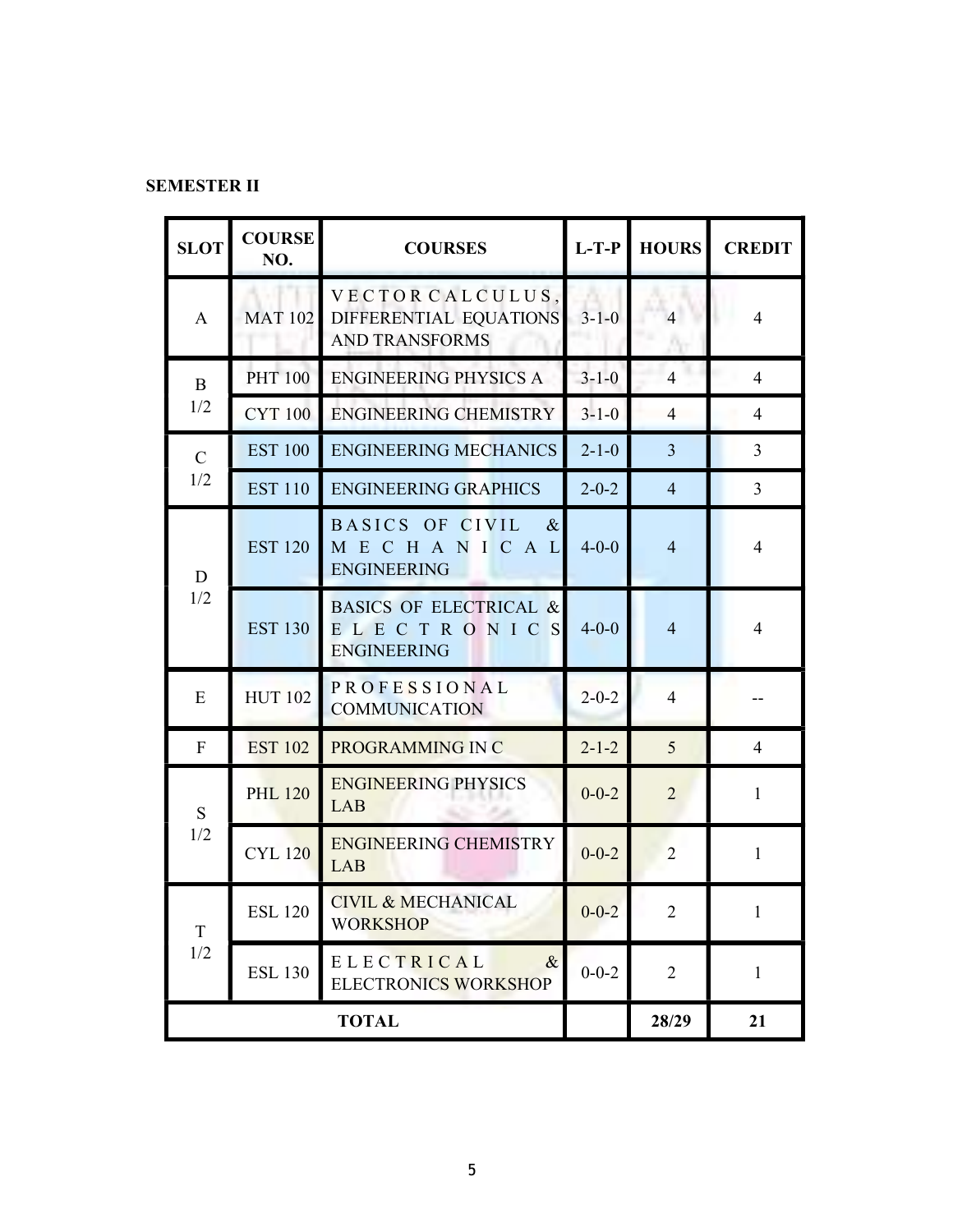|            | LINEAR ALGEBRA AND CALCULUS | $\mid$ CATEGORY |   | D | <b>CREDIT</b> | Year of             |
|------------|-----------------------------|-----------------|---|---|---------------|---------------------|
| <b>MAT</b> |                             |                 |   |   |               | <b>Introduction</b> |
| 101        |                             | <b>BSC</b>      | ◠ | 0 |               | 2019                |
|            |                             |                 |   |   |               |                     |

Preamble: This course introduces students to some basic mathematical ideas and tools which are at the core of any engineering course. A brief course in Linear Algebra familiarises students with some basic techniques in matrix theory which are essential for analysing linear systems. The calculus of functions of one or more variables taught in this course are useful in modelling and analysing physical phenomena involving continuous change of variables or parameters and have applications across all branches of engineering.

Prerequisite: A basic course in one-variable calculus and matrix theory.

Course Outcomes: After the completion of the course the student will be able to

| CO <sub>1</sub> | solve systems of linear equations, diagonalize matrices and characterise quadratic forms     |
|-----------------|----------------------------------------------------------------------------------------------|
| CO <sub>2</sub> | compute the partial and total derivatives and maxima and minima of multivariable functions   |
| CO <sub>3</sub> | compute multiple integrals and apply them to find areas and volumes of geometrical shapes,   |
|                 | mass and centre of gravity of plane laminas                                                  |
| CO <sub>4</sub> | perform various tests to determine whether a given series is convergent, absolutely          |
|                 | convergent or conditionally convergent                                                       |
| CO <sub>5</sub> | determine the Taylor and Fourier series expansion of functions and learn their applications. |

Mapping of course outcomes with program outcomes

|                 | PO | PO <sub>2</sub> | <b>PO 3</b> | $PO4   PO5   PO6$ |  | $ $ PO | PO <sub>8</sub> | PO 9 | PO 10 | PO 11 | PO 12 |
|-----------------|----|-----------------|-------------|-------------------|--|--------|-----------------|------|-------|-------|-------|
|                 |    |                 |             |                   |  |        |                 |      |       |       |       |
| CO <sub>1</sub> | 3  | 3               |             | З                 |  |        |                 |      |       |       |       |
| CO <sub>2</sub> | 3  | 2               |             |                   |  |        |                 |      |       |       |       |
| CO <sub>3</sub> | 3  | 2               |             |                   |  |        |                 |      |       |       |       |
| CO <sub>4</sub> | 3  |                 |             |                   |  |        |                 |      |       |       |       |
| CO <sub>5</sub> | 3  |                 |             |                   |  |        |                 |      |       |       |       |

# Assessment Pattern

| <b>Bloom's Category</b> | <b>Continuous Assessment Tests</b> | <b>End Semester</b> |                               |
|-------------------------|------------------------------------|---------------------|-------------------------------|
|                         | Test 1<br>(Marks)                  | Test 2<br>(Marks)   | <b>Examination</b><br>(Marks) |
| Remember                | 10                                 | 10                  | 20                            |
| Understand              | 20                                 | 20                  | 40                            |
| Apply                   | 20                                 | 20                  | 40                            |
| Analyse                 |                                    |                     |                               |
| Evaluate                |                                    |                     |                               |
| Create                  |                                    |                     |                               |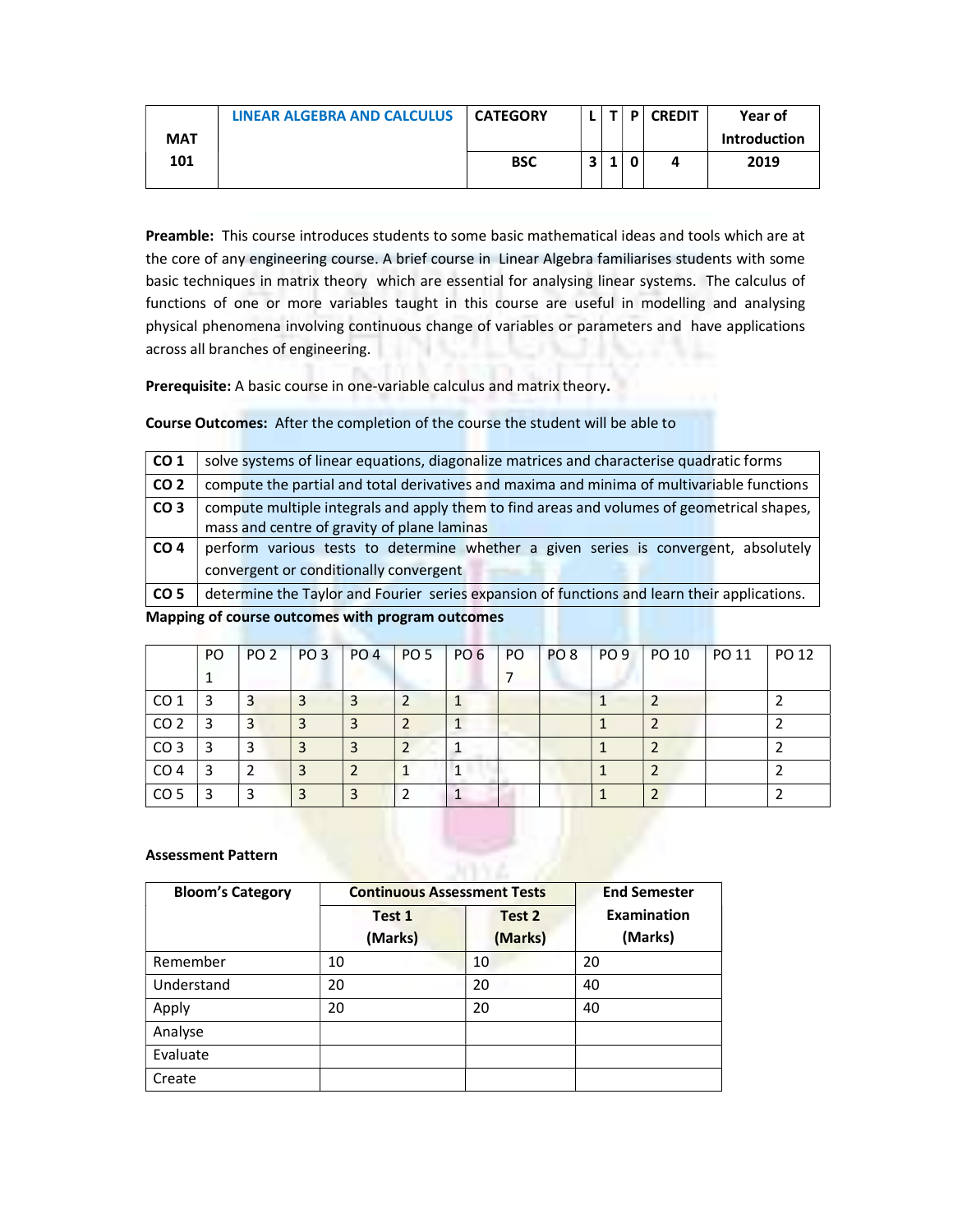#### Mark distribution

| <b>Total Marks</b> | <b>CIE</b><br>marks | <b>ESE</b><br>marks | <b>ESE Duration</b> |
|--------------------|---------------------|---------------------|---------------------|
| 150                | 50                  | 100                 | 3 hours             |

## Continuous Internal Evaluation Pattern:

| Attendance                             | $: 10$ marks |
|----------------------------------------|--------------|
| Continuous Assessment Test (2 numbers) | $: 25$ marks |
| Assignment/Quiz/Course project         | $: 15$ marks |

Assignments: Assignment should include specific problems highlighting the applications of the methods introduced in this course in science and engineering.

End Semester Examination Pattern: There will be two parts; Part A and Part B. Part A contain 10 questions with 2 questions from each module, having 3 marks for each question. Students should answer all questions. Part B contains 2 questions from each module of which student should answer any one. Each question can have maximum 2 sub-divisions and carry 14 marks.

### Course Level Assessment Questions

Course Outcome 1 (CO1): Solve systems of linear equations, diagonalize matrices and characterise quadratic forms

1. A is a real matrix of order  $3 \times 3$  and  $X = \frac{1}{2}$  $\chi$ .  $\mathcal{Y}$  $\mathbf{z}$ . What can you say about the solution of  $AX =$ 

0if rank of A is 1? 2 ?3?

- 2. Given $A = \vert$  $3 \t 0 \t 2$  $0 \quad 2 \quad 0$ ,  $-2$  0 0  $\frac{1}{2}$ , find an orthogonal matrix Pthat diagonalizes A.
- 3. Find out what type of conic section the following quadratic form represents

$$
17x^2 - 30x_1x_2 + 17x_2^2 = 128
$$

4. The matrix  $A = \vert$  $-2$  2  $-3$  $2 \t1 -6$  $-1$   $-2$  0 **has an eigen value5 with corresponding Eigen vector**  $X =$  $\vert 2 \vert$ . Find  $A^5X$ 1 −1

Course Outcome 2 (CO2): compute the partial and total derivatives and maxima and minima of multivariable functions

1. Find the slope of the surface  $z = x^2y + 5y^3$  in the x-direction at the point (1,-2)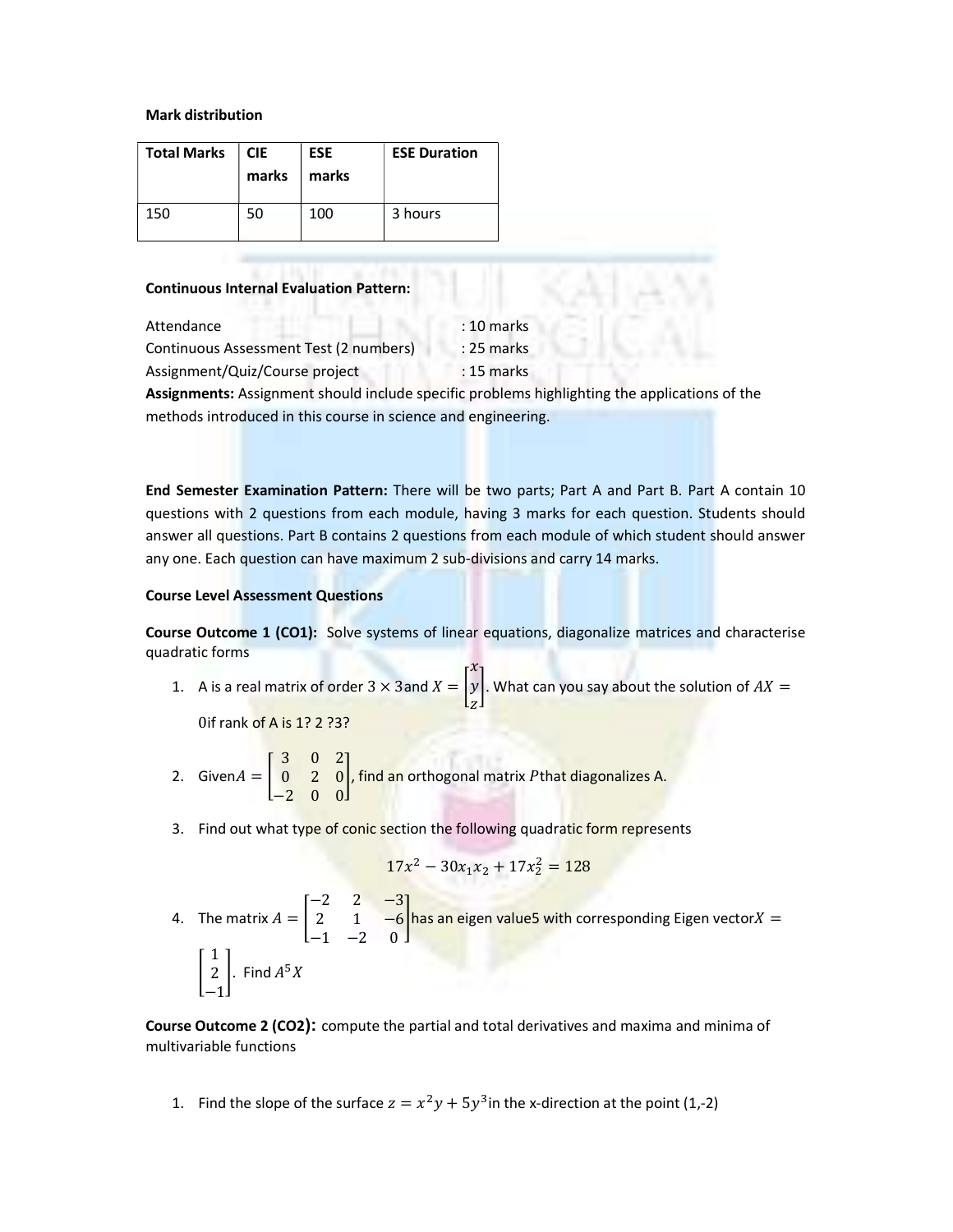- 2. Given the function  $w = xy + z$ , use chain rule to find the instantaneous rate of change of wat each point along the curve  $x = cost$ ,  $y = sint$ ,  $z = t$
- 3. Determine the dimension of rectangular box open at the top , having a volume 32 cubic ft and requiring the least amount of material for it's construction.

Course Outcome 3(CO3): compute multiple integrals and apply them to find areas and volumes of geometrical shapes, mass and centre of gravity of plane laminas.

- 1. Evaluate  $\iint_D (x + 2y) D A$  where D is the region bounded by the parabolas  $y = 2x^2$  and  $y = 1 + x^2$
- 2. Explain how you would find the volume under the surface  $z = f(x, y)$ and over a specific region Din the xyplane using (i) double integral (ii) triple integral?
- 3. Find the mass and centre of gravity of a triangular lamina with vertices (0,0), (2,1), (0,3) if the density function is  $f(x, y) = x + y$
- 4. Use spherical coordinates to evaluate  $\iiint_R (x^2 + y^2 + z^2)^3$  $\int_B (x^2 + y^2 + z^2)^3 dV$  where B is the unit ball defined by  $B = \{(x, y, z): x^2 + y^2 + z^2 \le 1\}$

Course Outcome 4 (CO4): perform various tests to determine whether a given series is convergent, absolutely convergent or conditionally convergent.

- 1. What is the difference between a sequence and a series and when do you say that they are convergent? Divergent?
- 2. Determine whether the series  $\sum_{n=1}^{\infty} \frac{5}{2n^2+4}$  $n = \infty$   $\frac{5}{2n^2 + 4n + 3}$ converges or diverges.
- 3. Is the series  $\sum_{n=1}^{\infty} \frac{(-1)^{n-1}}{n}$  $\boldsymbol{n}$  $\frac{n}{n=1}^{\infty}$  convergent? Absolutely convergent? Conditionally convergent?

Course Outcome 5 (CO5): determine the Taylor and Fourier series expansion of functions and learn their applications.

1. Assuming the possibility of expansion find the Maclaurin series expansion of

 $f(x) = (1 + x)^k$  for  $|x| < 1$  where kis any real number. What happens if kis a positive

integer?

- 2. Use Maclaurin series of  $ln(1 + x)$ ,  $-1 < x \le 1$ to find an approximate value of ln2.
- 3. Find the Fourier series of the function $f(x) = x^2, -2 \le x < 2, f(x + 4) = f(x)$ . Hence using Parseval's identity prove that  $1+\frac{1}{2^4}+\frac{1}{3^4}$  $\frac{1}{3^4} + ... = \frac{\pi^4}{90}$ ଽ
- 4. Expand the function  $f(x) = x (0 < x < 1/2)$  into a (i) Fourier sine series (ii) Fourier cosine series.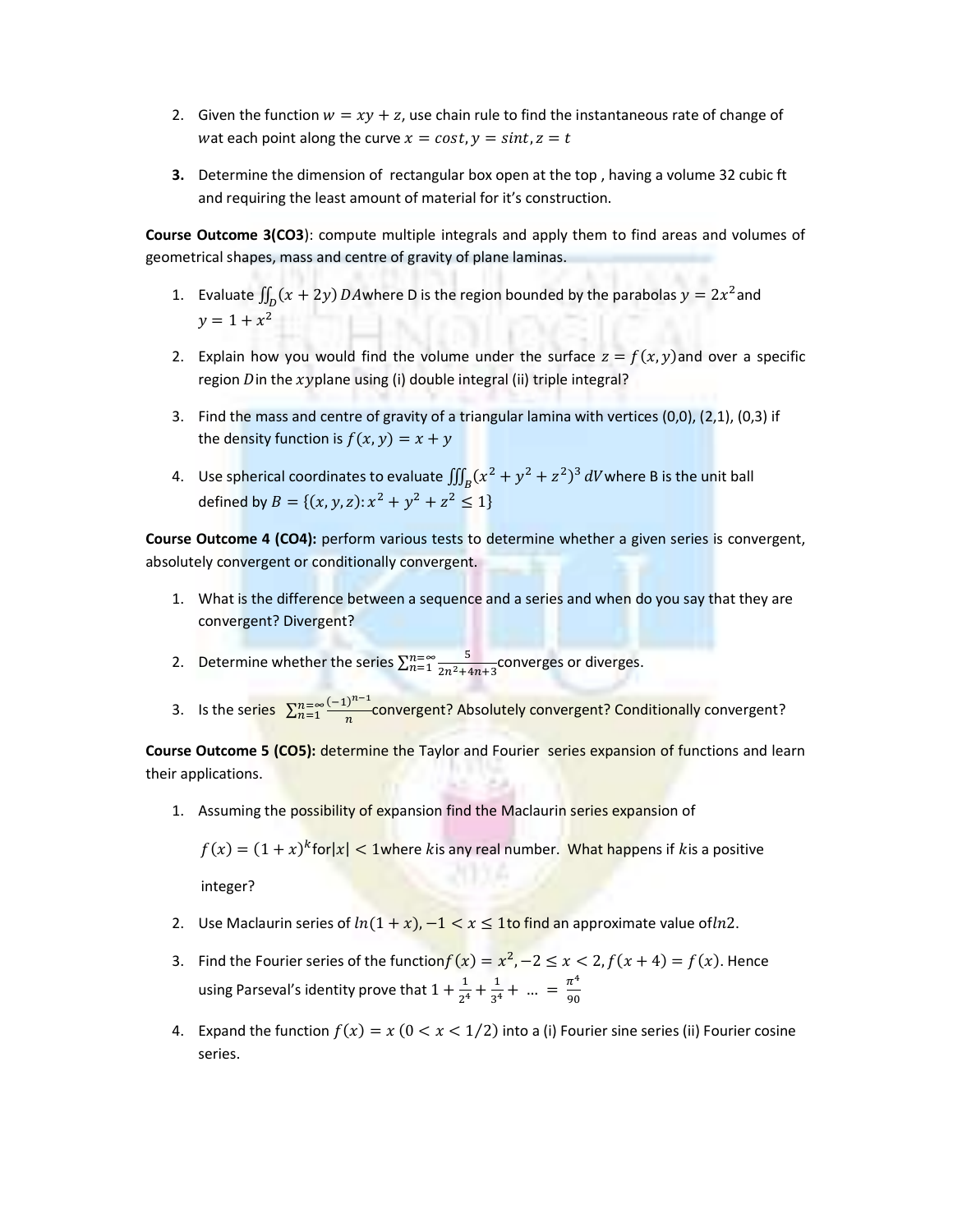#### Model Question paper

#### **QP CODE:** PAGES:3

Reg No:\_\_\_\_\_\_\_\_\_\_\_\_\_\_

Name :

APJ ABDUL KALAM TECHNOLOGICAL UNIVERSITY FIRST SEMESTER B.TECH DEGREE EXAMINATION, MONTH & YEAR

Course Code: MAT 101

Max. Marks: 100 Duration: 3 Hours

.

### LINEAR ALGEBRA AND CALCULUs

(2019-Scheme)

### (Common to all branches)

### PART A

(Answer all questions, each question carries 3 marks)

- 1. Determine the rank of the matrix  $A = \vert$  1 2 −1  $-2$   $-4$  2  $3 \t 6 \t -3$ ൩.
- 2. Write down the eigen values of  $=[\begin{matrix} 2 & 0 \\ 0 & 1 \end{matrix}]$  $\begin{bmatrix} 2 & 0 \\ 0 & -1 \end{bmatrix}$ . What are the eigen values of  $P^{-1}AP$  where  $P = \begin{bmatrix} -4 & 2 \\ 2 & 1 \end{bmatrix}$  $\begin{bmatrix} 3 & -1 \end{bmatrix}$ ?

3. Find  $f_x(1,3)$  and  $f_y(1,3)$  for the function  $f(x,y) = 2x^3y^2 + 2y + 4x$ .

- 4. Show that the function  $u(x,t) = \sin (x ct)$  is a solution of the equation  $\frac{\partial^2 u}{\partial t^2} = c^2 \frac{\partial^2 u}{\partial x^2}$  $\partial x^2$
- 5. Use double integral to find the area of the region enclosed between the parabolas  $y = \frac{1}{2}x$  $\frac{1}{2}x^2$ and the line  $y = 2x$ .
- 6. Use polar coordinates to evaluate the area of the region bounded by  $x^2 + y^2 = 4$ , the line  $y = x$  and the y axis in the first quadrant
- 7. Test the convergence of the series  $\sum_{k=1}^{\infty} \frac{k}{k+1}$  $k+1$  $\sum_{k=1}^{\infty} \frac{k}{k+1}$ .
- 8. Test the convergence of the alternating series  $\sum_{k=1}^{\infty}(-1)^{k+1}\frac{1}{k}$  $\sum_{k=1}^{\infty} (-1)^{k+1} \frac{1}{k}$  using Leibnitz test.
- 9. Find the Taylor series expansion of  $sin\pi x$ about $x = \frac{1}{2}$ .  $\frac{1}{2}$ .
- 10. Find the values to which the Fourier series of

$$
f(x) = x \text{for } -\pi < x < \pi \text{, with } f(x + 2\pi) = f(x) \text{ converges} \tag{10x3=30}
$$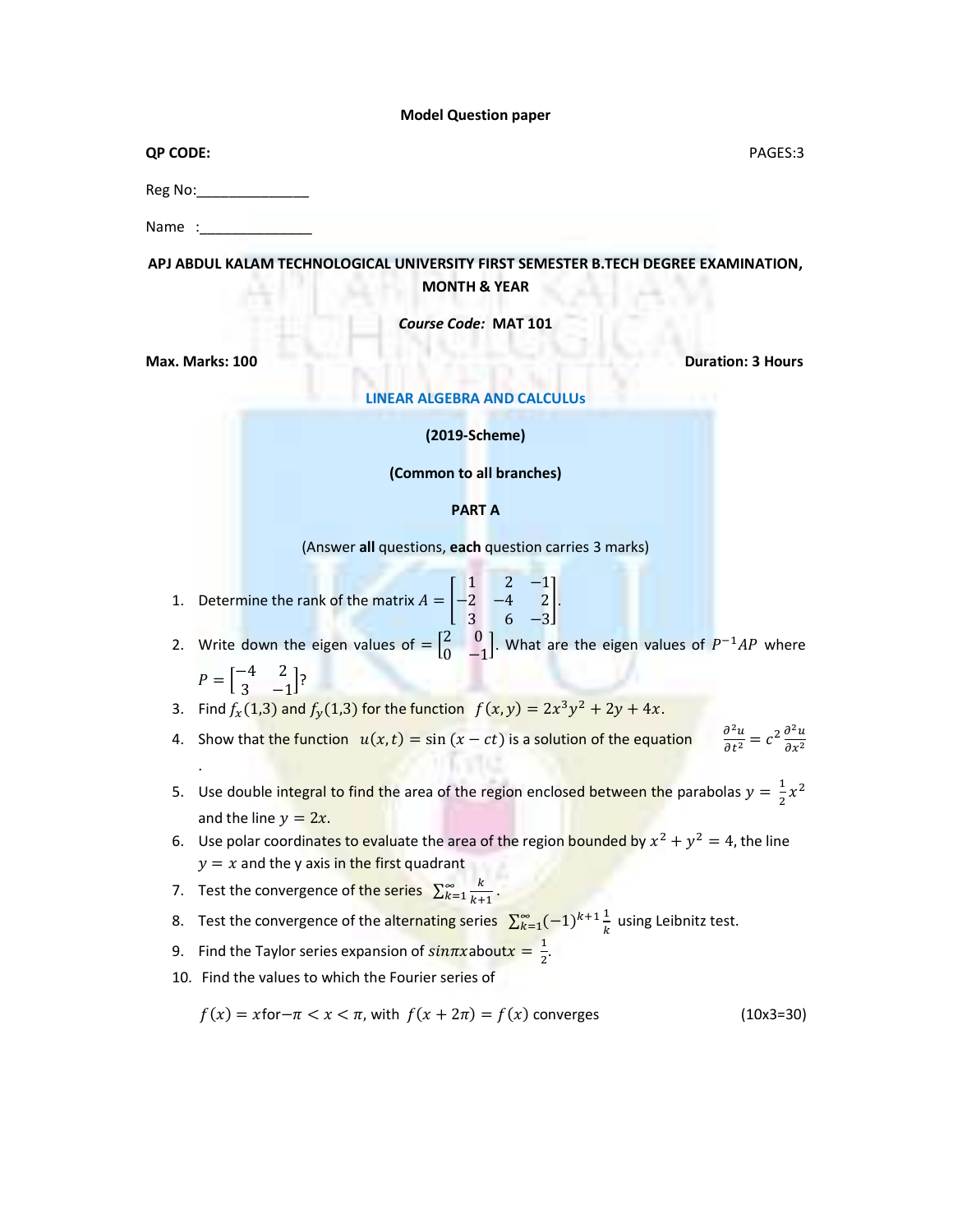#### PART B

(Answer one full question from each module, each question carries 14 marks)

#### Module -I

- 11. (a) Solve the following system of equations
	- $y + z 2w = 0$  $2x - 3y - 3z + 6w = 2$  $4x + y + z - 2w = 4$ (b) Find the eigen values and eigen vectors of the matrix  $-2$  2  $-3$ <sup>-</sup>  $2 \t1 -6$  $-1$   $-2$  0. ൩  $-1$  2  $-2$
- 12. (a) Diagonalize the matrix 2 4 1  $2 \quad 1 \quad 4$ 
	- (b) What kind of conic section the quadratic form $3x_1^2 + 22x_1x_2 + 3x_2^2 = 0$  represents? Transform it to principal axes.

൩

#### Module - II

13. (a) Find the local linear approximation to  $f(x, y) = \sqrt{x^2 + y^2}$  at the point  $(3, 4)$ .Use it to approximate  $f(3.04, 3.98)$ 

(b) Let  $w = \sqrt{x^2 + y^2 + z^2}$ ,  $x = cos\theta$ ,  $y = sin\theta$ ,  $z = tan\theta$ . Use chain rule to find  $\frac{dw}{d\theta}$ when  $\theta = \frac{\pi}{4}$ .  $\overline{\mathbf{r}}$ 

Module - III

14. (a) Let  $z = f(x, y)$  where  $x = r \cos \theta$ ,  $y = r \sin \theta$ , prove that  $\left(\frac{\partial z}{\partial x}\right)^2 + \left(\frac{\partial z}{\partial y}\right)^2 = \left(\frac{\partial z}{\partial r}\right)^2 + \frac{1}{r^2}$  $rac{1}{r^2} \left(\frac{\partial z}{\partial \theta}\right)^2$ . (b) Locate all relative maxima, relative minima and saddle points య య

$$
f(x,y) = xy + \frac{a^3}{x} + \frac{b^3}{y} (a \neq 0, b \neq 0).
$$

- 15. (a) Evaluate $\iint_D (2x^2y + 9y^3) dx dy$  where D is the region bounded by  $y = \frac{2}{3}$  $\frac{2}{3}x$  and  $y = 2\sqrt{x}$ 
	- (b) Evaluate  $\int_0^4 \int_{\sqrt{y}}^2 e^{x^3}$  $\sqrt{y}$  $\overline{\mathbf{r}}$  $\int_0^{4} \int_{\sqrt{y}}^x e^{x^3} dx dy$  changing the order of integration.
	- 16. (a) Find the volume of the solid bounded by the cylinder  $x^2 + y^2 = 4$  and the planes  $y + z = 4$  and  $z = 0$ ..
		- (b) Evaluate  $\iiint \sqrt{1-x^2-y^2-z^2} dx dy dz$ , taken throughout the volume of the sphere  $x^2 + y^2 + z^2 = 1$ , by transforming to spherical polar coordinates

#### Module - IV

17. (a) Test the convergence of the series

(i) 
$$
\sum_{k=1}^{\infty} \frac{k^k}{k!}
$$
 (ii) 
$$
\sum_{k=2}^{\infty} \left(\frac{4k-5}{2k+1}\right)^k
$$

(b) Determine the convergence or divergence of the series  $\sum_{k=1}^{\infty}(-1)^k$  $(2k-1)!$  $3^k$ 

18. (a) Check whether the series  $\sum_{k=1}^{\infty}(-1)^{k+1}$  $(2k)!$  $\frac{(2\kappa)!}{(3k-2)!}$  is absolutely convergent, conditionally convergent or divergent.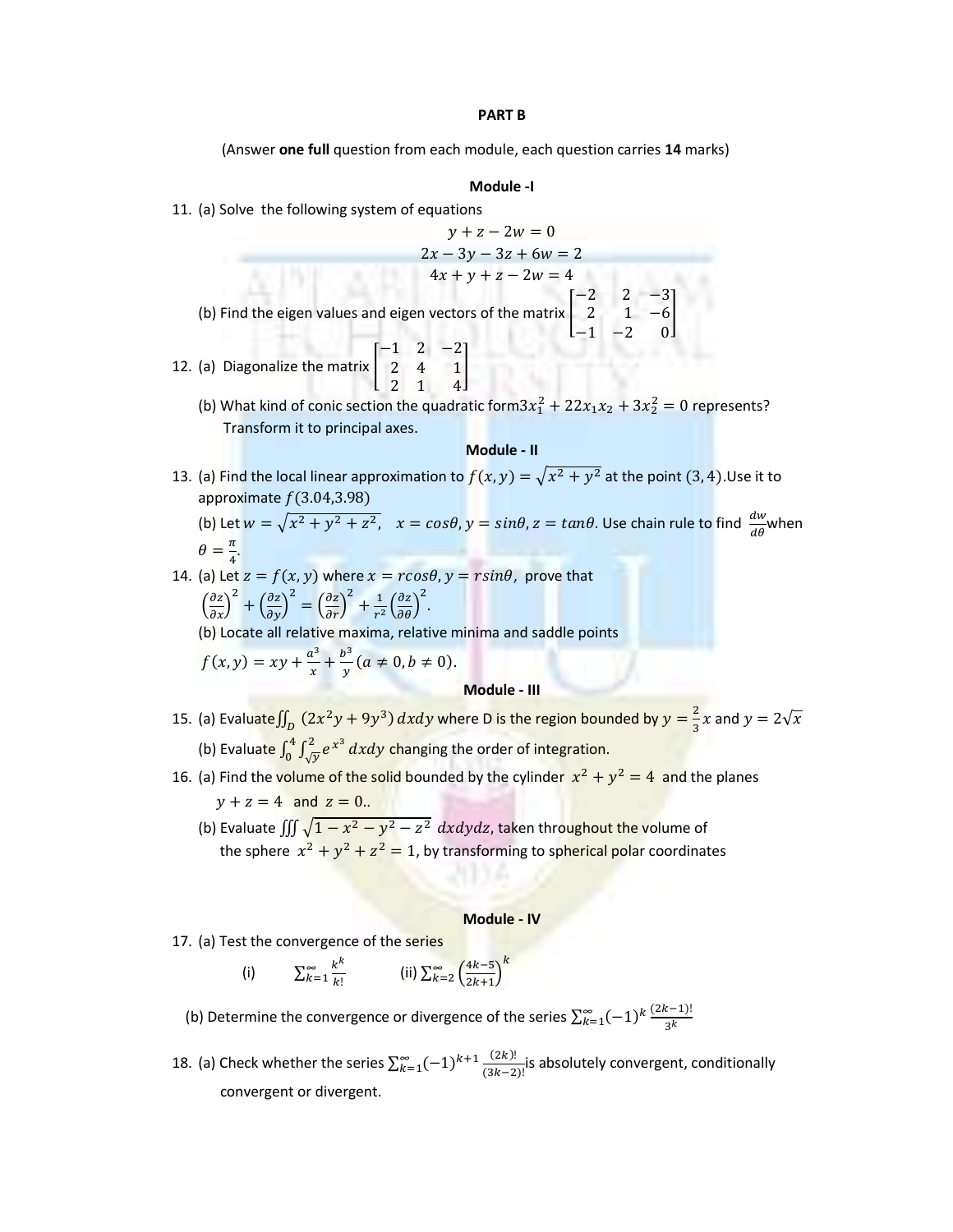(b) Test the convergence of the series  $1 + \frac{1.2}{1.3} + \frac{1.2.3}{1.3.5}$  $\frac{1.2.3}{1.3.5} + \frac{1.2.3.4}{1.3.5.7}$  $\frac{1.2.3.4}{1.3.5.7} + \cdots$ 

### Module - V

19. (a) Obtain the Fourier series of for $f(x) = e^{-x}$ , in the interval  $0 < x < 2\pi$  with  $f(x +$  $2\pi$ ) =  $f(x)$ . Hence deduce the value of $\sum_{n=2}^{\infty} \frac{(-1)^n}{(n+1)^n}$  $1 + n^2$  $m=2\frac{(-1)^n}{1+n^2}$ . (b) Find the half range sine series of  $f(x) = \begin{cases} 1 & x \end{cases}$  $2kL$  $rac{kL}{x}$  if  $0 < x < \frac{L}{2}$ ଶ  $2k(L-x)$  $\frac{L-x}{L}$  if  $\frac{L}{2} < x < L$ 

20. (a) Expand  $(1 + x)^{-2}$  as a Taylor series about  $x = 0$  and state the region of convergence of the series.

(b) Find the Fourier series for  $f(x) = x^2$  in the interval  $-\pi < x < \pi$ 

with 
$$
f(x + 2\pi) = f(x)
$$
. Hence show that  $\frac{1}{1^4} + \frac{1}{2^4} + \frac{1}{3^4} + \dots = \frac{\pi^4}{90}$ . (14X5=70)

Syllabus

#### Module 1 (Linear algebra)

### (Text 2: Relevant topics from sections 7.3, 7.4, 7.5, 8.1,8.3,8.4)

Systems of linear equations, Solution by Gauss elimination, row echelon form and rank of a matrix, fundamental theorem for linear systems (homogeneous and non-homogeneous, without proof), Eigen values and eigen vectors. Diagonaliztion of matrices, orthogonal transformation, quadratic forms and their canonical forms.

### Module 2 (multivariable calculus-Differentiation)

### (Text 1: Relevant topics from sections 13.3, 13.4, 13.5, 13.8)

Concept of limit and continuity of functions of two variables, partial derivatives, Differentials, Local Linear approximations, chain rule, total derivative, Relative maxima and minima, Absolute maxima and minima on closed and bounded set.

# Module 3(multivariable calculus-Integration)

#### (Text 1: Relevant topics from sections 14.1, 14.2, 14.3, 14.5, 14.6, 14.8)

Double integrals (Cartesian), reversing the order of integration, Change of coordinates (Cartesian to polar), finding areas and volume using double integrals, mass and centre of gravity of inhomogeneous laminas using double integral. Triple integrals, volume calculated as triple integral, triple integral in cylindrical and spherical coordinates (computations involving spheres, cylinders).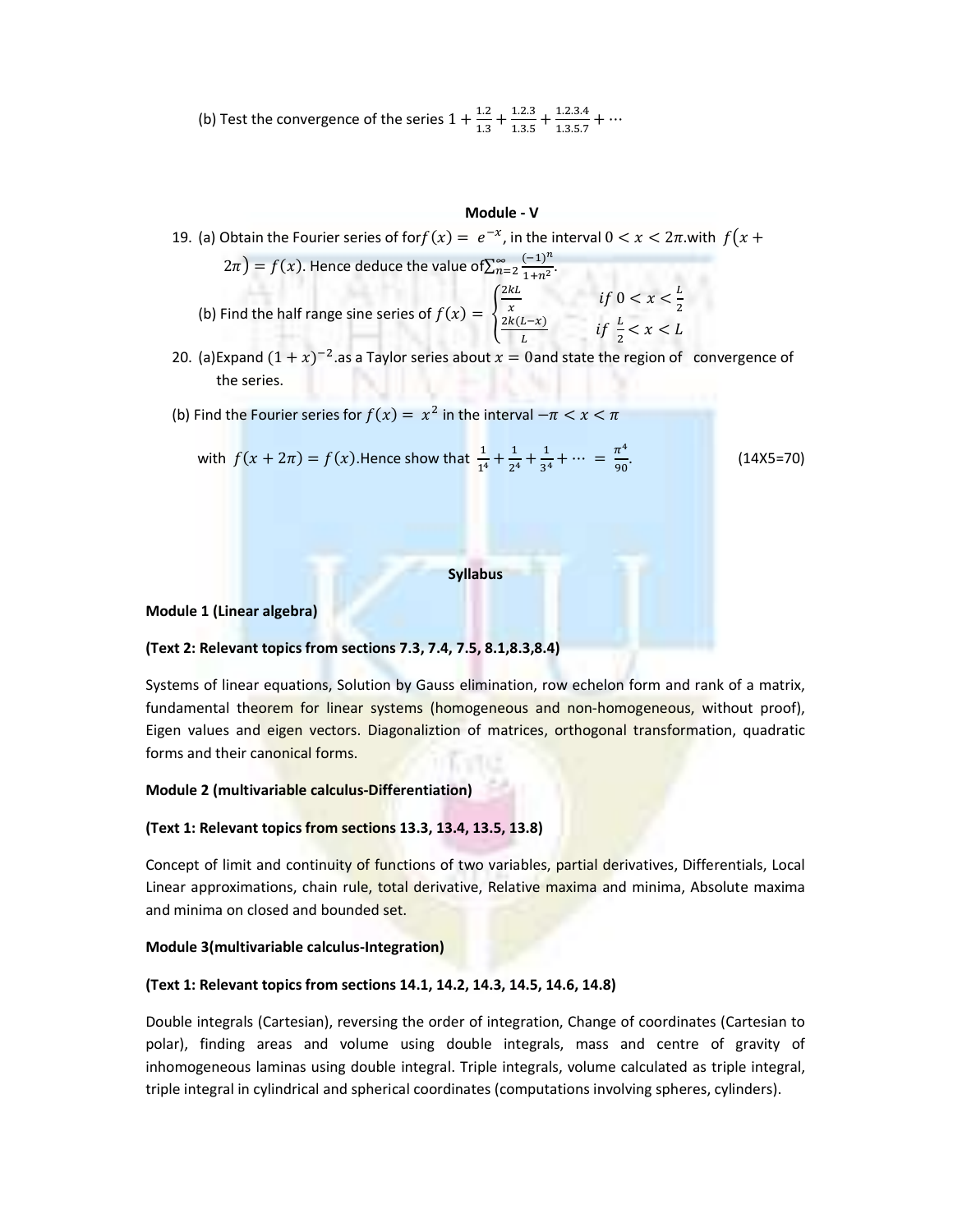### Module 4 (sequences and series)

### (Text 1: Relevant topics from sections 9.1, 9.3, 9.4, 9.5, 9.6)

Convergence of sequences and series, convergence of geometric series and p-series(without proof), test of convergence (comparison, ratio and root tests without proof); Alternating series and Leibnitz test, absolute and conditional convergence.

### Module 5 (Series representation of functions)

# (Text 1: Relevant topics from sections 9.8, 9.9. Text 2: Relevant topics from sections 11.1, 11.2, 11.6 )

Taylor series (without proof, assuming the possibility of power series expansion in appropriate domains), Binomial series and series representation of exponential, trigonometric, logarithmic functions (without proofs of convergence); Fourier series, Euler formulas, Convergence of Fourier series (without proof), half range sine and cosine series, Parseval's theorem (without proof).

### Text Books

- 1. H. Anton, I. Biven, S. Davis, "Calculus", Wiley, 10<sup>th</sup> edition, 2015.
- 2. Erwin Kreyszig, Advanced Engineering Mathematics, 10<sup>th</sup>Edition, John Wiley & Sons, 2016.

### Reference Books

- 1. J. Stewart, Essential Calculus, Cengage, 2<sup>nd</sup> edition, 2017
- 2. G.B. Thomas and R.L. Finney, Calculus and Analytic geometry, 9 th Edition, Pearson, Reprint, 2002.
- 3. Peter V. O'Neil, Advanced Engineering Mathematics , Cengage, 7th Edition, 2012
- 4. Veerarajan T., Engineering Mathematics for first year, Tata McGraw-Hill, New Delhi, 2008.
- 5. B.S. Grewal, Higher Engineering Mathematics, Khanna Publishers, 36 Edition, 2010.

### Course Contents and Lecture Schedule

| No  | Topic                                                                                           | No. of Lectures |
|-----|-------------------------------------------------------------------------------------------------|-----------------|
| 1   | Linear Algebra (10 hours)                                                                       |                 |
| 1.1 | Systems of linear equations, Solution by Gauss elimination                                      |                 |
| 1.2 | Row echelon form, finding rank from row echelon form, fundamental<br>theorem for linear systems | 3               |
| 1.3 | Eigen values and eigen vectors                                                                  |                 |
| 1.4 | Diagonaliztion of matrices, orthogonal transformation, quadratic forms                          | 4               |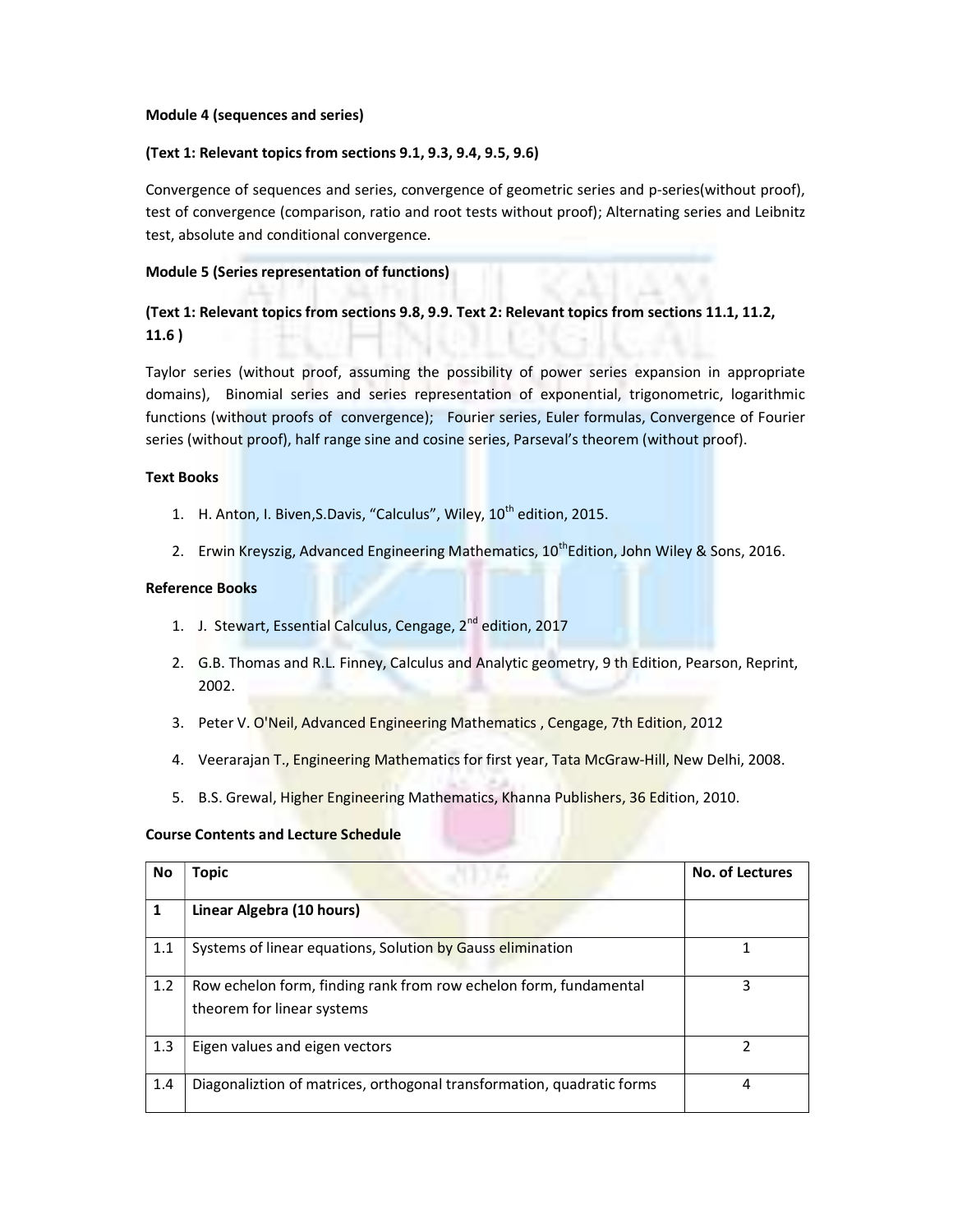|              | and their canonical forms.                                                                                        |                |
|--------------|-------------------------------------------------------------------------------------------------------------------|----------------|
| $\mathbf{2}$ | Multivariable calculus-Differentiation (8 hours)                                                                  |                |
| 2.1          | Concept of limit and continuity of functions of two variables, partial<br>derivatives                             | $\overline{2}$ |
| 2.2          | Differentials, Local Linear approximations                                                                        | $\overline{2}$ |
| 2.3          | Chain rule, total derivative                                                                                      | 2              |
| 2.4          | Maxima and minima                                                                                                 | $\overline{2}$ |
| 3            | Multivariable calculus-Integration (10 hours)                                                                     |                |
| 3.1          | Double integrals (Cartesian)-evaluation                                                                           | $\overline{2}$ |
| 3.2          | Change of order of integration in double integrals, change of coordinates<br>(Cartesian to polar),                | 2              |
| 3.3          | Finding areas and volumes, mass and centre of gravity of plane laminas                                            | 3              |
| 3.4          | Triple integrals                                                                                                  | 3              |
| 4            | <b>Sequences and series (8 hours)</b>                                                                             |                |
| 4.1          | Convergence of sequences and series, geometric and p-series                                                       | $\overline{2}$ |
| 4.2          | Test of convergence(comparison, ratio and root)                                                                   | 4              |
| 4.3          | Alternating series and Leibnitz test, absolute and conditional convergence                                        | $\overline{2}$ |
| 5            | <b>Series representation of functions (9 hours)</b>                                                               |                |
| 5.1          | Taylor series, Binomial series and series representation of exponential,<br>trigonometric, logarithmic functions; | 3              |
| 5.2          | Fourier series, Euler formulas, Convergence of Fourier series(Dirichlet's<br>conditions)                          | 3              |
| 5.3          | Half range sine and cosine series, Parseval's theorem.                                                            | 3              |
|              |                                                                                                                   |                |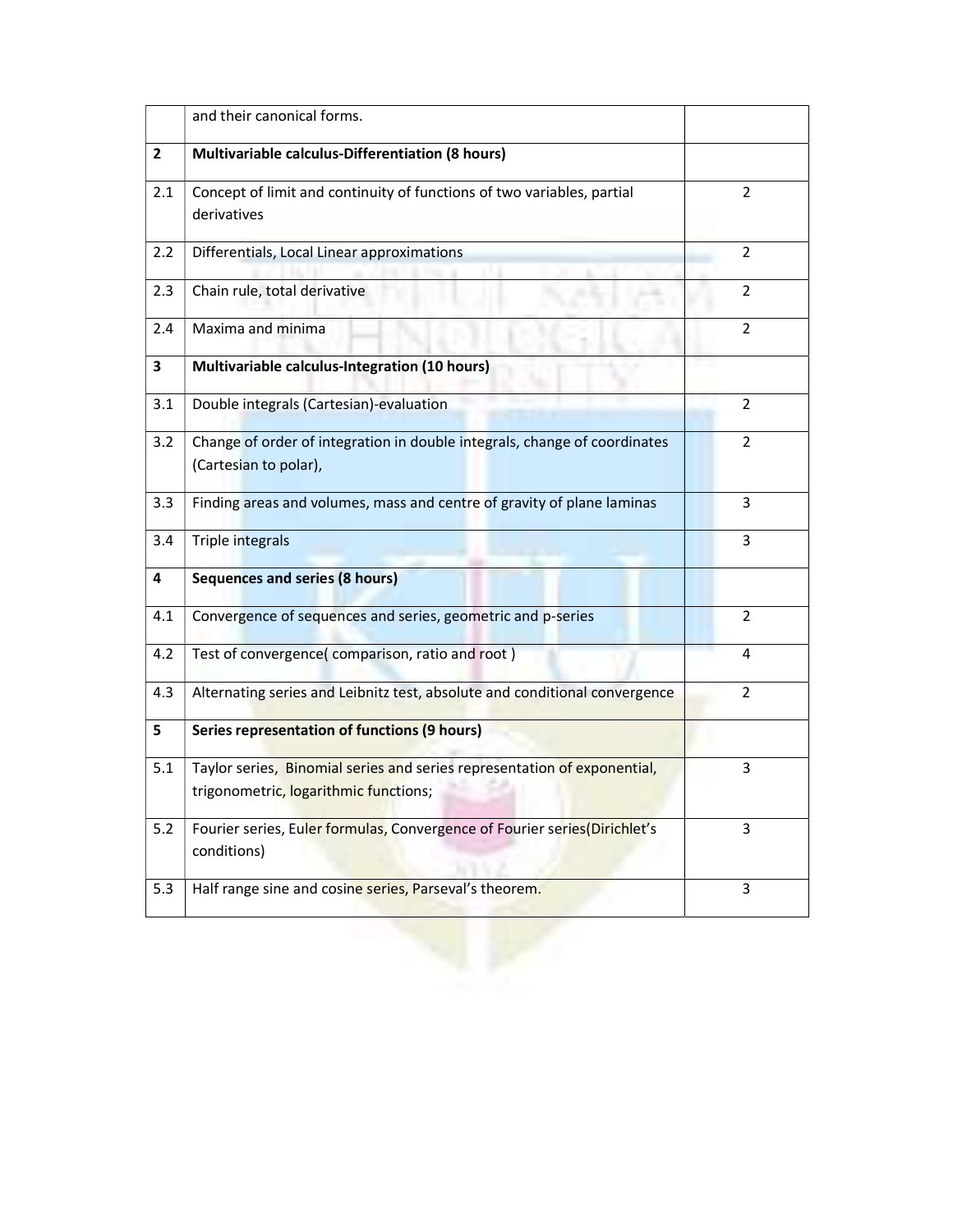| <b>MAT</b> | <b>VECTOR</b>     | <b>CALCULUS,   CATEGORY</b> |            |  |   | <b>CREDIT</b> | Year                | οt |
|------------|-------------------|-----------------------------|------------|--|---|---------------|---------------------|----|
| 102        |                   | DIFFERENTIAL EQUATIONS AND  |            |  |   |               | <b>Introduction</b> |    |
|            | <b>TRANSFORMS</b> |                             | <b>BSC</b> |  | O |               | 2019                |    |

Preamble: This course introduces the concepts and applications of differentiation and integration of vector valued functions, differential equations, Laplace and Fourier Transforms. The objective of this course is to familiarize the prospective engineers with some advanced concepts and methods in Mathematics which include the Calculus of vector valued functions, ordinary differential equations and basic transforms such as Laplace and Fourier Transforms which are invaluable for any engineer's mathematical tool box. The topics treated in this course have applications in all branches of engineering.

Prerequisite: Calculus of single and multi variable functions.

Course Outcomes: After the completion of the course the student will be able to

| CO <sub>1</sub> | Compute the derivatives and line integrals of vector functions and learn their applications |
|-----------------|---------------------------------------------------------------------------------------------|
| CO <sub>2</sub> | Evaluate surface and volume integrals and learn their inter-relations and applications.     |
| CO <sub>3</sub> | Solve homogeneous and non-homogeneous linear differential equation with constant            |
|                 | coefficients                                                                                |
| CO <sub>4</sub> | Compute Laplace transform and apply them to solve ODEs arising in engineering               |
| CO <sub>5</sub> | Determine the Fourier transforms of functions and apply them to solve problems arising in   |
|                 | engineering                                                                                 |

# Mapping of course outcomes with program outcomes

|                 | PO <sub>1</sub> | P <sub>O</sub> | PO <sub>3</sub> | PO <sub>4</sub> | PO <sub>5</sub> | PO6 | <b>PO 7</b> | <b>PO</b> | PO <sub>9</sub> | PO 10 | <b>PO 11</b> | PO 12 |
|-----------------|-----------------|----------------|-----------------|-----------------|-----------------|-----|-------------|-----------|-----------------|-------|--------------|-------|
|                 |                 |                |                 |                 |                 |     |             | 8         |                 |       |              |       |
| CO <sub>1</sub> | 3               |                |                 |                 |                 |     |             |           |                 |       |              |       |
| CO <sub>2</sub> | 3               |                |                 |                 |                 |     |             |           |                 |       |              |       |
| CO <sub>3</sub> | 3               |                |                 |                 |                 |     |             |           |                 |       |              |       |
| CO <sub>4</sub> | 3               |                |                 |                 |                 |     |             |           |                 |       |              |       |
| CO <sub>5</sub> | ੨               |                |                 |                 |                 |     |             |           |                 |       |              |       |

# Assessment Pattern

| <b>Bloom's Category</b> | <b>Continuous Assessment Tests</b> |         | Examination<br>End<br>Semester |
|-------------------------|------------------------------------|---------|--------------------------------|
|                         | Test 1                             | Test 2  | (Marks)                        |
|                         | (Marks                             | (Marks) |                                |
| Remember                | 10                                 | 10      | 20                             |
| Understand              | 20                                 | 20      | 40                             |
| Apply                   | 20                                 | 20      | 40                             |
| Analyse                 |                                    |         |                                |
| Evaluate                |                                    |         |                                |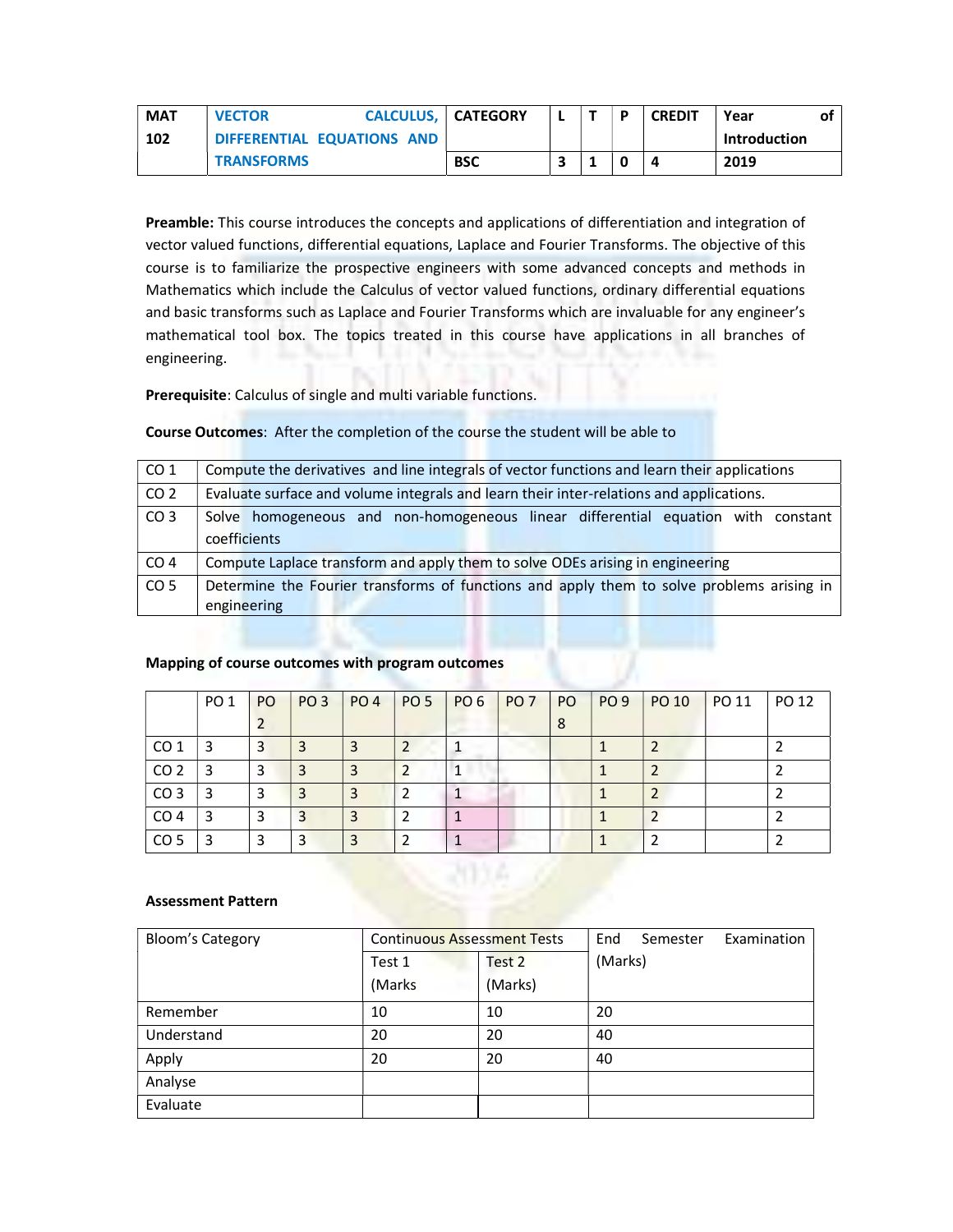| -<br>المتلمات المتعارف<br>eate |  |  |
|--------------------------------|--|--|
|                                |  |  |

#### Mark distribution

| <b>Total Marks</b> | $ $ CIE (Marks) | <b>ESE</b> (Marks) | <b>ESE Duration</b> |
|--------------------|-----------------|--------------------|---------------------|
| 150                | 50              | 100                | 3 hours             |

#### Continuous Internal Evaluation Pattern:

| Attendance                             | $: 10$ marks |
|----------------------------------------|--------------|
| Continuous Assessment Test (2 numbers) | $: 25$ marks |
| Assignment/Quiz/Course project         | $: 15$ marks |

Assignments: Assignment should include specific problems highlighting the applications of the methods introduced in this course in science and engineering.

End Semester Examination Pattern: There will be two parts; Part A and Part B. Part A contain 10 questions with 2 questions from each module, having 3 marks for each question. Students should answer all questions. Part B contains 2 questions from each module of which student should answer any one. Each question can have maximum 2 sub-divisions and carry 14 marks.

#### Course Level Assessment Questions

Course Outcome 1 (CO1): Compute the derivatives and line integrals of vector functions and learn their applications

- 1. How would you calculate the speed, velocity and acceleration at any instant of a particle moving in space whose position vector at time tis  $r(t)$ ?
- 2. Find the work done by the force field  $F = (e^x y^3)i + (cos y + x^3)$ on a particle that travels once around the unit circle centred at origin having radius 1.
- 3. When do you say that a vector field is conservative? What are the implications if a vector field is conservative?

Course Outcome 2 (CO2): Evaluate surface and volume integrals and learn their inter-relations and applications

- 1. Write any one application each of line integral, double integral and surface integral.
- 2. Use the divergence theorem to find the outward flux of the vector field  $F(x, y, z) = zk$  across the

$$
x^2 + y^2 + z^2 = a^2
$$

3. State Greens theorem. Use Green's theorem to express the area of a plane region bounded by a curve as a line integral.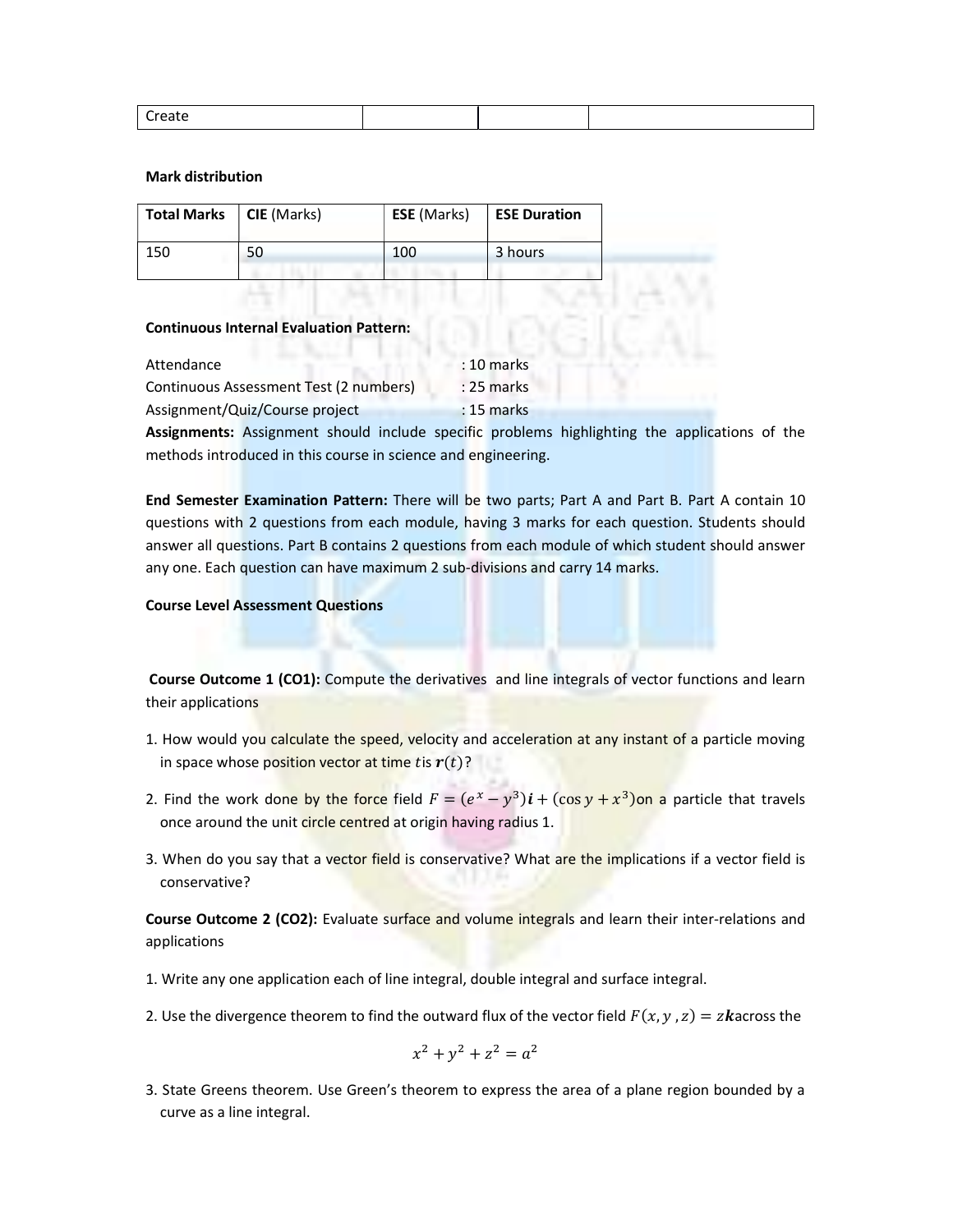Course Outcome 3 (CO3): Solve homogeneous and non-homogeneous linear differential equation with constant coefficients

1. If  $y_1(x)$  and  $y_2(x)$  are solutions of  $y'' + py' + qy = 0$ , where p, q are constants, show that

 $y_1(x) + y_2(x)$  is also a solution.

- 2. Solve the differential equation  $y'' + y = 0.001x^2$  using method of undetermined coefficient.
- 3. Solve the differential equation of  $y''' 3y'' + 3y' y = e^x x 1$ .

Course Outcome 4 (CO4): Compute Laplace transform and apply them to solve ODEs arising in engineering

- 1. What is the inverse Laplace Transformof  $(s) = \frac{3s-137}{s^2+2s+4}$  $\frac{3s-137}{s^2+2s+4}$ ?
- 2. Find Laplace Transform of Unit step function.
- 3. Solve the differential equation of  $y'' + 9y = \delta \left(t \frac{\pi}{2}\right)$  $\frac{\pi}{2}$ ? Given  $y(0) = 2$ ,  $y'(0) = 0$

Course Outcome 5(CO5): Determine the Fourier transforms of functions and apply them to solve problems arising in engineering

- 1. Find the Fourier integral representation of function defined by  $f(x) = e^{-x}$ for $x > 0$  and  $f(x) = 0$ for $x < 0$ .
- 2. What are the conditions for the existence of Fourier Transform of a function  $f(x)$ ?
- 3. Find the Fourier transform of  $f(x) = 1$  for  $|x| < 1$  and  $f(x) = 0$  otherwise.

### Model Question paper

### **QP CODE:** PAGES:3

Reg No:

Name :

APJ ABDUL KALAM TECHNOLOGICAL UNIVERSITY FIRST SEMESTER B.TECH DEGREE EXAMINATION, MONTH & YEAR

Course Code: MAT 102

Max. Marks: 100 Duration: 3 Hours

### VECTOR CALCULUS, DIFFERENTIAL EQUATIONS AND TRANSFORMS

(2019-Scheme)

(Common to all branches)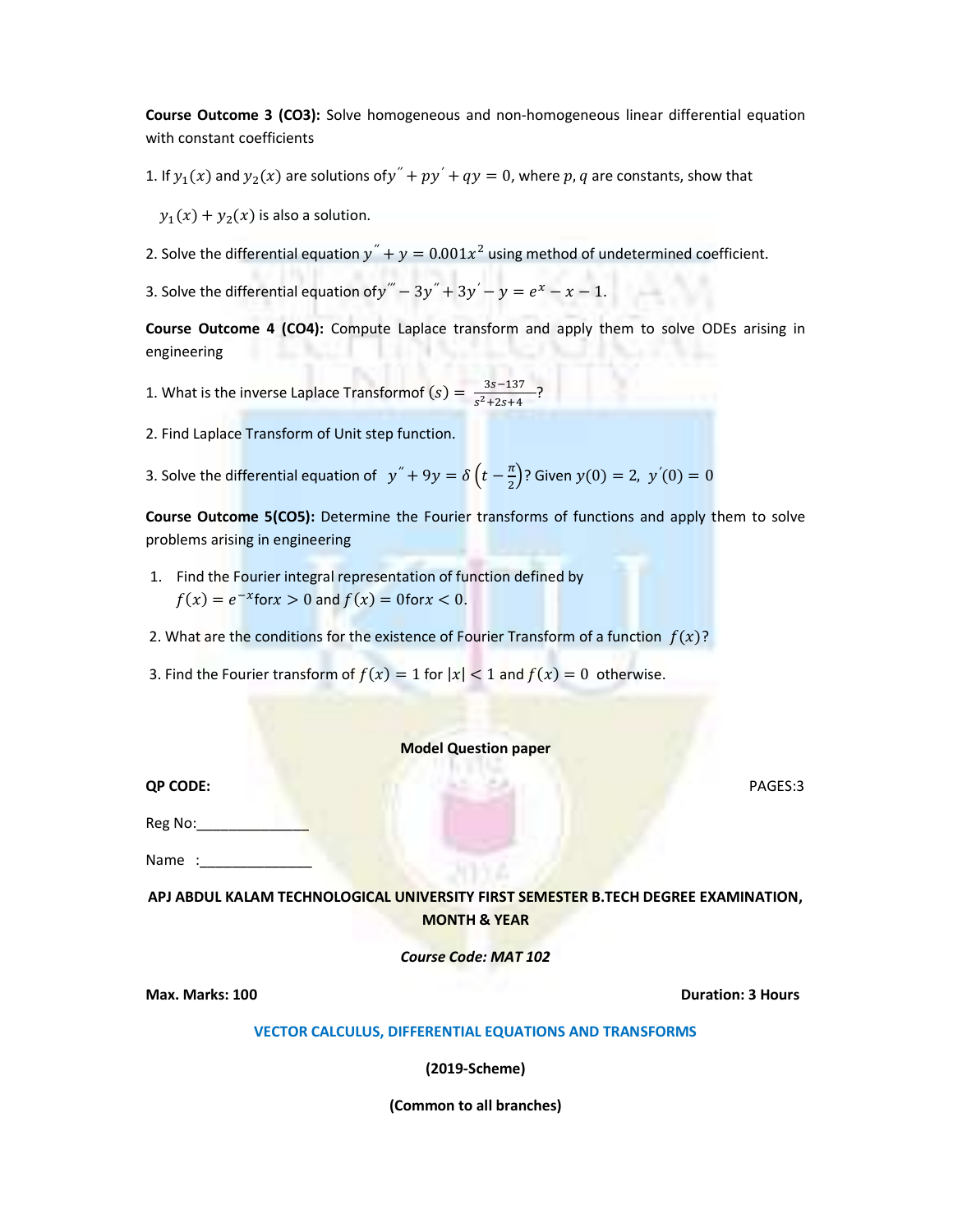### PART A

### (Answer all questions. Each question carries 3 marks)

- 1. Is the vector r where  $r = x\mathbf{i} + y\mathbf{j} + z\mathbf{k}$  conservative. Justify your answer.
- 2. State Greens theorem including all the required hypotheses
- 3. What is the outward flux of  $F(x, y, z) = xi + yj + zk$  across any unit cube.
- 4. What is the relationship between Green's theorem and Stokes theorem?
- 5. Solve  $y'' + 4y' + 2.5y = 0$
- 6. Does the function  $y = C_1 \cos x + C_2 \sin x$  form a solution of  $y'' + y = 0$ ?. Is it the general solution? Justify your answer.
- 7. Find the Laplace transform of  $e^{-t}$  sinh 4t
- 8. Find the Laplace inverse transform of  $\frac{1}{s (s^2 + \omega^2)}$ .
- 9. Given the Fourier transform  $\frac{1}{\sqrt{2}}e^{-\frac{\omega^2}{4}}$  of  $f(x)=e^{-x^2}$  , find the Fourier transform of  $xe^{-x^2}$
- 10. State the convolution theorem for Fourier transform

## PART B

(Answer one full question from each module. Each full question carries 14 marks)

### MODULE 1

11a) Prove that the force field  $\mathbf{F} = e^y \mathbf{i} + x e^y \mathbf{j}$  conservative in the entire xy-plane

b) Use Greens theorem to find the area enclosed by the ellipse  $\frac{x^2}{a^2} + \frac{y^2}{b^2}$  $\frac{y^2}{b^2} = 1$ 

- 12 a) Find the divergence of the vector field  $\vec{F} = \frac{c}{(a^2 + a^2)}$  $\frac{c}{(x^2+y^2+z^2)^{3/2}}(x\mathbf{i}+y\mathbf{j}+z\mathbf{k})$ 
	- b) Find the work done by the force field  $F(x, y, z) = xyi + yzj + xzkalong C$  where

C is the curve $\boldsymbol{r}(t) = t\boldsymbol{i} + t^2\boldsymbol{j} + t^3\boldsymbol{k}$ 

### MODULE II

13 a) Use divergence theorem to find the outward flux of the vector field

 $\mathbf{F} = 2xi + 3y\mathbf{j} + z^3\mathbf{k}$  acrossthe unit cube bounded by or  $x = 0$ ,  $y = 0, z = 0, x = 0$  $1.y = 1.z = 1$ 

- b) Find the circulation of  $F = (x z)i + (y x)j + (z xy)k$  using Stokes theorem around the triangle with vertices  $A(1,0,0)$ ,  $B(0,2,0)$  and  $C(0,0,1)$
- 14 a) Use divergence theorem to find the volume of the cylindrical solid bounded by  $x^2 + 4x + y^2 = 7$ ,  $z = -1$ ,  $z = 4$ , given the vector field  $\mathbf{F} = x\mathbf{i} + y\mathbf{j} + z\mathbf{k}$ across surfaceof the cylinder

**b)** Use Stokes theorem to evaluate  $\int_{\mathcal{C}}$  **F**. **dr**where  $\mathbf{F} = x^2 \mathbf{i} + 3x \mathbf{j} - y^3 \mathbf{k}$  where Cis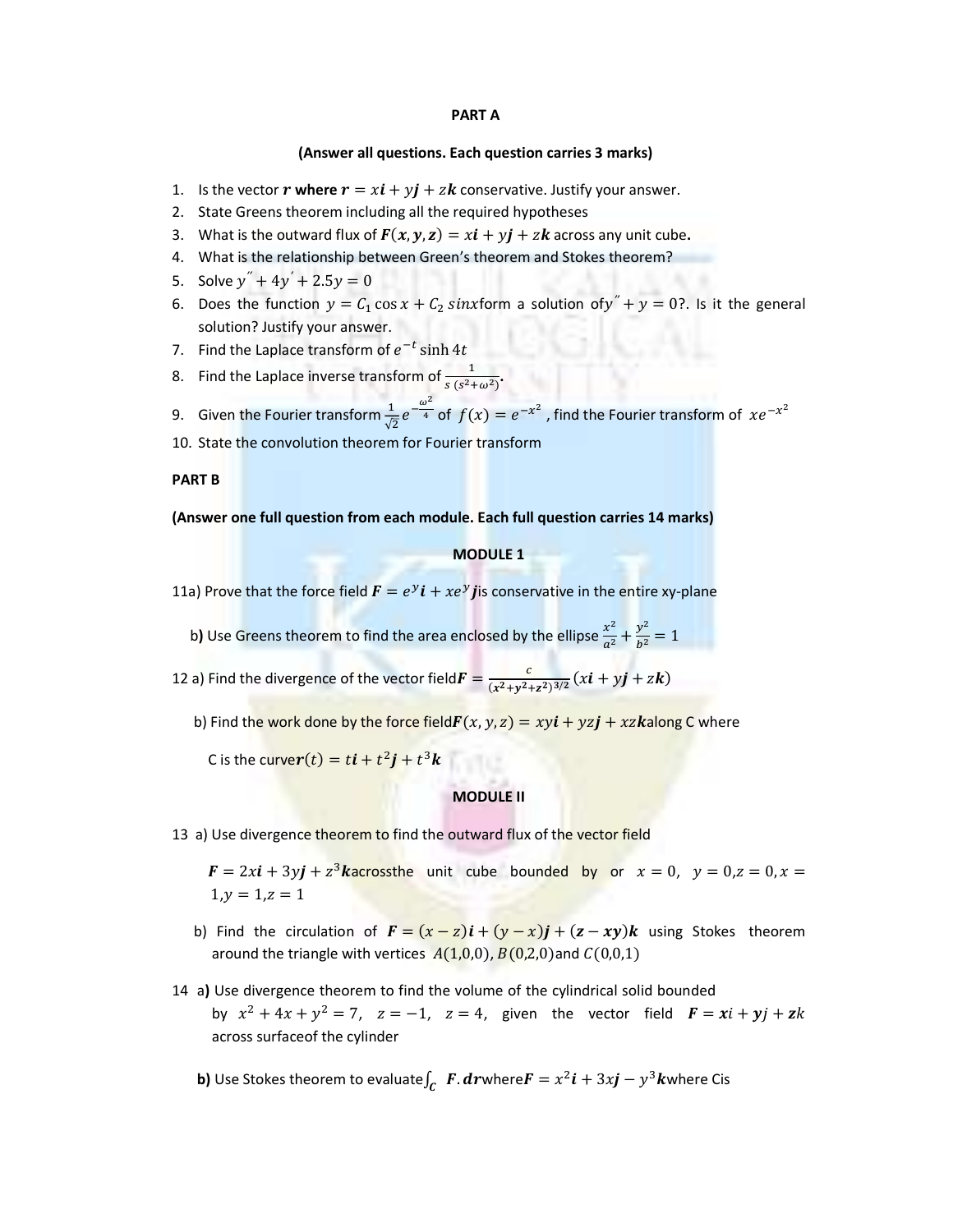the circle  $x^2 + y^2 = 1$  in the xy- plane with counterclockwise orientation looking

down the positive z-axis

### MODULE III

15 a) Solve  $y'' + 4y' + 4y = x^2 + e^{-x} \cos x$ b) Solve  $y''' - 3y'' + 3y' - y = e^x - x - 1$ 16 a) Solve $y''' + 3y'' + 3y' + y = 30e^{-x}$ given $y(0) = 3, y'(0) = -3$ ,  $y''(0) = -47$ b) Using method of variation of parameters, solve $y'' + y = \sec x$ 

# MODULE IV

17 a) Find the inverse Laplace transform of  $F(s) = \frac{2(e^{-s}-e^{-3s})}{s^2}$  $\frac{e}{s^2-4}$ 

b) Solve the differential equation  $y'' + 16y = 4\delta(t - 3\pi)$ ;  $y(0) = 2, y'(0) = 0$  using Laplace transform

- 18 a) Solvey<sup>"</sup> + 3y<sup>'</sup> + 2y =  $f(t)$  where  $f(t) = 1$  for  $0 < t < 1$  and  $f(t) = 1$ for  $t > 1$ using Laplace transform
- b) Apply convolution theorem to find the Laplace inverse transform of  $\frac{1}{s^2(s^2+\omega^2)}$

# MODULE V

19 a) Find the Fourier cosine integral representation for  $f(x) = e^{-kx}$ for  $x > 0$ and

 $k > 0$  and hence evaluate  $\int_{0}^{\infty} \frac{\cos wx}{k^2 + w^2}$  $k^2 + w^2$ ∞  $\frac{\cos wx}{k^2 + w^2}$ the function

- b) Does the Fourier sine transform  $f(x) = x^{-1} \sin x$  for  $0 < x < \infty$  exist? Justify your answer
- 20 a) Find the Fourier transform of  $f(x) = |x|$  for  $|x| < 1$  and  $f(x) = 0$  otherwise
- b) Find the Fourier cosine transform of  $f(x) = e^{-ax}$  for a  $> 0$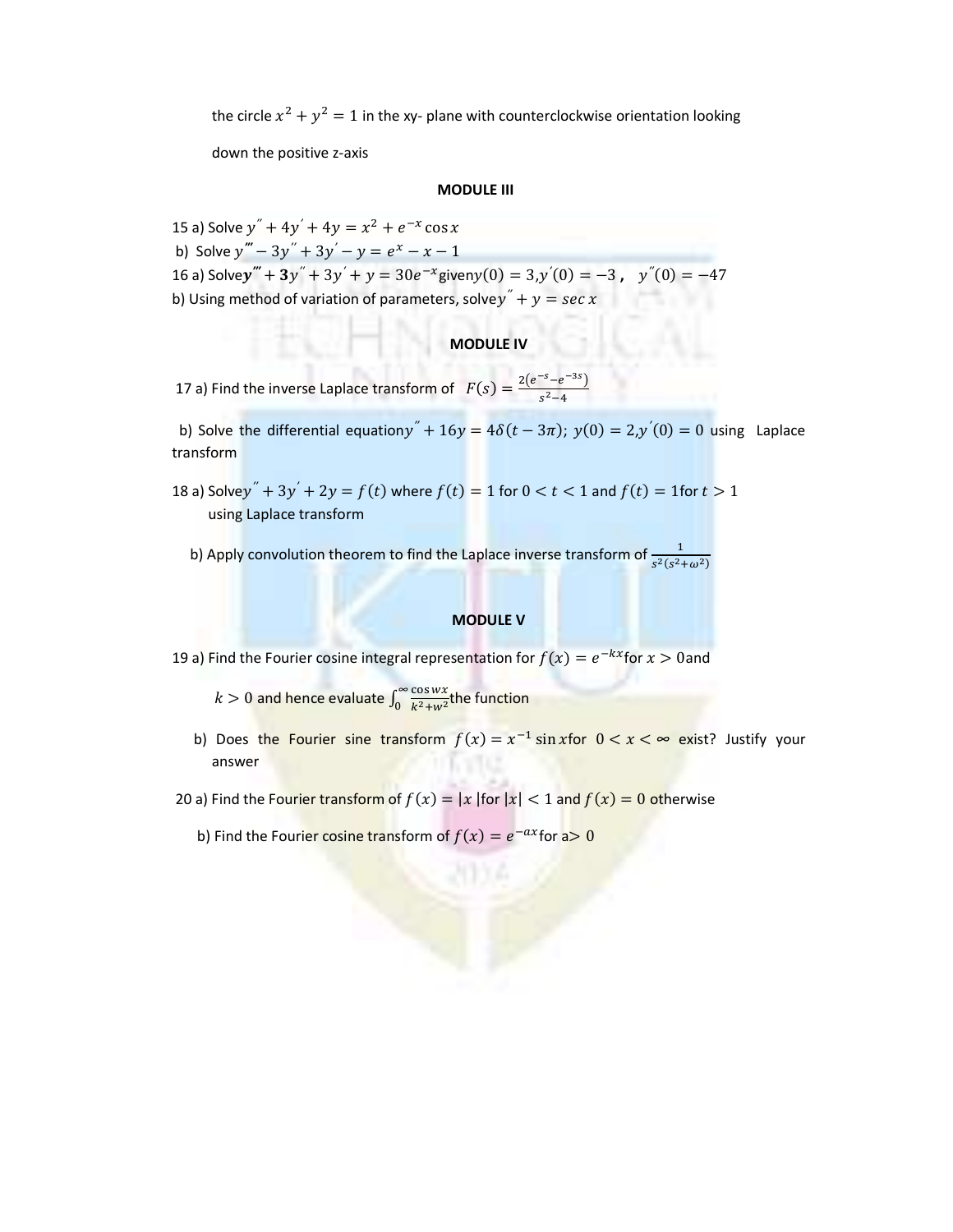### Syllabus

### Module 1 (Calculus of vector functions)

## (Text 1: Relevant topics from sections 12.1, 12.2, 12.6, 13.6, 15.1, 15.2, 15.3)

Vector valued function of single variable, derivative of vector function and geometrical interpretation, motion along a curve-velocity, speed and acceleration. Concept of scalar and vector fields , Gradient and its properties, directional derivative , divergence and curl, Line integrals of vector fields, work as line integral, Conservative vector fields , independence of path and potential function(results without proof).

# Module 2 ( Vector integral theorems)

# (Text 1: Relevant topics from sections 15.4, 15.5, 15.6, 15.7, 15.8)

Green's theorem (for simply connected domains, without proof) and applications to evaluating line integrals and finding areas. Surface integrals over surfaces of the form  $z = g(x, y)$ ,  $y = g(x, z)$  or  $x =$  $g(y, z)$ , Flux integrals over surfaces of the form  $z = g(x, y)$ ,  $y = g(x, z)$  or  $x = g(y, z)$ , divergence theorem (without proof) and its applications to finding flux integrals, Stokes' theorem (without proof) and its applications to finding line integrals of vector fields and work done.

### Module- 3 ( Ordinary differential equations)

### (Text 2: Relevant topics from sections 2.1, 2.2, 2.5, 2.6, 2.7, 2.10, 3.1, 3.2, 3.3)

Homogenous linear differential equation of second order, superposition principle,general solution, homogenous linear ODEs with constant coefficients-general solution. Solution of Euler-Cauchy equations (second order only).Existence and uniqueness (without proof). Non homogenous linear ODEs-general solution, solution by the method of undetermined coefficients (for the right hand side of the form  $x^n$ ,*e<sup>kx</sup>*,sinax,cosax,e<sup>kx</sup>sinaxe<sup>kx</sup>cosaxand their linear combinations), methods of variation of parameters. Solution of higher order equations-homogeneous and non-homogeneous with constant coefficient using method of undetermined coefficient.

### Module- 4 (Laplace transforms)

### (Text 2: Relevant topics from sections 6.1,6.2,6.3,6.4,6.5)

Laplace Transform and its inverse, Existence theorem ( without proof), linearity, Laplace transform of basic functions, first shifting theorem, Laplace transform of derivatives and integrals, solution of differential equations using Laplace transform, Unit step function, Second shifting theorems. Dirac delta function and its Laplace transform, Solution of ordinary differential equation involving unit step function and Dirac delta functions. Convolution theorem(without proof)and its application to finding inverse Laplace transform of products of functions.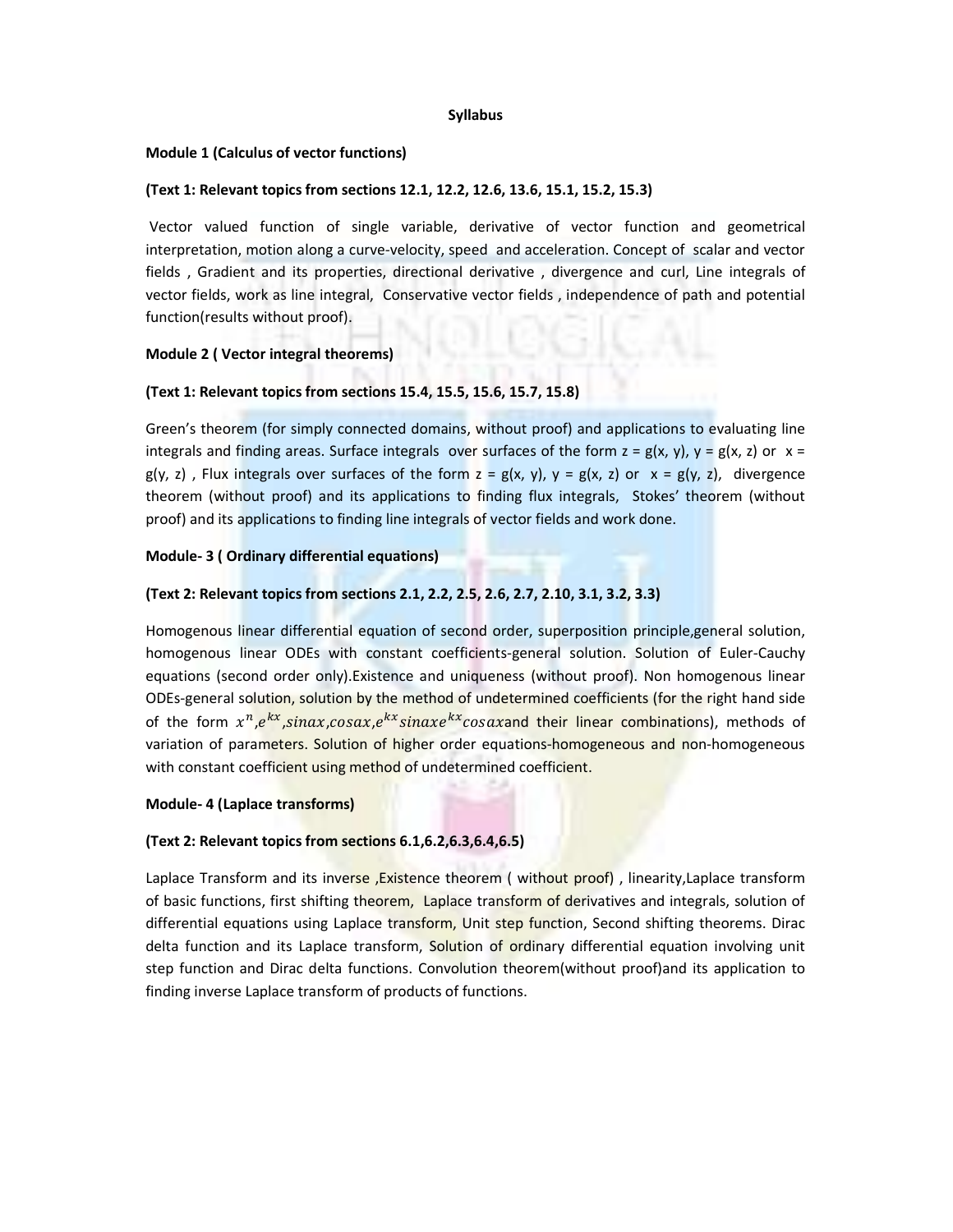### Module-5 (Fourier Tranforms)

### (Text 2: Relevant topics from sections 11.7,11.8, 11.9)

Fourier integral representation, Fourier sine and cosine integrals. Fourier sine and cosine transforms, inverse sine and cosine transform. Fourier transform and inverse Fourier transform, basic properties. The Fourier transform of derivatives. Convolution theorem (without proof)

### Text Books

- 1. H. Anton, I. Biven S.Davis, "Calculus", Wiley, 10<sup>th</sup> edition, 2015.
- 2. Erwin Kreyszig, "Advanced Engineering Mathematics", Wiley, 10<sup>th</sup> edition, 2015.

### Reference Books

- 1. J. Stewart, Essential Calculus, Cengage, 2<sup>nd</sup> edition, 2017
- 2. G.B. Thomas and R.L. Finney, Calculus and Analytic geometry, 9 th Edition, Pearson,Reprint, 2002.
- 3. Peter O Neil, Advanced Engineering Mathematics, 7th Edition, Thomson, 2007.
- 4. Louis C Barret, C Ray Wylie, "Advanced Engineering Mathematics", Tata McGraw Hill, 6<sup>th</sup> edition, 2003.
- 5. VeerarajanT."Engineering Mathematics for first year", Tata McGraw Hill, 2008.
- 6. B.S. Grewal, Higher Engineering Mathematics, Khanna Publishers, 36<sup>th</sup> edition, 2010.
- 7. Srimanta Pal, Subodh C. Bhunia, "Engineering Mathematics", Oxford University Press, 2015.
- 8. Ronald N. Bracewell, "The Fourier Transform and its Applications", McGraw Hill International Editions, 2000.

### Course Contents and Lecture Schedule

| <b>No</b>    | Topic                                                                                                                          | No. of Lectures |
|--------------|--------------------------------------------------------------------------------------------------------------------------------|-----------------|
| $\mathbf{1}$ | Calculus of vector functions (9 hours)                                                                                         |                 |
| 1.1          | Vector valued function of a scalar variable - derivative of vector valued<br>function of scalar variable t-geometrical meaning | $\mathcal{P}$   |
| 1.2          | Motion along a curve-speed, velocity, acceleration                                                                             | 1               |
| 1.3          | Gradient and its properties, directional derivative, divergent and curl                                                        | 3               |
| 1.4          | Line integrals with respect to arc length, line integrals of vector fields.<br>Work done as line integral                      | $\mathcal{P}$   |
| 1.5          | Conservative vector field, independence of path, potential function                                                            | 1               |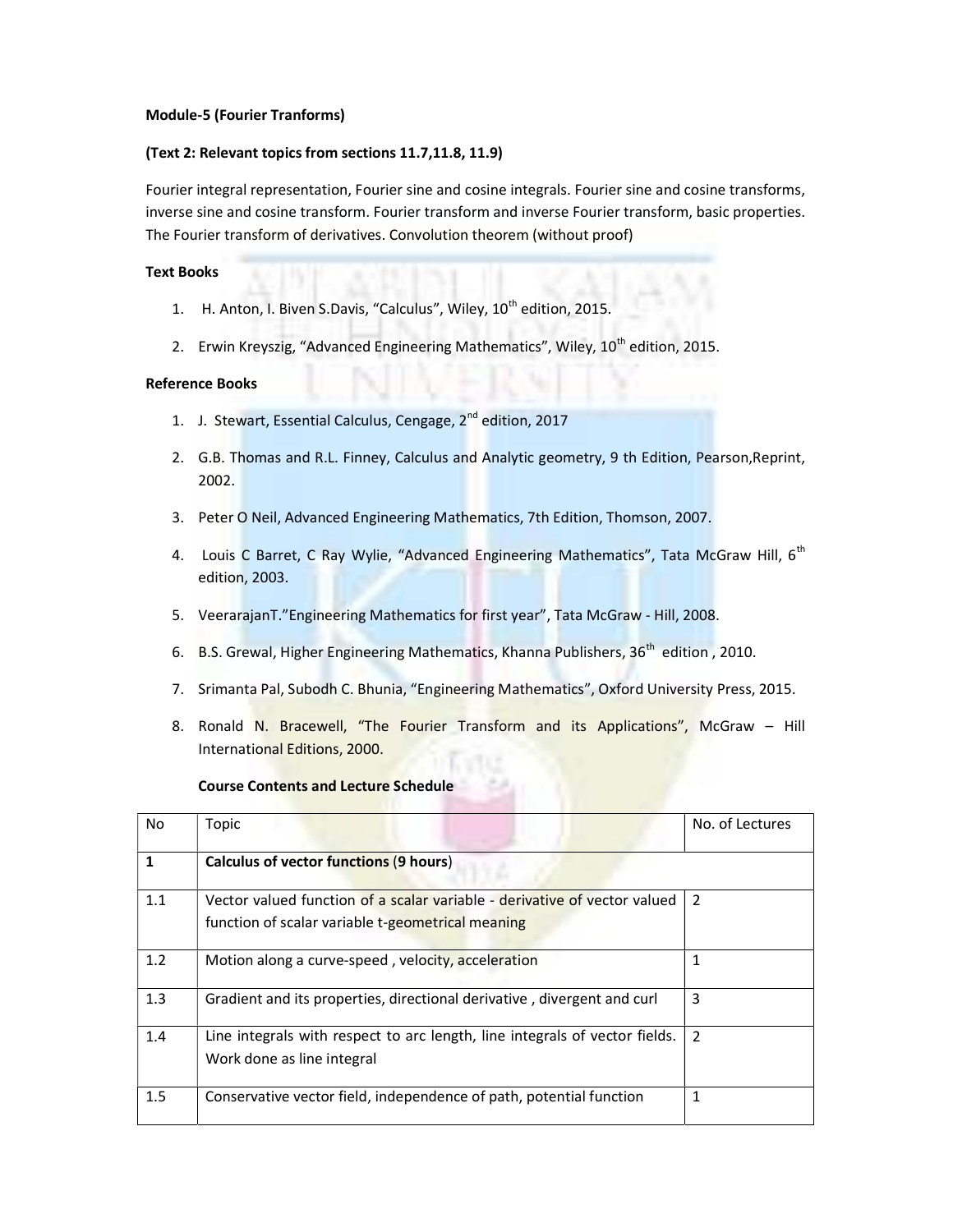| $\overline{2}$ | Vector integral theorems(9 hours)                                                                                                                            |                |
|----------------|--------------------------------------------------------------------------------------------------------------------------------------------------------------|----------------|
| 2.1            | Green's theorem and it's applications                                                                                                                        | $\overline{2}$ |
| 2.2            | Surface integrals, flux integral and their evaluation                                                                                                        | $\overline{3}$ |
| 2.3            | Divergence theorem and applications                                                                                                                          | $\overline{2}$ |
| 2.4            | Stokes theorem and applications                                                                                                                              | $\overline{2}$ |
| 3              | <b>Ordinary Differential Equations (9 hours)</b>                                                                                                             |                |
| 3.1            | Homogenous linear equation of second order, Superposition principle,<br>general solution                                                                     | $\mathbf{1}$   |
| 3.2            | Homogenous linear ODEs of second order with constant coefficients                                                                                            | 2              |
| 3.3            | Second order Euler-Cauchy equation                                                                                                                           | $\mathbf{1}$   |
| 3.4            | Non homogenous linear differential equations of second order with<br>constant coefficient-solution by undetermined coefficients, variation of<br>parameters. | $\overline{3}$ |
| 3.5            | Higher order equations with constant coefficients                                                                                                            | $\overline{2}$ |
| 4              | Laplace Transform (10 hours)                                                                                                                                 |                |
| 4.1            | Laplace Transform, inverse Transform, Linearity, First shifting theorem,<br>transform of basic functions                                                     | $\overline{2}$ |
| 4.2            | Transform of derivatives and integrals                                                                                                                       | $\mathbf{1}$   |
| 4.3            | Solution of Differential equations, Initial value problems by Laplace<br>transform method.                                                                   | $\overline{2}$ |
| 4.4            | Unit step function --- Second shifting theorem                                                                                                               | $\overline{2}$ |
| 4.5            | Dirac Delta function and solution of ODE involving Dirac delta function                                                                                      | $\overline{2}$ |
| 4.6            | Convolution and related problems.                                                                                                                            | $\mathbf{1}$   |
| 5              | <b>Fourier Transform (8 hours)</b>                                                                                                                           |                |
| 5.1            | Fourier integral representation                                                                                                                              | 1              |
| $5.2$          | Fourier Cosine and Sine integrals and transforms                                                                                                             | 2              |
| 5.3            | Complex Fourier integral representation, Fourier transform and its<br>inverse transforms, basic properties                                                   | $\overline{3}$ |
| 5.4            | Fourier transform of derivatives, Convolution theorem                                                                                                        | 2              |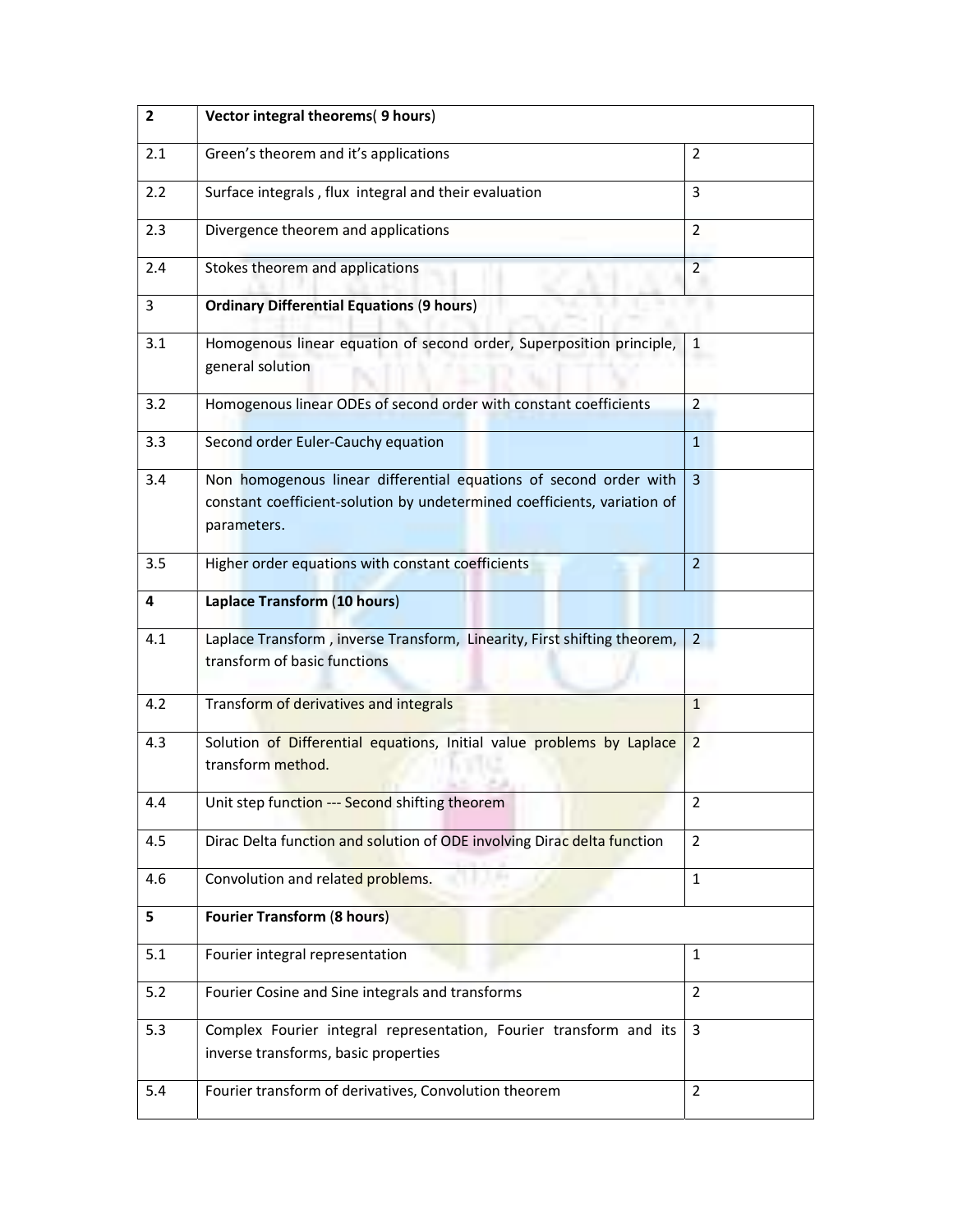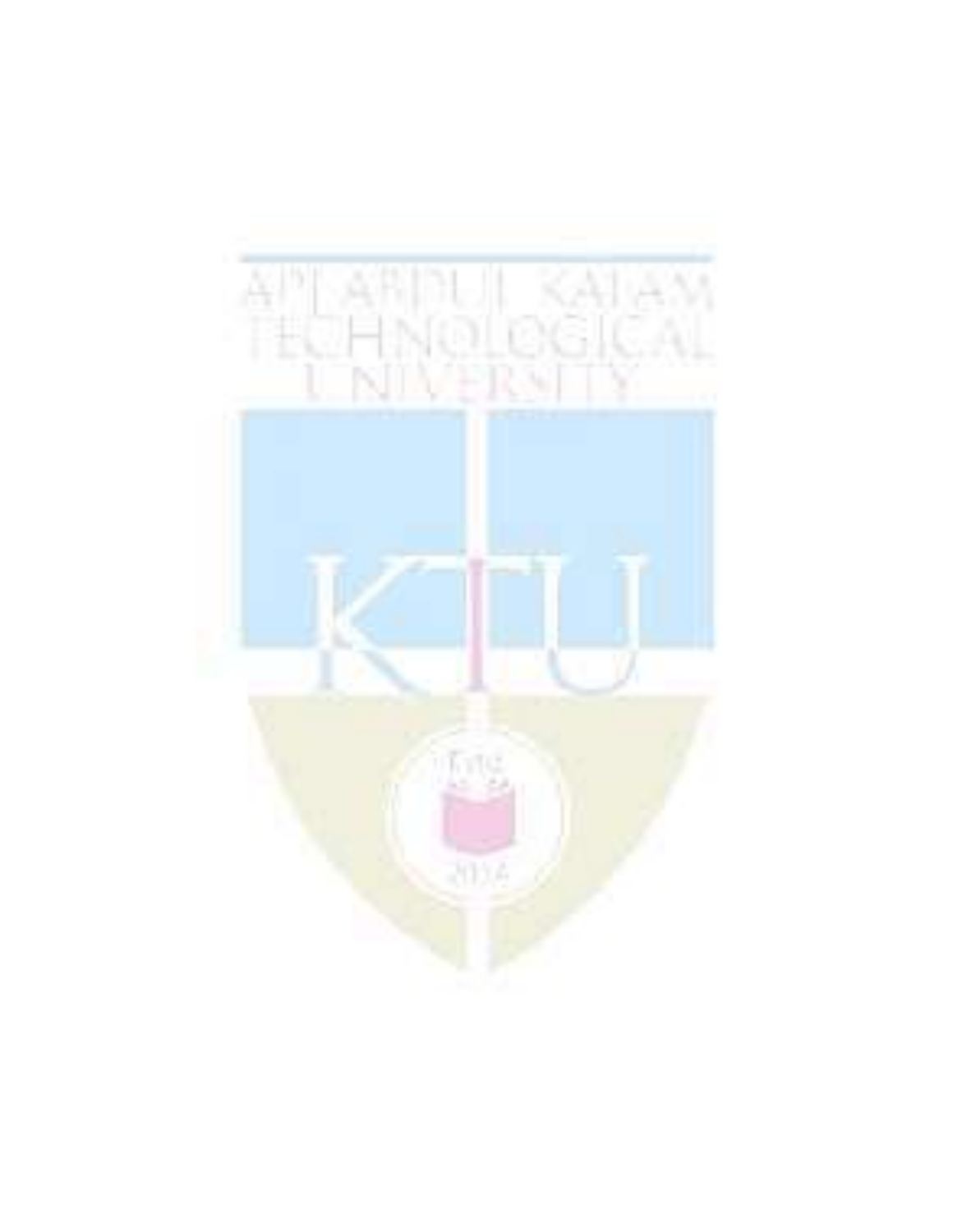| <b>PHT</b> | <b>ENGINEERING PHYSICS A</b>  | <b>CATEGORY</b> |                | D | <b>CREDIT</b> | <b>YEAR OF</b>      |
|------------|-------------------------------|-----------------|----------------|---|---------------|---------------------|
| 100        | <b>(FOR CIRCUIT BRANCHES)</b> |                 |                |   |               | <b>INTRODUCTION</b> |
|            |                               | <b>BSC</b>      | $\overline{ }$ |   |               | 2019                |

Preamble: The aim of the Engineering Physics Program is to offer students a solid background in the fundamentals of Physics and to impart that knowledge in engineering disciplines. The program is designed to develop scientific attitudes and enable the students to correlate the concepts of Physics with the core programmes

Prerequisite: Higher secondary level Physics, Mathematical course on vector calculus, differential equations and linear algebra

Course Outcomes: After the completion of the course the student will be able to

| CO <sub>1</sub> | Compute the quantitative aspects of waves and oscillations in engineering systems.          |
|-----------------|---------------------------------------------------------------------------------------------|
| CO <sub>2</sub> | Apply the interaction of light with matter through interference, diffraction and identify   |
|                 | these phenomena in different natural optical processes and optical instruments.             |
| CO <sub>3</sub> | Analyze the behaviour of matter in the atomic and subatomic level through the principles of |
|                 | quantum mechanics to perceive the microscopic processes in electronic devices.              |
| CO <sub>4</sub> | Classify the properties of magnetic materials and apply vector calculus to static magnetic  |
|                 | fields and use Maxwell's equations to diverse engineering problems                          |
| CO <sub>5</sub> | Analyze the principles behind various superconducting applications, explain the working of  |
|                 | solid state lighting devices and fibre optic communication system                           |

### Mapping of course outcomes with program outcomes

|                 |  |  | PO 1   PO 2   PO 3   PO 4   PO 5   PO 6 | PO <sub>7</sub> | PO <sub>8</sub> |  | PO 9   PO 10   PO 11   PO 12 |  |
|-----------------|--|--|-----------------------------------------|-----------------|-----------------|--|------------------------------|--|
| CO <sub>1</sub> |  |  |                                         |                 |                 |  |                              |  |
| CO <sub>2</sub> |  |  |                                         |                 |                 |  |                              |  |
| CO <sub>3</sub> |  |  |                                         |                 |                 |  |                              |  |
| CO <sub>4</sub> |  |  |                                         |                 |                 |  |                              |  |
| CO <sub>5</sub> |  |  |                                         |                 |                 |  |                              |  |

### Assessment Pattern

|                         | <b>Continuous Assessment Tests</b> |         |                                 |  |
|-------------------------|------------------------------------|---------|---------------------------------|--|
| <b>Bloom's Category</b> | Test 1                             | Test 2  | <b>End Semester Examination</b> |  |
|                         | (Marks)                            | (Marks) | (Marks)                         |  |
| Remember                | 15                                 | 15      | 30                              |  |
| Understand              | 25                                 | 25      | 50                              |  |
| Apply                   | 10                                 | 10      | 20                              |  |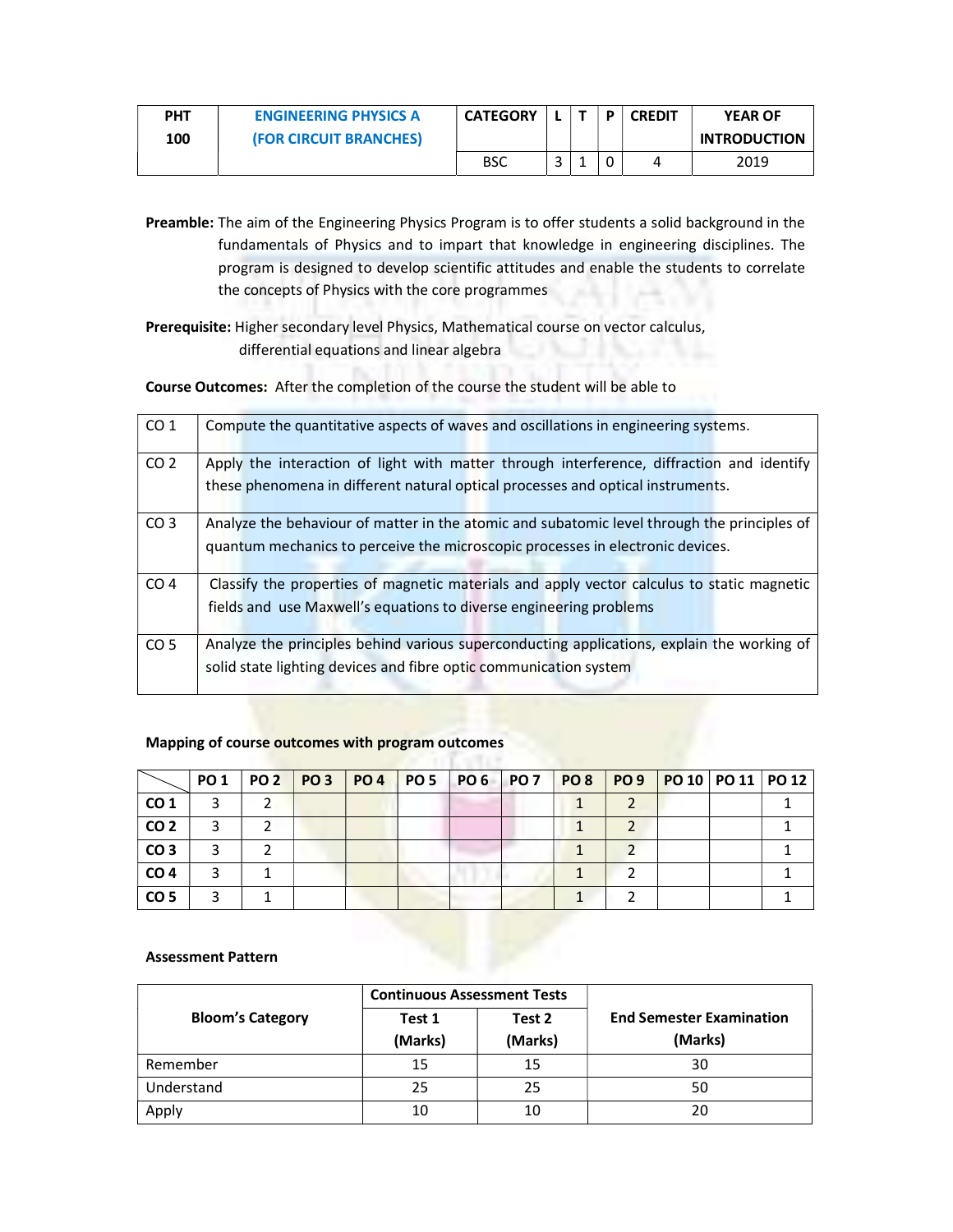| Analyse  |  |  |
|----------|--|--|
| Evaluate |  |  |
| Create   |  |  |

## Mark distribution

| <b>Total Marks</b> | I CIE<br>marks | <b>ESE</b><br>marks | <b>ESE Duration</b> |
|--------------------|----------------|---------------------|---------------------|
| 150                | 50             | 100                 | 3 hours             |

| Attendance                             |  | $: 10$ marks |
|----------------------------------------|--|--------------|
| Continuous Assessment Test (2 numbers) |  | $: 25$ marks |
| Assignment/Quiz/Course project         |  | $: 15$ marks |

End Semester Examination Pattern: There will be two parts; Part A and Part B. Part A contain 10 questions with 2 questions from each module, having 3 marks for each question. Students should answer all questions. Part B contains 2 questions from each module of which student should answer any one. Each question can have maximum 2 sub-divisions and carry 14 marks.

# Course Level Assessment Questions

# Course Outcome 1 (CO1):

- 1. Explain the effect of damping force on oscillators.
- 2. Distinguish between transverse and longitudinal waves.
- 3. (a) Derive an expression for the fundamental frequency of transverse vibration in a stretched string.
	- (b) Calculate the fundamental frequency of a string of length 2 m weighing 6 g kept stretched by a load of 600 kg.

# Course Outcome 2 (CO2):

- 1. Explain colours in thin films.
- 2. Distinguish between Fresnel and Fraunhofer diffraction.
- 3. (a) Explain the formation of Newton's rings and obtain the expression for radii of bright and dark rings in reflected system. Also explain how it is used to determine the wavelength of a monochromatic source of light.
	- (b) A liquid of refractive index  $\mu$  is introduced between the lens and glass plate.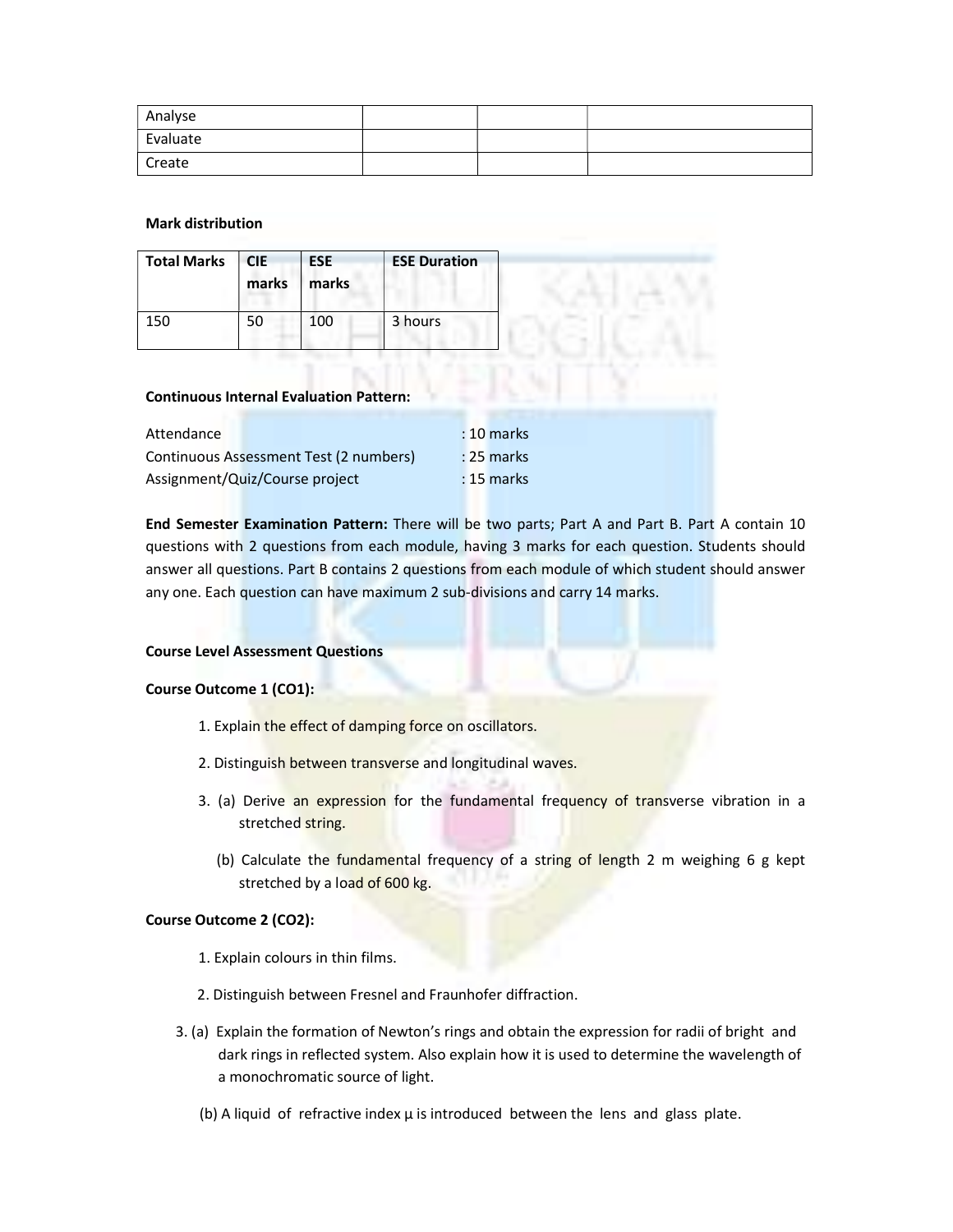What happens to the fringe system? Justify your answer.

# Course Outcome 3 (CO3):

- 1. Give the physical significance of wave function ?
- 2. What are excitons ?
- 3. (a) Solve Schrodinger equation for a particle in a one dimensional box and obtain its energy eigen values and normalised wave functions.
- (b) Calculate the first three energy values of an electron in a one dimensional box of width  $1 A<sup>0</sup>$  in electron volt.

## Course Outcome 4 (CO4):

- 1. Compare displacement current and conduction current.
- 2. Mention any four properties of ferro magnetic materials.
- 3. (a) Starting from Maxwell's equations, derive the free space electromagnetic wave equation and show that velocity of electromagnetic wave is 1/ (μ<sub>ο</sub> ε<sub>ο</sub>)<sup> ½</sup>

(b) An electromagnetic wave is described by E = 100 exp 8 $\pi$ i [10<sup>14</sup> t – (10<sup>6</sup> z / 3)] V/m. Find the direction of propagation of the wave,speed of the wave and magnetic flux density in the wave.

## Course Outcome 5 (CO5):

- 1. Explain the working of a solar cell.
- 2. Distinguish between Type I and Type II super conductors.
- 3. (a) Define numerical aperture and derive an expression for it.
	- (b) Explain the working of intensity modulated fibre optic sensor.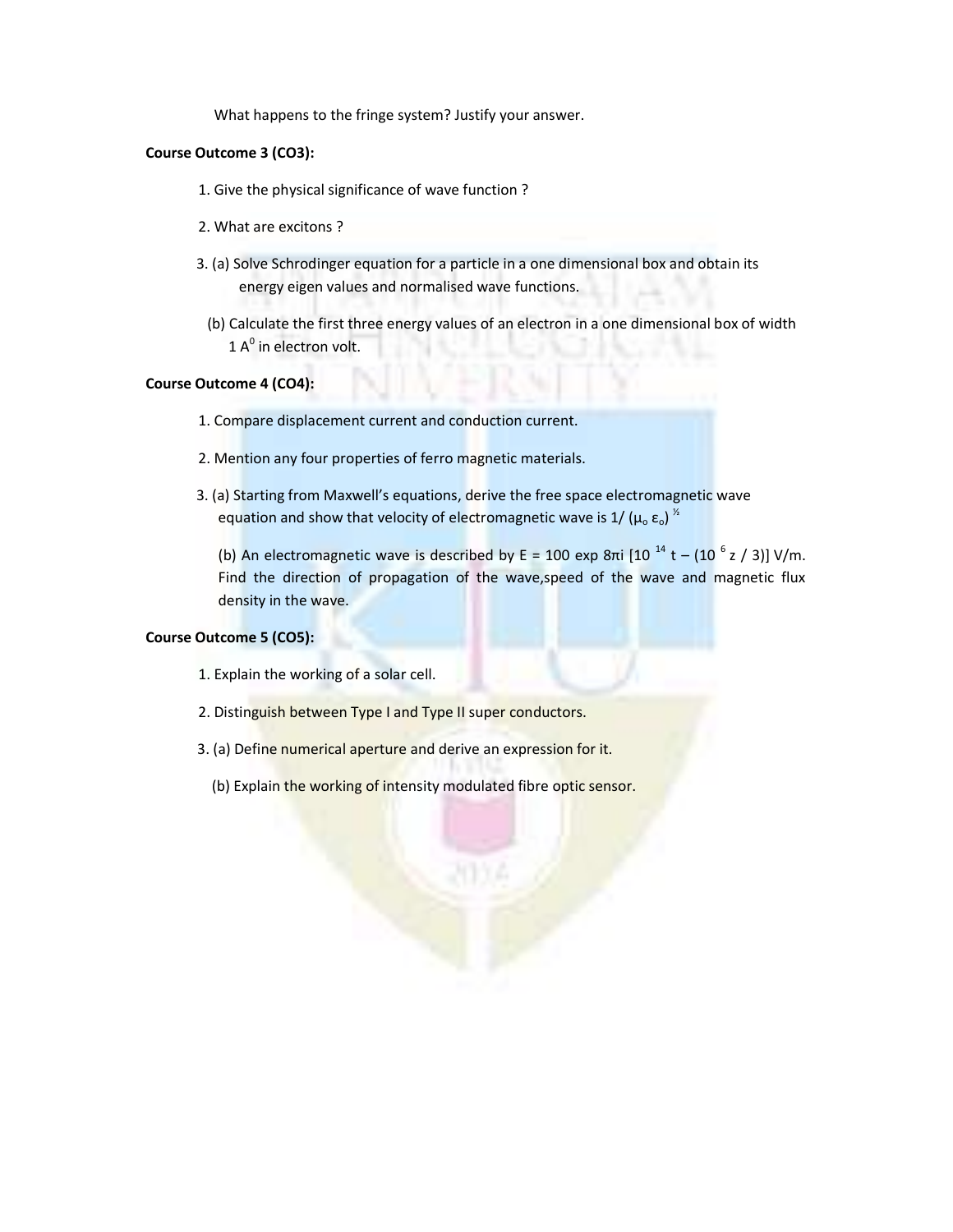QP CODE: PAGES:3

Reg No:

Name :

APJ ABDUL KALAM TECHNOLOGICAL UNIVERSITY FIRST SEMESTER B.TECH DEGREE EXAMINATION, MONTH & YEAR

Course Code: PHT 100

Course Name: Engineering Physics A

Max. Marks: 100 **Duration: 3 Hours** 

### PART A

## Answer all Questions. Each question carries 3 Marks

- 1. Compare electrical and mechanical oscillators
- 2. Distinguish between longitudinal and transverse waves
- 3. Write a short note on antireflection coating.
- 4. Diffraction of light is not as evident in daily experience as that of sound waves. Give reason.
- 5. State and explain Heisenberg's Uncertainty principle. With the help of it explain natural

line broadening.

- 6. Explain surface to volume ratio of nanomaterials.
- 7. State Faraday's laws of electromagnetic induction.
- 8. Compare displacement current and conduction current
- 9. List four important applications of superconductors.
- 10. Give the working principle of LED. (10x3=30)

# PART B

Answer any one full question from each module. Each question carries 14 Marks

Module 1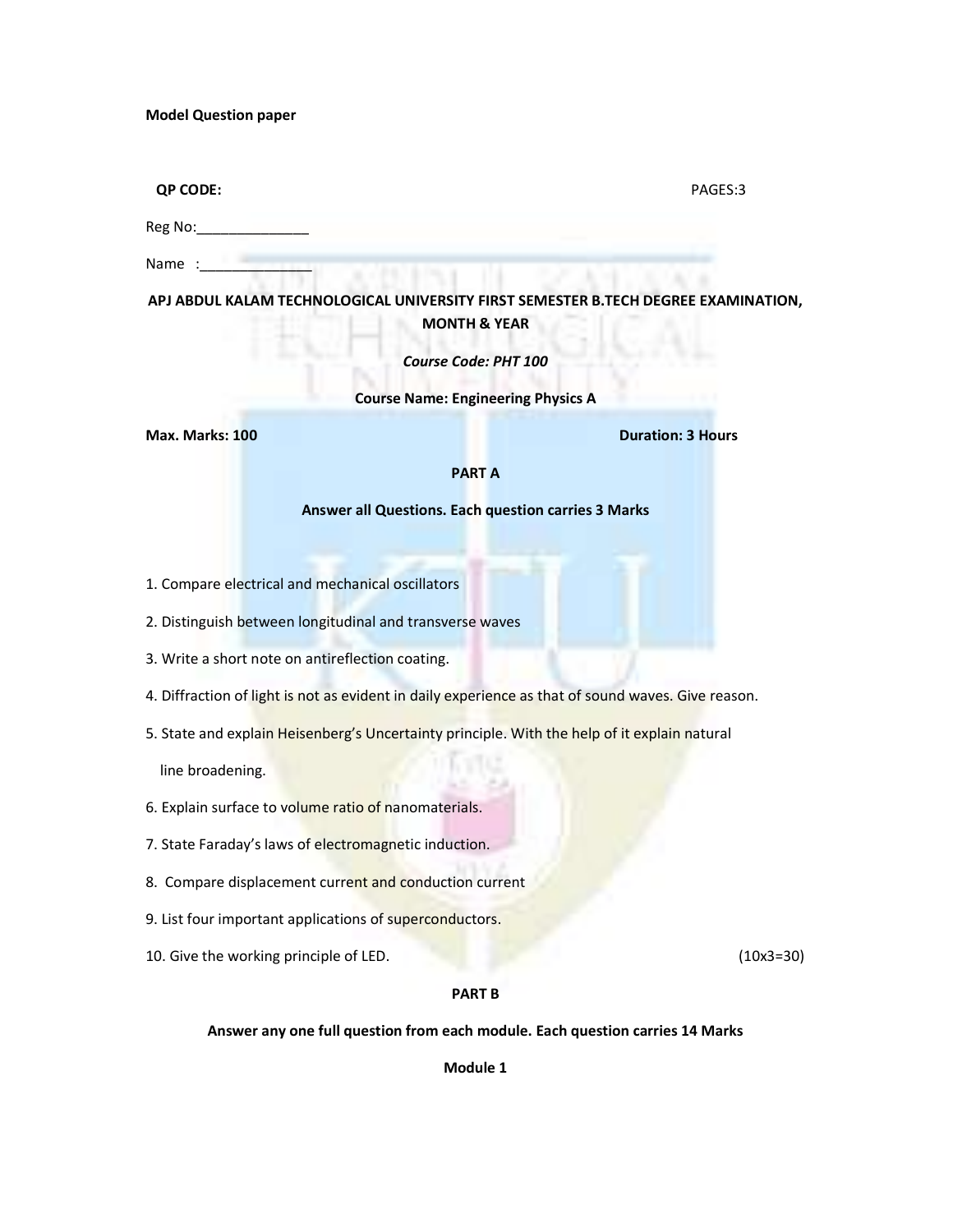- 11. (a) Derive the differential equation of damped harmonic oscillator and deduce its solution.Discuss the cases of over damped, critically damped and under damped cases. (10)
	- (b) The frequency of a tuning fork is 500 Hz and its Q factor is  $7\times10^4$  Find the relaxation time. Also calculate the time after which its energy becomes 1/10 of its initial undamped value.(4)
- 12. (a) Derive an expression for the velocity of propagation of a transverse wave in a stretched string. Deduce laws of transverse vibrations. (10)
- (b) The equation of transverse vibration of a stretched string is given by  $y = 0.00327$  sin (72.1x-2.72t)m, in which the numerical constants are in S.I units. Evaluate (i) Amplitude (ii) Wavelength (iii) Frequency and (iv)Velocity of the wave. (4)

#### Module 2

- 13.(a)Explain the formation of Newton's rings and show that the radius of dark ring is proportional to the square root of natural numbers. How can we use Newton's rings experiment to determine the refractive index of a liquid. (10)
- (b) Two pieces of plane glass are placed together with a piece of paper between two at one end. Find the angle of the wedge in seconds if the film is viewed with a monochromatic light of wavelength 4800Å. Given β = 0.0555 cm. (4)  $(4)$
- 14. (a) Explain the diffraction due to a plane transmission grating. Obtain the grating equation. (10)
	- (b) A grating has 6000 lines per cm. Find the angular separation of the two yellow lines of mercury of wavelengths 577 nm and 579 nm in the second order. (4)

#### Module 3

| 15.(a) Derive time dependent and independent Schrodinger equations.                               | (10) |
|---------------------------------------------------------------------------------------------------|------|
| (b) An electron is confined to one dimensional potential box of length 2Å. Calculate the energies |      |

- corresponding to the first and second quantum states in eV. (4) 16.(a) Classify nanomaterials based on dimensionality of quantum confinement and explain the
- following nanostructures. (i) nano sheets (ii) nano wires (iii) quantum dots. (10)
	- (b) Find the de Broglie wavelength of electron whose kinetic energy is 15 eV. (4)

### Module 4

17.(a) State Poynting's Theorem. Calculate the value of Poynting vector at the surface of the sun if the power radiated by the sun is 3.8 x 10 <sup>26</sup> W and its radius is 7 X 10  $^8$  m.  $\hspace{1cm}$  (5)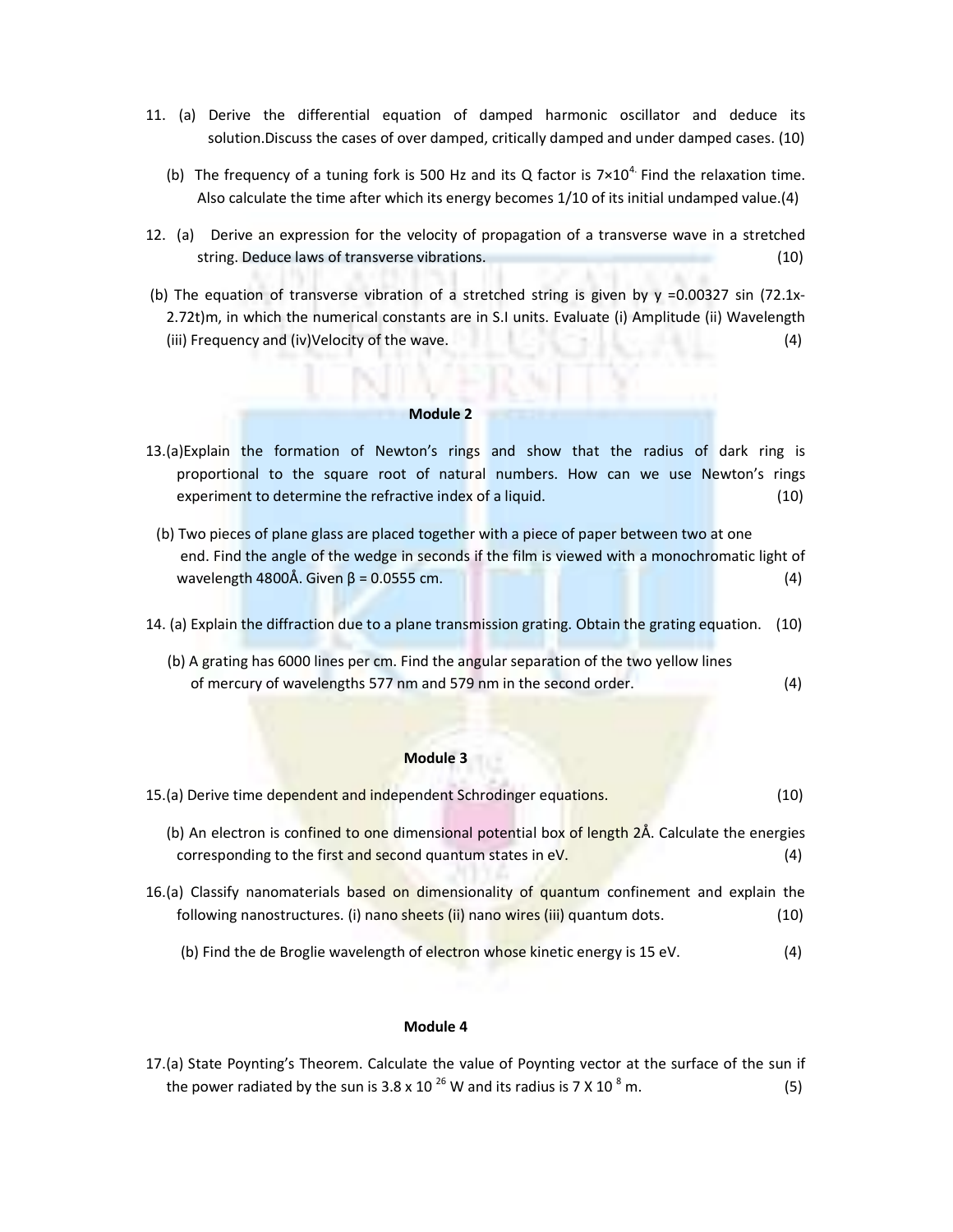(b) Distinguish between paramagnetic, diamagnetic and ferromagnetic materials. (9)

18.(a) Starting from Maxwell's Equations, derive electromagnetic wave equations in free space. (10)

(b) If the magnitude of **H** in a plane wave is  $1 \text{ A/m}$ , find the magnitude of **E** in free space. (4)

### Module 5

19.(a) Show that superconductors are perfect diamagnets. Distinguish between Type I and

- Type II superconductors with suitable examples. (10)
- (b) Write a short note on high temperature superconductors. (4)
- 20.(a) Define numerical aperture of an optic fibre and derive an expression for the NA of a step index fibre with a neat diagram. (10)
	- (b) Calculate the numerical aperture and acceptance angle of a fibre with a core refractive index of 1.54 and a cladding refractive index of 1.50 when the fibre is inside water of refractive  $index 1.33. (4)$  (14x5=70)

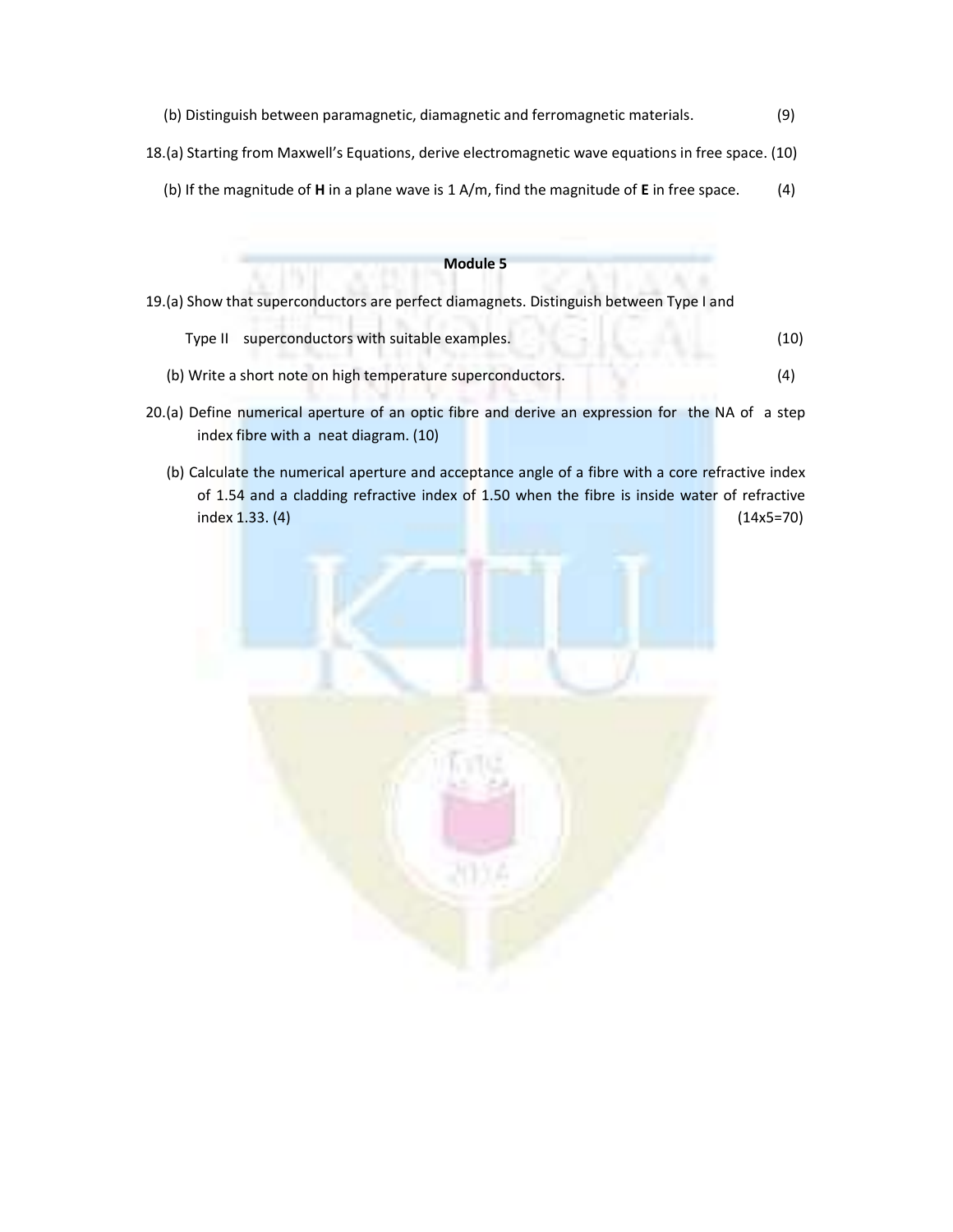#### Syllabus

# ENGINEERING PHYSICS A (FOR CIRCUIT BRANCHES)

### Module 1

### Oscillations and Waves

Harmonic oscillations, Damped harmonic motion-Derivation of differential equation and its solution, Over damped, Critically damped and Under damped Cases, Quality factor-Expression, Forced oscillations-Differential Equation-Derivation of expressions for amplitude and phase of forced oscillations, Amplitude Resonance-Expression for Resonant frequency, Quality factor and Sharpness of Resonance, Electrical analogy of mechanical oscillators

Wave motion- Derivation of one dimensional wave equation and its solution, Three dimensional wave equation and its solution (no derivation), Distinction between transverse and longitudinal waves, Transverse vibration in a stretched string, Statement of laws of vibration

### Module 2

### Wave Optics

Interference of light-Principle of superposition of waves, Theory of thin films - Cosine law (Reflected system), Derivation of the conditions of constructive and destructive Interference, Interference due to wedge shaped films -Determination of thickness and test for optical planeness, Newton's rings - Measurement of wavelength and refractive index, Antireflection coatings

Diffraction of light, Fresnel and Fraunhofer classes of diffraction, Diffraction grating-Grating equation, Rayleigh criterion for limit of resolution, Resolving and Dispersive power of a grating with expression (no derivation)

### Module 3

### Quantum Mechanics & Nanotechnology

Introduction for the need of Quantum mechanics, Wave nature of Particles, Uncertainty principle, Applications-Absence of electrons inside a nucleus and Natural line broadening mechanism, Formulation of time dependent and independent Schrodinger wave equations-Physical meaning of wave function, Particle in a one dimensional box- Derivation for normalised wave function and energy eigen values, Quantum Mechanical Tunnelling (Qualitative)

Introduction to nanoscience and technology, Increase in surface to volume ratio for nanomaterials, Quantum confinement in one dimension, two dimension and three dimension-Nano sheets, Nano wires and Quantum dots, Properties of nanomaterials-mechanical, electrical and optical, Applications of nanotechnology (qualitative ideas)

### Module 4

### Magnetism & Electro Magnetic Theory

Magnetic field and Magnetic flux density, Gauss's law for Magnetic flux density, Ampere's Circuital law, Faraday's law in terms of EMF produced by changing magnetic flux, Magnetic permeability and susceptibility, Classification of magnetic materials-para, dia and ferromagnetic materials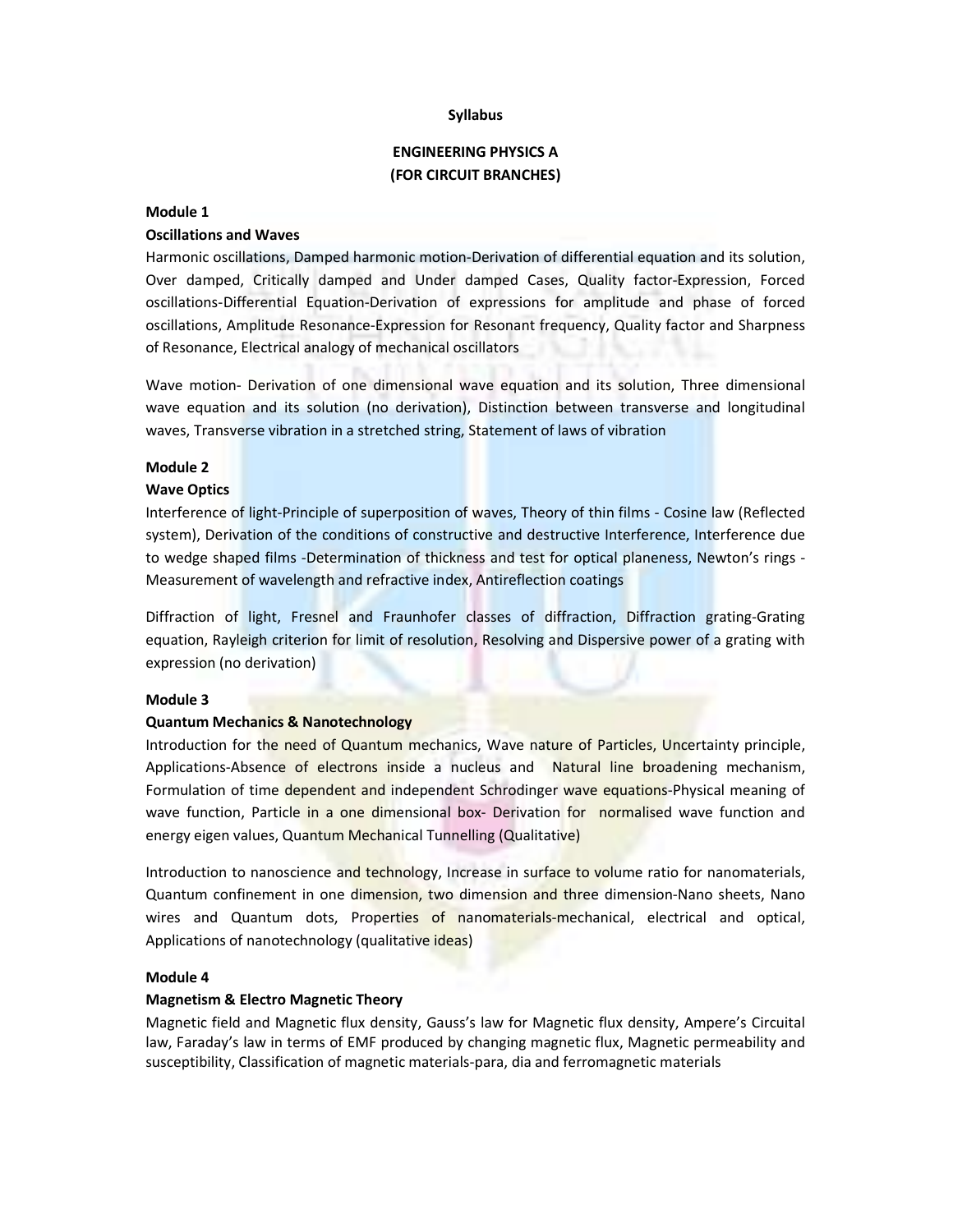Fundamentals of vector calculus, concept of divergence, gradient and curl along with physical significance, Line, Surface and Volume integrals, Gauss divergence theorem & Stokes' theorem, Equation of continuity, Derivation of Maxwell's equations in vacuum, Comparison of displacement current with conduction current. Electromagnetic waves, Velocity of Electromagnetic waves in free space, Flow of energy and Poynting's vector (no derivation)

#### Module 5

#### Superconductivity & Photonics

Superconducting phenomena, Meissner effect and perfect diamagnetism, Types of superconductors-Type I and Type II, BCS Theory (Qualitative), High temperature superconductors-Applications of super conductivity

**CARD TELEVISION** 

Introduction to photonics-Photonic devices-Light Emitting Diode, Photo detectors -Junction and PIN photodiodes, Solar cells-I-V Characteristics, Optic fibre-Principle of propagation of light, Types of fibres-Step index and Graded index fibres, Numerical aperture –Derivation, Fibre optic communication system (block diagram), Industrial, Medical and Technological applications of optical fibre, Fibre optic sensors-Intensity Modulated and Phase modulated sensors.

### Text Books

- 1. M.N.Avadhanulu, P.G.Kshirsagar,TVS Arun Murthy "A Text book of Engineering Physics", S.Chand &Co., Revised Edition 2019
- 2. H.K.Malik , A.K. Singh, "Engineering Physics" McGraw Hill Education, Second Edition 2017

### Reference Books

- 1. Arthur Beiser, "Concepts of Modern Physics ", Tata McGraw Hill Publications, 6th Edition 2003
- 2. D.K. Bhattacharya, Poonam Tandon, "Engineering Physics", Oxford University Press, 2015
- 3. Md.N.Khan & S.Panigrahi "Principles of Engineering Physics 1&2", Cambridge University Press, 2016
- 4. Aruldhas G., "Engineering Physics", PHI Pvt. Ltd., 2015
- 5. Ajoy Ghatak, "Optics", Mc Graw Hill Education, Sixth Edition, 2017
- 6. T. Pradeep, "Nano:The Essentials'', McGraw Hill India Ltd, 2007
- 7. Halliday, Resnick, Walker, "Fundamentals of Physics", John Wiley & Sons.Inc, 2001
- 8. David J Griffiths, "Introduction to Electrodynamics'', Addison-Wesley publishing, 3rd Edition, 1999
- 9. Premlet B., "Advanced Engineering Physics", Phasor Books, 10<sup>th</sup> edition, 2017
- 10. I. Dominic and. A. Nahari, "A Text Book of Engineering physics", Owl Books Publishers, Revised edition, 2016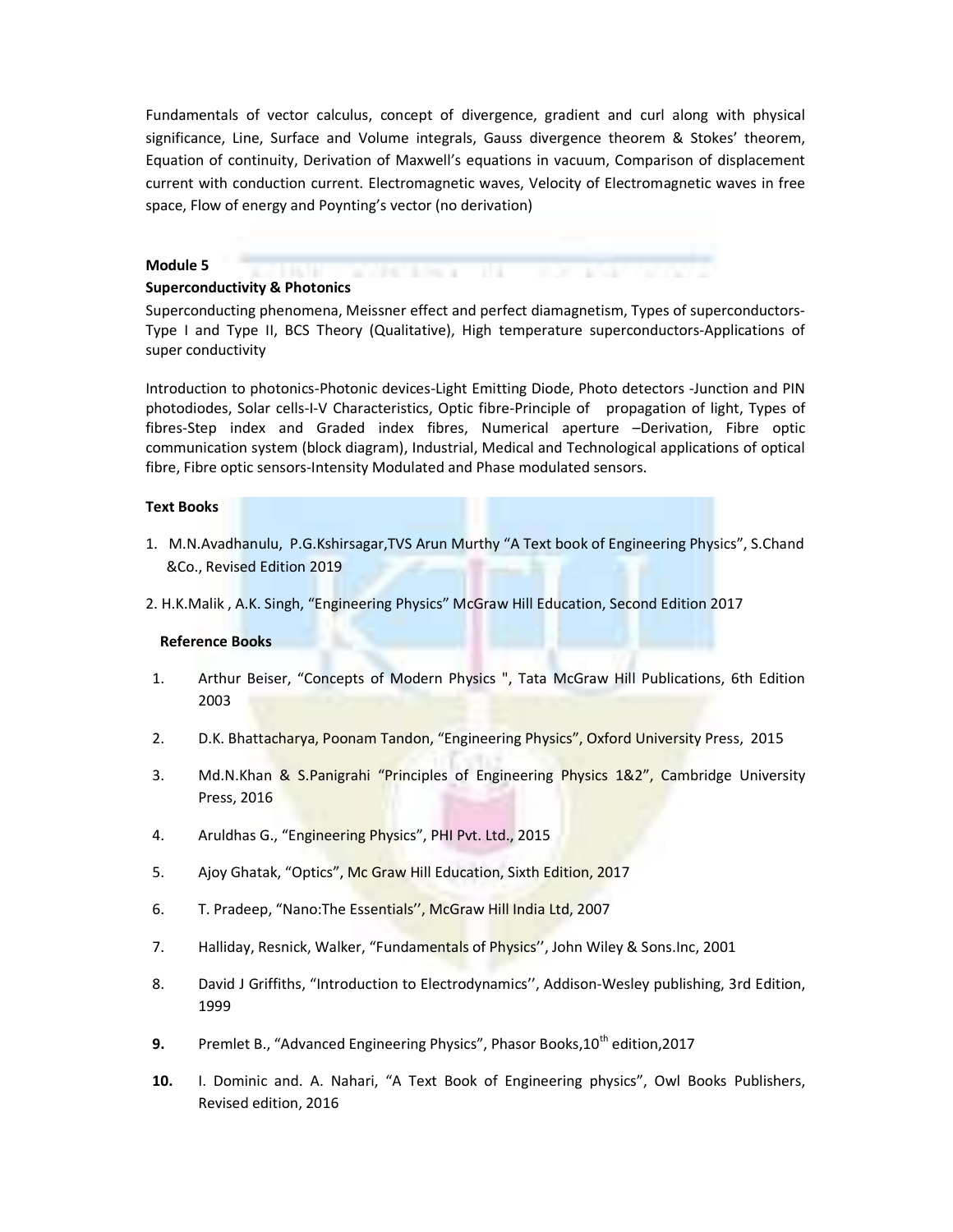# Course Contents and Lecture Schedule

| No             | Topic                                                                                                                                                                                                                                                                        | No. of Lectures |
|----------------|------------------------------------------------------------------------------------------------------------------------------------------------------------------------------------------------------------------------------------------------------------------------------|-----------------|
| $\mathbf{1}$   | <b>Oscillations and Waves (9 hours)</b>                                                                                                                                                                                                                                      |                 |
| 1.1            | Harmonic oscillations, Damped harmonic motion-Derivation of<br>differential equation and its solution, Over damped, Critically damped<br>and Under damped Cases, Quality factor-Expression                                                                                   | 2 hrs           |
| 1.2            | Forced oscillations-Differential Equation-Derivation of expressions for<br>amplitude and phase of forced oscillations, Amplitude Resonance-<br>Expression for Resonant frequency, Quality factor and Sharpness of<br>Resonance, Electrical analogy of mechanical oscillators | 3hrs            |
| 1.3            | Wave motion- Derivation of one dimensional wave equation and its<br>solution, Three dimensional wave equation and its solution (no<br>derivation)                                                                                                                            | 2 hrs           |
| 1.4            | Distinction between transverse and longitudinal waves. Transverse<br>vibration in a stretched string, Statement of laws of vibration                                                                                                                                         | 2 hrs           |
| $\overline{2}$ | <b>Wave Optics (9 hours)</b>                                                                                                                                                                                                                                                 |                 |
| 2.1            | Interference of light-Principle of superposition of waves, Theory of thin<br>films - Cosine law (Reflected system), Derivation of the conditions of<br>constructive and destructive Interference                                                                             | 2 hrs           |
| 2.2            | Interference due to wedge shaped films -Determination of thickness<br>and test for optical planeness, Newton's rings - Measurement of<br>wavelength and refractive index, Antireflection coatings                                                                            | 4 hr            |
| 2.3            | Diffraction of light, Fresnel and Fraunhofer classes of diffraction,<br>Diffraction grating-Grating equation                                                                                                                                                                 | 2 hrs           |
| 2.4            | Rayleigh criterion for limit of resolution, Resolving and Dispersive<br>power of a grating with expression (no derivation)                                                                                                                                                   | 1 <sub>hr</sub> |
| 3              | <b>Quantum Mechanics &amp; Nanotechnology (9hours)</b>                                                                                                                                                                                                                       |                 |
| 3.1            | Introduction for the need of Quantum mechanics, Wave nature of<br>Particles, Uncertainty principle, Applications-Absence of electrons<br>inside a nucleus and Natural line broadening mechanism                                                                              | 2 hrs           |
| 3.2            | Formulation of time dependent and independent Schrodinger wave<br>equations-Physical Meaning of wave function, Particle in a one<br>dimensional box- Derivation for normalised wave function and energy<br>eigen values, Quantum Mechanical Tunnelling (Qualitative)         | 4 hrs           |
| 3.3            | Introduction to nanoscience and technology, Increase in surface to<br>volume ratio for nanomaterials, Quantum confinement in one<br>dimension, two dimension and three dimension-Nano sheets, Nano<br>wires and Quantum dots                                                 | 2 hrs           |
| 3.4            | nanomaterials-mechanical,<br>Properties of<br>electrical<br>optical<br>and<br>Applications of nanotechnology (qualitative ideas)                                                                                                                                             | $1$ hr          |
| 4              | <b>Magnetism &amp; Electro Magnetic Theory (9 hours)</b>                                                                                                                                                                                                                     |                 |
| 4.1            | Magnetic field and Magnetic flux density, Gauss's law for Magnetic flux                                                                                                                                                                                                      | 2 hrs           |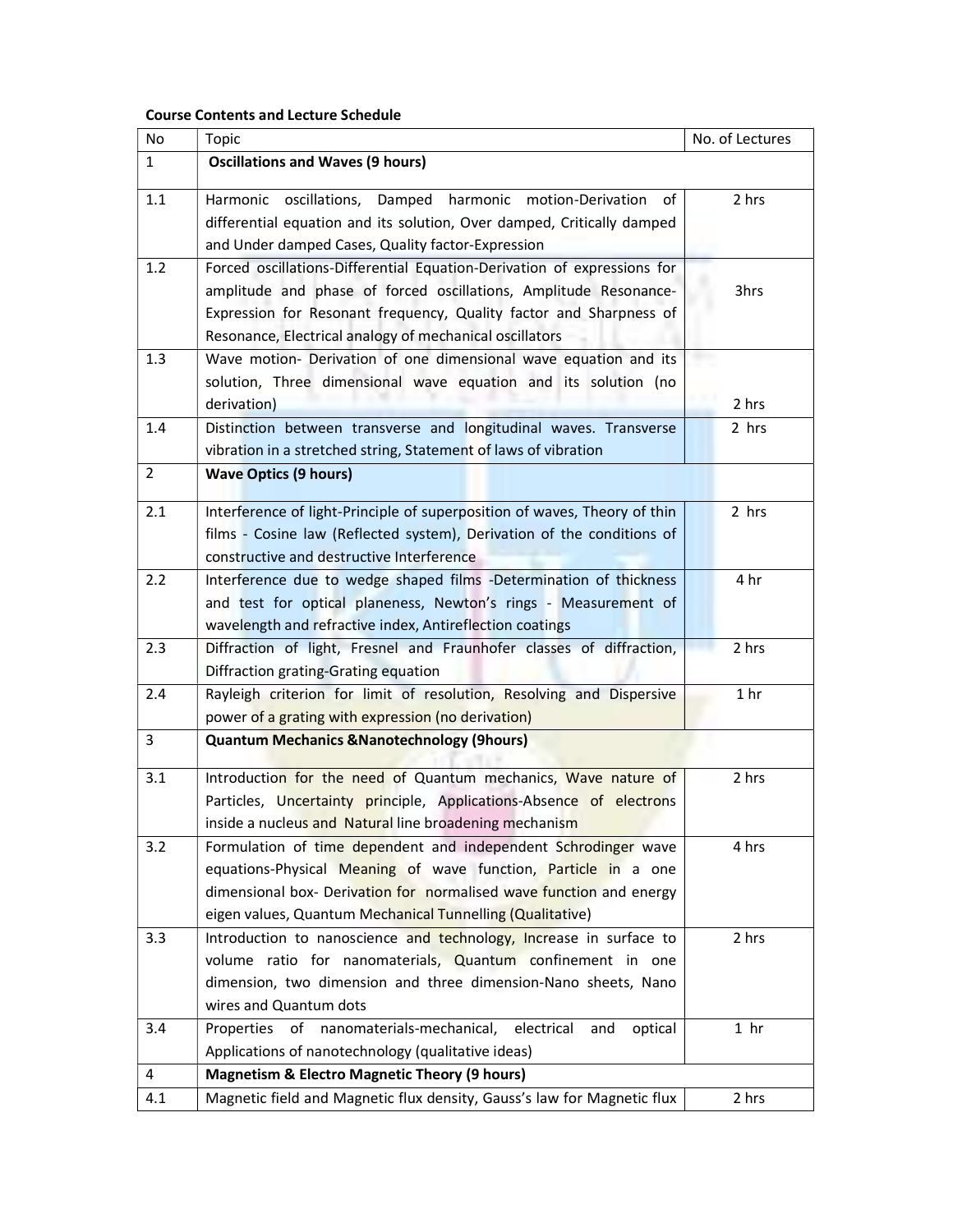|     | density, Ampere's Circuital law, Faraday's law in terms of EMF             |  |                 |  |  |  |  |
|-----|----------------------------------------------------------------------------|--|-----------------|--|--|--|--|
|     | produced by changing magnetic flux                                         |  |                 |  |  |  |  |
| 4.2 | Explanation for Magnetic permeability and susceptibility Classification    |  | 1 <sub>hr</sub> |  |  |  |  |
|     | of magnetic materials- para, dia and ferromagnetic materials               |  |                 |  |  |  |  |
| 4.3 | Fundamentals of vector calculus, concept of divergence, gradient and       |  | 2 hrs           |  |  |  |  |
|     | curl along with physical significance, Line, Surface and Volume integrals, |  |                 |  |  |  |  |
|     | Gauss divergence theorem & Stokes' theorem                                 |  |                 |  |  |  |  |
| 4.4 | Equation of continuity, Derivation of Maxwell's equations in vacuum,       |  | 4 hrs           |  |  |  |  |
|     | Comparison of displacement current with conduction current.                |  |                 |  |  |  |  |
|     | Electromagnetic waves, Velocity of Electromagnetic waves in free           |  |                 |  |  |  |  |
|     | space, Flow of energy and Poynting's vector (no derivation)                |  |                 |  |  |  |  |
| 5   | <b>Superconductivity &amp; Photonics (9hours)</b>                          |  |                 |  |  |  |  |
| 5.1 | Super<br>conducting Phenomena, Meissner effect and<br>perfect              |  | 2 hrs           |  |  |  |  |
|     | diamagnetism, Types of superconductors-Type I and Type II                  |  |                 |  |  |  |  |
| 5.2 | <b>BCS</b><br>Theory (Qualitative), High temperature superconductors,      |  | 2 hrs           |  |  |  |  |
|     | Applications of super conductivity                                         |  |                 |  |  |  |  |
| 5.3 | Introduction to photonics-Photonic devices-Light Emitting Diode, Photo     |  | 2 hrs           |  |  |  |  |
|     | detectors -Junction and PIN photodiodes, Solar cells-I-V Characteristics   |  |                 |  |  |  |  |
| 5.4 | Optic fibre-Principle of propagation of light, Types of fibres-Step index  |  | 3 hrs           |  |  |  |  |
|     | and Graded index fibres, Numerical aperture -Derivation, Fibre optic       |  |                 |  |  |  |  |
|     | communication system (block diagram), Industrial, Medical and              |  |                 |  |  |  |  |
|     | Technological applications of optical fibre, Fibre optic sensors-Intensity |  |                 |  |  |  |  |
|     | Modulated and Phase modulated sensors                                      |  |                 |  |  |  |  |

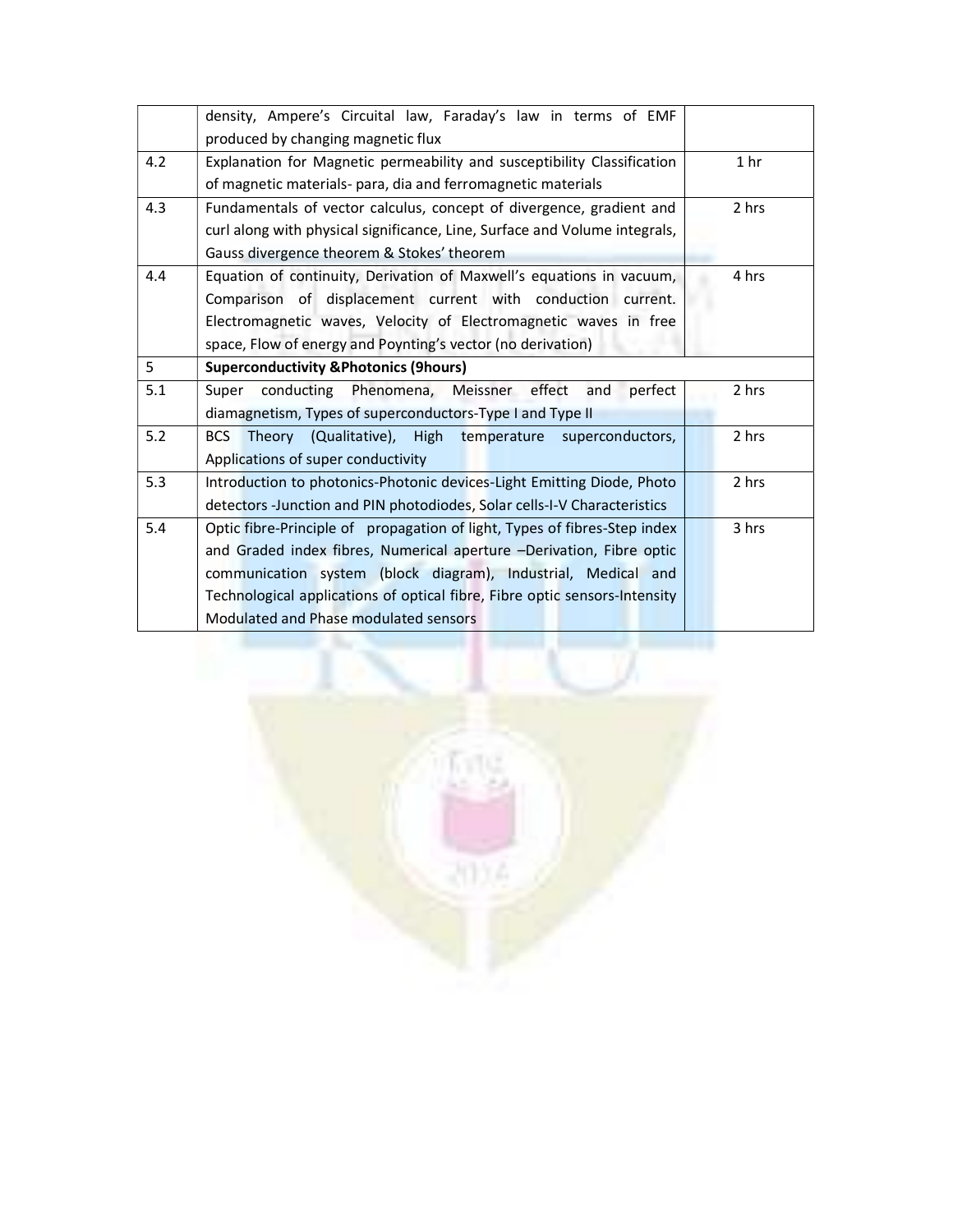| <b>PHT</b><br>110 | <b>ENGINEERING PHYSICS B</b><br>(FOR NON-CIRCUIT BRANCHES) | Category   |  | P | <b>CREDIT</b> | Year of<br>Introduction |
|-------------------|------------------------------------------------------------|------------|--|---|---------------|-------------------------|
|                   |                                                            | <b>BSC</b> |  |   |               | 2019                    |

Preamble: The aim of the Engineering Physics program is to offer students a solid background in the fundamentals of Physics and to impart that knowledge in engineering disciplines. The program is designed to develop scientific attitudes and enable the students to correlate the concepts of Physics with the core programmes

Prerequisite: Higher secondary level Physics, Mathematical course on vector calculus, differential equations and linear algebra

Course Outcomes: After the completion of the course the student will be able to

| CO <sub>1</sub> | Compute the quantitative aspects of waves and oscillations in engineering systems.            |
|-----------------|-----------------------------------------------------------------------------------------------|
| CO <sub>2</sub> | Apply the interaction of light with matter through interference, diffraction and identify     |
|                 | these phenomena in different natural optical processes and optical instruments.               |
| CO <sub>3</sub> | Analyze the behaviour of matter in the atomic and subatomic level through the principles      |
|                 | of quantum mechanics to perceive the microscopic processes in electronic devices.             |
|                 |                                                                                               |
| CO <sub>4</sub> | Apply the knowledge of ultrasonics in non-destructive testing and use the principles of       |
|                 | acoustics to explain the nature and characterization of acoustic design and to provide a safe |
|                 | and healthy environment                                                                       |
|                 |                                                                                               |
| CO <sub>5</sub> | Apply the comprehended knowledge about laser and fibre optic communication systems in         |
|                 | various engineering applications                                                              |

# Mapping of course outcomes with program outcomes

|                 |     |  | PO1   PO2   PO3   PO4   PO5   PO6   PO7   PO8 |  |  | $PO9$ PO |           | ∣ PO | ∣ PO |
|-----------------|-----|--|-----------------------------------------------|--|--|----------|-----------|------|------|
|                 |     |  |                                               |  |  |          | <b>10</b> | 11   | 12   |
| CO <sub>1</sub> |     |  |                                               |  |  |          |           |      |      |
| CO <sub>2</sub> | ∣3  |  |                                               |  |  |          |           |      |      |
| CO <sub>3</sub> | . 3 |  |                                               |  |  |          |           |      |      |
| CO <sub>4</sub> | -3  |  |                                               |  |  |          |           |      |      |
| CO <sub>5</sub> |     |  |                                               |  |  |          |           |      |      |

**TITLE AND** 

Assessment Pattern

|                         | <b>Continuous Assessment Tests</b> |                   |                                            |
|-------------------------|------------------------------------|-------------------|--------------------------------------------|
| <b>Bloom's Category</b> | Test 1<br>(Marks)                  | Test 2<br>(Marks) | <b>End Semester Examination</b><br>(Marks) |
| Remember                | 15                                 | 15                | 30                                         |
| Understand              | 25                                 | 25                | 50                                         |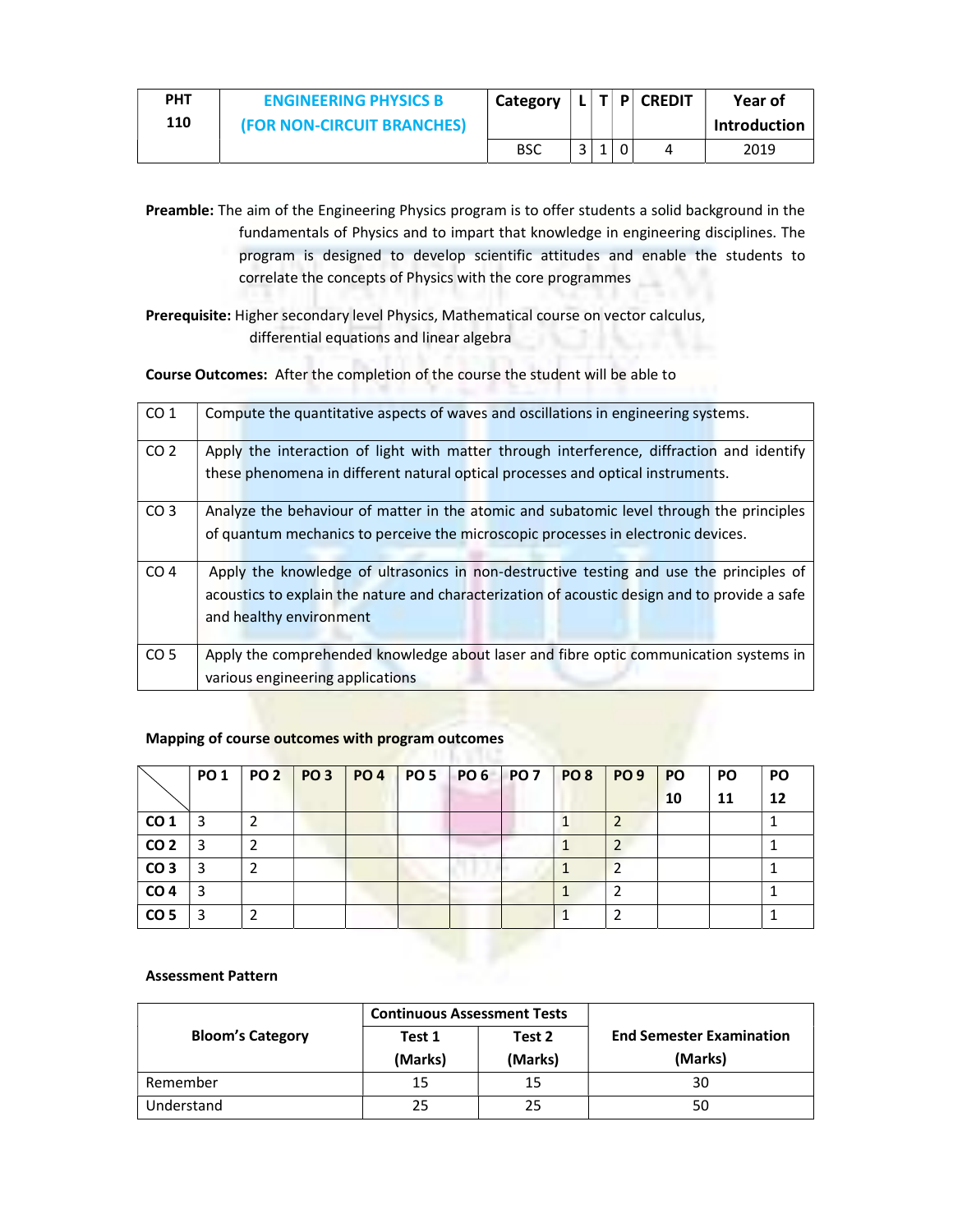| Apply    | 10 | 10 | 20 |
|----------|----|----|----|
| Analyse  |    |    |    |
| Evaluate |    |    |    |
| Create   |    |    |    |

# Mark distribution

| <b>Total Marks</b> | <b>CIE</b><br><b>MARKS</b> | <b>ESE</b><br><b>MARKS</b> | <b>ESE Duration</b> |
|--------------------|----------------------------|----------------------------|---------------------|
| 150                | 50                         | 100                        | 3 hours             |

| <b>Continuous Internal Evaluation Pattern:</b> |              |
|------------------------------------------------|--------------|
| Attendance                                     | $: 10$ marks |
| Continuous Assessment Test (2 numbers)         | $: 25$ marks |
| Assignment/Quiz/Course project                 | $: 15$ marks |

DO TH

End Semester Examination Pattern: There will be two parts; Part A and Part B. Part A contain 10 questions with 2 questions from each module, having 3 marks for each question. Students should answer all questions. Part B contains 2 questions from each module of which student should answer any one. Each question can have maximum 2 sub-divisions and carry 14 marks.

# Course Level Assessment Questions

# Course Outcome 1 (CO1):

- 1. Explain the effect of damping force on oscillators.
- 2. Distinguish between transverse and longitudinal waves.
- 3. (a) Derive an expression for the fundamental frequency of transverse vibration in a stretched string.
	- (b) Calculate the fundamental frequency of a string of length 2 m weighing 6 g kept stretched by a load of 600 kg.

# Course Outcome 2 (CO2):

1. Explain colours in thin films.

- 2. Distinguish between Fresnel and Fraunhofer diffraction.
- 3. (a) Explain the formation of Newton's rings and obtain the expression for radii of bright and dark rings in reflected system. Also explain how it is used to determine the wavelength of a monochromatic source of light.
	- (b) A liquid of refractive index  $\mu$  is introduced between the lens and glass plate. What happens to the fringe system? Justify your answer.

# Course Outcome 3 (CO3):

1. Give the physical significance of wave function?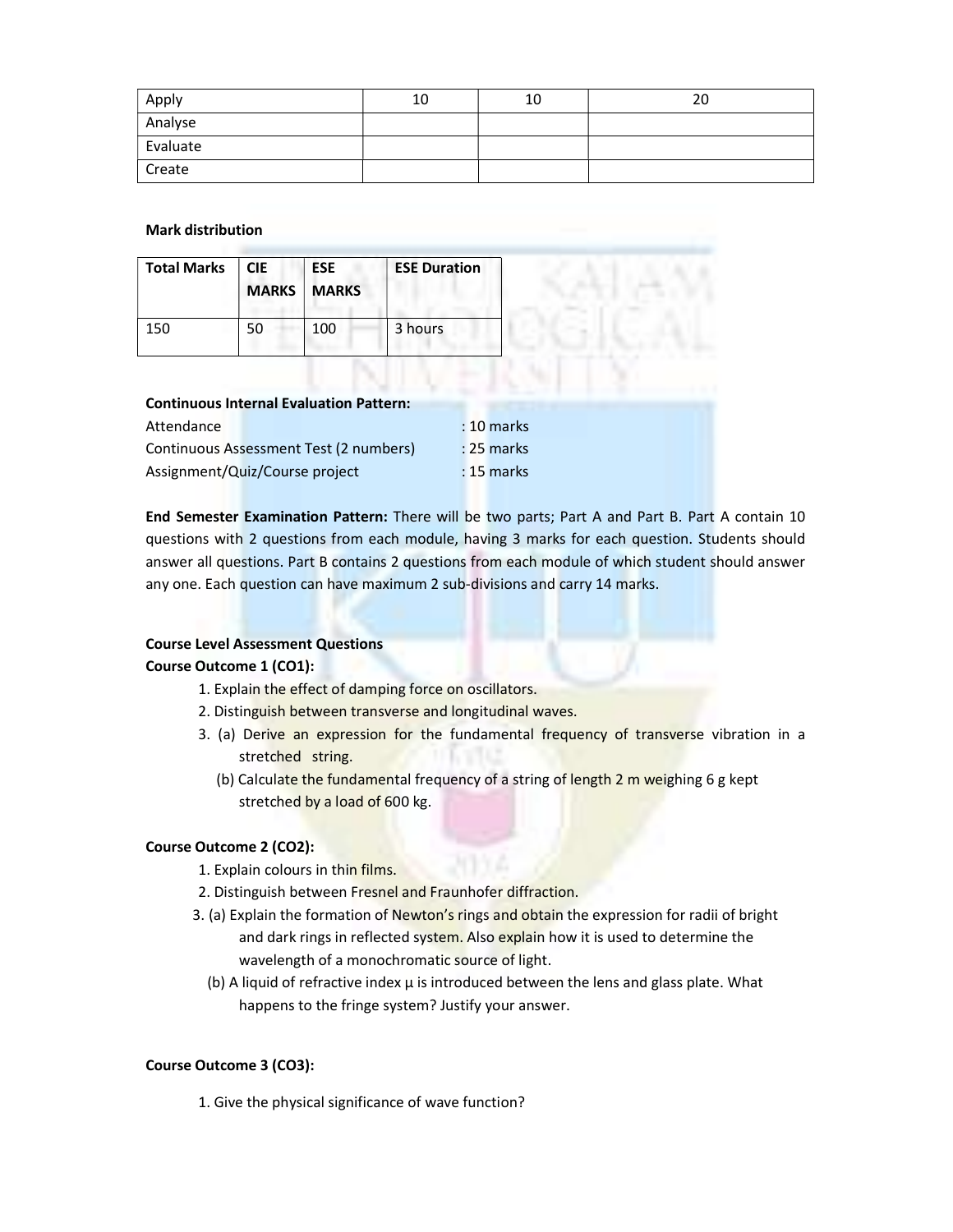- 2. What are excitons ?
- 3. (a) Solve Schrodinger equation for a particle in a one dimensional box and obtain its energy eigen values and normalised wave functions.
	- (b) Calculate the first three energy values of an electron in a one dimensional box of width 1  $A^0$  in electron volt.

# Course Outcome 4 (CO4):

- 1. Explain reverberation and reverberation time.
- 2. How ultrasonic waves are used in non-destructive testing.
- 3. (a) With a neat diagram explain how ultrasonic waves are produced by a piezoelectric oscillator.
	- (b) Calculate frequency of ultrasonic waves that can be produced by a nickel rod of length 4 cm. (Young's Modulus = 207 G Pa, Density = 8900 Kg /m<sup>3</sup>)

# Course Outcome 5 (CO 5):

.

- 1. Distinguish between spontaneous emission and stimulated emission.
- 2. Explain optical resonators.
- 3. (a) Explain the construction and working of Ruby Laser.
	- (b) Calculate the numerical aperture and acceptance angle of a fibre with a core refractive index of 1.54 and a cladding refractive index of 1.50 when the fibre is inside water of refractive index 1.33.

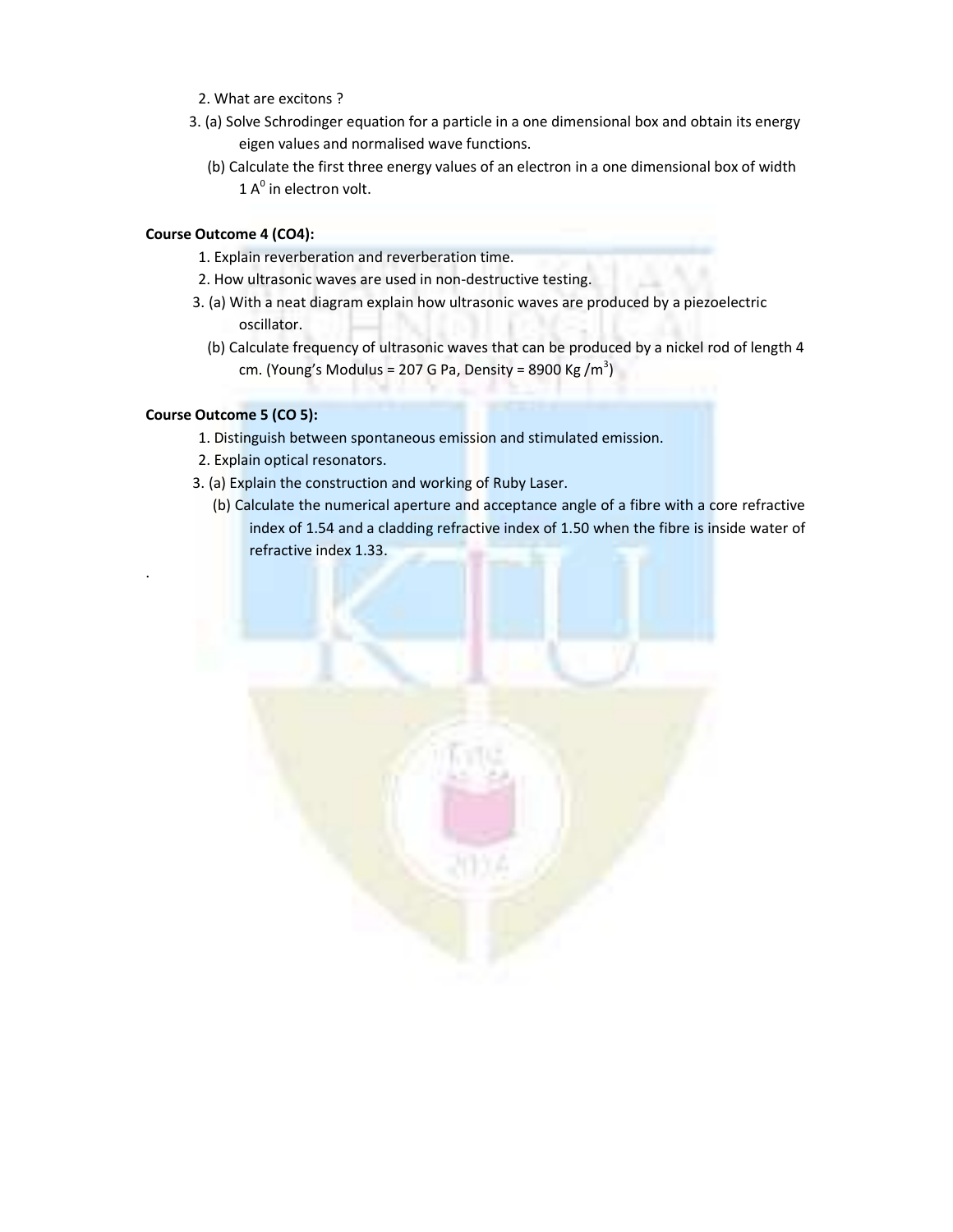|  | <b>Model Question paper</b> |  |
|--|-----------------------------|--|
|--|-----------------------------|--|

QP CODE: PAGES:3

Reg No:

Name :

APJ ABDUL KALAM TECHNOLOGICAL UNIVERSITY FIRST SEMESTER B.TECH DEGREE EXAMINATION, MONTH & YEAR

Course Code: PHT 110

Course Name: Engineering Physics B

Max.Marks: 100 Duration: 3 Hours

#### PART A

### Answer all Questions. Each question carries 3 Marks

- 1. Compare electrical and mechanical oscillators.
- 2. Distinguish between longitudinal and transverse waves.
- 3. Write a short note on antireflection coating.
- 4. Diffraction of light is not as evident in daily experience as that of sound waves. Give reason.
- 5. State and explain Heisenberg's Uncertainty principle. With the help of it explain natural

line broadening.

- 6. Explain surface to volume ratio of nanomaterials.
- 7. Define sound intensity level. Give the values of threshold of hearing and threshold of pain.
- 8. Describe the method of non-destructive testing using ultra sonic waves
- 9. Explain the condition of population inversion
- 10. Distinguish between step index and graded index fibre. (10x3=30)

### PART B

# Answer any one full question from each module. Each question carries 14 Marks

### Module 1

11. (a) Derive the differential equation of damped harmonic oscillator and deduce its solution. Discuss the cases of over damped, critically damped and under damped  $cases.$  (10)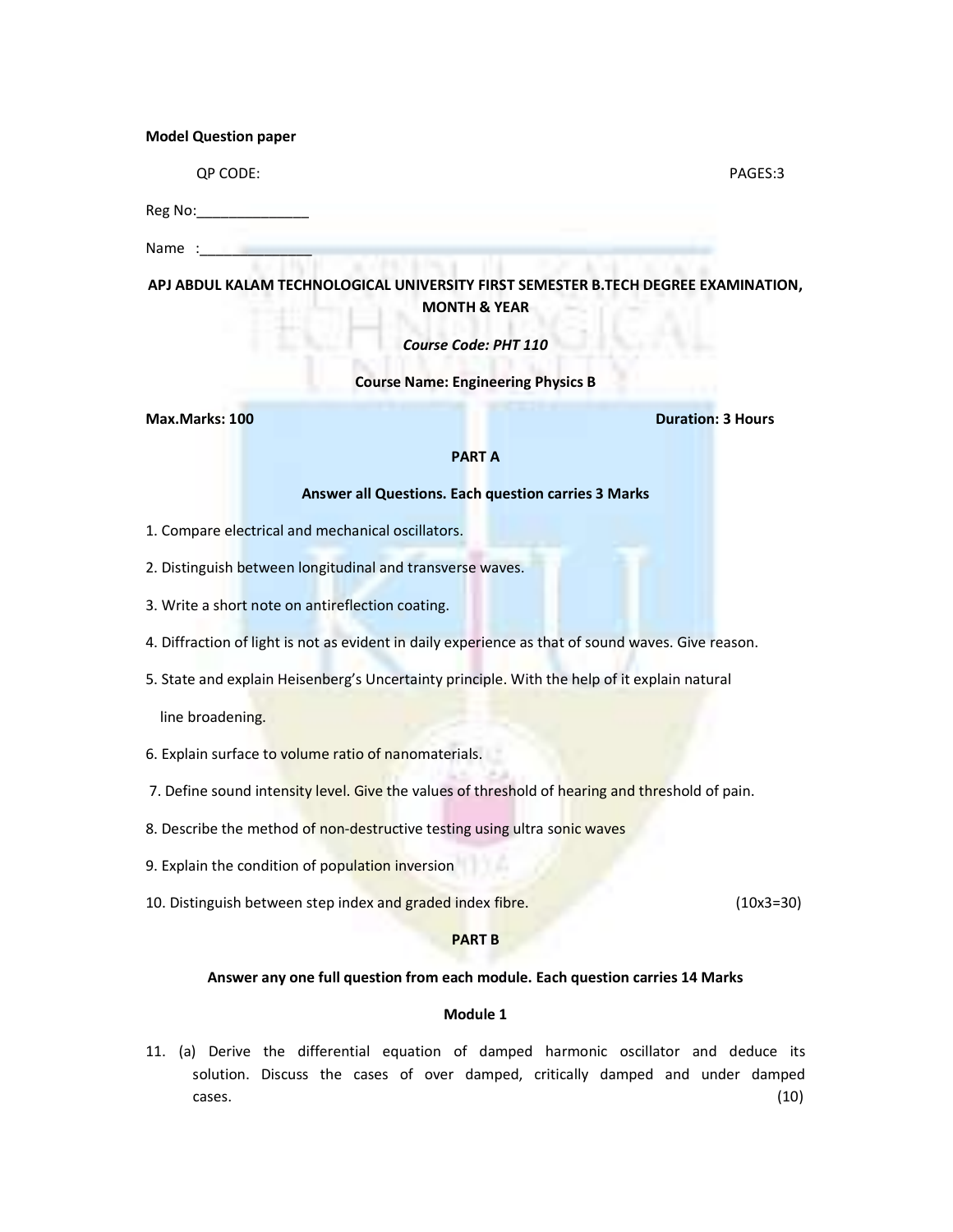- (b) The frequency of a tuning fork is 500 Hz and its Q factor is  $7\times10^{4}$ . Find the relaxation time. Also calculate the time after which its energy becomes 1/10 of its initial undamped value. (4)
- 12. (a) Derive an expression for the velocity of propagation of a transverse wave in a stretched string. Deduce laws of transverse vibrations. (10)
	- (b) The equation of transverse vibration of a stretched string is given by  $y = 0.00327$  sin (72.1x-2.72t ) m, in which the numerical constants are in S.I units. Evaluate (i) Amplitude (ii) Wavelength (iii) Frequency and (iv) Velocity of the wave. (4)

### Module 2

- 13. (a) Explain the formation of Newton's rings and show that the radius of dark ring is proportional to the square root of natural numbers. How can we use Newton's rings experiment to determine the refractive index of a liquid? (10)
	- (b) Two pieces of plane glass are placed together with a piece of paper between two at one end. Find the angle of the wedge in seconds if the film is viewed with a monochromatic light of wavelength 4800Å. Given  $β = 0.0555$  cm. (4)
- 14. (a) Explain the diffraction due to a plane transmission grating. Obtain the grating equation.  $(10)$ 
	- (b) A grating has 6000 lines per cm. Find the angular separation of the two yellow lines of mercury of wavelengths 577 nm and 579 nm in the second order. (4)

#### Module 3

- 15. (a) Derive time dependent and independent Schrodinger equations. (10)
	- (b) An electron is confined to one dimensional potential box of length 2Å. Calculate the energies corresponding to the first and second quantum states in eV. (4)
- 16. (a) Classify nanomaterials based on dimensionality of quantum confinement and explain the following nanostructures. (i) nano sheets (ii) nano wires (iii) quantum dots. (10)
	- (b) Find the de Broglie wavelength of electron whose kinetic energy is 15 eV. (4)

#### Module 4

- 17. (a) Explain reverberation and reverberation time? What is the significance of Reverberation time. Explain the factors affecting the acoustics of a building and their corrective measures? (10) (b) The volume of a hall is 3000  $m^3$ . It has a total absorption of 100 $m^2$  sabine. If the hall is filled with audience who add another 80 m<sup>2</sup>sabine, then find the difference in reverberation time. (4)
- 18. (a) With a neat diagram explain how ultrasonic waves are produced by piezoelectric oscillator. Also discuss the piezoelectric method of detection of ultrasonic waves. (10)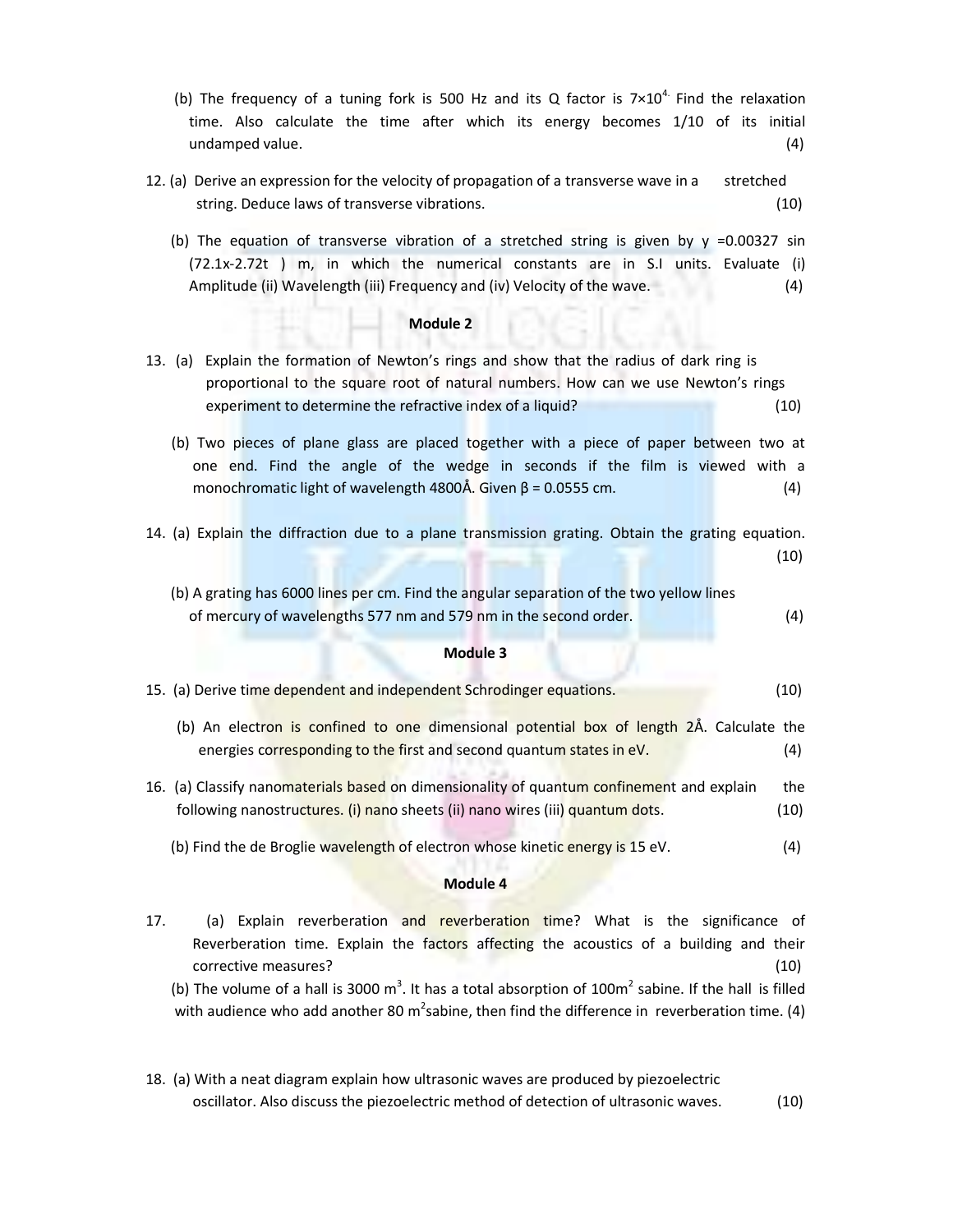(b) An ultrasonic source of 0.09 MHz sends down a pulse towards the sea bed which returns after 0.55 sec. The velocity of sound in sea water is 1800 m/s. Calculate the depth of the sea and the wavelength of the pulse. (4)

# Module 5

- 19. (a) Outline the construction and working of Ruby laser. (8)
	- (b) What is the principle of holography? How is a hologram recorded? (6)
- 20. (a) Define numerical aperture of an optic fibre and derive an expression for the NA of a step index fibre with a neat diagram. (10)
	- (b) An optical fibre made with core of refractive index 1.5 and cladding with a fractional index difference of 0.0006. Find refractive index of cladding and numerical aperture. (4)

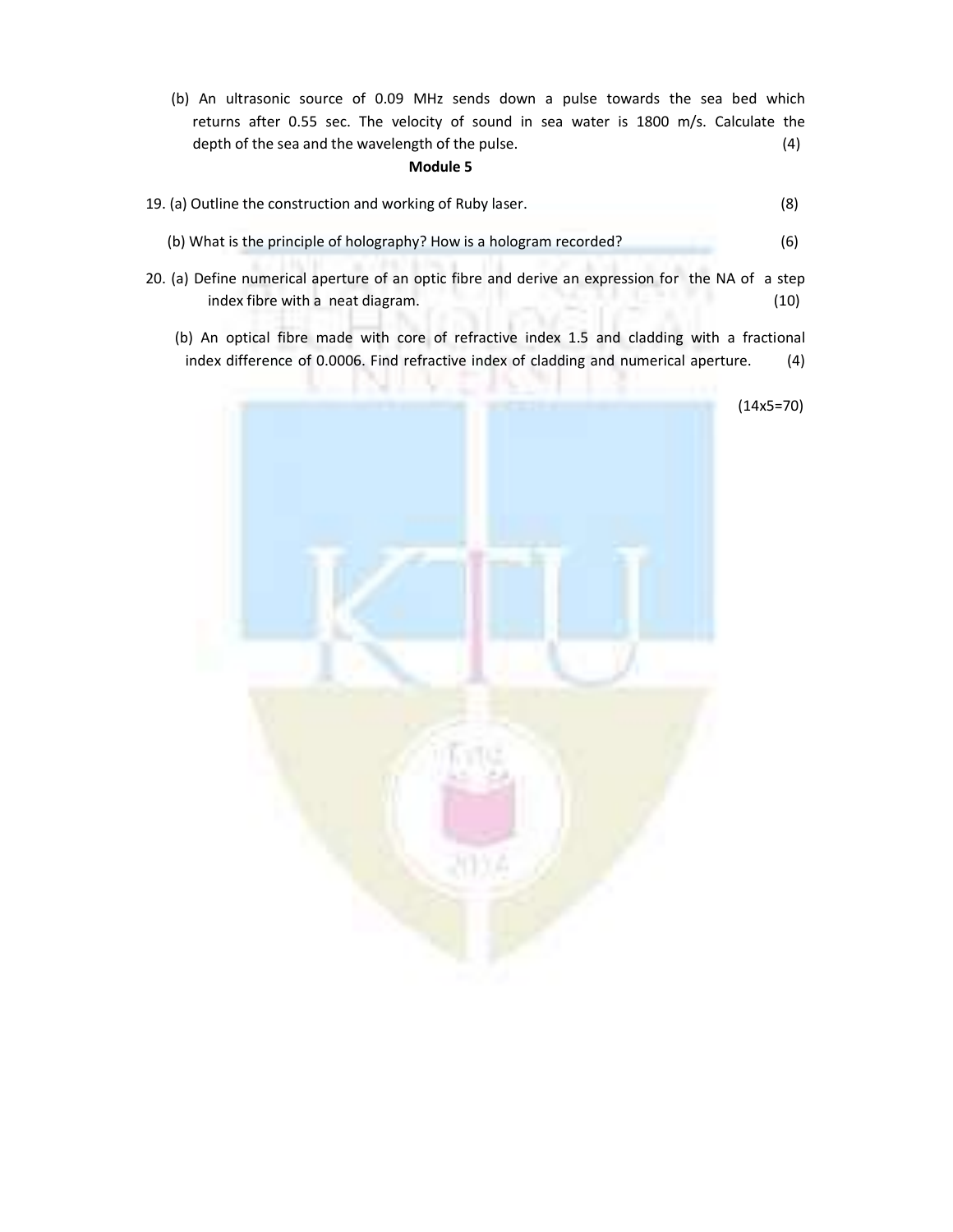#### **SYLLABUS**

### ENGINEERING PHYSICS B (FOR NON-CIRCUIT BRANCHES)

### Module 1

### Oscillations and Waves

Harmonic oscillations, Damped harmonic motion-Derivation of differential equation and its solution, Over damped, Critically damped and Under damped Cases, Quality factor-Expression, Forced oscillations-Differential Equation-Derivation of expressions for amplitude and phase of forced oscillations, Amplitude Resonance-Expression for Resonant frequency, Quality factor and Sharpness of Resonance, Electrical analogy of mechanical oscillators

Wave motion- Derivation of one dimensional wave equation and its solution, Three dimensional wave equation and its solution (no derivation), Distinction between transverse and longitudinal waves, Transverse vibration in a stretched string, Statement of laws of vibration

#### Module 2

#### Wave Optics

Interference of light-Principle of superposition of waves, Theory of thin films - Cosine law (Reflected system), Derivation of the conditions of constructive and destructive Interference, Interference due to wedge shaped films -Determination of thickness and test for optical planeness, Newton's rings - Measurement of wavelength and refractive index, Antireflection coatings

Diffraction of light, Fresnel and Fraunhofer classes of diffraction, Diffraction grating-Grating equation, Rayleigh criterion for limit of resolution, Resolving and Dispersive power of a grating with expression (no derivation)

#### Module 3

### Quantum Mechanics & Nanotechnology

Introduction for the need of Quantum mechanics, Wave nature of Particles, Uncertainty principle, Applications-Absence of electrons inside a nucleus and Natural line broadening Mechanism, Formulation of time dependent and independent Schrodinger wave equations-Physical Meaning of wave function, Particle in a one dimensional box- Derivation for normalised wave function and energy eigen values, Quantum Mechanical Tunnelling (Qualitative)

Introduction to nanoscience and technology, Increase in surface to volume ratio for nanomaterials, Quantum confinement in one dimension, two dimension and three dimension-Nano sheets, Nano wires and Quantum dots, Properties of nanomaterials-mechanical, electrical and optical, Applications of nanotechnology (qualitative ideas)

#### Module 4

#### Acoustics & Ultrasonics

Acoustics, Classification of sound-Musical sound-Noise, Characteristics of Musical Sounds-Pitch or frequency-Loudness or Intensity-Measurement of Intensity level-Decibel-Quality or timbre, Absorption coefficient, Reverberation-Reverberation time-Significance- Sabine's formula (no derivation), Factors affecting architectural acoustics and their remedies

Ultrasonics-Production- Magnetostriction effect and Piezoelectric effect, Magnetostriction oscillator and Piezoelectric oscillator –Working, Detection of ultrasonic waves - Thermal and Piezoelectric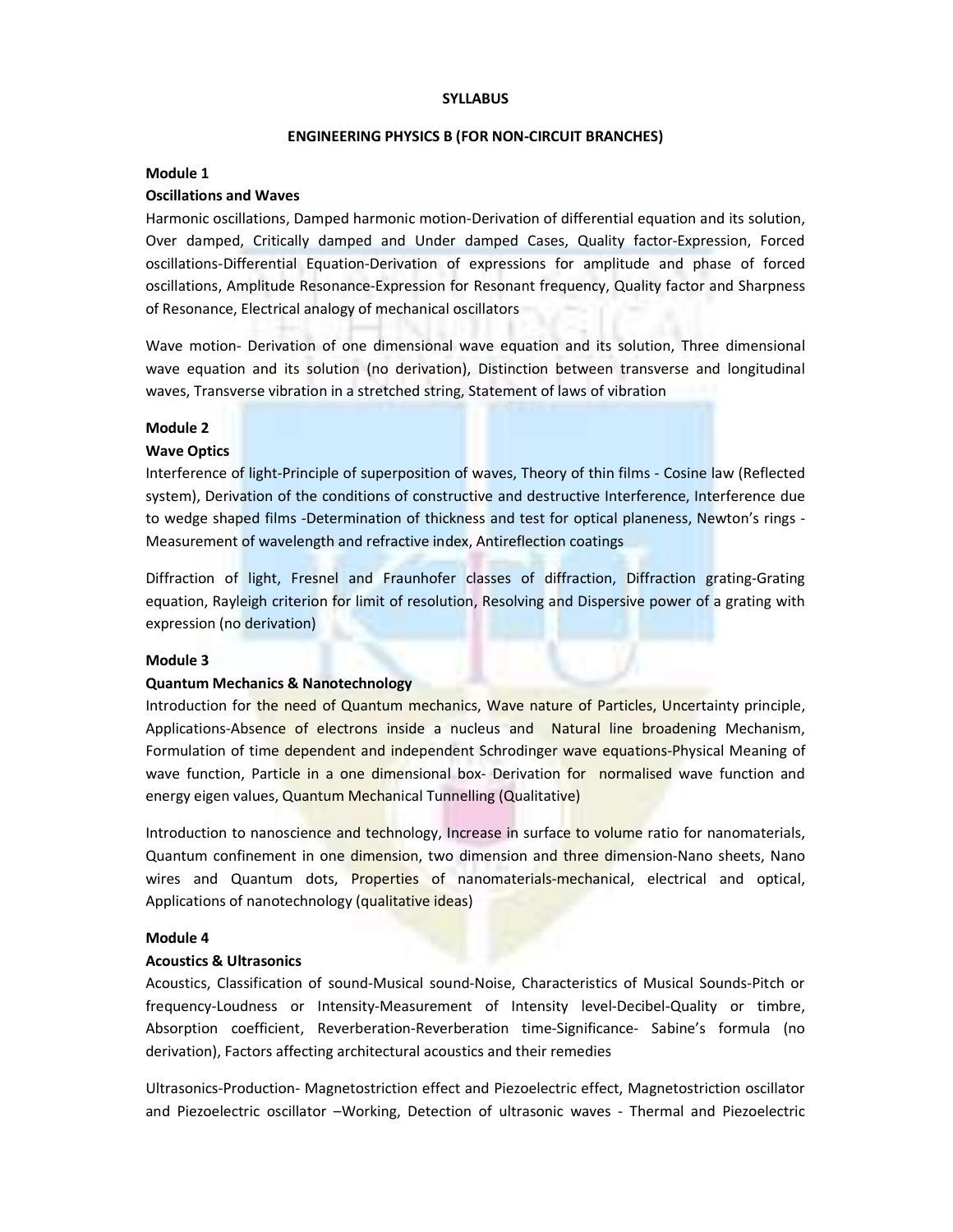methods, Ultrasonic diffractometer- Expression for the velocity of ultrasonic waves in a liquid , Applications of ultrasonic waves -SONAR,NDT and Medical

### Module 5

### Laser and Fibre optics

Properties of laser, Absorption and emission of radiation, Spontaneous and stimulated emission, Einstein's coefficients (no derivation), Population inversion, Metastable states, basic components of laser, Active medium, Pumping mechanism, Optical resonant cavity, working principle, Construction and working of Ruby laser and Helium neon laser ,Construction and working of semiconductor laser(Qualitative) ,Applications of laser, Holography, Difference between hologram and photograph, Recording of hologram and reconstruction of image, Applications

Optic fibre-Principle of propagation of light, Types of fibres-Step index and Graded index fibres, Numerical aperture –Derivation, Fibre optic communication system (block diagram), Industrial, Medical and Technological applications, Fibre optic sensors-Intensity Modulated and Phase modulated sensors

### Text Books

- 1. M.N.Avadhanulu, P.G.Kshirsagar,TVS Arun Murthy "A Text book of Engineering Physics", S.Chand &Co., Revised Edition, 2019.
- 2. H.K.Malik , A.K. Singh, "Engineering Physics" McGraw Hill Education, Second Edition, 2017.

### Reference Books

- 1. Arthur Beiser, "Concepts of Modern Physics ", Tata McGraw Hill Publications, 6th Edition 2003
- 2. D.K. Bhattacharya, Poonam Tandon, "Engineering Physics", Oxford University Press, 2015
- 3. Md.N.Khan & S.Panigrahi "Principles of Engineering Physics 1&2", Cambridge University Press, 2016
- 4. Aruldhas G., "Engineering Physics", PHI Pvt. Ltd., 2015
- 5. Ajoy Ghatak, "Optics", Mc Graw Hill Education, Sixth Edition, 2017
- 6. T. Pradeep, "Nano:The Essentials'', McGraw Hill India Ltd, 2007
- 7. B. B. Laud, "Lasers and Non linear optics", New age International Publishers, 2nd Edition ,2005
- 8. Premlet B., "Advanced Engineering Physics", Phasor Books, 10<sup>th</sup> edition , 2017
- 9. I. Dominic and. A. Nahari, "A Text Book of Engineering physics", Owl Books Publishers, Revised edition, 2016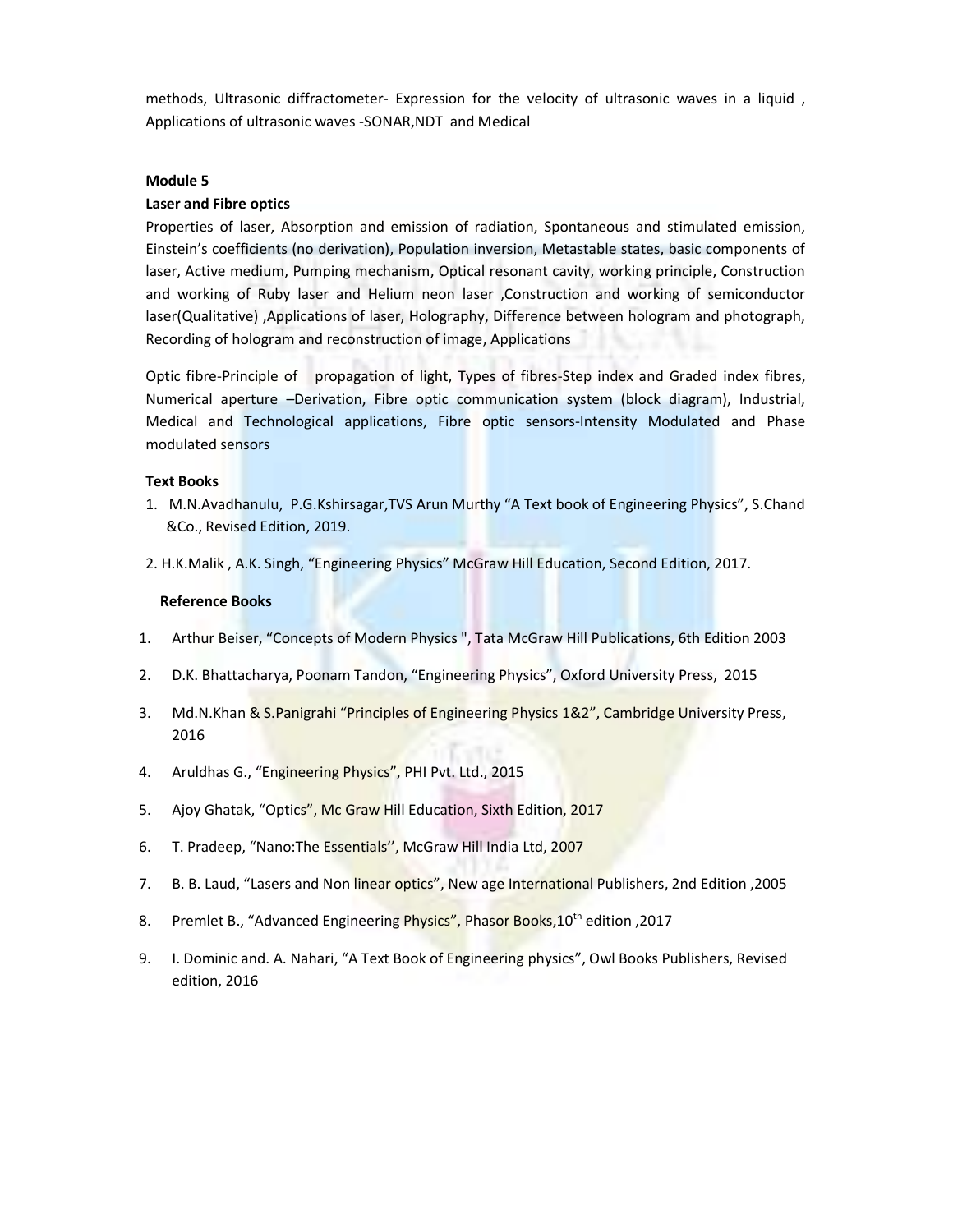### Course Contents and Lecture Schedule

| No             | Topic                                                                                                                                                                                                                                                                        | No. of Lectures |
|----------------|------------------------------------------------------------------------------------------------------------------------------------------------------------------------------------------------------------------------------------------------------------------------------|-----------------|
| $\mathbf{1}$   | <b>Oscillations and Waves (9 hours)</b>                                                                                                                                                                                                                                      |                 |
| 1.1            | Damped harmonic motion-Derivation<br>Harmonic<br>oscillations,<br>of<br>differential equation and its solution, Over damped, Critically damped<br>and Under damped Cases, Quality factor-Expression                                                                          | 2 hrs           |
| 1.2            | Forced oscillations-Differential Equation-Derivation of expressions for<br>amplitude and phase of forced oscillations, Amplitude Resonance-<br>Expression for Resonant frequency, Quality factor and Sharpness of<br>Resonance, Electrical analogy of mechanical oscillators | 3hrs            |
| 1.3            | Wave motion- Derivation of one dimensional wave equation and its<br>solution, Three dimensional wave equation and its solution (no<br>derivation)                                                                                                                            | 2 hrs           |
| 1.4            | Distinction between transverse and longitudinal waves, Transverse<br>vibration in a stretched string, Statement of laws of vibration                                                                                                                                         | 2 hrs           |
| $\overline{2}$ | <b>Wave Optics (9 hours)</b>                                                                                                                                                                                                                                                 |                 |
| 2.1            | Interference of light-Principle of superposition of waves, Theory of thin<br>films - Cosine law (Reflected system), Derivation of the conditions of<br>constructive and destructive Interference                                                                             | 2 hrs           |
| 2.2            | Interference due to wedge shaped films -Determination of thickness<br>and test for optical planeness, Newton's rings - Measurement of<br>wavelength and refractive index, Antireflection coatings                                                                            | 4 hrs           |
| 2.3            | Diffraction of light, Fresnel and Fraunhofer classes of diffraction,<br>Diffraction grating-Grating equation                                                                                                                                                                 | 2 hrs           |
| 2.4            | Rayleigh criterion for limit of resolution, Resolving and Dispersive<br>power of a grating with expression (no derivation)                                                                                                                                                   | 1 <sub>hr</sub> |
| 3              | <b>Quantum Mechanics &amp; Nanotechnology (9hours)</b>                                                                                                                                                                                                                       |                 |
| 3.1            | Introduction for the need of Quantum mechanics, Wave nature of<br>Particles, Uncertainty principle, Applications-Absence of electrons<br>inside a nucleus and Natural line broadening mechanism                                                                              | 2 hrs           |
| 3.2            | Formulation of time dependent and independent Schrodinger wave<br>equations-Physical Meaning of wave function, Particle in a one<br>dimensional box- Derivation for normalised wave function and energy<br>eigen values, Quantum Mechanical Tunnelling (Qualitative)         | 4 hrs           |
| 3.3            | Introduction to nanoscience and technology, Increase in surface to<br>volume ratio for nanomaterials, Quantum confinement in one<br>dimension, two dimension and three dimension-Nano sheets, Nano<br>wires and Quantum dots                                                 | 2 hrs           |
| 3.4            | Properties of nanomaterials-mechanical,<br>electrical<br>optical<br>and<br>Applications of nanotechnology (qualitative ideas)                                                                                                                                                | $1$ hr          |
| 4              | <b>Acoustics &amp; Ultrasonics (9hrs)</b>                                                                                                                                                                                                                                    |                 |
| 4.1            | Acoustics, Classification of sound-Musical sound-Noise, Characteristics                                                                                                                                                                                                      | 3 hrs           |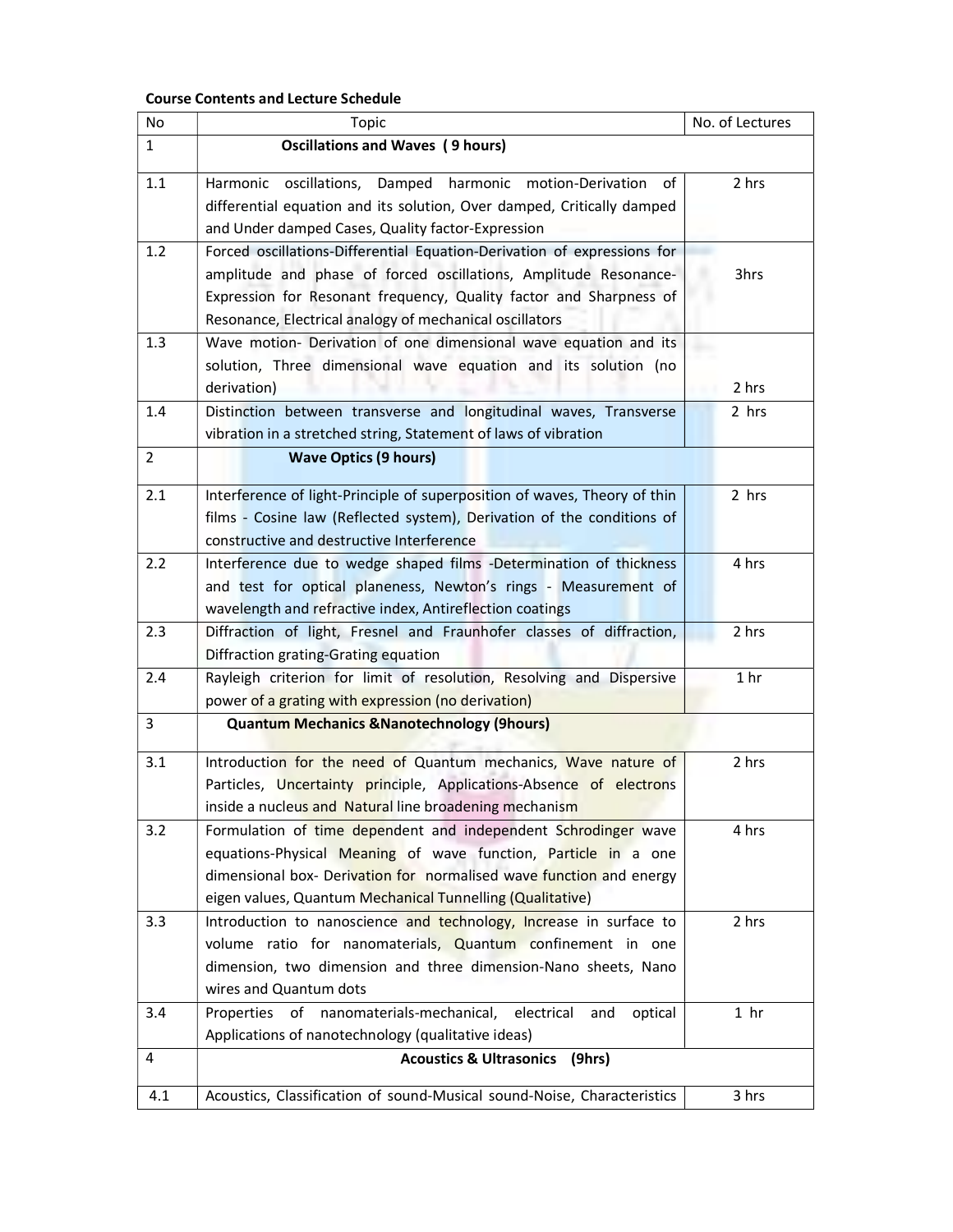|     | Musical Sounds-Pitch or frequency-Loudness or<br>of<br>Intensity-<br>Measurement of Intensity level-Decibel-Quality or timbre, Absorption<br>coefficient, Reverberation-Reverberation time-Significance- Sabine's<br>formula (no derivation)                                                                             |                 |
|-----|--------------------------------------------------------------------------------------------------------------------------------------------------------------------------------------------------------------------------------------------------------------------------------------------------------------------------|-----------------|
| 4.2 | Factors affecting architectural acoustics and their remedies                                                                                                                                                                                                                                                             | 1 <sub>hr</sub> |
| 4.3 | Ultrasonics-Production- Magnetostriction effect and Piezoelectric<br>effect, Magnetostriction oscillator and Piezoelectric oscillator<br>Working, Detection of ultrasonic waves - Thermal and Piezoelectric<br>methods                                                                                                   | 3hrs            |
| 4.4 | Ultrasonic diffractometer- Expression for the velocity of ultrasonic<br>waves in a liquid , Applications of ultrasonic waves -SONAR, NDT and<br>Medical.                                                                                                                                                                 | 2 <sub>hr</sub> |
| 5   | Laser and Fibre optics (9hours)                                                                                                                                                                                                                                                                                          |                 |
| 5.1 | Properties of laser, Absorption and emission of radiation, Spontaneous<br>and stimulated emission, Einstein's coefficients (no derivation),<br>Population inversion, Metastable states, basic components of laser,<br>Active medium, Pumping mechanism, Optical resonant cavity, working<br>principle                    | 2 hrs           |
| 5.2 | Construction and working of Ruby laser and Helium neon laser<br>,Construction and<br>working of semiconductor laser(Qualitative)<br>Applications of laser                                                                                                                                                                | 3 hrs           |
| 5.3 | Holography, Difference between hologram and photograph, Recording<br>of hologram and reconstruction of image, Applications                                                                                                                                                                                               | 1 <sub>hr</sub> |
| 5.4 | Optic fibre-Principle of propagation of light, Types of fibres-Step index<br>and Graded index fibres, Numerical aperture -Derivation, Fibre optic<br>communication system (block diagram), Industrial, Medical and<br>Technological applications, Fibre optic sensors-Intensity Modulated and<br>Phase modulated sensors | 3 hrs           |

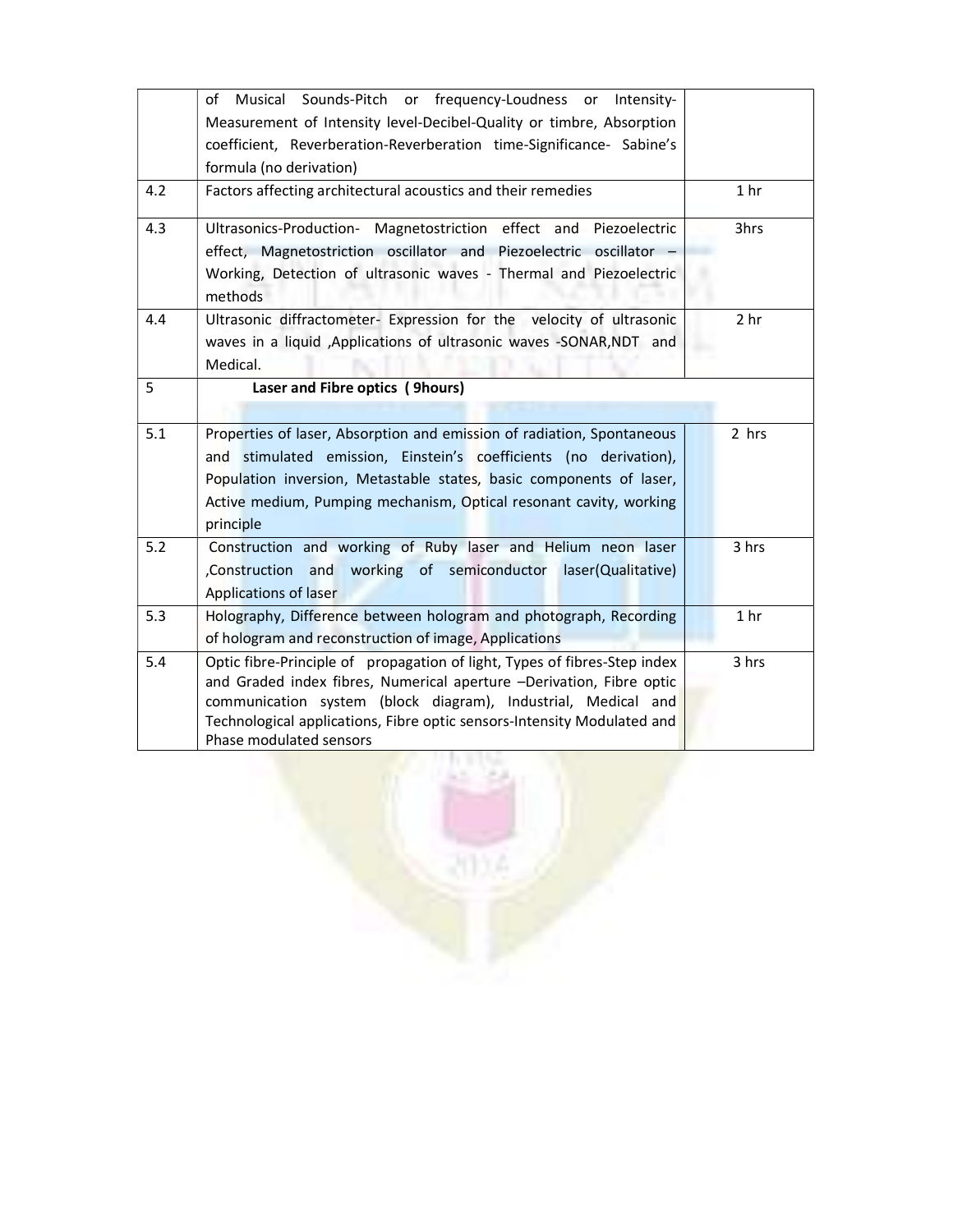| CYT<br>100 | <b>ENGINEERING CHEMISTRY</b> | <b>CATEGORY</b> |  | <b>CREDIT</b> | <b>YEAR OF</b><br><b>INTRODUCTION</b> |
|------------|------------------------------|-----------------|--|---------------|---------------------------------------|
|            |                              | <b>BSC</b>      |  | 4             | 2019                                  |

Preamble: To enable the students to acquire knowledge in the concepts of chemistry for engineering applications and to familiarize the students with different application oriented topics like spectroscopy, electrochemistry, instrumental methods etc. Also familiarize the students with topics like mechanism of corrosion, corrosion prevention methods, SEM, stereochemistry, polymers, desalination etc., which enable them to develop abilities and skills that are relevant to the study and practice of chemistry.

Prerequisite: Concepts of chemistry introduced at the plus two levels in schools

Course outcomes: After the completion of the course the students will be able to

| CO <sub>1</sub> | Apply the basic concepts of electrochemistry and corrosion to explore its possible    |
|-----------------|---------------------------------------------------------------------------------------|
|                 | applications in various engineering fields.                                           |
| CO <sub>2</sub> | Understand various spectroscopic techniques like UV-Visible, IR, NMR and its          |
|                 | applications.                                                                         |
| CO <sub>3</sub> | Apply the knowledge of analytical method for characterizing a chemical mixture or a   |
|                 | compound. Understand the basic concept of SEM for surface characterisation of         |
|                 | nanomaterials.                                                                        |
| CO <sub>4</sub> | Learn about the basics of stereochemistry and its application. Apply the knowledge of |
|                 | conducting polymers and advanced polymers in engineering.                             |
| CO <sub>5</sub> | Study various types of water treatment methods to develop skills for treating         |
|                 | wastewater.                                                                           |

### Mapping of course outcomes with program outcomes

|                 | <b>PO 1</b> | PO <sub>2</sub> | PO 3   PO 4   PO 5   PO 6   PO 7   PO 8   PO 9   PO |  |  |  |           | PO | <b>PO</b> |
|-----------------|-------------|-----------------|-----------------------------------------------------|--|--|--|-----------|----|-----------|
|                 |             |                 |                                                     |  |  |  | <b>10</b> | 11 | 12        |
| CO <sub>1</sub> | 1           |                 |                                                     |  |  |  |           |    |           |
| CO <sub>2</sub> | 1           |                 |                                                     |  |  |  |           |    |           |
| CO <sub>3</sub> | 1           |                 |                                                     |  |  |  |           |    |           |
| CO <sub>4</sub> | 2           |                 |                                                     |  |  |  |           |    |           |
| CO <sub>5</sub> |             |                 |                                                     |  |  |  |           |    |           |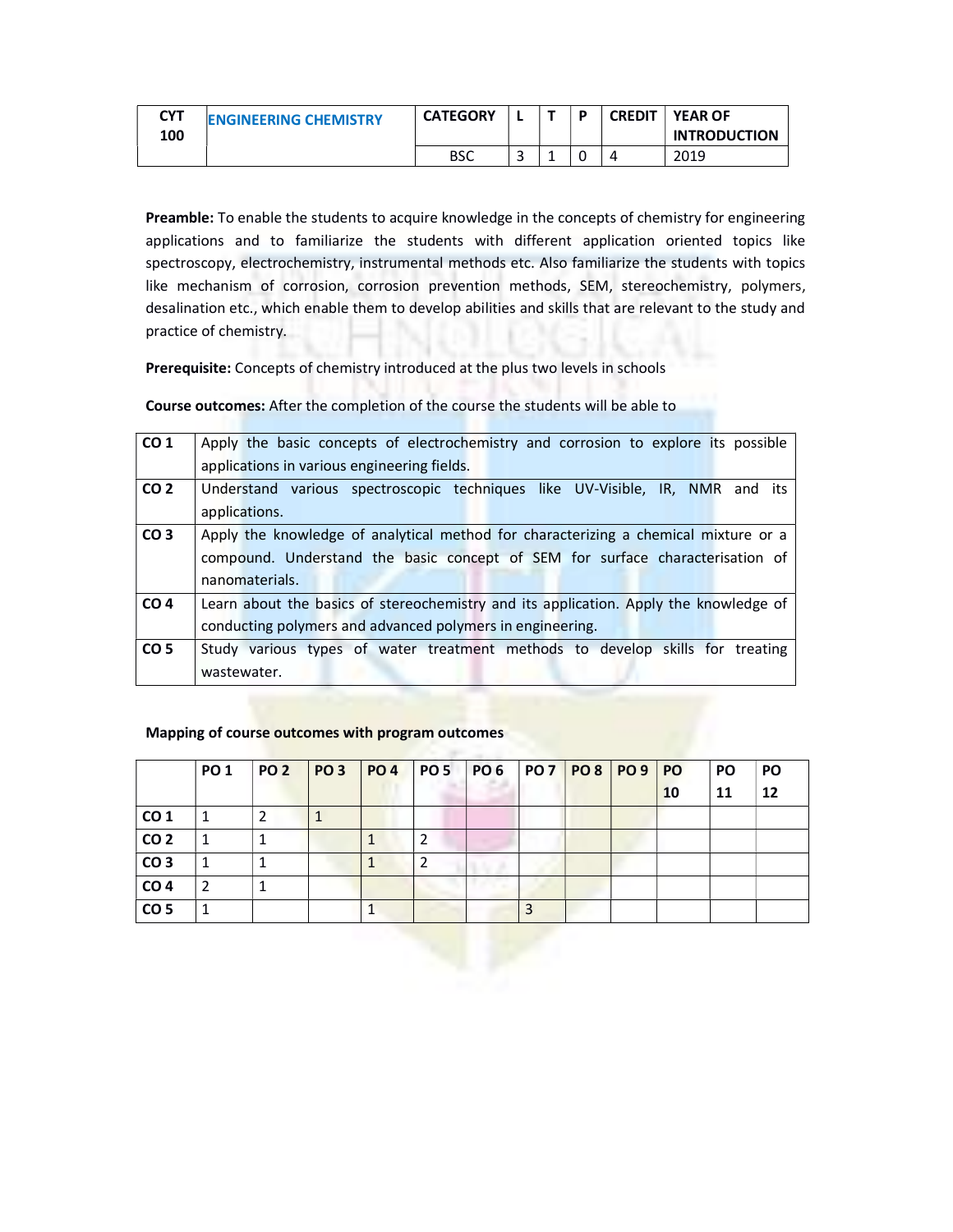### Assessment Pattern

| <b>Bloom's Category</b> | <b>Continuous Assessment Tests</b> |    | <b>End Semester Examination</b> |  |  |
|-------------------------|------------------------------------|----|---------------------------------|--|--|
|                         |                                    | 2  |                                 |  |  |
| Remember                | 15                                 | 15 | 30                              |  |  |
| Understand              | 25                                 | 25 | 50                              |  |  |
| Apply                   | 10                                 | 10 | 20                              |  |  |
| Analyse                 |                                    |    |                                 |  |  |
| Evaluate                |                                    |    |                                 |  |  |
| Create                  |                                    |    |                                 |  |  |
|                         |                                    |    |                                 |  |  |

End Semester Examination Pattern: There will be two parts- Part A and Part B. Part A contains 10 questions (2 questions from each module), having 3 marks for each question. Students should answer all questions. Part B contains 2 questions from each module, of which student should answer any one. Each question can have maximum 2 subdivisions and carries 14 marks.

### Course Level Assessment Questions

| Course Outcome 1 (CO 1):                                                                                                                                                                |                           |
|-----------------------------------------------------------------------------------------------------------------------------------------------------------------------------------------|---------------------------|
| 1. What is calomel electrode? Give the reduction reaction                                                                                                                               | (3 Marks)                 |
| 2. List three important advantages of potentiometric titration                                                                                                                          | (3 Marks)                 |
| 3. (a) Explain how electroless plating copper and nickel are carried out                                                                                                                | (10 Marks)                |
| (b) Calculate the emf of the following cell at 30°C, Z n / Zn <sup>2+</sup> (0.1M) // Ag <sup>+</sup> (0.01M) // Ag.                                                                    |                           |
| Given $E^0 Zn^{2+}/Zn = -0.76 V$ , $E^0 Ag^+/Ag = 0.8 V$ .                                                                                                                              | (4 Marks)                 |
| Course Outcome 2 (CO 2)                                                                                                                                                                 |                           |
| 1. State Beer Lambert's law                                                                                                                                                             | (3 Marks)                 |
| 2. List the important applications of IR spectroscopy                                                                                                                                   | (3 Marks)                 |
| 3. (a) What is Chemical shift? What are factors affecting Chemical shift? How <sup>1</sup> H NMR<br>$CH3COCH2Cl$ interpreted using the concept of chemical shift.                       | spectrum of<br>(10 Marks) |
| (b) Calculate the force constant of HF molecule, if it shows IR absorption at 4138 cm <sup>-1</sup> . Given that<br>atomic masses of hydrogen and fluorine are 1u and 19u respectively. | (4 Marks)                 |
| Course Outcome 3 (CO 3):                                                                                                                                                                |                           |
| 1. Distinguish between TGA and DTA                                                                                                                                                      | (3 Marks)                 |
| 2. Give two differences between GSC and GLC                                                                                                                                             | (3 Marks)                 |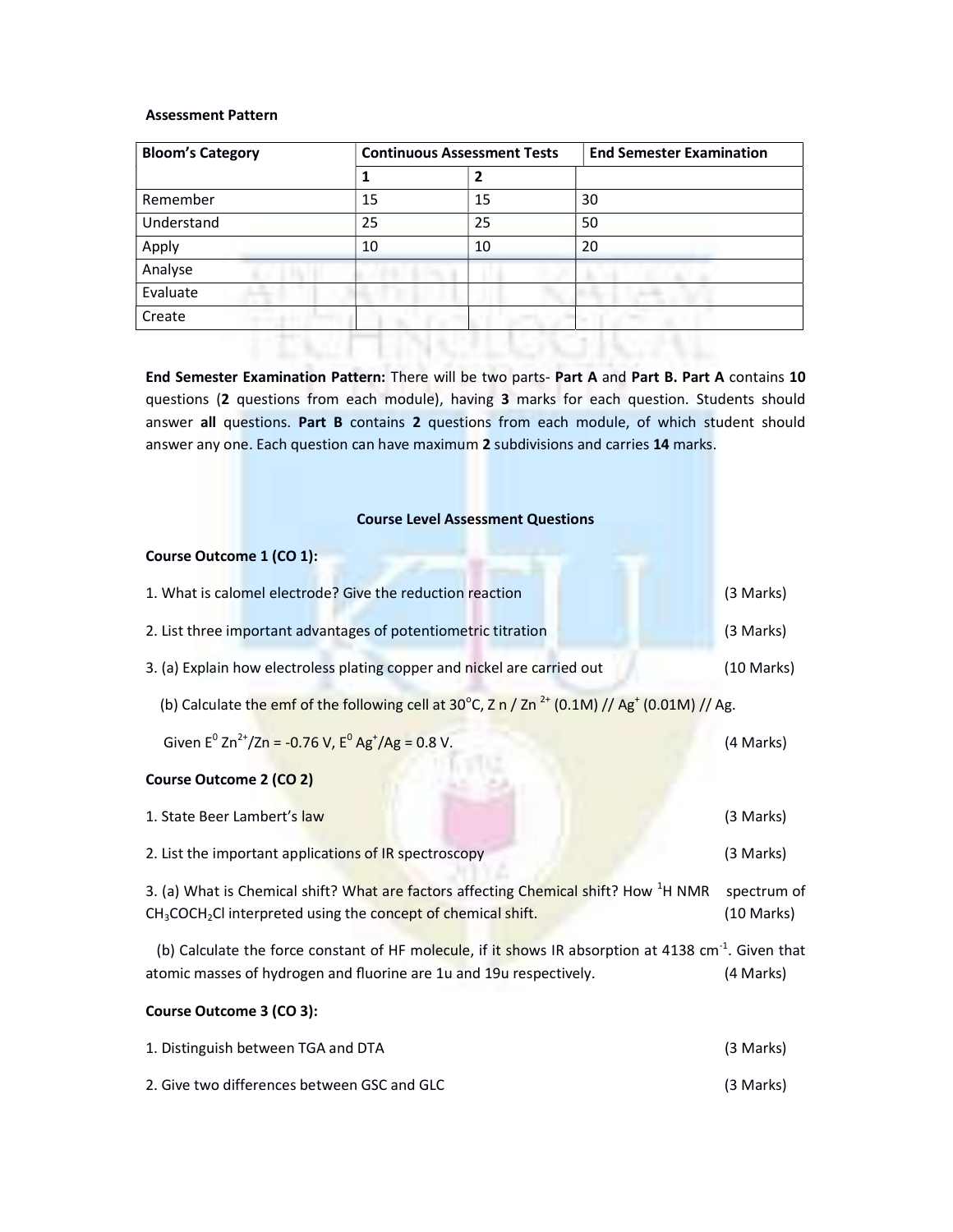| 3. (a) Explain the principle, instrumentation and procedure of HPLC                            | (10 Marks) |
|------------------------------------------------------------------------------------------------|------------|
| (b) Interpret TGA of $CaC2O4$ . H <sub>2</sub> O                                               | (4 Marks)  |
| Course Outcome 4 (CO 4):                                                                       |            |
| 1. Explain the geometrical isomerism in double bonds                                           | (3 Marks)  |
| 2. What are the rules of assigning R-S notation?                                               | (3 Marks)  |
| 3. (a) What are conducting polymers? How it is classified? Give the preparation of polyaniline |            |
|                                                                                                | (10 Marks) |
| (b) Draw the stereoisomers possible for $CH_3$ -(CHOH) <sub>2</sub> -COOH                      | (4 Marks)  |
| Course Outcome 5 (CO 5):                                                                       |            |
| 1. What is degree of hardness?                                                                 | (3 Marks)  |
| 2. Define BOD and COD                                                                          | (3 Marks)  |
| 3. (a) Explain the EDTA estimation of hardness                                                 | (10 Marks) |

 (b) Standard hard water contains 20 g of CaCO3 per liter,50 mL of this required 30mL of EDTA solution, 50mL of sample water required 20mL of EDTA solution. 50mL sample water after boiling required 14 mL EDTA solution. Calculate the temporary hardness of the given sample of water, in terms of ppm. (4 Marks) (3 Marks)

### MODEL QUESTION PAPER

Total Pages:

Reg No.:\_\_\_\_\_\_\_\_\_\_\_\_\_\_\_ Name:\_\_\_\_\_\_\_\_\_\_\_\_\_\_\_\_\_\_\_\_\_\_\_\_\_\_

# APJ ABDUL KALAM TECHNOLOGICAL UNIVERSITY

FIRST SEMESTER B.TECH DEGREE EXAMINATION

Course Code: CYT100,

### Course Name: ENGINEERING CHEMISTRY

Max. Marks: 100 Duration: 3 Hours

### PART A

### Answer all questions, each carries 3 marks Marks Marks 1 What is potentiometric titration? How the end point is determined graphically? (3) 2 What is Galvanic series? How is it different from electrochemical series? (3) 3 Which of the following molecules can give IR absorption? Give reason? (a)  $O_2$  (b)  $H_2O$  (c)  $N_2$  (d) HCl (3) 4 Which of the following molecules show UV-Visible absorption? Give reason. (a) Ethane (b) Butadiene (c) Benzene (3)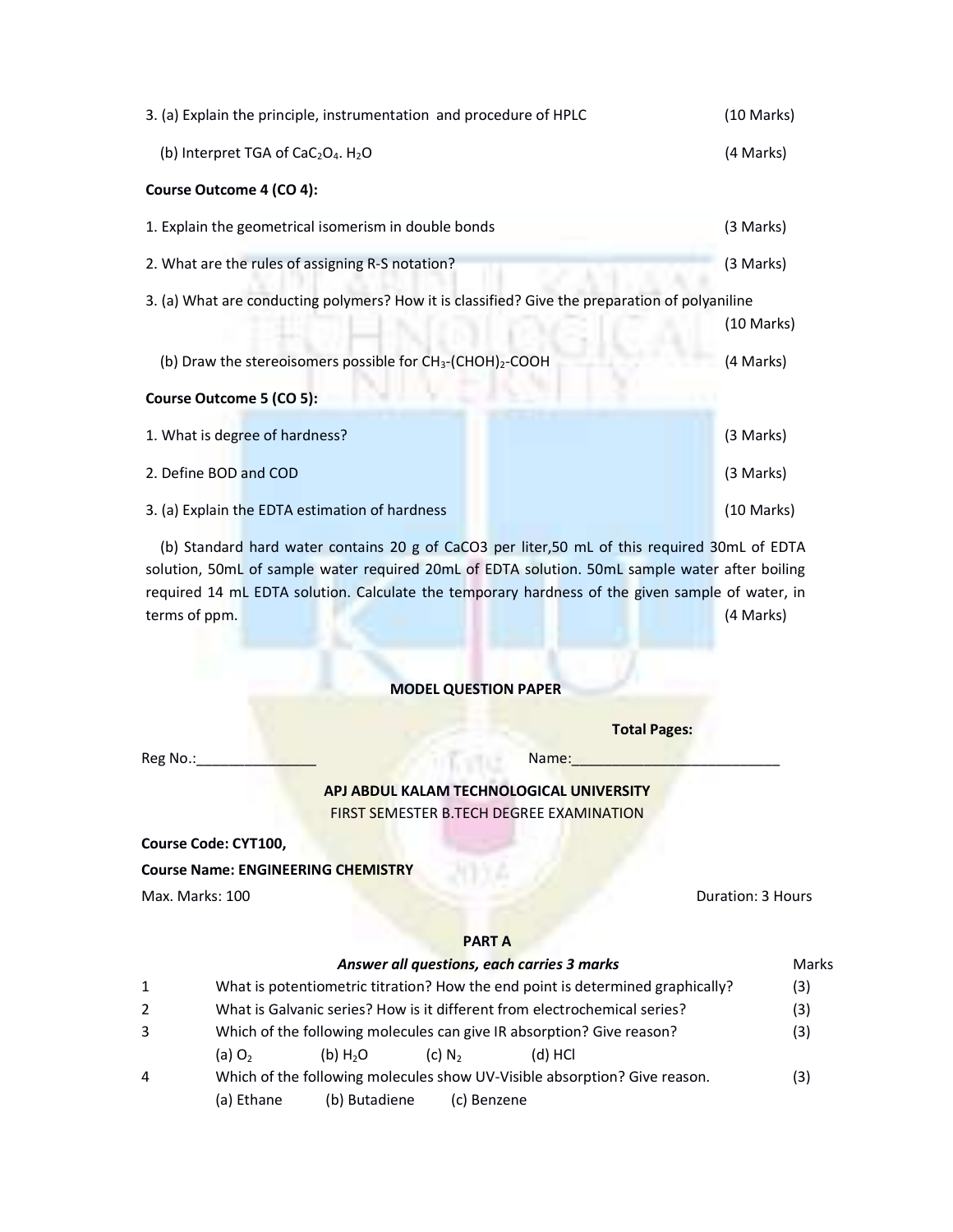- 5 What are the visualization techniques used in TLC? (3)
- 6 Write the three important applications of nanomaterials. (3)
- 7 Draw the Fischer projection formula and find R-S notation of (3)



- 8 Write the structure of a) Polypyrroleb) Kevlar. (3
- 9 What is break point chlorination? (3)

10 What is reverse osmosis? (3)

### PART B

### Answer any one full question from each module, each question carries 14 marks Module 1

- 11 a) Give the construction of Li-ion cell. Give the reactions that take place at the (10) electrodes during charging and discharging. What happens to anodic material when the cell is 100% charged.
	- b) Calculate the standard electrode potential of Cu, if its electrode potential at is 0.296 V and the concentration of  $Cu^{2+}$  is 0.015 M.  $25 °C$  (4)

### **OR CONSUMING THE CONSUMING THE CONSUMING TENS**

(4)

- 12 a) Explain the mechanism of electrochemical corrosion of iron in oxygen rich and oxygen (10) deficient acidic and basic environments.
	- b) Given below are reduction potentials of some species

 $MnO_4 + 8H^+ + 5e \rightarrow Mn^{2+} + 4H_2O$ ;  $E^0 = +1.51$  V

$$
Cl_2 + 2e \rightarrow 2Cl \, ; E^0 = +1.36 \, V
$$

$$
S_2O_8^2 + 2e \rightarrow 2SO_4^2
$$
;  $E^0 = +1.98$  V

Use the above data to examine whether the acids, dil. HCl and dil.  $H_2SO_4$ , can be used to provide acid medium in redox titrations involving KMnO<sub>4</sub>.

### Module 2

- 13 a) What is spin-spin splitting? Draw the NMR spectrum of (i)  $CH_3 CH_2CH_2$  Br  $CH<sub>3</sub>CH(Br)CH<sub>3</sub>$  Explain how NMR spectrum can be used to identify the two isomers.  $(ii)$   $(10)$ 
	- b) A dye solution of concentration 0.08M shows absorbance of 0.012 at 600 nm; while a (4) test solution of same dye shows absorbance of 0.084 under same conditions. Find the concentration of the test solution.

### OR **OR** Service and the service of the service of the service of the service of the service of the service of the service of the service of the service of the service of the service of the service of the service of the ser

- 14 a) Explain the basic principle of UV-Visible spectroscopy. What are the possible (10) electronic transitions? Explain with examples.
	- b) Sketch the vibrational modes of  $CO<sub>2</sub>$  and H<sub>2</sub>O. Which of them are IR active? (4)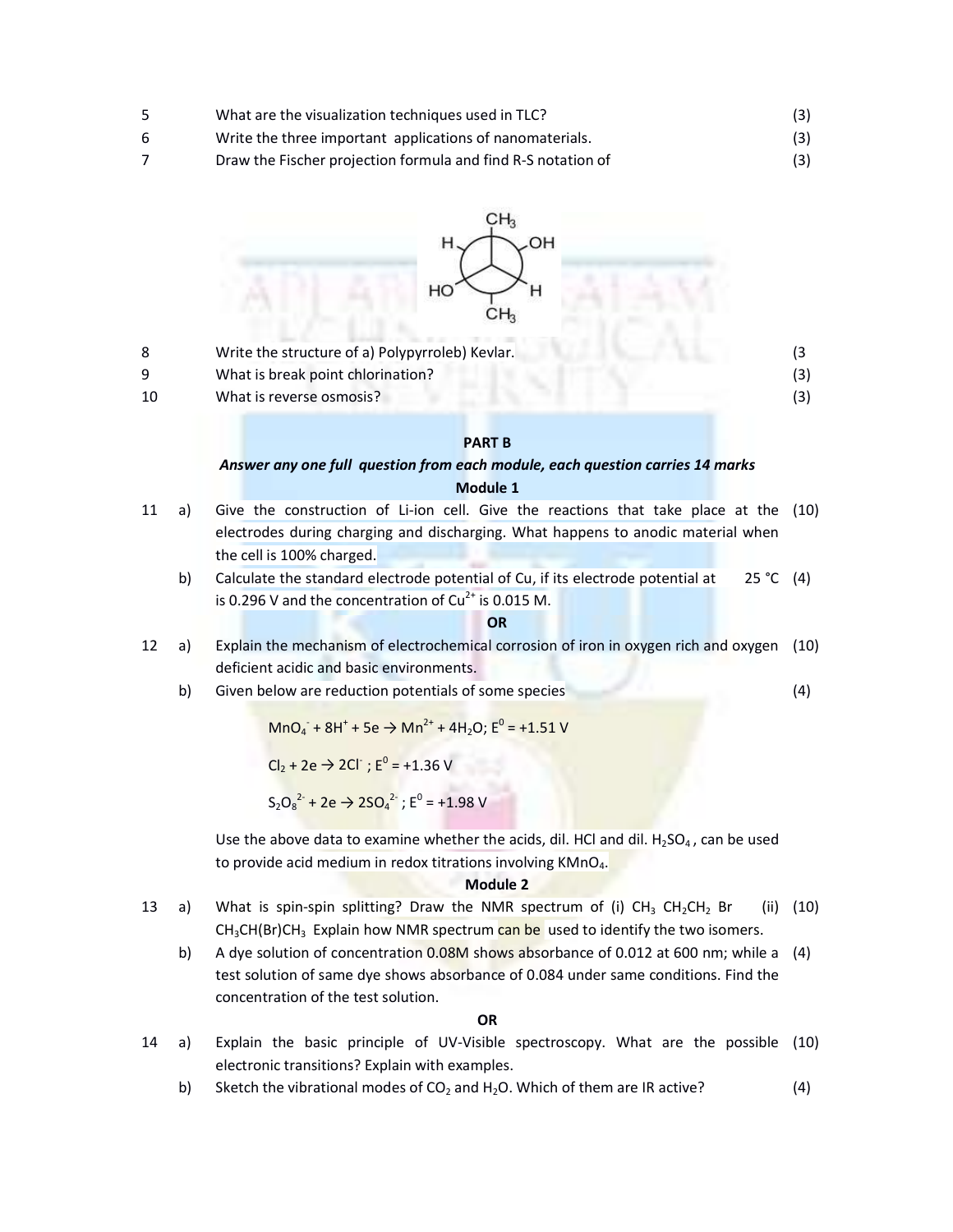### Module 3

| 15 | a) | Explain the principle, instrumentation and procedure involved in gas chromatography. | (10) |
|----|----|--------------------------------------------------------------------------------------|------|
|    | b) | Explain the DTA of $CaC_2O_4.H_2O$ with a neat sketch.                               | (4)  |
|    |    | <b>OR</b>                                                                            |      |
| 16 | a) | Explain the various chemical methods used for the synthesis of nanomaterial          | (10) |
|    | b) | How TGA is used to analyse the thermal stability of polymers?                        | (4)  |
|    |    | Module 4                                                                             |      |
| 17 | a) | What are conformers? Draw thecis and transisomers of 1, 3-dimethylcylohexane.        | (10) |
|    |    | Which conformer (chair form) is more stable in each case?                            |      |
|    | b) | What is ABS? Give properties and applications.                                       | (4)  |
|    |    | <b>OR</b>                                                                            |      |
| 18 | a) | Explain the various structural isomers with suitable example.                        | (10) |
|    | b) | What is OLED? Draw a labelled diagram.                                               | (4)  |
|    |    | <b>Module 5</b>                                                                      |      |
| 19 | a) | What are ion exchange resins? Explain ion exchange process for removal of hardness   | (10) |
|    |    | of water? How exhausted resins are regenerated?                                      |      |
|    | b) | 50 mL sewage water is diluted to 2000 mL with dilution water; the initial dissolved  | (4)  |
|    |    | oxygen was 7.7 ppm. The dissolved oxygen level after 5 days of incubation was 2.4    |      |
|    |    | ppm. Find the BOD of the sewage.                                                     |      |
|    |    | <b>OR</b>                                                                            |      |
| 20 | a) | What are the different steps in sewage treatment? Give the flow diagram. Explain the | (10) |
|    |    | working of trickling filter.                                                         |      |

b) Calculate the temporary and permanent hardness of a water sample which contains (4)  $[Ca^{2+}] = 160 \text{ mg/L}$ ,  $[Mg^{2+}] = 192 \text{ mg/L}$  and  $[HCO_3] = 122 \text{ mg/L}$ .

#### **Syllabus**

### Module 1

### Electrochemistry and Corrosion

Introduction - Differences between electrolytic and electrochemical cells - Daniel cell - redox reactions - cell representation. Different types of electrodes (brief) - Reference electrodes - SHE - Calomel electrode - Glass Electrode - Construction and Working. Single electrode potential definition - Helmholtz electrical double layer -Determination of E<sup>0</sup> using calomel electrode.Determination of pH using glass electrode.Electrochemical series and its applications. Free energy and EMF - Nernst Equation - Derivation - single electrode and cell (Numericals) -Application -Variation of emf with temperature. Potentiometric titration - Introduction -Redox titration only.Lithiumion cell - construction and working.Conductivity- Measurement of conductivity of a solution (Numericals).

Corrosion-Electrochemicalcorrosion – mechanism. Galvanic series- cathodic protection - electroless plating –Copper and Nickel plating.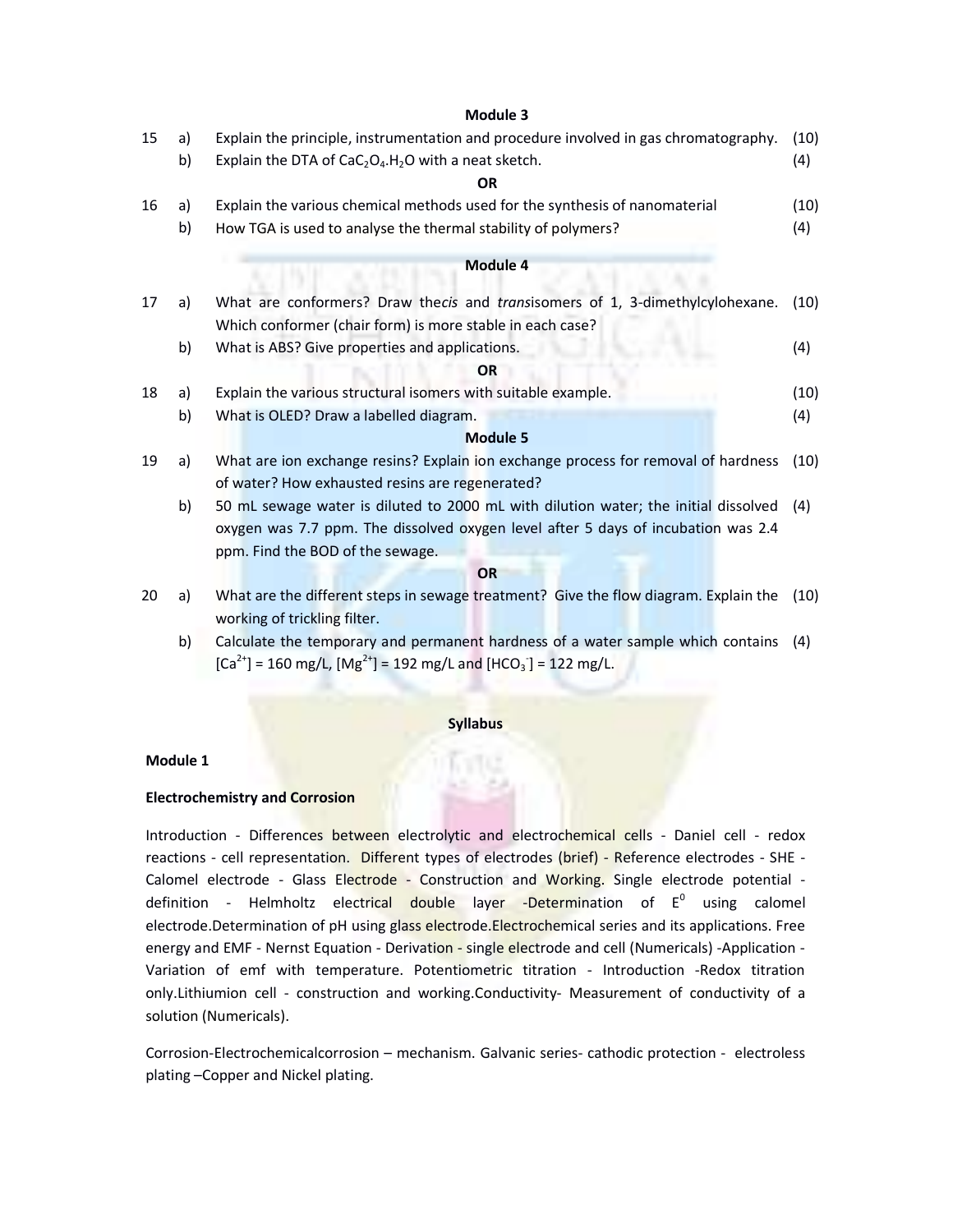#### Module 2

#### Spectroscopic Techniques and Applications

Introduction- Types of spectrum - electromagnetic spectrum - molecular energy levels - Beer Lambert's law (Numericals). UV-Visible Spectroscopy – Principle - Types of electronic transitions - Energy level diagram of ethane, butadiene, benzene and hexatriene. Instrumentation of UV-Visible spectrometer and applications.IR-Spectroscopy – Principle - Number of vibrational modes - Vibrational energy states of a diatomic molecule and -Determination of force constant of diatomic molecule (Numericals)  $-A$ pplications.  ${}^{1}H$  NMR spectroscopy – Principle - Relation between field strength and frequency - chemical shift - spin-spin splitting (spectral problems ) - coupling constant (definition) - applications of NMR- including MRI (brief).

#### Module 3

### Instrumental Methods and Nanomaterials

Thermal analysis –TGA- Principle, instrumentation (block diagram) and applications – TGA of  $CaC<sub>2</sub>O<sub>4</sub>$ .H<sub>2</sub>O and polymers. DTA-Principle, instrumentation (block diagram) and applications - DTA of  $CaC<sub>2</sub>O<sub>4</sub>H<sub>2</sub>O$ . Chromatographic methods - Basic principles and applications of column and TLC-Retention factor. GC and HPLC-Principle, instrumentation (block diagram) - retention time and applications.

Nanomaterials - Definition - Classification - Chemical methods of preparation - Hydrolysis and Reduction - Applications of nanomaterials - Surface characterisation -SEM – Principle and instrumentation (block diagram).

#### Module 4

#### Stereochemistry and Polymer Chemistry

Isomerism-Structural, chain, position, functional, tautomerism and matamerism - Definition with examples - Representation of 3D structures-Newman, Sawhorse, Wedge and Fischer projection of substituted methane and ethane. Stereoisomerism - Geometrical isomerism in double bonds and cycloalkanes (cis-trans and E-Z notations). R-S Notation - Rules and examples - Optical isomerism, Chirality, Enantiomers and Diastereoisomers-Definition with examples.Conformational analysis of ethane, butane, cyclohexane, mono and di methyl substituted cyclohexane.

Copolymers - Definition - Types - Random, Alternating, Block and Graft copolymers - ABS preparation, properties and applications. Kevlar-preparation, properties and applications. Conducting polymers - Doping -Polyaniline and Polypyrrole - preparation properties and applications. OLED -Principle, construction and advantages.

#### Module 5

#### Water Chemistry and Sewage Water Treatment

Water characteristics - Hardness - Types of hardness- Temporary and Permanent - Disadvantages of hard water -Units of hardness- ppm and mg/L -Degree of hardness (Numericals) - Estimation of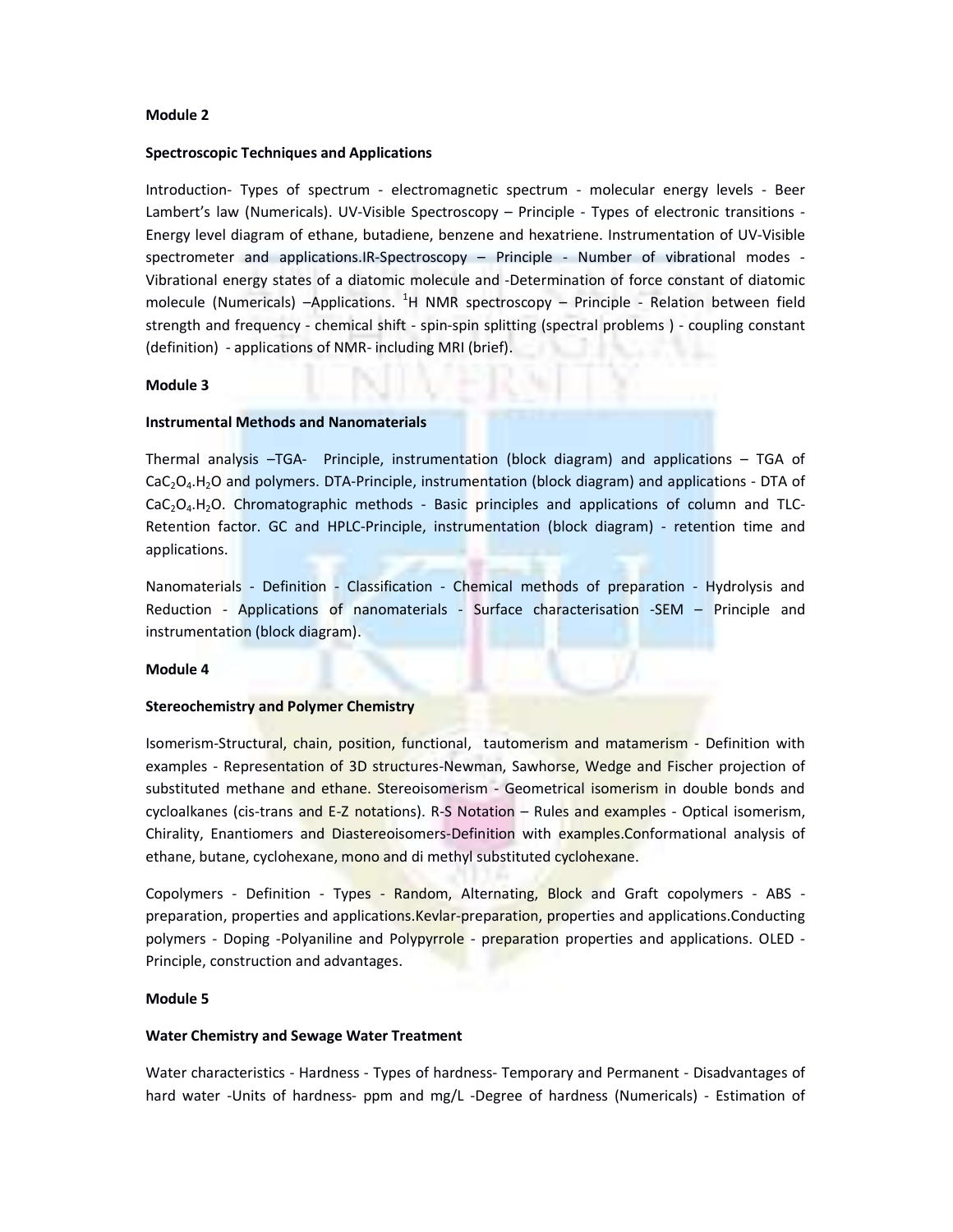hardness-EDTA method (Numericals). Water softening methods-Ion exchange process-Principle, procedure and advantages. Reverse osmosis – principle, process and advantages. Municipal water treatment (brief) - Disinfection methods - chlorination, ozone andUV irradiation.

Dissolved oxygen (DO) -Estimation (only brief procedure-Winkler's method), BOD and CODdefinition, estimation (only brief procedure) and significance (Numericals). Sewage water treatment - Primary, Secondary and Tertiary - Flow diagram -Trickling filter and UASB process.

#### Text Books

- 1. B. L. Tembe, Kamaluddin, M. S. Krishnan, "Engineering Chemistry (NPTEL Web-book)", 2018.
- 2. P. W. Atkins, "Physical Chemistry", Oxford University Press, 10<sup>th</sup> edn., 2014.

#### Reference Books

- 1. C. N. Banwell, "Fundamentals of Molecular Spectroscopy", McGraw-Hill, 4<sup>th</sup>edn., 1995.
- 2. Donald L. Pavia, "Introduction to Spectroscopy", Cengage Learning India Pvt. Ltd., 2015.
- 3. B. R. Puri, L. R. Sharma, M. S. Pathania, "Principles of Physical Chemistry", Vishal Publishing Co.,  $47<sup>th</sup>$  Edition, 2017.
- 4. H. H. Willard, L. L. Merritt, "Instrumental Methods of Analysis", CBS Publishers, 7<sup>th</sup> Edition, 2005.
- 5. Ernest L. Eliel, Samuel H. Wilen, "Stereo-chemistry of Organic Compounds", WILEY, 2008.
- 6. Raymond B. Seymour, Charles E. Carraher, "Polymer Chemistry: An Introduction", Marcel Dekker Inc; 4th Revised Edition, 1996.
- 7. MuhammedArif, Annette Fernandez, Kavitha P. Nair "Engineering Chemistry", Owl Books, 2019.
- 8. Ahad J., "Engineering Chemistry", Jai Publication, 2019.
- 9. Roy K. Varghese, "Engineering Chemistry", Crownplus Publishers, 2019.
- 10. Soney C. George, RinoLaly Jose, "Text Book of Engineering Chemistry", S. Chand & Company Pvt Ltd, 2019.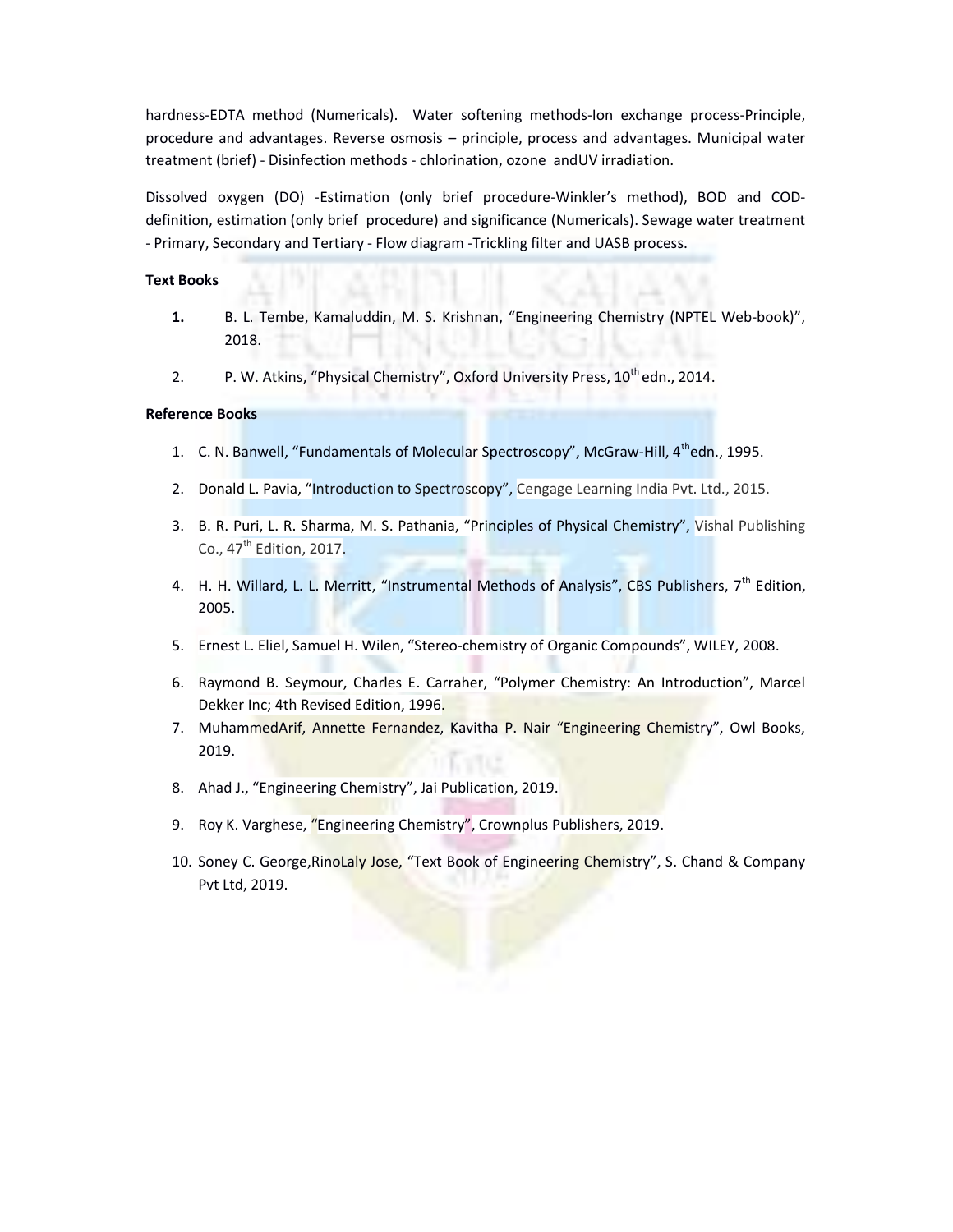### Course Contents and Lecture Schedule

| No             | <b>Topic</b>                                                                                                                                                                                                                                                                                                                                                                             | of<br>No.<br>Lectures<br>(hrs) |
|----------------|------------------------------------------------------------------------------------------------------------------------------------------------------------------------------------------------------------------------------------------------------------------------------------------------------------------------------------------------------------------------------------------|--------------------------------|
| $\mathbf{1}$   | <b>Electrochemistry and Corrosion</b>                                                                                                                                                                                                                                                                                                                                                    | 9                              |
| 1.1            | Introduction - Differences between electrolytic and electrochemical cells- Daniel<br>cell - redox reactions - cell representation. Different types of electrodes (brief) -<br>Reference electrodes- SHE - Calomel electrode - Glass Electrode - Construction<br>and Working.                                                                                                             | $\overline{2}$                 |
| 1.2            | Single electrode potential - definition - Helmholtz electrical double layer -<br>Determination of E <sup>0</sup> using calomel electrode. Determination of pH using glass<br>electrode. Electrochemical series and its applications. Free energy and EMF -<br>Nernst Equation - Derivation - single electrode and cell (Numericals) - Application<br>-Variation of emf with temperature. | $\mathbf{3}$                   |
| 1.3            | Potentiometric titration - Introduction -Redox titration only. Lithiumion cell -<br>construction and working. Conductivity- Measurement of conductivity of a<br>solution (Numericals).                                                                                                                                                                                                   | $\overline{2}$                 |
| 1.4            | Corrosion-Electrochemicalcorrosion - mechanism. Galvanic series- cathodic<br>protection - electroless plating - Copper and Nickel plating.                                                                                                                                                                                                                                               | $\overline{2}$                 |
| $\overline{2}$ | <b>Spectroscopic Techniques and Applications</b>                                                                                                                                                                                                                                                                                                                                         | 9                              |
| 2.1            | Introduction- Types of spectrum - electromagnetic spectrum - molecular energy<br>levels - Beer Lambert's law (Numericals).                                                                                                                                                                                                                                                               | $\overline{2}$                 |
| 2.2            | UV-Visible Spectroscopy - Principle - Types of electronic transitions - Energy<br>level diagram of ethane, butadiene, benzene and hexatriene. Instrumentation of<br>UV-Visible spectrometer and applications.                                                                                                                                                                            | $\overline{2}$                 |
| 2.3            | IR-Spectroscopy - Principle - Number of vibrational modes - Vibrational energy   2<br>states of a diatomic molecule and -Determination of force constant of diatomic<br>molecule (Numericals) - Applications.                                                                                                                                                                            |                                |
| 2.4            | <sup>1</sup> H NMR spectroscopy – Principle - Relation between field strength and frequency<br>- chemical shift - spin-spin splitting (spectral problems) - coupling constant<br>(definition) - applications of NMR- including MRI (brief).                                                                                                                                              | $\overline{\mathbf{3}}$        |
| 3              | <b>Instrumental Methods and Nanomaterials</b>                                                                                                                                                                                                                                                                                                                                            | 9                              |
| 3.1            | Thermal analysis -TGA-<br>Principle, instrumentation (block diagram) and<br>applications - TGA of $CaC_2O_4.H_2O$ and polymers. DTA-Principle, instrumentation<br>(block diagram) and applications - DTA of $CaC2O4$ .H <sub>2</sub> O.                                                                                                                                                  | $\overline{2}$                 |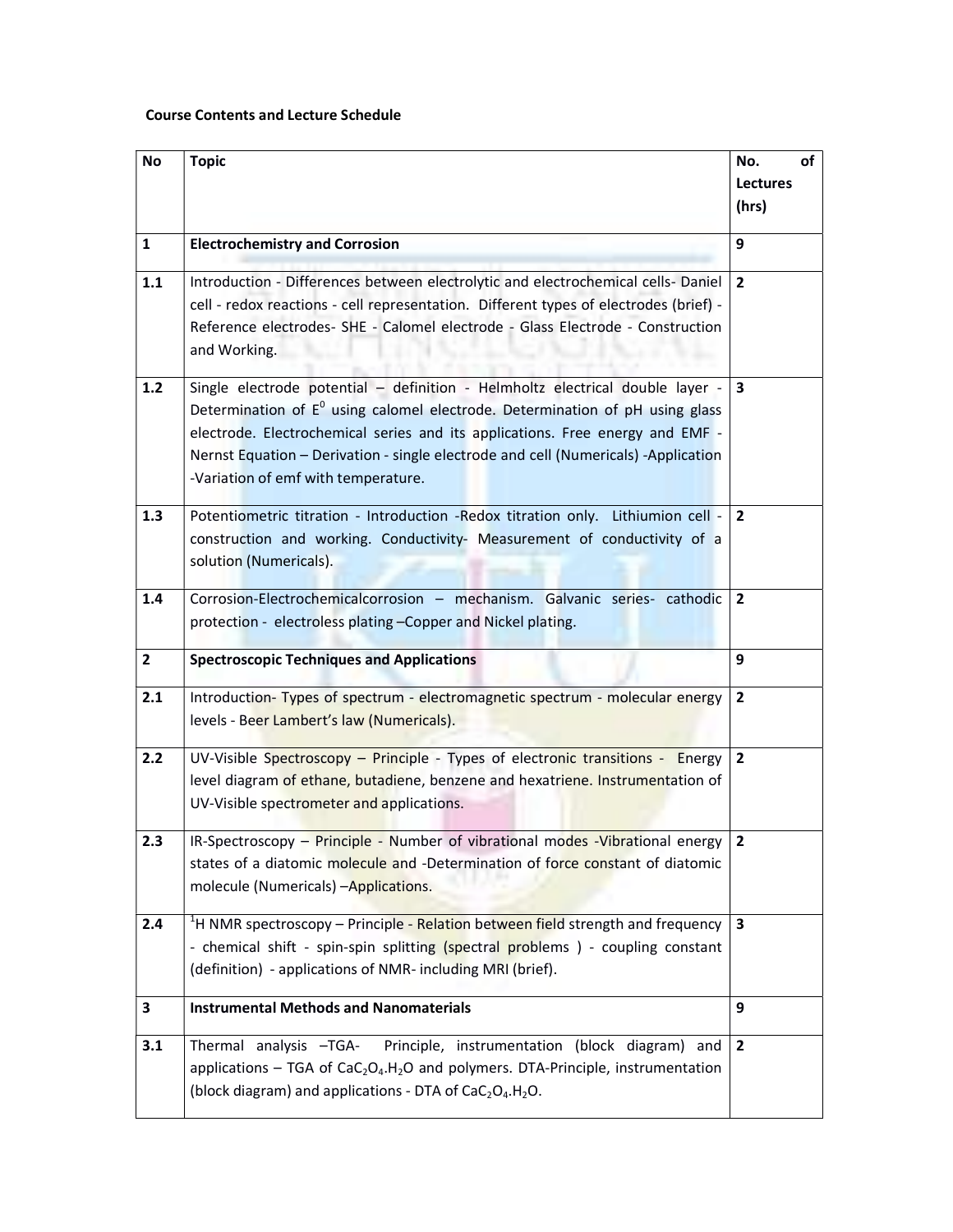| 3.2 | Chromatographic methods - Basic principles and applications of column and TLC-<br>Retention factor.                                                                                                                                                                                                                                                                                 | $\overline{2}$          |
|-----|-------------------------------------------------------------------------------------------------------------------------------------------------------------------------------------------------------------------------------------------------------------------------------------------------------------------------------------------------------------------------------------|-------------------------|
| 3.3 | GC and HPLC-Principle, instrumentation (block diagram) - retention time and<br>applications.                                                                                                                                                                                                                                                                                        | $\overline{2}$          |
| 3.4 | Nanomaterials - Definition - Classification - Chemical methods of preparation -<br>Hydrolysis and Reduction - Applications of nanomaterials - Surface<br>characterisation -SEM - Principle and instrumentation (block diagram).                                                                                                                                                     | $\overline{\mathbf{3}}$ |
| 4   | <b>Stereochemistry and Polymer Chemistry</b>                                                                                                                                                                                                                                                                                                                                        | 9                       |
| 4.1 | Isomerism-Structural, chain, position, functional, tautomerism and matamerism<br>- Definition with examples - Representation of 3D structures-Newman, Sawhorse,<br>Wedge and Fischer projection of substituted methane<br>and<br>ethane.<br>Stereoisomerism - Geometrical isomerism in double bonds and cycloalkanes (cis-<br>trans and E-Z notations).                             | $\overline{2}$          |
| 4.2 | R-S Notation - Rules and examples - Optical isomerism, Chirality, Enantiomers<br>and Diastereoisomers-Definition with examples.                                                                                                                                                                                                                                                     | 1                       |
| 4.3 | Conformational analysis of ethane, butane, cyclohexane, mono and di methyl<br>substituted cyclohexane.                                                                                                                                                                                                                                                                              | $\overline{2}$          |
| 4.4 | Copolymers - Definition - Types - Random, Alternating, Block and Graft<br>copolymers - ABS - preparation, properties and applications. Kevlar-preparation,<br>properties and applications. Conducting polymers - Doping -Polyaniline and<br>Polypyrrole - preparation properties and applications. OLED - Principle,<br>construction and advantages.                                | $\overline{4}$          |
| 5   | <b>Water Chemistry and Sewage Water Treatment</b>                                                                                                                                                                                                                                                                                                                                   | 9                       |
| 5.1 | Water characteristics - Hardness - Types of hardness- Temporary and Permanent<br>- Disadvantages of hard water -Units of hardness- ppm and mg/L -Degree of<br>hardness (Numericals) - Estimation of hardness-EDTA method (Numericals).<br>Water softening methods-lon exchange process-Principle, procedure and<br>advantages. Reverse osmosis - principle, process and advantages. | $\overline{\mathbf{3}}$ |
| 5.2 | Municipal water treatment (brief) - Disinfection methods - chlorination, ozone<br>andUV irradiation.                                                                                                                                                                                                                                                                                | $\overline{2}$          |
| 5.3 | Dissolved oxygen (DO) - Estimation (only brief procedure-Winkler's method), BOD<br>and COD-definition, estimation (only brief  procedure) and significance<br>(Numericals).                                                                                                                                                                                                         | $\overline{2}$          |
| 5.4 | Sewage water treatment - Primary, Secondary and Tertiary - Flow diagram -<br>Trickling filter and UASB process.                                                                                                                                                                                                                                                                     | $\overline{2}$          |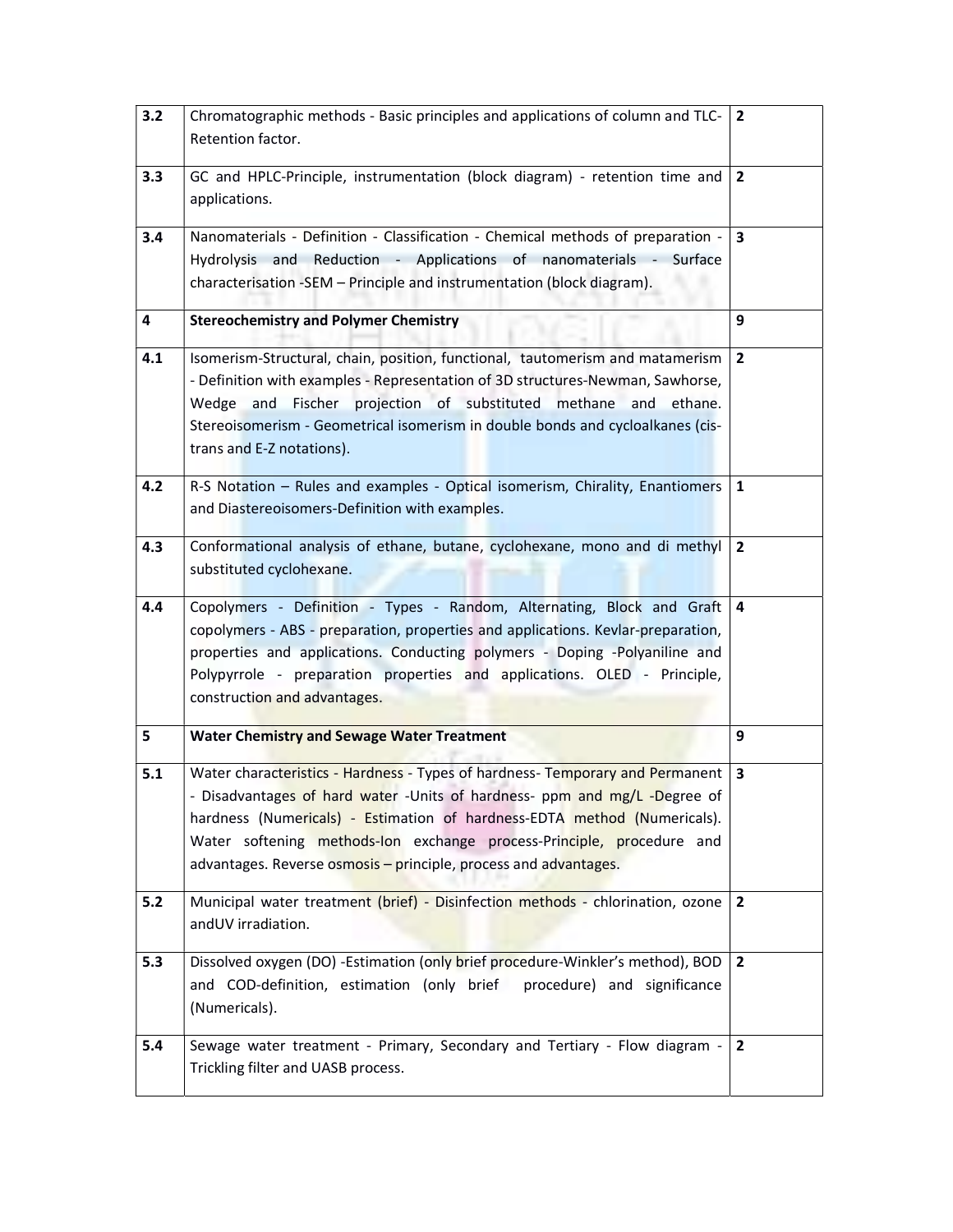| EST | <b>ENGINEERING</b> | <b>CATEGORY</b> |   | D I | <b>CREDIT</b> | <b>Year of Introduction</b> |
|-----|--------------------|-----------------|---|-----|---------------|-----------------------------|
| 110 | <b>GRAPHICS</b>    | ESC             | ▵ |     |               | 2019                        |

Preamble: To enable the student to effectively perform technical communication through graphical representation as per global standards.

ш

### Prerequisite: NIL

Course Outcomes: After the completion of the course the student will be able to

former and the first the pro-

| CO <sub>1</sub> | Draw the projection of points and lines located in different quadrants                      |
|-----------------|---------------------------------------------------------------------------------------------|
| CO <sub>2</sub> | Prepare multiview orthographic projections of objects by visualizing them in different      |
|                 | positions                                                                                   |
| CO <sub>3</sub> | Draw sectional views and develop surfaces of a given object                                 |
| CO <sub>4</sub> | Prepare pictorial drawings using the principles of isometric and perspective projections to |
|                 | visualize objects in three dimensions.                                                      |
| CO <sub>5</sub> | Convert 3D views to orthographic views                                                      |
| CO <sub>6</sub> | Obtain multiview projections and solid models of objects using CAD tools                    |

### Mapping of course outcomes with program outcomes

|                 | PO             | PO             | <b>PO</b> | <b>PO</b> | PO | PO | PO | PO | <b>PO</b> | <b>PO</b> | PO | PO |
|-----------------|----------------|----------------|-----------|-----------|----|----|----|----|-----------|-----------|----|----|
|                 | 1              | $\overline{2}$ | 3         | 4         | 5  | 6  | 7  | 8  | 9         | 10        | 11 | 12 |
| CO <sub>1</sub> | 3              |                |           |           |    |    |    |    |           |           |    |    |
| CO <sub>2</sub> | $\overline{3}$ |                |           |           |    |    |    |    |           |           |    |    |
| CO <sub>3</sub> | 3              |                |           |           |    |    |    |    |           |           |    |    |
| CO <sub>4</sub> | 3              |                |           |           |    |    |    |    |           |           |    |    |
| CO <sub>5</sub> | 3              |                |           |           |    |    |    |    |           | 2         |    |    |
| CO <sub>6</sub> | 3              |                |           |           | 3  |    |    |    |           | 3         |    |    |

### Assessment Pattern

|                         | <b>Continuous Assessment Tests</b> |                      |                                                |
|-------------------------|------------------------------------|----------------------|------------------------------------------------|
| <b>Bloom's Category</b> | Test 1<br>(15 Marks)               | Test 2<br>(15 Marks) | <b>End Semester Examination</b><br>(100 Marks) |
| Remember                |                                    |                      |                                                |
| Understand              | 5                                  |                      | 20                                             |
| Apply                   | 10                                 | 10                   | 80                                             |
| Analyse                 |                                    |                      |                                                |
| Evaluate                |                                    |                      |                                                |
| Create                  |                                    |                      |                                                |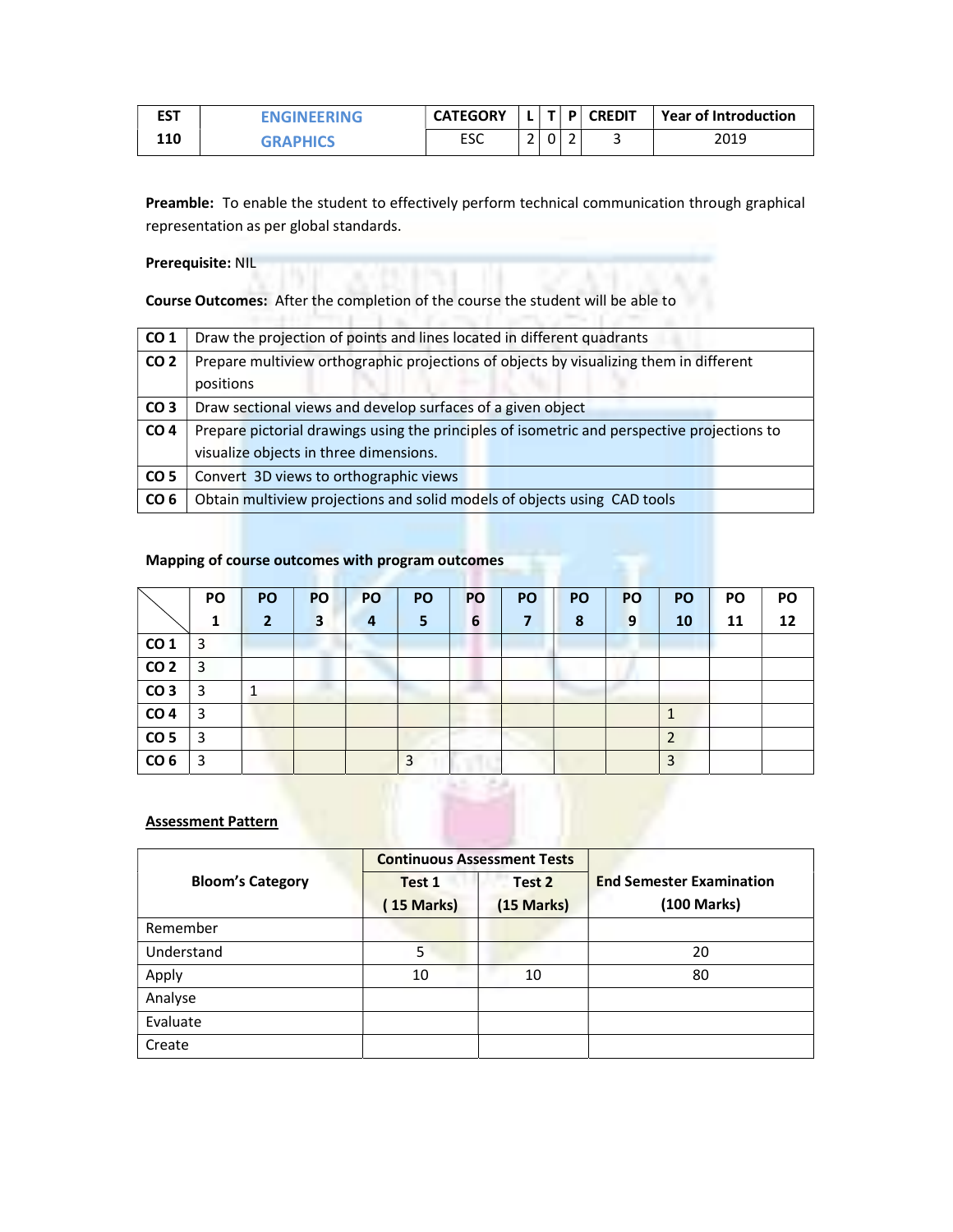### Mark distribution

| <b>Total Marks</b> | <b>CIE (Marks)</b> | <b>ESE (Marks)</b> | <b>ESE Duration</b> |
|--------------------|--------------------|--------------------|---------------------|
| 150                | 50                 | 100                | 3 hours             |

### Continuous Internal Evaluation Pattern:

Attendance : 10 marks

CIA for section A carries 25 marks (15 marks for 1 test and Class work 10 marks) CIA for section B carries 15 marks (10 marks for 1 test and Class work 5 marks)

### End Semester Examination Pattern:

ESE will be of 3 hour duration on A4 size answer booklet and will be for 100 marks. The question paper shall contain two questions from each module of Section A only. Student has to answer any one question from each module. Each question carries 20 marks.

### Course Level Assessment Questions

(Questions may be framed based on the outline given under each course outcome)

### Course Outcome 1 (CO1):

- 1. Locate points in different quadrants as per given conditions.
- 2. Problems on lines inclined to both planes .
- 3. Find True length, Inclinations and Traces of lines.

### Course Outcome 2 (CO2)

- 1. Draw orthographic views of solids and combination solids
- 2. Draw views of solids inclined to any one reference plane.
- 3. Draw views of solids inclined to both reference planes.

### Course Outcome 3 (CO3):

- 1. Draw views of solids sectioned by a cutting plane
- 2. Find location and inclination of cutting plane given true shape of the section
- 3. Draw development of lateral surface of solids and also its sectioned views

### Course Outcome 4 (CO4):

- 1. Draw Isometric views/projections of soilds
- 2. Draw Isometric views/projections of combination of soilds
- 3. Draw Perspective views of Soilds

### Course Outcome 5 (CO5):

1. Draw Orthographic views of solids from given three dimensional view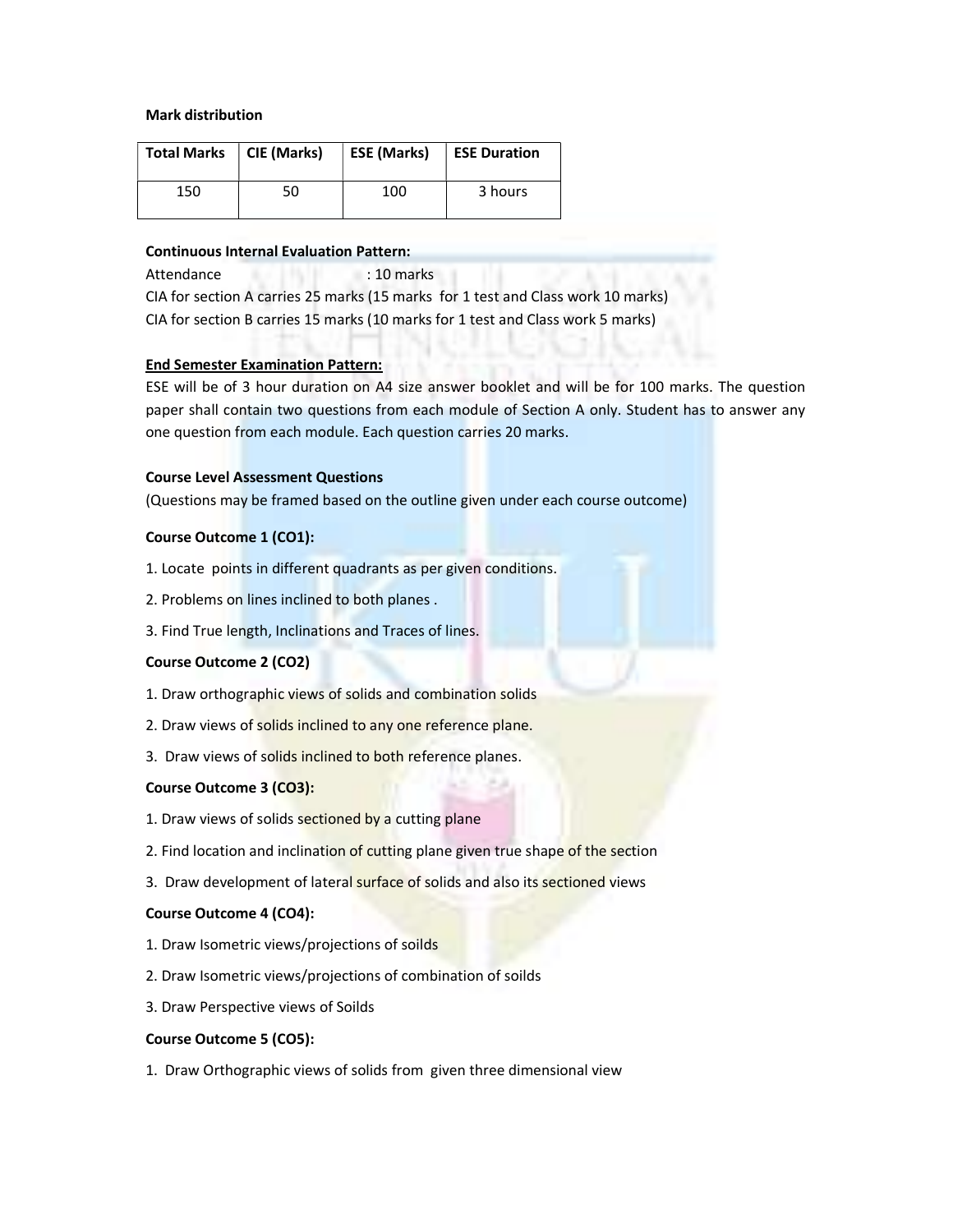### Course Outcome 6 (CO6):

- 1. Draw the given figure including dimensions using 2D software
- 2. Create 3D model using modelling software from the given orthographic views or 3D figure or from real 3D objects

|                                                                                    | <b>Model Question paper</b> |         |
|------------------------------------------------------------------------------------|-----------------------------|---------|
| <b>QP CODE:</b>                                                                    |                             | PAGES:3 |
| Reg No:                                                                            |                             |         |
| Name                                                                               |                             |         |
| APJ ABDUL KALAM TECHNOLOGICAL UNIVERSITY FIRST SEMESTER B.TECH DEGREE EXAMINATION, | <b>MONTH &amp; YFAR</b>     |         |

Course Code: EST 110

ENGINEERING GRAPHICS

Max.Marks:100 Duration: 3 Hours

PART A

Answer all Questions. Each question carries 3 Marks

Instructions: Retain necessary Construction lines Show necessary dimensions Answer any ONE question from each module Each question carries 20 marks

### MODULE I

- 1. The end point A of a line is 20mm above HP and 10mm in front of VP. The other end of the line is 50mm above HP and 15mm behind VP. The distance between the end projectors is 70mm. Draw the projections of the line. Find the true length and true inclinations of the line with the principal planes. Also locate the traces of the line.
- 2. One end of a line is 20mm from both the principal planes of projection. The other end of the line is 50mm above HP and 40mm in front of VP. The true length of the line is 70mm. Draw the projections of the line. Find its apparent inclinations, elevation length and plan length. Also locate its traces.

### MODULE II

3. A pentagonal pyramid of base side 25mm and height 40mm, is resting on the ground on one of its triangular faces. The base edge of that face is inclined  $30^{\circ}$  to VP. Draw the projections of the solid.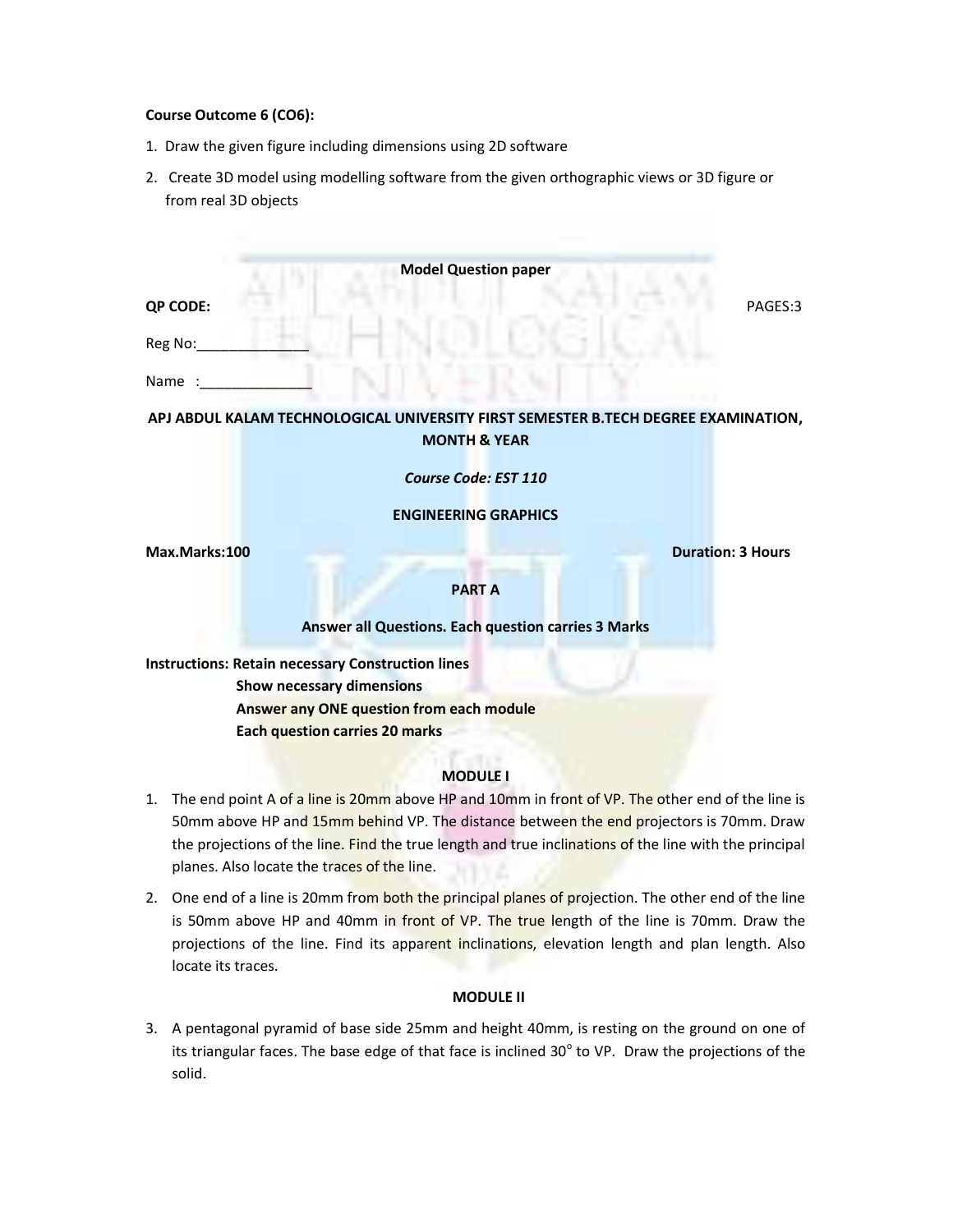4. A hexagonal prism has side 25mm and height 50mm has a corner of its base on the ground and the long edge containing that corner inclined at 30 $^{\circ}$  to HP and 45 $^{\circ}$  to VP. Draw the projections of the solid.

### MODULE III

- 5. A triangular prism of base side 40mm and height 70mm is resting with its base on the ground and having an edge of the base perpendicular to VP. Section the solid such that the true shape of the section is a trapezium of parallel sides 30mm and 10mm. Draw the projections showing the true shape. Find the inclination of the cutting plane with the ground plane.
- 6. Draw the development of a pentagonal pyramid of base side 30mm and height 50mm. A string is wound from a corner of the base round the pyramid and back to the same point through the shortest distance. Show the position of the string in the elevation and plan.

### MODULE IV

- 7. The frustum of a cone has base diameter 50mm and top diameter 40mm has a height of 60mm. It is paced centrally on top of a rectangular slab of size 80x60mm and of thickness 20mm. Draw the isometric view of the combination.
- 8. A hexagonal prism has base side 35mm and height 60mm. A sphere of diameter 40mm is placed centrally on top of it. Draw the isometric projection of the combination.

### MODULE V

- 9. Draw the perspective view of a pentagonal prism, 20mm side and 45mm long lying on one of its rectangular faces on the ground and having its axis perpendicular to picture plane. One of its pentagonal faces touches the picture plane and the station point is 50mm in front of PP, 25mm above the ground plane and lies in a central plane, which is 70mm to the left of the center of the prism.
- 10. Draw three orthographic views with dimensions of the object shown in figure below.



(20X5=100)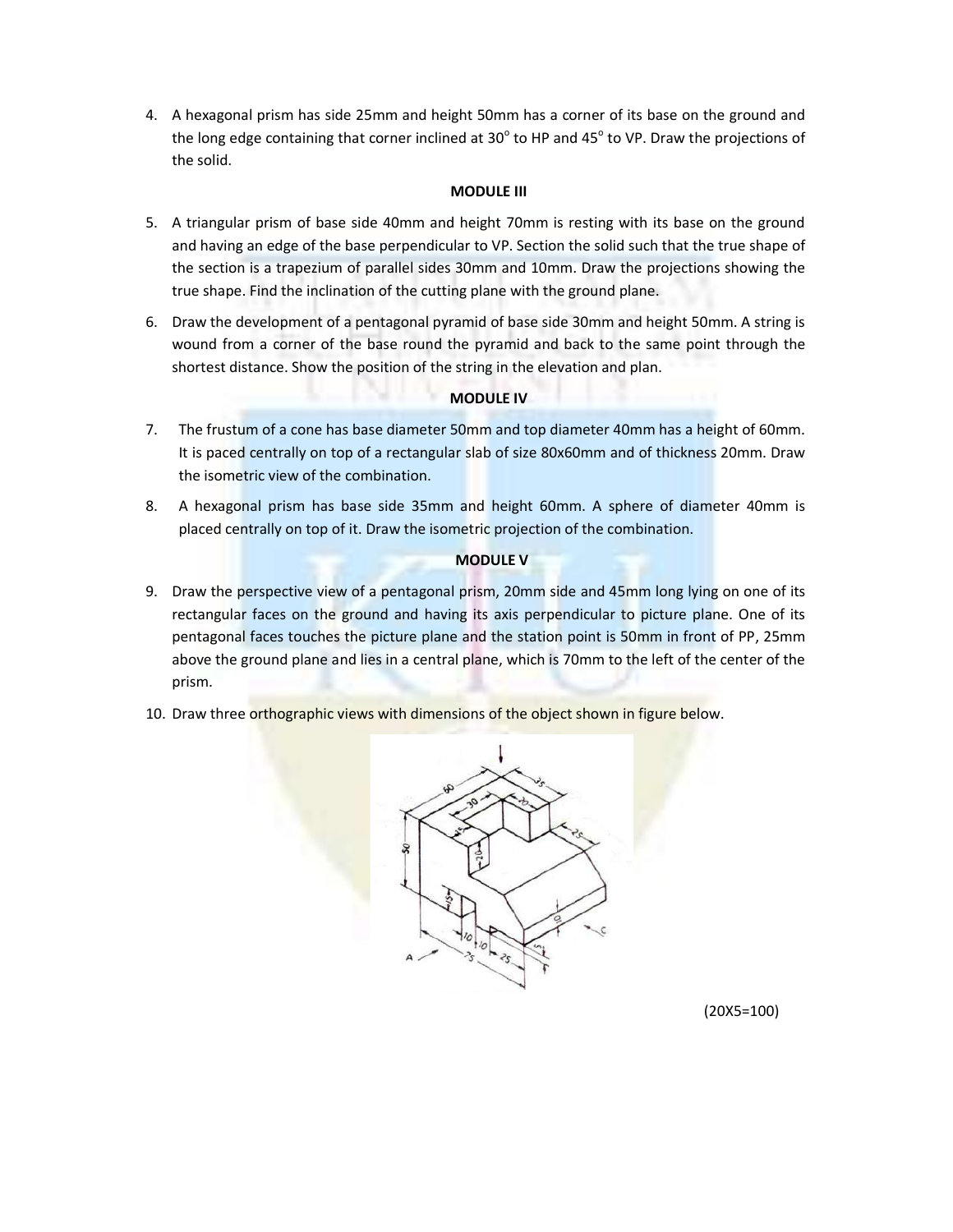Time : 3 hours **EST110 ENGINEERING GRAPHICS** Max. Marks: 100

## SCHEME OF VALUATION 1. Locating the points and drawing the projections of the line  $-4$  marks Finding true length by any one method  $-6$  marks Finding true inclination with  $VP - 2$  marks Finding true inclination with  $HP - 2$  marks Locating horizontal trace – 2 marks Locating vertical trace – 2 marks Dimensioning and neatness – 2 marks Total = 20 marks 2. Locating the points and drawing true length of the line  $-4$  marks Finding projections by any method  $-6$  marks Finding length of elevation and plan – 2 marks Finding apparent inclinations – 2 marks Locating horizontal trace  $-2$  marks Locating vertical trace – 2 marks Dimensioning and neatness – 2 marks Total = 20 marks 3. Drawing initial position plan and elevation – 4 marks First inclination views – 4 marks Second inclination views -8 marks Marking invisible edges – 2 marks Dimensioning and neatness – 2 marks Total = 20 marks (Any one method or combination of methods for solving can be used. If initial position is wrong then maximum 50% marks may be allotted for the answer)

4. Drawing initial position plan and elevation – 4 marks First inclination views – 4 marks Second inclination views -8 marks Marking invisible edges – 2 marks Dimensioning and neatness  $-2$  marks

Total = 20 marks

(Any one method or combination of methods for solving can be used If initial position is wrong then maximum 50% marks may be allotted for the answer)

5. Drawing initial position plan and elevation  $-4$  marks Locating section plane as per given condition  $-5$  marks Drawing true shape -5 marks Finding inclination of cutting plane  $-2$  marks Dimensioning and neatness – 2 marks

Total = 20 marks

6. Drawing initial position plan and elevation – 4 marks Development of the pyramid – 6 marks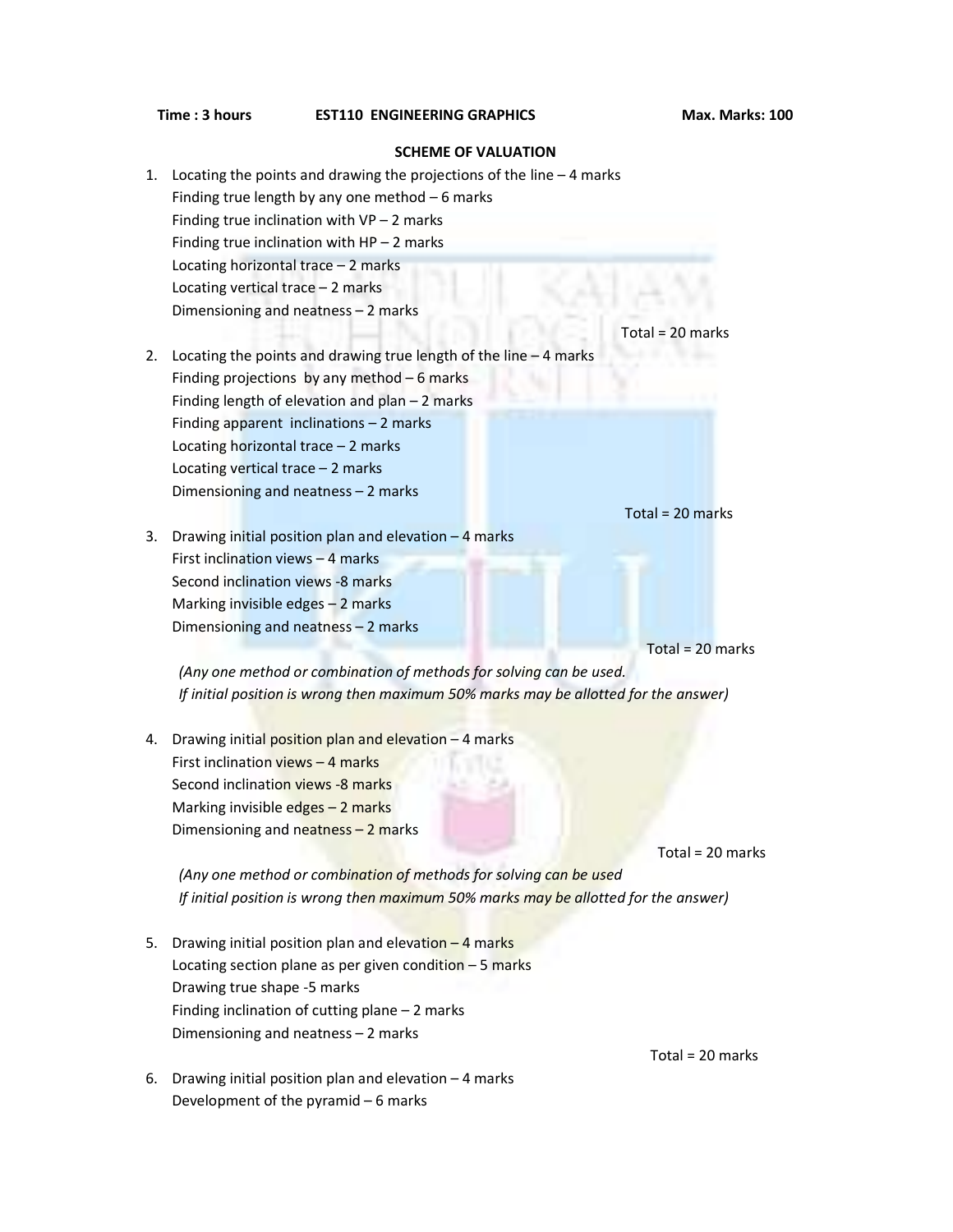Locating string in development -2 marks Locating string in elevation  $-3$  marks Locating string in plan  $-3$  marks Dimensioning and neatness – 2 marks

7. Drawing initial positions – 4 marks Isometric View of Slab -6 marks Isometric View of Frustum – 10 marks Dimensioning and neatness – 2 marks

> (Initial position is optional, hence redistribute if needed. Reduce 4 marks if Isometric scale is taken)

8. Drawing initial positions – 4 marks Isometric scale – 4 marks Isometric projection of prism -5 marks Isometric projection of sphere – 5 marks Dimensioning and neatness – 2 marks

(Initial position is optional, hence redistribute if needed.

- 9. Drawing the planes and locating the station point  $-4$  marks Locating elevation points – 2 marks Locating plan points – 2 marks Drawing the perspective view – 10 marks Dimensioning and neatness – 2 marks
- 10. Drawing the elevation 8marks Drawing the plan - 4 marks Drawing the side view  $-4$  marks Marking invisible edges - 2 marks Dimensioning and neatness - 2 marks

Total = 20 marks

Total = 20 marks

Total = 20 marks

Total = 20 marks

Total = 20 marks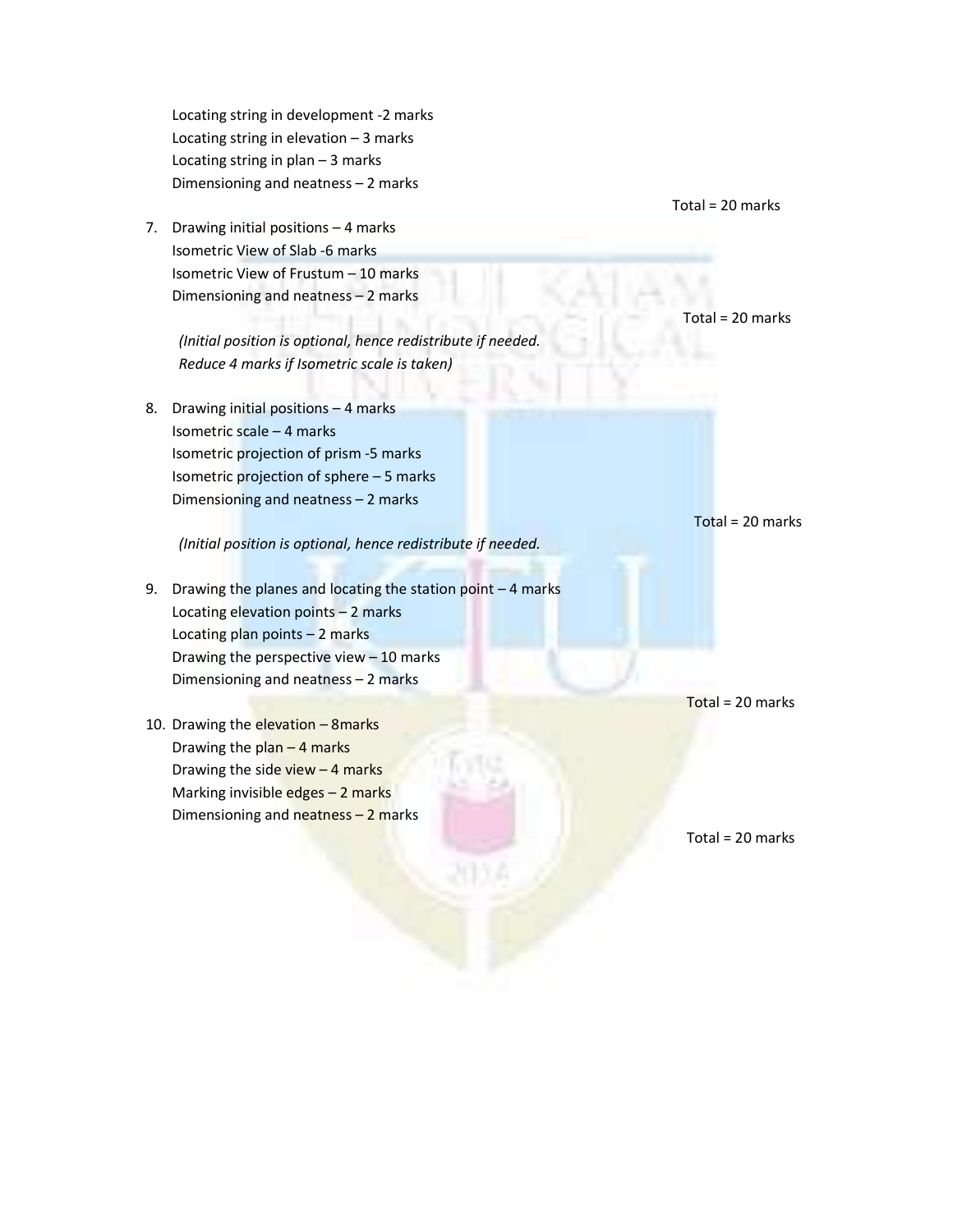### **SYLLABUS**

General Instructions:

- $\triangleright$  First angle projection to be followed
- $\triangleright$  Section A practice problems to be performed on A4 size sheets
- $\triangleright$  Section B classes to be conducted on CAD lab

### SECTION A

### Module 1

Introduction : Relevance of technical drawing in engineering field. Types of lines, Dimensioning, BIS code of practice for technical drawing.

Orthographic projection of Points and Lines: Projection of points in different quadrants, Projection of straight lines inclined to one plane and inclined to both planes. Trace of line. Inclination of lines with reference planes True length of line inclined to both the reference planes.

### Module 2

Orthographic projection of Solids: Projection of Simple solids such as Triangular, Rectangle, Square, Pentagonal and Hexagonal Prisms, Pyramids, Cone and Cylinder. Projection of solids in simple position including profile view. Projection of solids with axis inclined to one of the reference planes and with axis inclined to both reference planes.

### Module 3

 Sections of Solids: Sections of Prisms, Pyramids, Cone, Cylinder with axis in vertical position and cut by different section planes. True shape of the sections. Also locating the section plane when the true shape of the section is given.

Development of Surfaces: Development of surfaces of the above solids and solids cut by different section planes. Also finding the shortest distance between two points on the surface.

### Module 4

Isometric Projection: Isometric View and Projections of Prisms, Pyramids, Cone, Cylinder, Frustum of Pyramid, Frustum of Cone, Sphere, Hemisphere and their combinations.

### Module 5

Perspective Projection: Perspective projection of Prisms and Pyramids with axis perpendicular to the ground plane, axis perpendicular to picture plane.

Conversion of Pictorial Views: Conversion of pictorial views into orthographic views.

### SECTION B

### (To be conducted in CAD Lab)

Introduction to Computer Aided Drawing: Role of CAD in design and development of new products, Advantages of CAD. Creating two dimensional drawing with dimensions using suitable software. (Minimum 2 exercises mandatory)

Introduction to Solid Modelling: Creating 3D models of various components using suitable modelling software. (Minimum 2 exercises mandatory)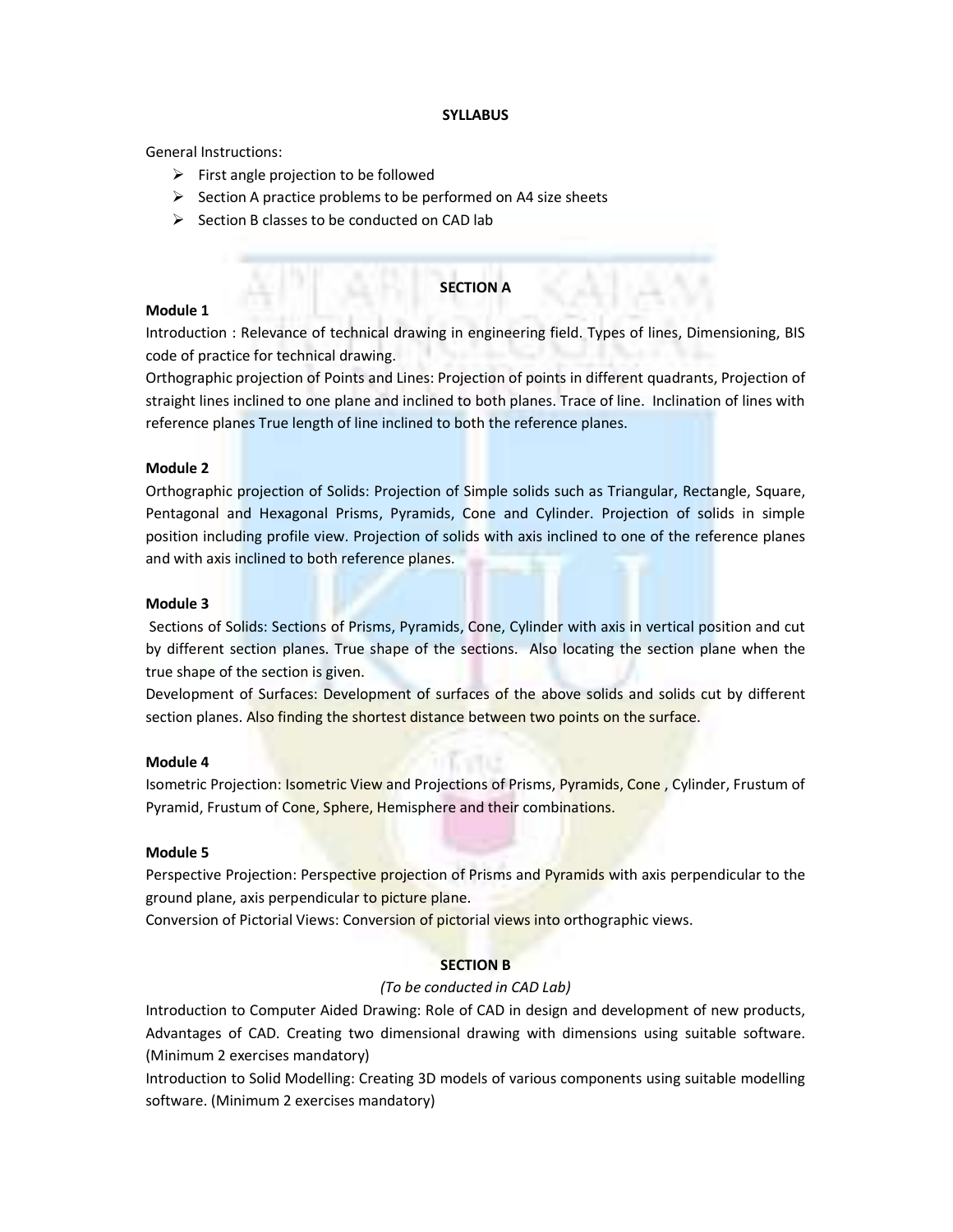### Text Books

- 1. Bhatt, N.D., Engineering Drawing, Charotar Publishing House Pvt. Ltd.
- 2. John, K.C. Engineering Graphics, Prentice Hall India Publishers.

### Reference Books

- 1. Anilkumar, K.N., Engineering Graphics, Adhyuth narayan Publishers
- 2. Agrawal, B. And Agrawal, C.M., Engineering Darwing, Tata McGraw Hill Publishers.
- 3. Benjamin, J., Engineering Graphics, Pentex Publishers- 3rd Edition, 2017
- 4. Duff, J.M. and Ross, W.A., Engineering Design and Visualisation, Cengage Learning.
- 5. Kulkarni, D.M., Rastogi, A.P. and Sarkar, A.K., Engineering Graphics with AutoCAD, PHI.
- 6. Luzaddff, W.J. and Duff, J.M., Fundamentals of Engineering Drawing, PHI.
- 7. Varghese, P.I., Engineering Graphics, V I P Publishers
- 8. Venugopal, K., Engineering Drawing and Graphics, New Age International Publishers.

### Course Contents and Lecture Schedule

| No             | <b>SECTION A</b>                                                                                                             | No. of         |
|----------------|------------------------------------------------------------------------------------------------------------------------------|----------------|
|                |                                                                                                                              | <b>Hours</b>   |
| $\mathbf{1}$   | <b>MODULE I</b>                                                                                                              |                |
| 1.1            | Introduction to graphics, types of lines, Dimensioning                                                                       | $\mathbf{1}$   |
| 1.2            | Concept of principle planes of projection, different quadrants, locating points<br>on different quadrants                    | $\overline{2}$ |
| 1.3            | Projection of lines, inclined to one plane. Lines inclined to both planes,<br>trapezoid method of solving problems on lines. | $\mathcal{P}$  |
| 1.4            | Problems on lines using trapezoid method                                                                                     | 2              |
| 1.5            | Line rotation method of solving, problems on line rotation method                                                            | 2              |
| $\overline{2}$ | <b>MODULE II</b>                                                                                                             |                |
| 2.1            | Introduction of different solids, Simple position plan and elevation of solids                                               | 2              |
| 2.2            | Problems on views of solids inclined to one plane                                                                            | 2              |
| 2.3            | Problems on views of solids inclined to both planes                                                                          | $\mathfrak{D}$ |
| 2.4            | Practice problems on solids inclined to both planes                                                                          | $\overline{2}$ |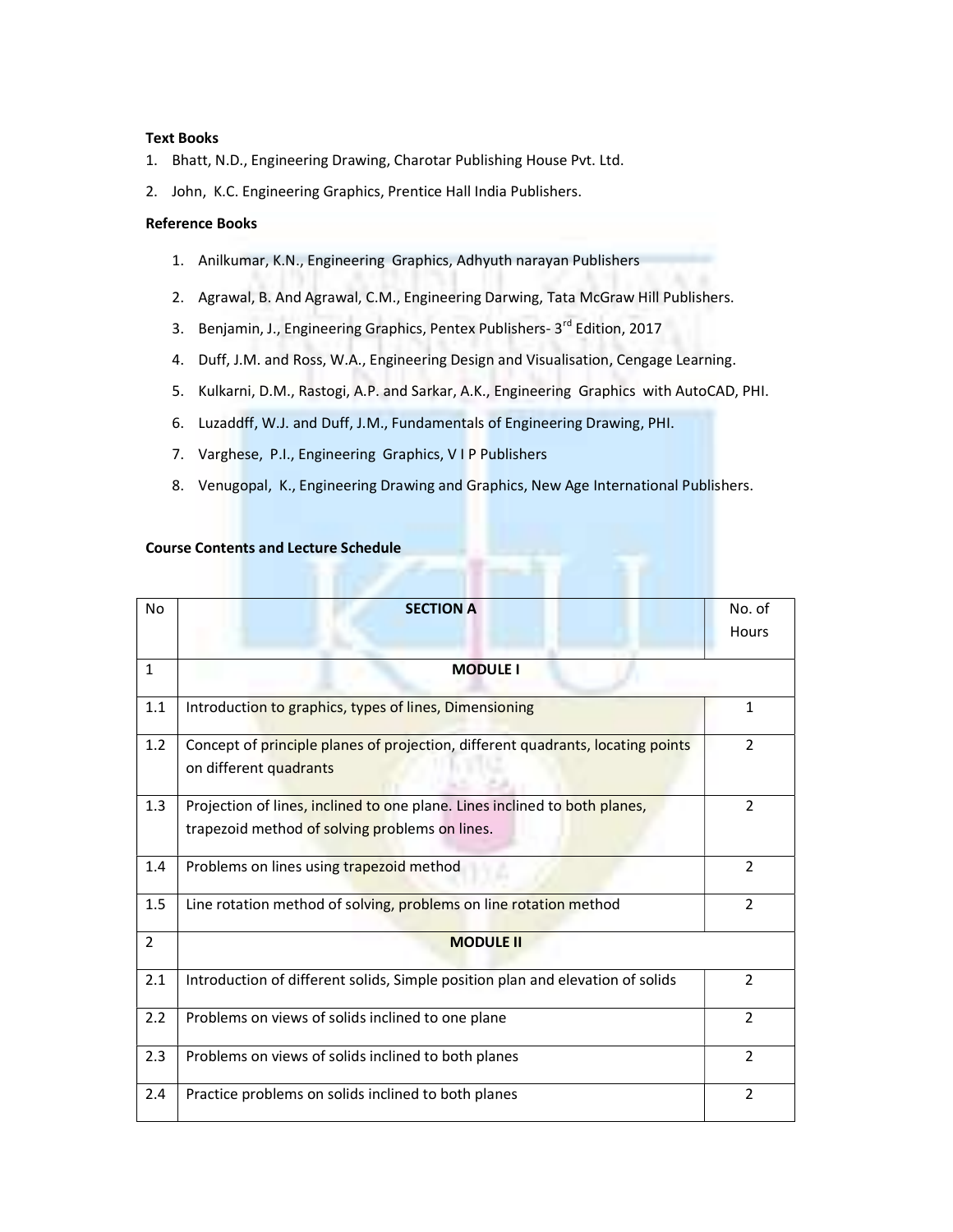| 3                       | <b>MODULE III</b>                                                                                                |                |
|-------------------------|------------------------------------------------------------------------------------------------------------------|----------------|
| 3.1                     | Introduction to section planes. AIP and AVP. Principle of locating cutting<br>points and finding true shape      | 2              |
| 3.2                     | Problems on sections of different solids                                                                         | 2              |
| 3.3                     | Problems when the true shape is given                                                                            | $\overline{2}$ |
| 3.4                     | Principle of development of solids, sectioned solids                                                             | $\overline{2}$ |
| 4                       | <b>MODULE IV</b>                                                                                                 |                |
| 4.1                     | Principle of Isometric View and Projection, Isometric Scale. Problems on<br>simple solids                        | 2              |
| 4.2                     | Isometric problems on Frustum of solids, Sphere and Hemisphere                                                   | $\overline{2}$ |
| 4.3                     | Problems on combination of different solids                                                                      | $\overline{2}$ |
| 5                       | <b>MODULE V</b>                                                                                                  |                |
| 5.1                     | Introduction to perspective projection, different planes, station point etc.<br>Perspective problems on pyramids | 2              |
| 5.2                     | Perspective problems on prisms                                                                                   | 2              |
| 5.3                     | Practice on conversion of pictorial views into orthographic views                                                | $\overline{2}$ |
|                         | <b>SECTION B</b> (To be conducted in CAD lab)                                                                    |                |
| $\mathbf{1}$            | Introduction to CAD and software. Familiarising features of 2D software.<br>Practice on making 2D drawings       | $\overline{2}$ |
| $\overline{2}$          | Practice session on 2D drafting                                                                                  | $\overline{2}$ |
| 3                       | Introduction to solid modelling and software                                                                     | $\overline{2}$ |
| $\overline{\mathbf{4}}$ | Practice session on 3D modelling                                                                                 | $\overline{2}$ |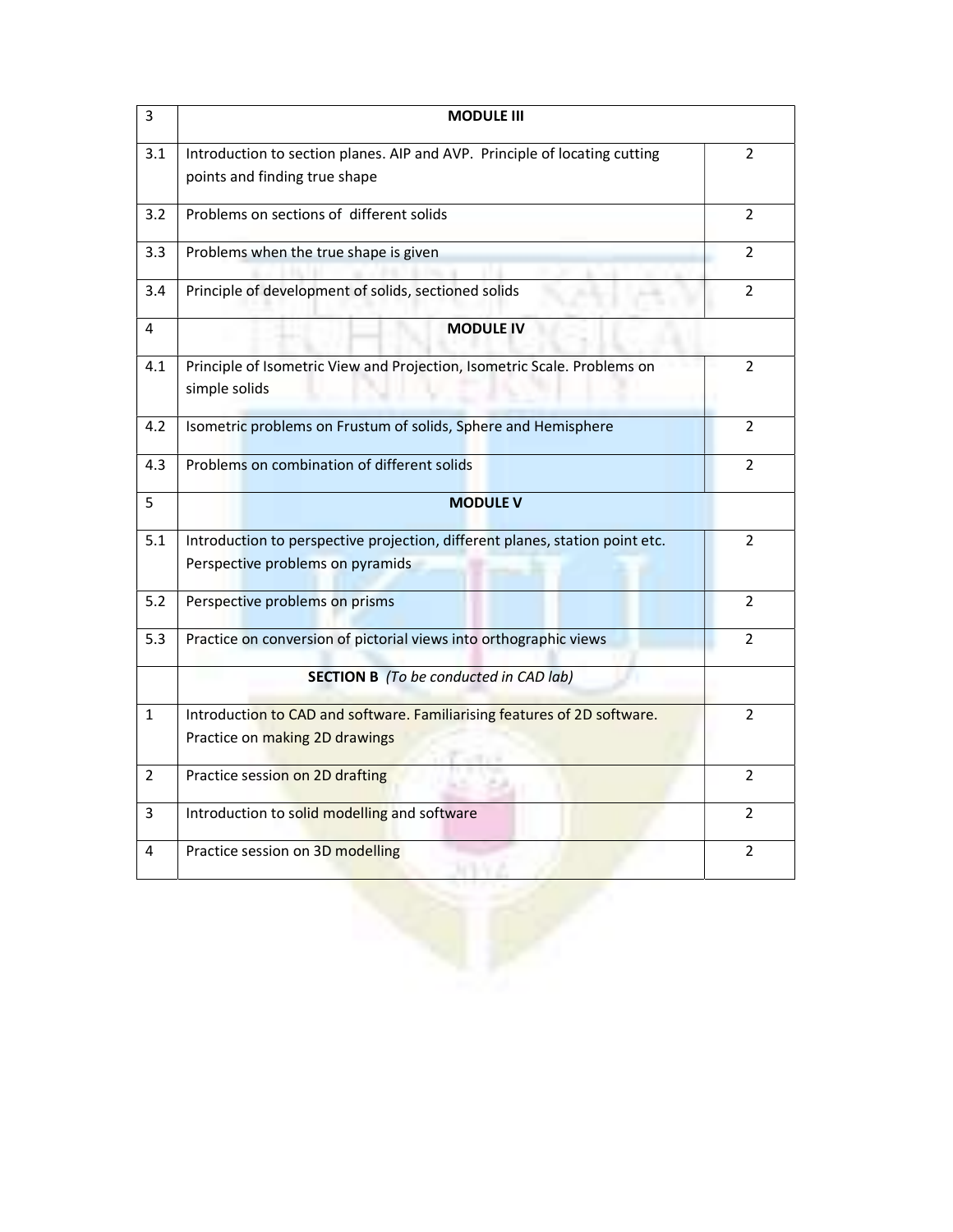| <b>EST</b> | <b>ENGINEERING</b> | <b>CATEGORY</b> |   |            | <b>PI CREDIT</b> | <b>Year of Introduction</b> |
|------------|--------------------|-----------------|---|------------|------------------|-----------------------------|
| 100        | <b>MECHANICS</b>   | ESC             | ∠ | $211$<br>∸ |                  | 2019                        |

Preamble: Goal of this course is to expose the students to the fundamental concepts of mechanics and enhance their problem-solving skills. It introduces students to the influence of applied force system and the geometrical properties of the rigid bodies while stationary or in motion. After this course students will be able to recognize similar problems in real-world situations and respond accordingly.

Prerequisite: Nil

Course Outcomes: After completion of the course the student will be able to:

No. All and

| CO 1            | Recall principles and theorems related to rigid body mechanics                                         |
|-----------------|--------------------------------------------------------------------------------------------------------|
| CO <sub>2</sub> | Identify and describe the components of system of forces acting on the rigid body                      |
| CO <sub>3</sub> | Apply the conditions of equilibrium to various practical problems involving different force<br>system. |
| CO <sub>4</sub> | Choose appropriate theorems, principles or formulae to solve problems of mechanics.                    |
| CO <sub>5</sub> | Solve problems involving rigid bodies, applying the properties of distributed areas and masses         |

### Mapping of course outcomes with program outcomes (Minimum requirement)

|                 | PO1 | PO 2   PO 3 |  | PO4   PO5   PO6   PO7   PO8 |  | PO9   PO10   PO11 | PO 12 |
|-----------------|-----|-------------|--|-----------------------------|--|-------------------|-------|
| CO <sub>1</sub> |     |             |  |                             |  |                   |       |
| CO <sub>2</sub> | 3   |             |  |                             |  |                   |       |
| CO <sub>3</sub> | 3   |             |  |                             |  |                   |       |
| CO <sub>4</sub> | 3   |             |  |                             |  |                   |       |
| CO <sub>5</sub> | 3   |             |  |                             |  |                   |       |

### **Assessment Pattern**

|                         | <b>Continuous Assessment Tests</b> |                       |                                         |
|-------------------------|------------------------------------|-----------------------|-----------------------------------------|
| <b>Bloom's Category</b> | <b>Test 1 (Marks)</b>              | <b>Test 2 (Marks)</b> | <b>End Semester Examination (Marks)</b> |
| Remember                | 10                                 | 10                    | 15                                      |
| Understand              | 10                                 | 10                    | 15                                      |
| Apply                   | 30                                 | 30                    | 70                                      |
| Analyse                 |                                    |                       |                                         |
| Evaluate                |                                    |                       |                                         |
| Create                  |                                    |                       |                                         |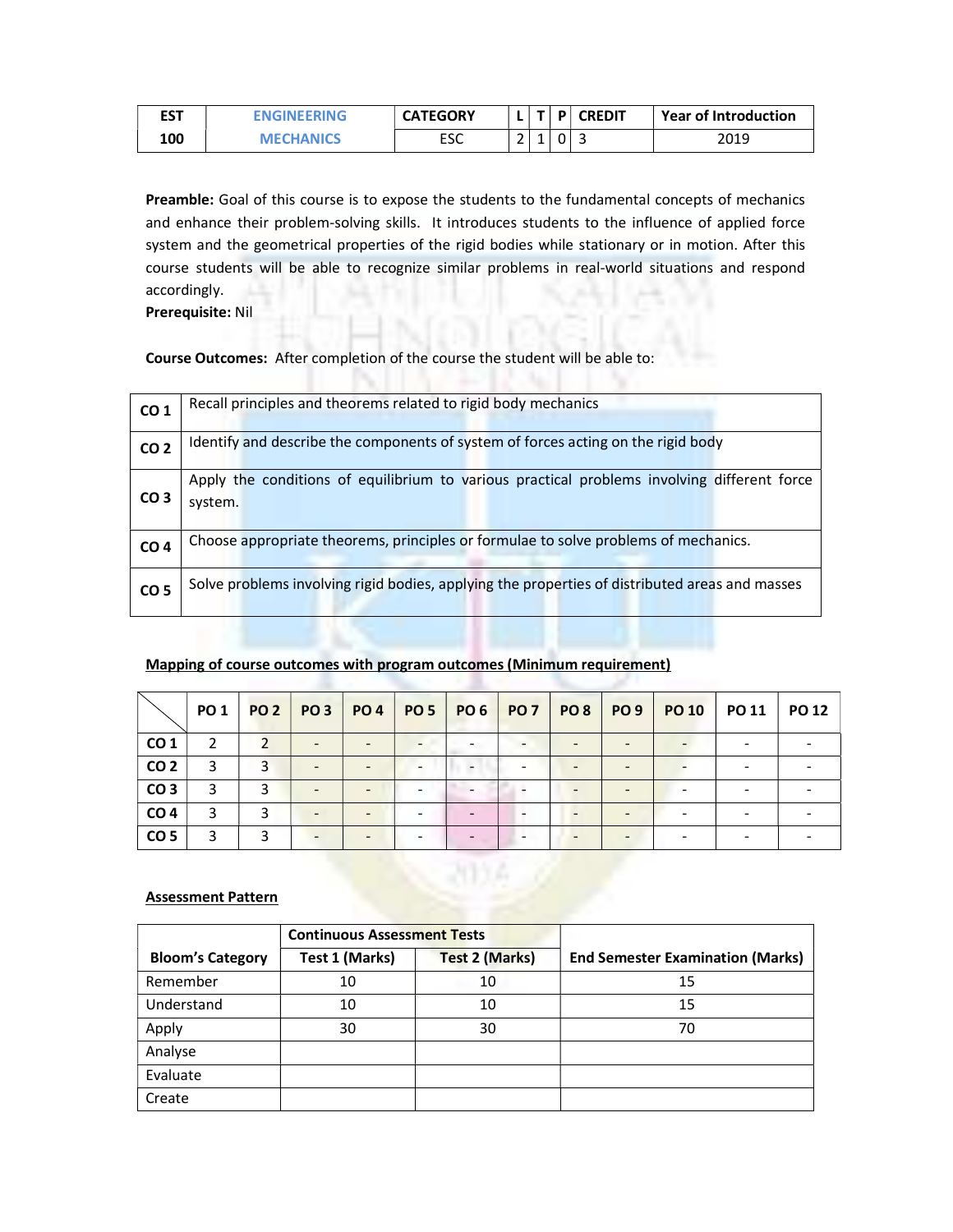### Mark distribution

| <b>Total Marks</b>                             | <b>CIE</b><br>marks | <b>ESE</b><br>marks | <b>ESE Duration</b> |            |  |
|------------------------------------------------|---------------------|---------------------|---------------------|------------|--|
| 150                                            | 50                  | 100                 | 3 hours             |            |  |
| <b>Continuous Internal Evaluation Pattern:</b> |                     |                     |                     |            |  |
| Attendance                                     |                     |                     |                     | : 10 marks |  |
| Continuous Assessment Test (2 numbers)         |                     |                     |                     | : 25 marks |  |
| Assignment/Quiz/Course project                 |                     |                     |                     | : 15 marks |  |

End Semester Examination Pattern: There will be two parts; Part A and Part B. Part A contain 10 questions with 2 questions from each module, having 3 marks for each question. Students should answer all questions. Part B contains 2 questions from each module of which student should answer any one. Each question can have maximum 2 sub-divisions and carry 14 marks.

### Course Level Assessment Questions:

#### Part A

Course Outcome 1 (CO1): (One question from each module to meet the course objective 1: To recall principles and theorems related to rigid body mechanics)

- 1. Explain D'Alembert's principle
- 2. Distinguish static and dynamic friction
- 3. State and explain perpendicular axis theorem

Course Outcome 2 (CO2) (One question from each module to meet the course objective 2: To identify and describe the components of system of forces acting on the rigid body)

1. A simply supported beam AB of span 5 m is carrying point loads 5 kN, 3 kN and 2 kN at 1m, 3m and 4m respectively from support A. Calculate the support reaction at B.

2. A gymnast holding onto a bar, is suspended motionless in mid-air. The bar is supported by two ropes that attach to the ceiling. Diagram the forces acting on the combination of gymnast and bar

3. While you are riding your bike, you turn a corner following a circular arc. Illustrate the forces that act on your bike to keep you along the circular path ?

#### Part B

All the questions under this section shall assess the learning levels corresponding to the course outcomes listed below.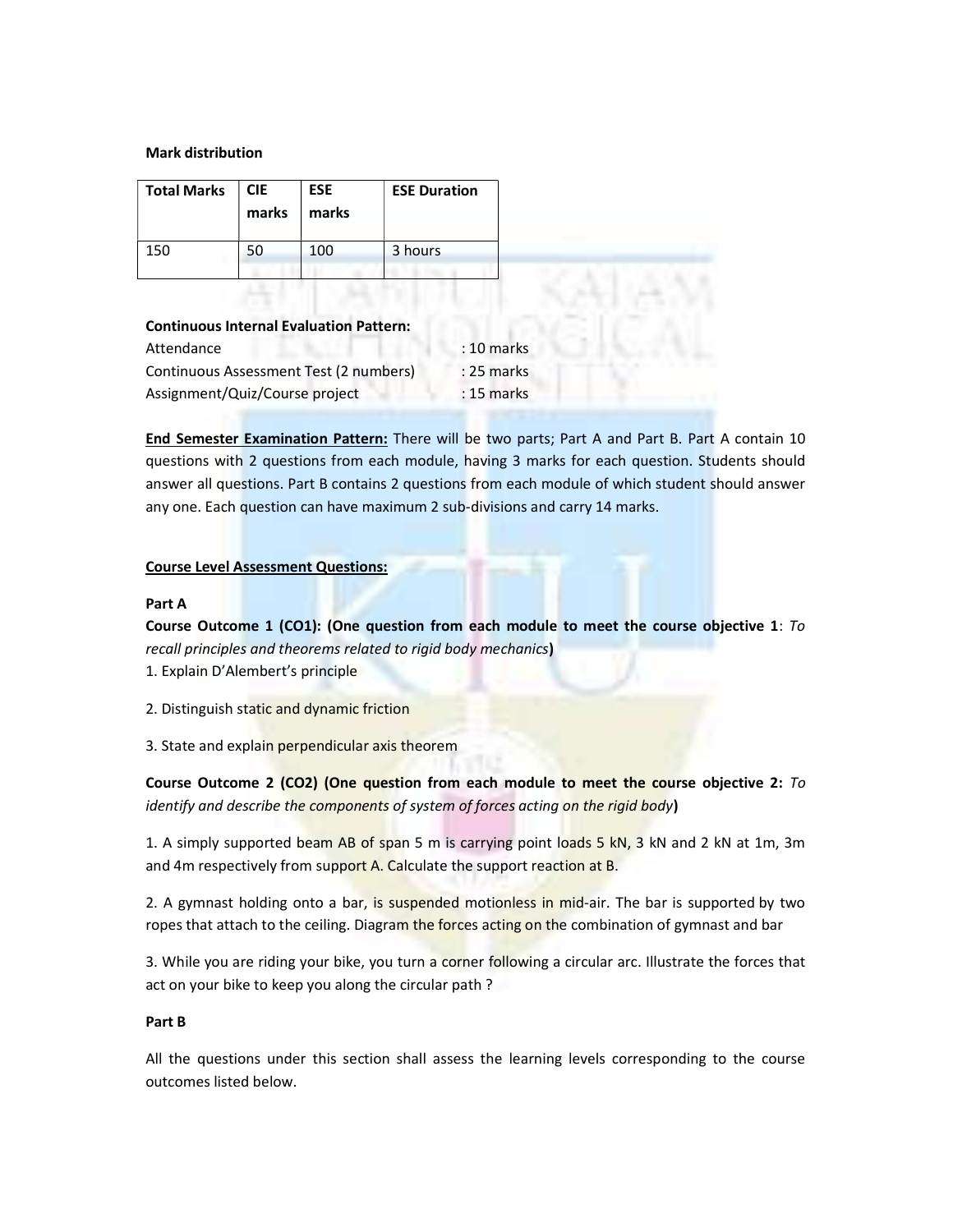| CO <sub>3</sub> | To apply the conditions of equilibrium to various practical problems involving different force<br>system.                                                                                |
|-----------------|------------------------------------------------------------------------------------------------------------------------------------------------------------------------------------------|
| CO <sub>4</sub> | To choose appropriate theorems, principles or formulae to solve problems of mechanics.                                                                                                   |
| CO <sub>5</sub> | To solve problems involving rigid bodies, applying the properties of distributed areas and<br>masses                                                                                     |
|                 | 1. Two rollers each of weight 100 N are supported by an inclined plane and a vertical wall. Find the<br>reaction at the points of contact A, B, C. Assume all the surfaces to be smooth. |



| CO <sub>3</sub>                 | To apply the conditions of equilibrium to various practical problems involving different force<br>system.                                                                                          |                                                                                              |                           |
|---------------------------------|----------------------------------------------------------------------------------------------------------------------------------------------------------------------------------------------------|----------------------------------------------------------------------------------------------|---------------------------|
| CO <sub>4</sub>                 | To choose appropriate theorems, principles or formulae to solve problems of mechanics.                                                                                                             |                                                                                              |                           |
| CO <sub>5</sub>                 | To solve problems involving rigid bodies, applying the properties of distributed areas and<br>masses                                                                                               |                                                                                              |                           |
| A.                              | 1. Two rollers each of weight 100 N are supported by an inclined plane and a vertical wall. Find the<br>reaction at the points of contact A, B, C. Assume all the surfaces to be smooth.<br>C<br>B |                                                                                              |                           |
| Course<br>outcome<br>identifier | <b>Description of course outcome</b>                                                                                                                                                               | <b>Learning level assessed</b>                                                               | <b>Marks</b><br>allocated |
| CO <sub>3</sub>                 | To apply the conditions of equilibrium<br>to various practical problems involving<br>different force system.                                                                                       | Applying - (Sketch the free<br>body diagram that represent<br>equilibrium state of the body) | 4                         |
| CO <sub>4</sub>                 | To choose<br>appropriate<br>theorems,<br>principles or formulae<br>to solve<br>problems of mechanics.                                                                                              | Applying (Choose the equations<br>and formulae required for<br>calculation)                  | 4                         |
|                                 |                                                                                                                                                                                                    | Applying (Solve the problem                                                                  |                           |
| CO <sub>5</sub>                 | To solve problems involving rigid<br>bodies, applying the properties of<br>distributed areas and masses                                                                                            | based on the descriptions given<br>in CO3 and CO4)                                           | 6                         |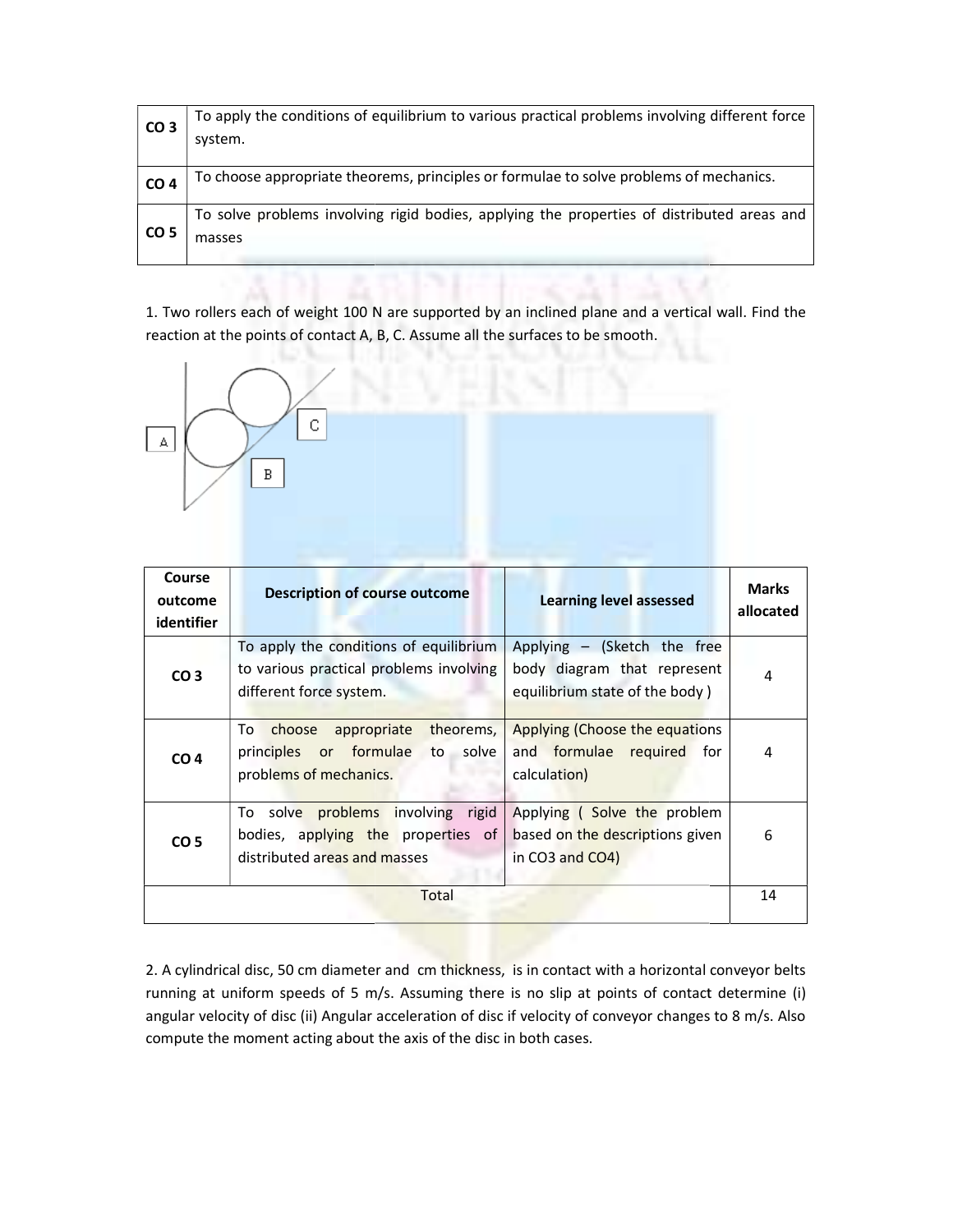| <b>Course</b><br>outcome<br>identifier | Description of course outcome<br>Learning level assessed                                                     |                                                                                        | <b>Marks</b><br>allocated |  |
|----------------------------------------|--------------------------------------------------------------------------------------------------------------|----------------------------------------------------------------------------------------|---------------------------|--|
| CO <sub>3</sub>                        | To apply the conditions of equilibrium to<br>various practical problems involving different<br>force system. | Applying - (Sketch the<br>free body diagram that<br>represent state of the<br>body)    | 4                         |  |
| CO <sub>4</sub>                        | To choose appropriate theorems, principles or<br>formulae to solve problems of mechanics.                    | (Choose<br>the<br>Applying<br>equations and formulae<br>required for calculation)      | 4                         |  |
| CO <sub>5</sub>                        | To solve problems involving rigid bodies,<br>applying the properties of distributed areas<br>and masses      | Solve the<br>Applying<br>problem based on the<br>descriptions given in CO3<br>and CO4) | 6                         |  |
|                                        | Total                                                                                                        |                                                                                        | 14                        |  |

# 3. Determine the centroid of the given section



| <b>Course</b><br>outcome<br><i>identifier</i> | <b>Description of course outcome</b>                                                                            | Learning level assessed                                                                             | <b>Marks</b><br>allocat<br>ed |
|-----------------------------------------------|-----------------------------------------------------------------------------------------------------------------|-----------------------------------------------------------------------------------------------------|-------------------------------|
| CO <sub>3</sub>                               | To apply the conditions of equilibrium to<br>various practical problems<br>involving<br>different force system. | Applying<br>(Illustrate)<br>the<br>-<br>computation of centroid for<br>the given geometrical shape) | 4                             |
| CO <sub>4</sub>                               | To<br>theorems.<br>appropriate<br>choose<br>principles or formulae to solve problems<br>of mechanics.           | the<br>Applying<br>(Choose<br>equations<br>formulae<br>and<br>required for calculation)             | 4                             |
| CO <sub>5</sub>                               | To solve problems involving rigid bodies,<br>applying the properties of distributed                             | Applying (Solve the problem<br>based<br>descriptions<br>the<br>on                                   | 6                             |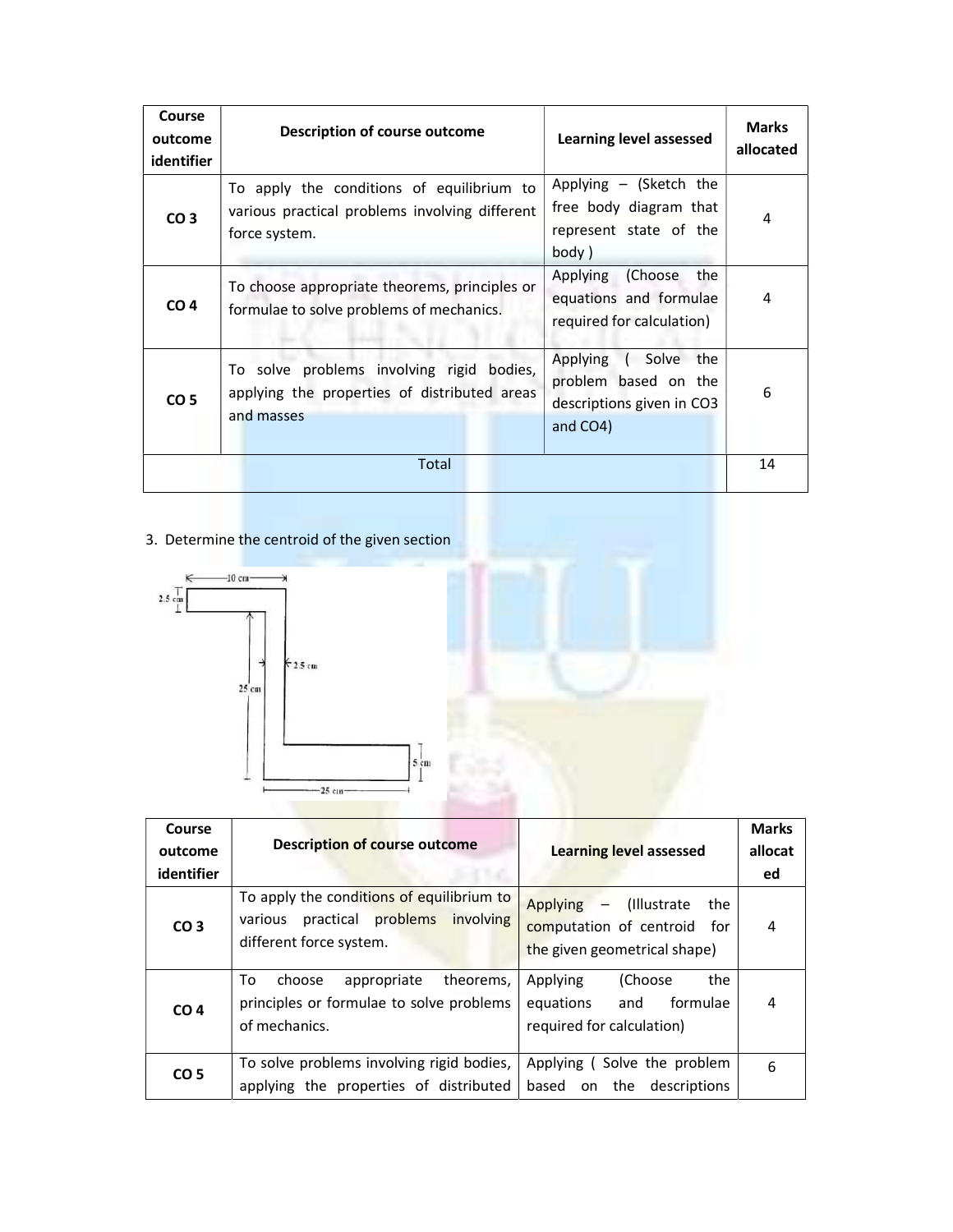|       | areas and masses | given in CO3 and CO4) |    |
|-------|------------------|-----------------------|----|
| Total |                  |                       | 14 |

4. A rectangular hole is made in a triangular section as shown. Find moment of inertia about the section x-x passing through the CG of the section and parallel to BC.



| <b>Course</b><br>outcome<br>identifier | Description of course outcome                                                                                | <b>Learning level assessed</b>                                                                                            | <b>Marks</b><br>allocated |
|----------------------------------------|--------------------------------------------------------------------------------------------------------------|---------------------------------------------------------------------------------------------------------------------------|---------------------------|
| CO <sub>3</sub>                        | To apply the conditions of equilibrium to<br>various practical problems involving different<br>force system. | Applying – (Illustrate the<br>computation of moment<br>of inertia for the given<br>geometrical shape)                     | 4                         |
| CO <sub>4</sub>                        | To choose appropriate theorems, principles<br>or formulae to solve problems of mechanics.                    | Applying (Choose the<br>equations and formulae<br>required for calculation)                                               | 4                         |
| CO <sub>5</sub>                        | To solve problems involving rigid bodies,<br>applying the properties of distributed areas<br>and masses      | <b>Applying</b><br>Solve the<br>problem based on the<br>descriptions given<br>in<br>CO <sub>3</sub> and CO <sub>4</sub> ) | 6                         |
|                                        | Total                                                                                                        |                                                                                                                           | 14                        |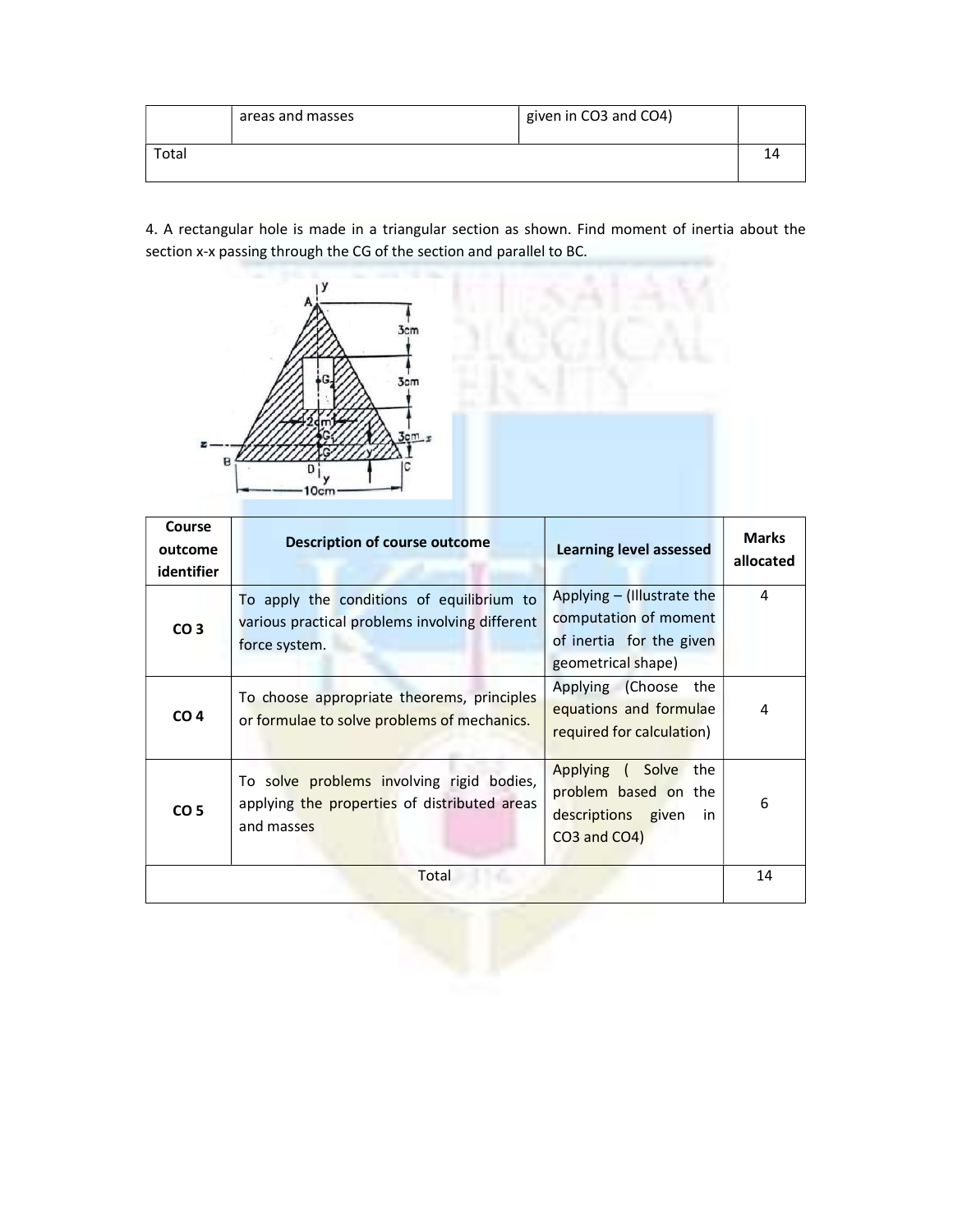#### Model Question Paper

QP CODE:

| Reg No.:<br>___ |
|-----------------|
|-----------------|

Name:\_\_\_\_\_\_\_\_\_\_\_\_\_\_\_\_\_\_\_\_\_\_\_\_\_\_ \_\_\_

APJ ABDUL KALAM TECHNOLOGICAL UNIVERSITY FIRST SEMESTER B.TECH DEGREE EXAMINATION, MONTH & YEAR

Course Code: EST 100

ENGINEERING MECHANICS

Max. Marks: 100 Duration: 3 hours

Part A

(Answer all questions; each question carries 3 marks)

1. Explain D'Alembert's principle

2. Distinguish static and dynamic frictioni.

3. State and explain perpendicular axis theorem.

4. A simply supported beam AB of span 5 m is carrying point loads 5 kN, 3 kN and 2 kN at 1m, 3m and 4m respectively from support A. Calculate the support reaction at B.

- 5. A gymnast holding onto a bar, is suspended motionless in mid-air. The bar is supported by two ropes that attach to the ceiling. Diagram the forces acting on the combination of gymnast and bar
- 6. While you are riding your bike, you turn a corner following a circular arc. Illustrate the forces that act on your bike to keep you along the circular path?
- 7. Compare damped and undamped free vibrations.
- 8. State the equation of motion of a rotating rigid body, rotating about its fixed axis.
- 9. Illustrate the significance of instantaneous centre in the analysis of rigid body undergoing rotational motion.
- 10. Highlight the principles of mechanics applied in the evaluation of elastic collusion of rigid bodies.

### PART B

(Answer one full question from each module, each question carries 14 marks)

### Module -I

11. Two identical rollers each of weight 100 N are supported by an inclined plane, making an angle of 30° with the vertical, and a vertical wall. Find the reaction at the points of contact A, B, C. Assume all the surfaces to be smooth. (14 marks)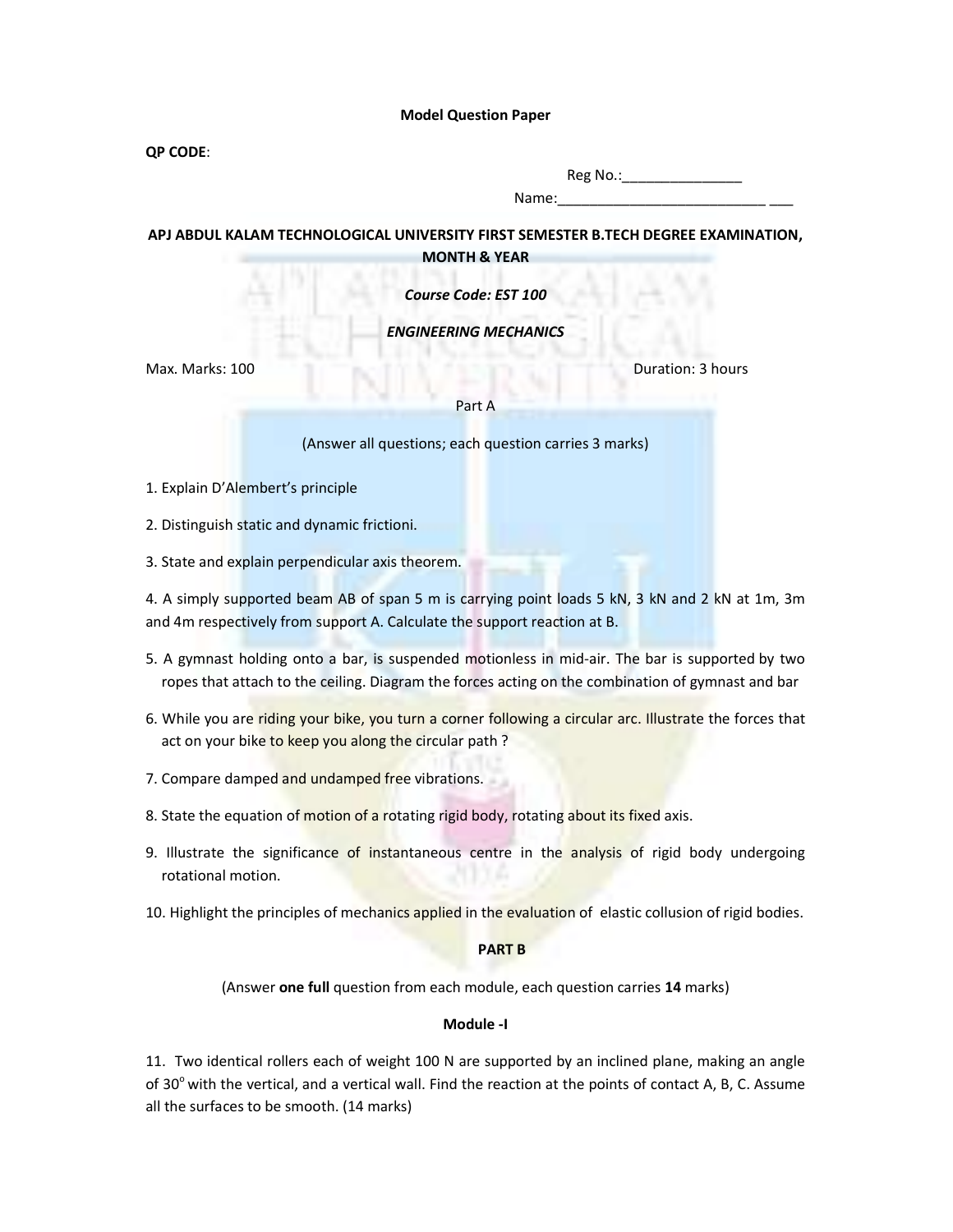

 12. A string tied to a wall is made to pass over a pulley placed 2m away from it. A weight P is attached to the string such that the string stretches by 2m from the support on the wall to the location of attachment of weight. Determine the force P required to maintain 200 kg body in position for  $\theta$  = 30°, The diameter of pulley B is negligible. (14 marks)

### Module – 2

13. Two blocks A & B are resting against a wall and the floor as shown in figure below. Find the value of horizontal force P applied to the lower block that will hold the system in equilibrium. Coefficient of friction are : 0.25 at the floor, 0.3 at the wall and 0.2 between the blocks.



14. A beam is hinged at A and roller supported at B. It is acted upon by loads as shown below. Find the reactions at A & B. (14 marks)



Module – 3

15. A rectangular hole is made in a triangular section as shown. Find moment of inertia about the section x-x passing through the CG of the section and parallel to BC. (14 marks)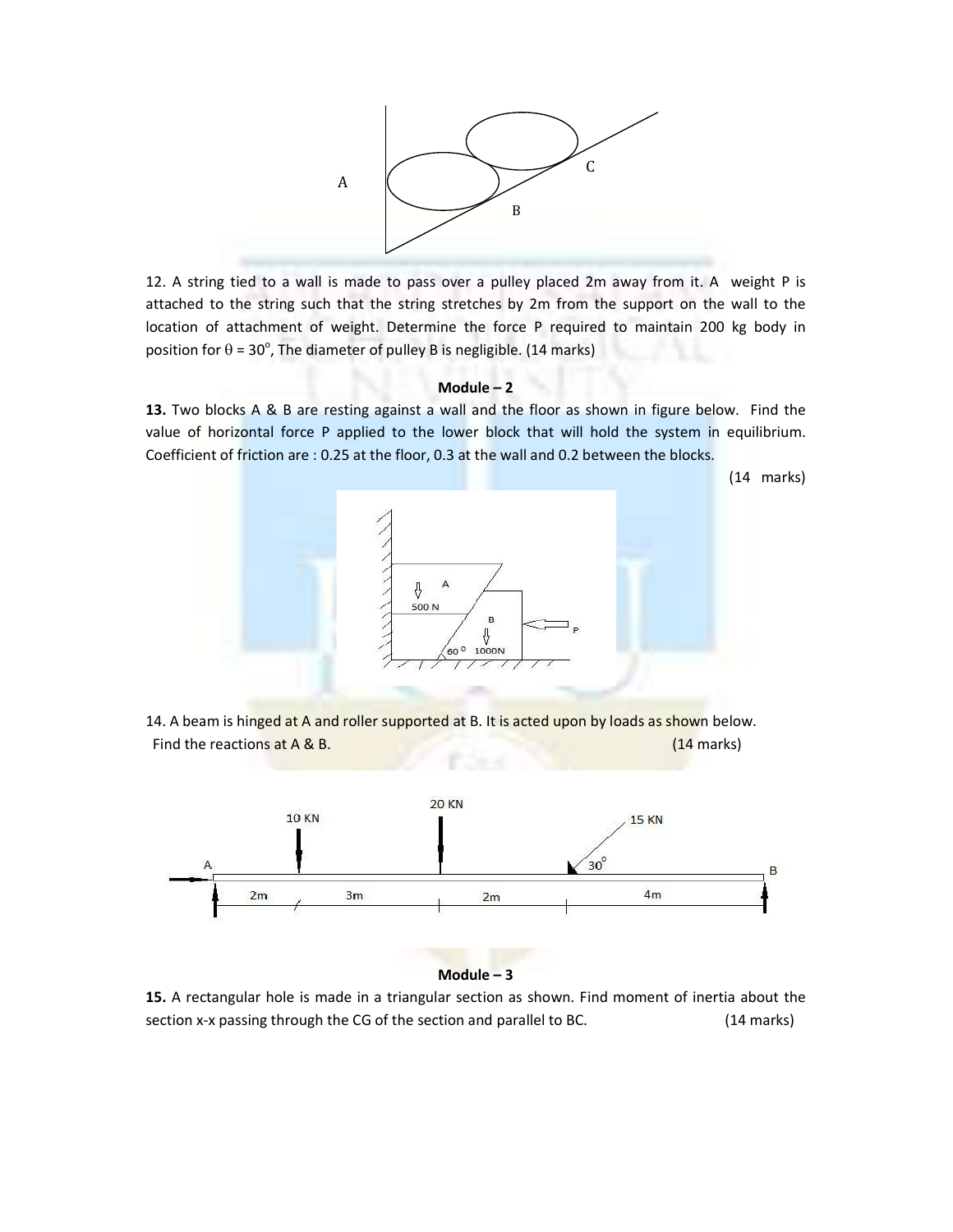

16. Support A has ball and socket connection. Roller support at B prevents motion in the  $-z$ direction. Corner C is tied to  $D$  by a rope. The triangle is weightless. Determine the unknown force components acting at A, B, and C. (14 marks) (14 marks)



17. A cricket ball is thrown by a fielder from a height of 2m at an angle of 30<sup>0</sup> to the horizontal with an initial velocity of 20 m/s, hits the wickets at a height of 0.5 m from the ground. How far was the fielder from the wicket? (14 marks)

18. An engine of weight 500 kN pull a train weighing 1500 kN up an incline of 1 in 100. The train starts from rest and moves with constant acceleration against a resistance of 5 N/kN. It attains a maximum speed of 36 kmph in 1 km distance. Determine the tension in the coupling between train and engine and the traction force developed by the engine. (14marks)

### Module – 5

19. A cylindrical disc, 50 cm diameter and 10 cm thickness having mass of 10 kg, is in contact with a horizontal conveyor belt running at uniform speeds of  $5 \text{ m/s}$ . Assuming there is no slip at points of contact determine (i) angular velocity of disc (ii) Angular acceleration of disc if velocity of conveyor changes to 8 m/s in 10 seconds. Also compute the moment acting about the axis of the disc in both cases. (14 marks)

20. A wheel rotating about fixed axis at 20 rpm is uniformly accelerated for 70 seconds during which time it makes 50 revolutions. Find the (i) angular velocity at the end of this interval and (ii) time required for the velocity to reach 100 revolutions per minute. (14 marks)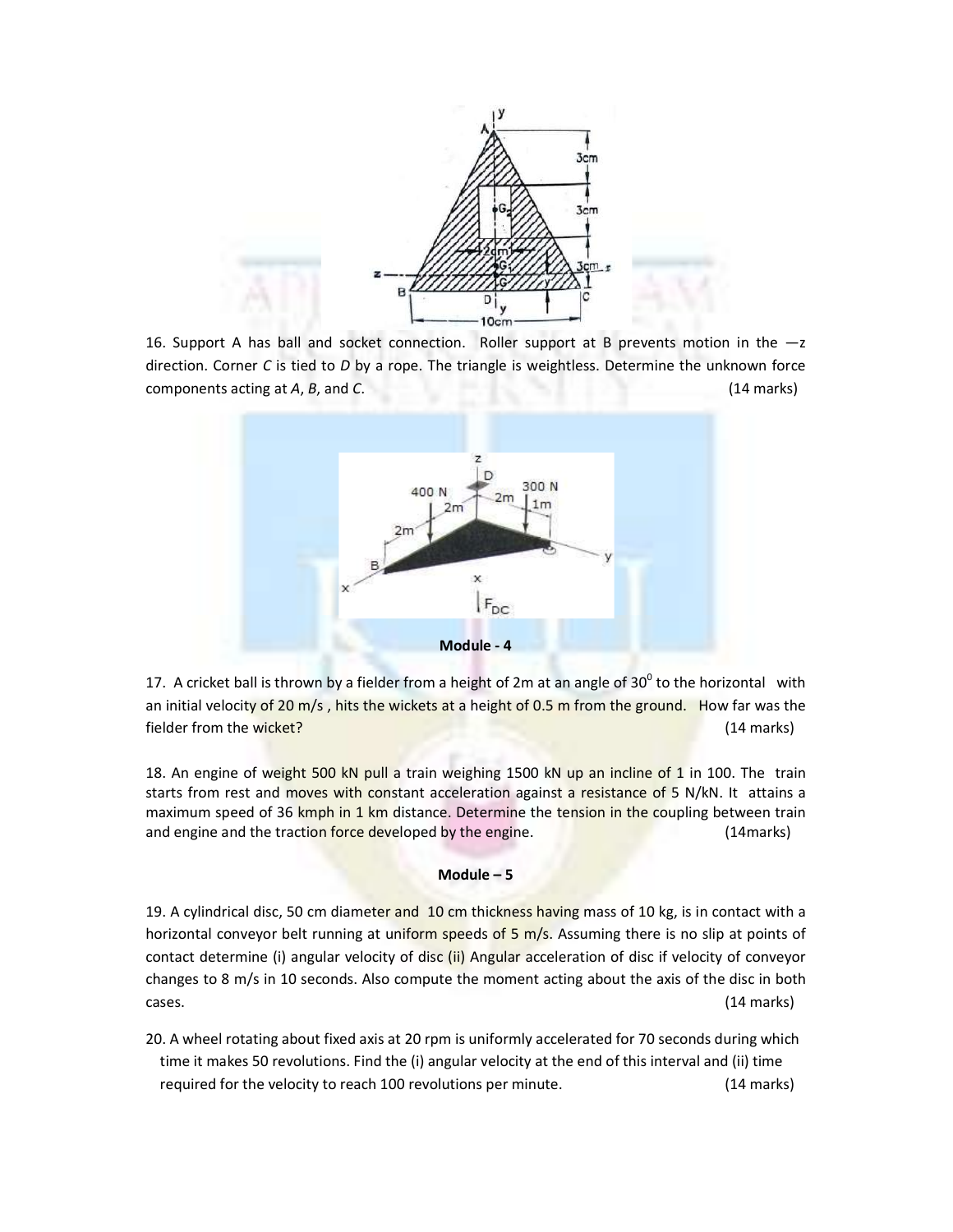#### **SYLLABUS**

### Module 1

Introduction to Engineering Mechanics-statics-basic principles of statics-Parallelogram law, equilibrium law, principles of superposition and transmissibility, law of action and reaction(review) free body diagrams.

Concurrent coplanar forces-composition and resolution of forces-resultant and equilibrium equations – methods of projections – methods of moments – Varignon's Theorem of moments.

### Module 2

Friction – sliding friction - Coulomb's laws of friction – analysis of single bodies –wedges, ladderanalysis of connected bodies .

Parallel coplanar forces – couple - resultant of parallel forces – centre of parallel forces – equilibrium of parallel forces – Simple beam subject to concentrated vertical loads. General coplanar force system - resultant and equilibrium equations.

### Module 3

Centroid of composite areas- – moment of inertia-parallel axis and perpendicular axis theorems. Polar moment of inertia,radius of gyration,mass moment of inertia-ring,cylinder and disc.

Theorem of Pappus Guldinus(demonstration only)

Forces in space - vectorial representation of forces, moments and couples –resultant and equilibrium equations – concurrent forces in space (simple problems only)

### Module 4

Dynamics – rectilinear translation - equations of kinematics(review)

 kinetics – equation of motion – D'Alembert's principle. – motion on horizontal and inclined surfaces, motion of connected bodies. Impulse momentum equation and work energy equation (concepts only).

Curvilinear translation - equations of kinematics –projectile motion(review), kinetics – equation of motion. Moment of momentum and work energy equation (concepts only).

### Module 5

Rotation – kinematics of rotation- equation of motion for a rigid body rotating about a fixed axis – rotation under a constant moment.

Plane motion of rigid body – instantaneous centre of rotation (concept only).

Simple harmonic motion – free vibration –degree of freedom- undamped free vibration of spring mass system-effect of damping(concept only)

### Text Books

- 1. Timoshenko and Young, Engineering Mechanics, McGraw Hill Publishers
- 2. Shames, I. H., Engineering Mechanics Statics and Dynamics, Prentice Hall of India.
- 3. R. C. Hibbeler and Ashok Gupta, Engineering Mechanics, Vol. I statics, Vol II Dynamics, Pearson Education.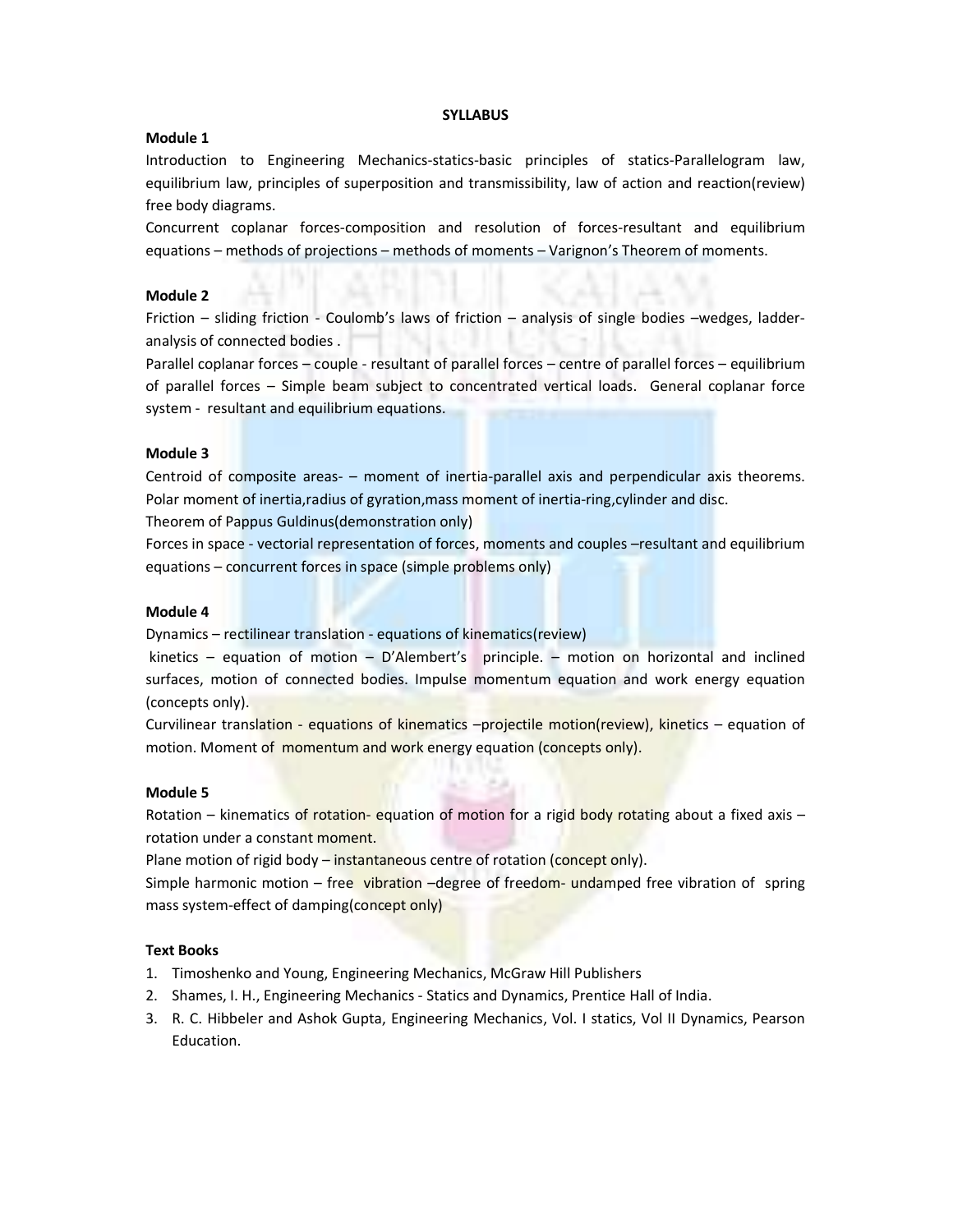### References

1. Merriam J. L and Kraige L. G., Engineering Mechanics - Vols. 1 and 2, John Wiley.

2. Tayal A K, Engineering Mechanics – Statics and Dynamics, Umesh Publications

3. Bhavikkatti, S.S., Engineering Mechanics, New Age International Publishers

4. F.P.Beer abd E.R.Johnston (2011), Vector Mechanics for Engineers, Vol.I-Statics, Vol.II-Dynamics, 9<sup>th</sup> Ed, Tata McGraw Hill

5. Rajasekaran S and Sankarasubramanian G, Engineering Mechanics - Statics and Dynamics, Vikas Publishing House Pvt Ltd.

### Course Contents and Lecture Schedule:

| Module         | Topic                                                                                                                                                                                                                                                                               | Course<br>outcomes<br>addressed           | No.<br>οf<br><b>Hours</b> |
|----------------|-------------------------------------------------------------------------------------------------------------------------------------------------------------------------------------------------------------------------------------------------------------------------------------|-------------------------------------------|---------------------------|
| $\mathbf{1}$   | <b>Module 1</b>                                                                                                                                                                                                                                                                     |                                           | Total: 7                  |
| 1.1            | Introduction to engineering mechanics – introduction on statics and<br>dynamics - Basic principles of statics - Parellogram law, equilibrium<br>law - Superposition and transmissibility, law of action and reaction<br>(review the topics)                                         | CO <sub>1</sub><br>and<br>CO <sub>2</sub> | 1                         |
| 1.2            | Free body diagrams.<br>Degree of freedom-types of supports and nature of reactions -<br>exercises for free body diagram preparation $-$ composition and<br>resolution of forces, resultant and equilibrium equations (review the<br>topics) - numerical exercises for illustration. | CO <sub>1</sub> and<br>CO <sub>2</sub>    | $\mathbf{1}$              |
| 1.3            | Concurrent coplanar forces - analysis of concurrent forces - methods<br>of projections - illustrative numerical exercise - teacher assisted<br>problem solving.                                                                                                                     | CO <sub>1</sub><br>and<br>CO <sub>2</sub> | $\mathbf{1}$              |
| 1.4            | Analysis of concurrent forces -methods of moment-Varignon's<br>Theorem of Moments - illustrative numerical exercise- teacher<br>assisted problem solving.                                                                                                                           | CO <sub>1</sub><br>and<br>CO <sub>2</sub> | $\mathbf{1}$              |
| 1.5            | Analysis of concurrent force systems - extended problem solving -<br>Session I.                                                                                                                                                                                                     | CO3, CO4<br>and CO5                       | $\mathbf{1}$              |
| 1.6            | Analysis of concurrent force systems - extended problem solving -<br>Session II - learning review quiz.                                                                                                                                                                             | CO3, CO4<br>and CO5                       | $\mathbf{1}$              |
| 1.7            | Analysis of concurrent force systems - extended problem solving -<br>Session III.                                                                                                                                                                                                   | CO3, CO4<br>and CO5                       | $\mathbf{1}$              |
| $\overline{2}$ | Module 2                                                                                                                                                                                                                                                                            |                                           | Total: 7                  |
| 2.1            | Friction - sliding friction - Coulomb's laws of friction - analysis of<br>single bodies -illustrative examples on wedges and ladder-teacher                                                                                                                                         | CO <sub>1</sub><br>and<br>CO <sub>2</sub> | $\mathbf{1}$              |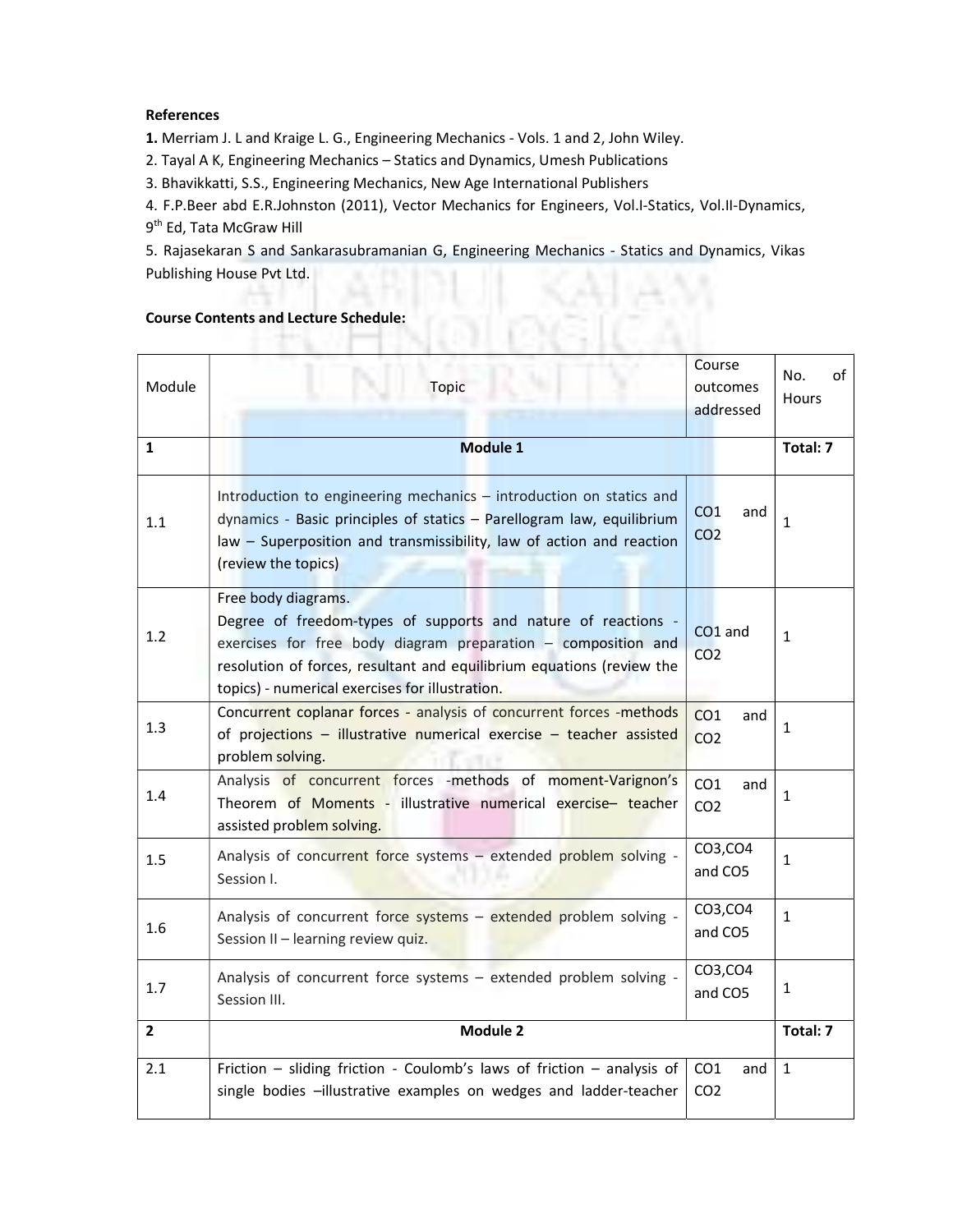| 4   | Module 4                                                                                                                                                                                                      |                                           | Total: 7     |
|-----|---------------------------------------------------------------------------------------------------------------------------------------------------------------------------------------------------------------|-------------------------------------------|--------------|
|     | problems to illustrate the application of resultant and equilibrium<br>equations for concurrent forces in space.                                                                                              |                                           |              |
| 3.7 | Solution to practice problems - resultant and equilibrium equations<br>for concurrent forces in space $-\frac{1}{2}$ concurrent forces in space - 2 simple                                                    | CO3, CO4<br>and CO5                       | 1            |
| 3.6 | Introduction to forces in space - vectorial representation of forces,<br>moments and couples - simple problems to illustrate<br>vector<br>representations of forces, moments and couples to be done in class. | CO1,and<br>CO <sub>2</sub>                | 1            |
| 3.5 | Polar moment of inertia, Radius of gyration.<br>Mass moment of inertia of ring, cylinder and uniform disc.<br>Theorem of Pappus Guldinus - Demonstration                                                      | CO <sub>1</sub><br>and<br>CO <sub>2</sub> | 1            |
| 3.4 | Solutions to practice problems - problems related to centroid and<br>moment of inertia - problems for practice to be done by self.                                                                            | CO3, CO4<br>and CO5                       | $\mathbf{1}$ |
| 3.3 | Moment of inertia - perpendicular axis theorem - example for<br>illustration to be given as hand out and discussion on the solved<br>example.                                                                 | CO <sub>1</sub><br>and<br>CO <sub>2</sub> | 1            |
| 3.2 | Moment of inertia- parallel axis theorem -examples for illustration -<br>problems for practice to be done by self.                                                                                            | CO <sub>1</sub><br>and<br>CO <sub>2</sub> | $\mathbf{1}$ |
| 3.1 | Centroid of simple and regular geometrical shapes - centroid of<br>figures in combination - composite areas- examples for illustration -<br>problems for practice to be done by self.                         | CO <sub>1</sub><br>and<br>CO <sub>2</sub> | $\mathbf{1}$ |
| 3   | <b>Module 3</b>                                                                                                                                                                                               |                                           | Total: 7     |
| 2.7 | General coplanar force system - Extended problem solving - Quiz to<br>evaluate learning level.                                                                                                                | CO3, CO4<br>and CO5                       | $\mathbf{1}$ |
| 2.6 | General coplanar force system-resultant and equilibrium equations -<br>illustrative examples                                                                                                                  | CO3, CO4<br>and CO5                       | $\mathbf{1}$ |
| 2.5 | General coplanar force system - resultant and equilibrium equations -<br>illustrative examples-teacher assisted problem solving.                                                                              | CO <sub>1</sub><br>and<br>CO <sub>2</sub> | $\mathbf{1}$ |
| 2.4 | Parallel coplanar forces - couple - resultant of parallel forces - centre<br>of parallel forces - equilibrium of parallel forces - Simple beam<br>subject to concentrated vertical loads.                     | CO <sub>1</sub><br>and<br>CO <sub>2</sub> | 1            |
| 2.3 | Problems on friction-extended problem solving                                                                                                                                                                 | CO3, C04<br>and CO5                       | $\mathbf{1}$ |
| 2.2 | Problems on friction - analysis of connected bodies. illustrative<br>numerical exercise-teacher assisted problem solving.                                                                                     | CO3, CO4<br>and CO5                       | $\mathbf{1}$ |
|     | assisted problem solving tutorials using problems from wedges and<br>ladder.                                                                                                                                  |                                           |              |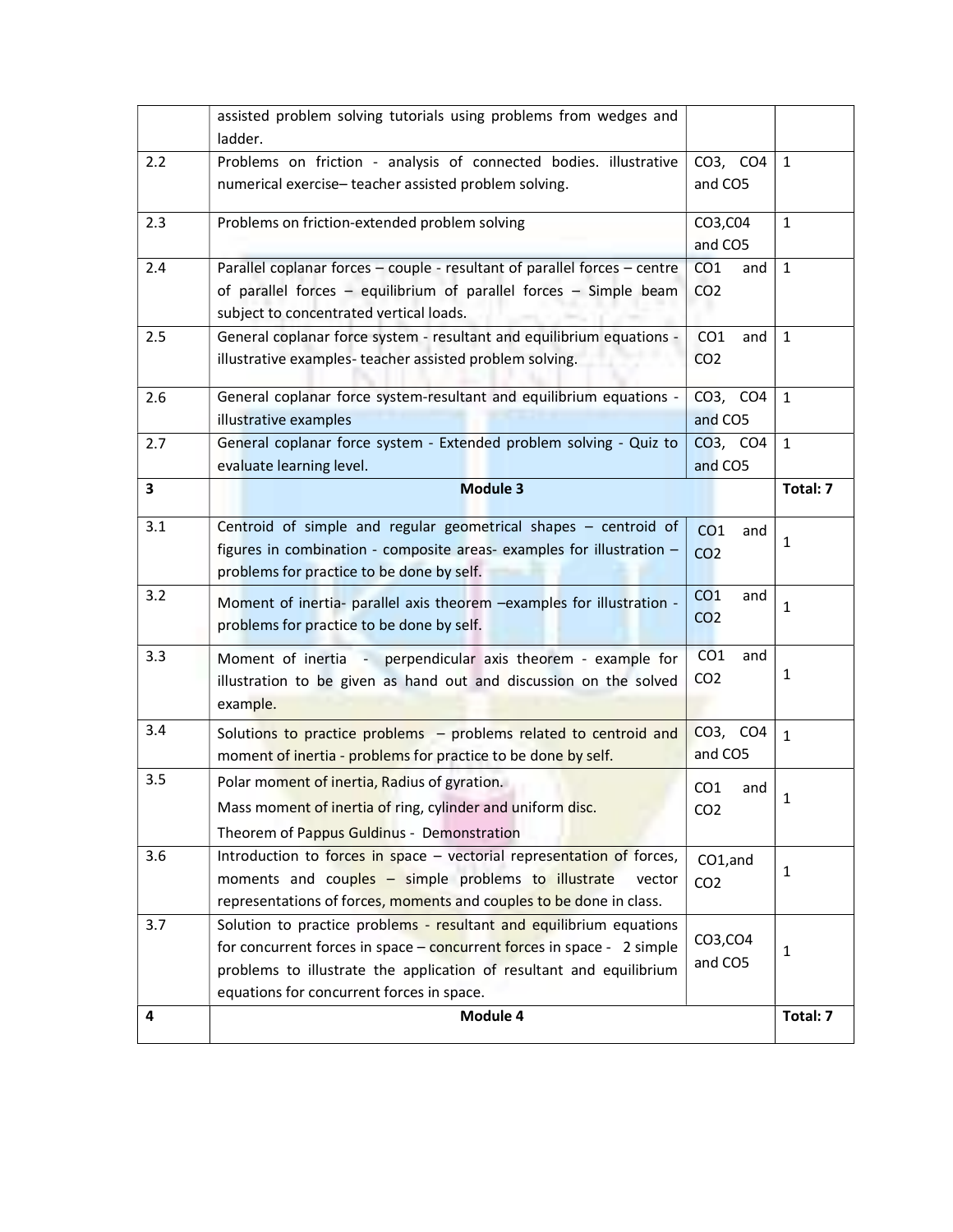| 4.1 | Introduction to dynamics - review of rectilinear translation -<br>equations of kinematics $-$ problems to review the concepts $-$<br>additional problems involving extended application as exercises.                                                                | CO <sub>1</sub><br>CO <sub>2</sub>         | and | $\mathbf{1}$ |
|-----|----------------------------------------------------------------------------------------------------------------------------------------------------------------------------------------------------------------------------------------------------------------------|--------------------------------------------|-----|--------------|
| 4.2 | Solutions to exercises with necessary explanation given as hand out $-$<br>introduction to kinetics - equation of motion - D'Alembert's principle<br>- illustration of the concepts using one numerical exercise from<br>motion on horizontal and inclined surfaces. | CO <sub>1</sub><br>CO <sub>2</sub>         | and | 1            |
| 4.3 | Motion of connected bodies - example for illustration to be given as<br>hand out and discussion on the solved example - problems for<br>practice to be done by self.                                                                                                 | CO3, CO4<br>and CO5                        |     | $\mathbf{1}$ |
| 4.4 | Motion of connected bodies-extended problem solving.                                                                                                                                                                                                                 | CO3, CO4<br>& CO5                          |     | $\mathbf{1}$ |
| 4.5 | Curvilinear translation - Review of kinematics -projectile motion -<br>simple problems to review the concepts – introduction to kinetics –<br>equation of motion $-$ illustration of the concepts using numerical<br>exercises.                                      | CO3, CO4<br>& CO <sub>5</sub>              |     | $\mathbf{1}$ |
| 4.6 | Extended problem solving - rectilinear and curvilinear translation.                                                                                                                                                                                                  | CO <sub>3</sub> , CO <sub>4</sub><br>& CO5 |     | 1            |
|     | Concepts on Impulse momentum equation and work energy equation<br>(rectilinear translation - discussions to bring out difference between                                                                                                                             | CO <sub>1</sub>                            |     | $\mathbf{1}$ |
| 4.7 | elastic and inelastic collusions).<br>Concepts on Moment of momentum and work energy equation                                                                                                                                                                        | CO <sub>2</sub>                            | and |              |
| 5   | (curvilinear translation).<br><b>Module 5</b>                                                                                                                                                                                                                        |                                            |     | Total: 7     |
| 5.1 | Rotation – kinematics of rotation- equation of motion for a rigid body<br>rotating about a fixed axis - simple problems for illustration.                                                                                                                            | CO <sub>1</sub><br>CO <sub>2</sub>         | and | 1            |
| 5.2 | Rotation under a constant moment - teacher assisted problem<br>solving.                                                                                                                                                                                              | CO3, CO4<br>and CO5                        |     | $\mathbf{1}$ |
| 5.3 | Rotation under a constant moment - extended problem solving.                                                                                                                                                                                                         | CO3, CO4<br>and CO5                        |     | $\mathbf{1}$ |
| 5.4 | Plane motion of rigid body-instantaneous centre of rotation (concept<br>only).                                                                                                                                                                                       | CO <sub>1</sub><br>CO <sub>2</sub>         | and | 1            |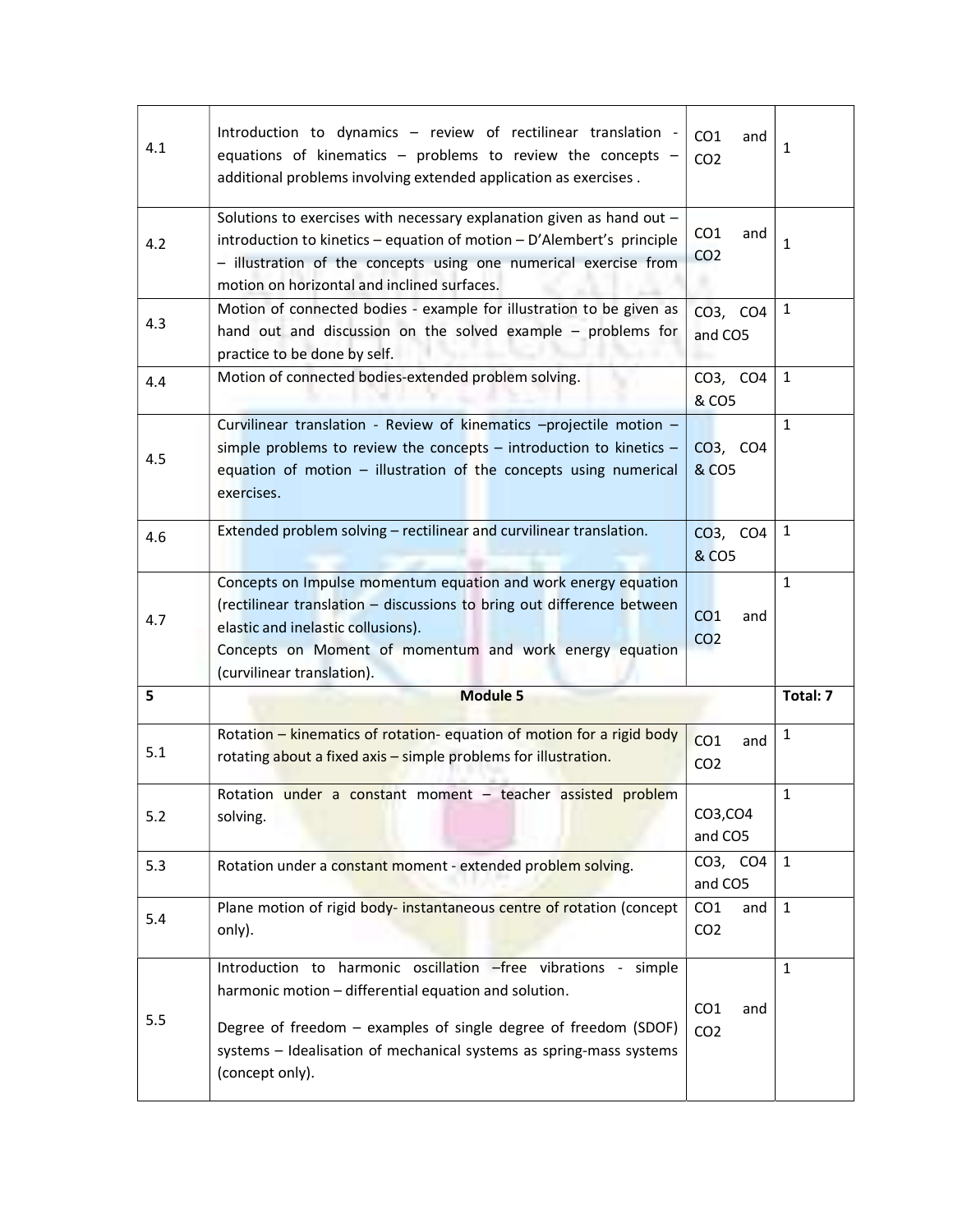|     | SDOF spring mass system $-equation$ of motion $-$ undamped free       |                        |  |
|-----|-----------------------------------------------------------------------|------------------------|--|
|     | vibration response - concept of natural frequency.                    | CO <sub>1</sub><br>and |  |
| 5.6 | Free vibration response due to initial conditions.                    | CO <sub>2</sub>        |  |
|     | Simple problems on determination of natural frequency and free        |                        |  |
|     | vibration response to test the understanding level.                   |                        |  |
| 5.7 | Free vibration analysis of SDOF spring-mass systems - Problem solving | CO <sub>1</sub> and    |  |
|     | Effect of damping on free vibration response (concept only).          | CO <sub>2</sub>        |  |
|     |                                                                       |                        |  |

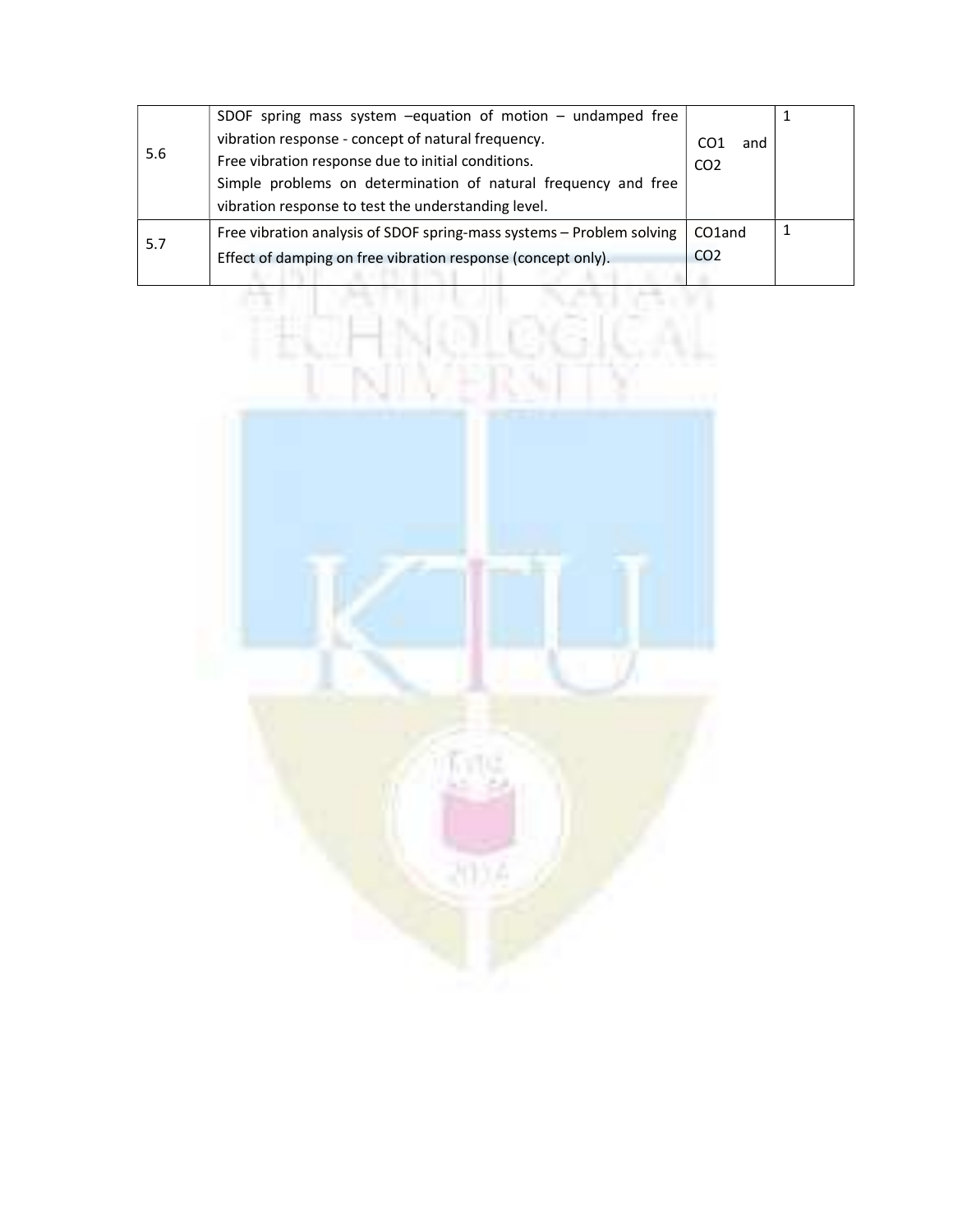| <b>EST</b><br>130 | <b>BASICS OF ELECTRICAL AND</b><br><b>ELECTRONICS ENGINEERING</b> | <b>CATEGORY</b> |  | <b>CREDIT</b> | <b>YEAR OF</b><br><b>INTRODUCTION</b> |
|-------------------|-------------------------------------------------------------------|-----------------|--|---------------|---------------------------------------|
|                   |                                                                   | ESC             |  |               | 2019                                  |

### Preamble:

This course aims to (1) equip the students with an understanding of the fundamental principles of electrical engineering(2) provide an overview of evolution of electronics, and introduce the working principle and examples of fundamental electronic devices and circuits (3) provide an overview of evolution of communication systems, and introduce the basic concepts in radio communication.

Prerequisite: Physics and Mathematics (Pre-university level)

Course Outcomes: After the completion of the course the student will be able to

| CO <sub>1</sub> | Apply fundamental concepts and circuit laws to solve simple DC electric circuits           |  |  |  |  |  |
|-----------------|--------------------------------------------------------------------------------------------|--|--|--|--|--|
| CO <sub>2</sub> | Develop and solve models of magnetic circuits                                              |  |  |  |  |  |
| CO <sub>3</sub> | Apply the fundamental laws of electrical engineering to solve simple ac circuits in steady |  |  |  |  |  |
|                 | state                                                                                      |  |  |  |  |  |
| CO <sub>4</sub> | Describe working of a voltage amplifier                                                    |  |  |  |  |  |
| CO <sub>5</sub> | Outline the principle of an electronic instrumentation system                              |  |  |  |  |  |
| CO <sub>6</sub> | Explain the principle of radio and cellular communication                                  |  |  |  |  |  |

### Mapping of course outcomes with program outcomes

|                 | PO1 | <b>PO 2</b> | <b>PO3</b>               | <b>PO 4</b> | <b>PO 5</b>              | <b>PO 6</b>              | <b>PO7 PO8</b> | <b>PO9</b> | PO<br>10                 | <b>PO</b><br>11 | <b>PO</b><br>12 |
|-----------------|-----|-------------|--------------------------|-------------|--------------------------|--------------------------|----------------|------------|--------------------------|-----------------|-----------------|
| CO <sub>1</sub> | 3   |             | -                        |             |                          | -                        |                |            |                          |                 |                 |
| CO <sub>2</sub> | 3   |             | -                        |             |                          | -                        |                |            |                          |                 |                 |
| CO <sub>3</sub> | 3   |             | $\sim$                   |             |                          |                          |                |            |                          |                 |                 |
| CO <sub>4</sub> | 2   |             | $\overline{\phantom{0}}$ |             | $\overline{\phantom{a}}$ | $\overline{\phantom{a}}$ |                | -          | $\overline{\phantom{0}}$ |                 |                 |
| CO <sub>5</sub> | 2   |             | $\overline{\phantom{0}}$ |             |                          |                          |                |            |                          |                 |                 |
| CO <sub>6</sub> | 2   |             |                          |             |                          |                          |                |            |                          |                 |                 |

Assessment Pattern

|                         |                                              |                   | <b>Basic Electrical Engineering</b>       | <b>Basic Electronics Engineering</b>         |                                           |         |  |
|-------------------------|----------------------------------------------|-------------------|-------------------------------------------|----------------------------------------------|-------------------------------------------|---------|--|
| <b>Bloom's Category</b> | <b>Continuous</b><br><b>Assessment Tests</b> |                   | <b>End Semester</b><br><b>Examination</b> | <b>Continuous</b><br><b>Assessment Tests</b> | <b>End Semester</b><br><b>Examination</b> |         |  |
|                         | Test 1<br>(Marks)                            | Test 2<br>(Marks) | (Marks)                                   | Test 1<br>(Marks)                            | Test 2<br>(Marks)                         | (Marks) |  |
| Remember                | 0                                            | 0                 | 10                                        | 10                                           | 10                                        | 20      |  |
| Understand              | 12.5                                         | 12.5              | 20                                        | 15                                           | 15                                        | 30      |  |
| Apply                   | 12.5                                         | 12.5              | 20                                        |                                              |                                           |         |  |
| Analyse                 |                                              |                   |                                           |                                              |                                           |         |  |
| Evaluate                |                                              |                   |                                           |                                              |                                           |         |  |
| Create                  |                                              |                   |                                           |                                              |                                           |         |  |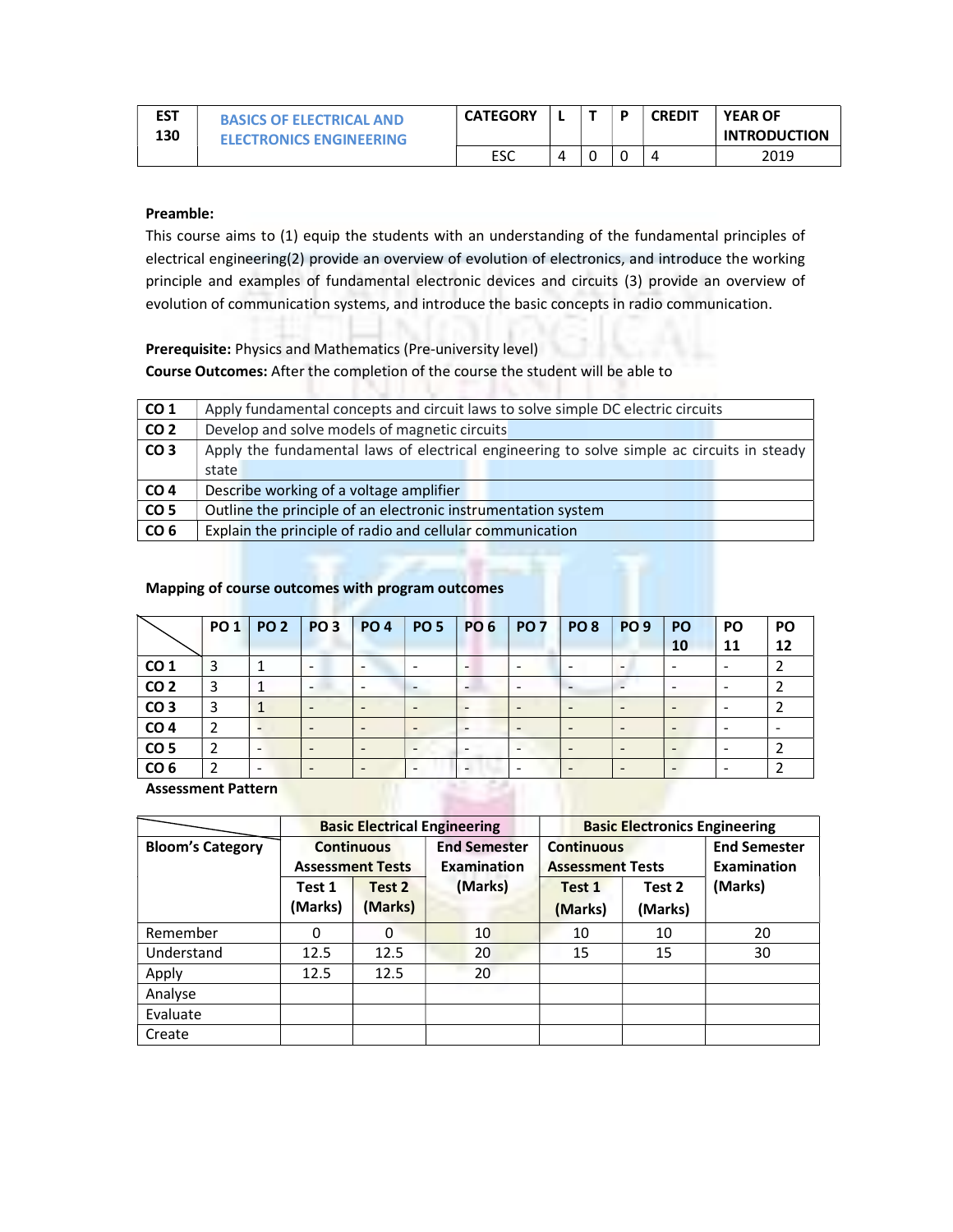#### Mark distribution

| Total Marks   CIE marks   ESE marks |    |     | <b>ESE Duration</b> |
|-------------------------------------|----|-----|---------------------|
| 150                                 | 50 | 100 | 3 hours             |

#### Continuous Internal Evaluation Pattern:

| Attendance                             | $: 10$ marks |
|----------------------------------------|--------------|
| Continuous Assessment Test (2 numbers) | $: 25$ marks |
| Assignment/Quiz/Course project         | $: 15$ marks |

**Barried Committee** 

End Semester Examination Pattern: There will be two parts; Part I – Basic Electrical Engineering and Part II - Basic Electronics Engineering. Part I and PART II carries 50 marks each. For the end semester examination, part I contain 2 parts - Part A and Part B. Part A contain 5 questions carrying 4 marks each (not exceeding 2 questions from each module). Part B contains 2 questions from each module out of which one to be answered. Each question carries 10 mark and can have maximum 2 subdivisions. The pattern for end semester examination for part II is same as that of part I. However, student should answer both part I and part 2 in separate answer booklets.

#### Course Level Assessment Questions

### Course Outcome 1 (CO1):

- 1. Solve problems based on current division rule.
- 2. Solve problems with Mesh/node analysis.
- 3. Solve problems on Wye-Delta Transformation.

### Course Outcome 2 (CO2):

- 1. Problems on series magnetic circuits
- 2. Problems on parallel magnetic circuits
- 3. Problems on composite magnetic ciruits
- 4. Course Outcome 3 (CO3):
- 1. problems on self inductance, mutual inductance and coefficient of coupling
- 2. problems on rms and average values of periodic waveforms
- 3. problems on series ac circuits
- 4. Compare star and Delta connected 3 phase AC systems.

Course Outcome 4 (CO4): Describe working of a voltage amplifier

1.What is the need of voltage divider biasing in an RC coupled amplifier?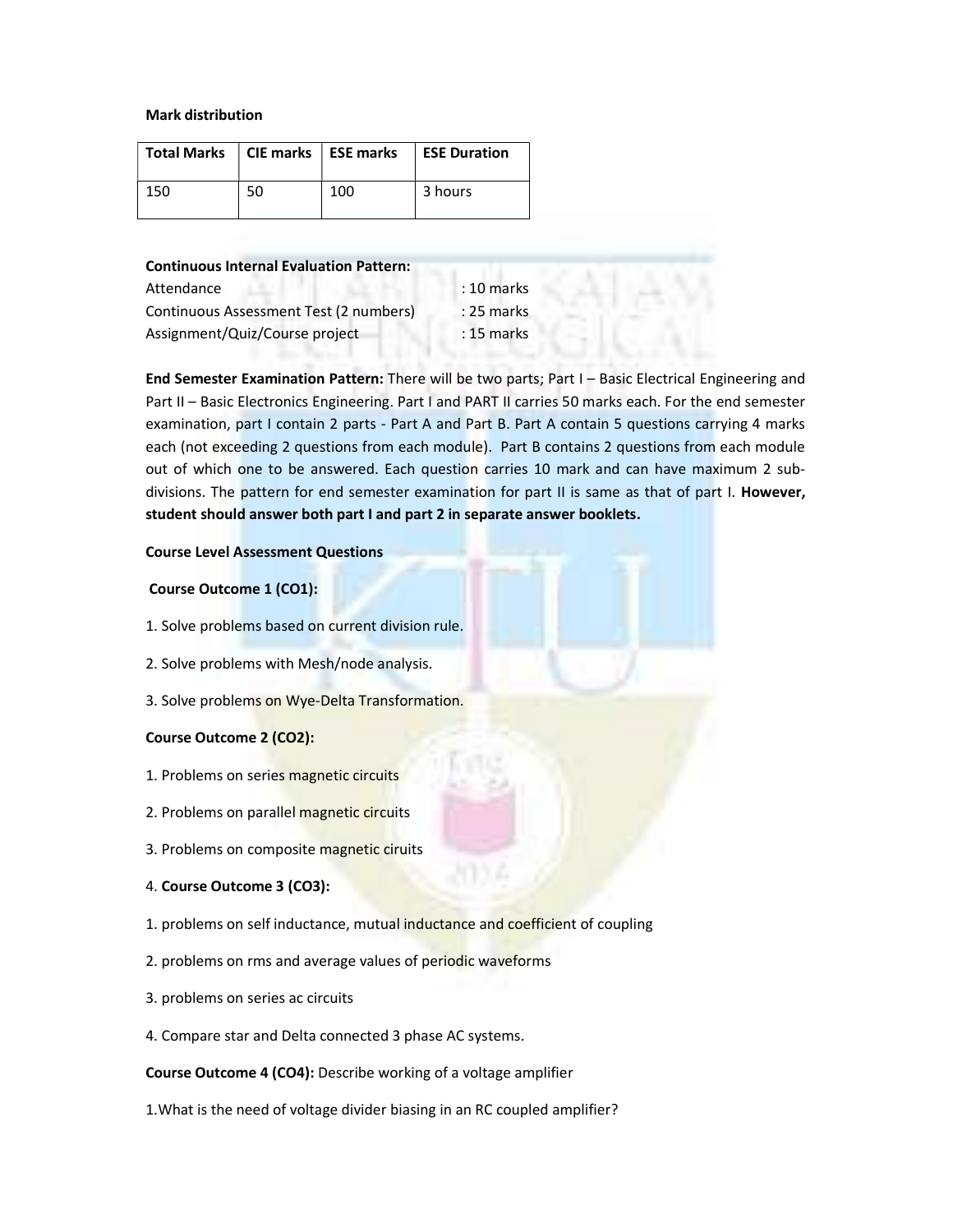2. Define operating point in the context of a BJT amplifier.

3. Why is it required to have a voltage amplifier in a public address system?

Course Outcome 5 (CO5): Outline the principle of an electronic instrumentation system

1. Draw the block diagram of an electronic instrumentation system.

2. What is a transducer?

3. Explain the working principle of operation of digital multimeter.

Course Outcome 6 (CO6): Explain the principle of radio and cellular communication

1. What is the working principle of an antenna when used in a radio transmitter?

2. What is the need of two separate sections RF section and IF section in a super heterodyne receiver?

3. What is meant by a cell in a cellular communication?

## Model Question Paper

#### **QP CODE:** Pages: 3

Reg No.:

Name:

# APJ ABDUL KALAM TECHNOLOGICAL UNIVERSITY FIRST SEMESTER B.TECH DEGREE EXAMINATION, MONTH & YEAR

Course Code: EST 130

## Course Name: BASICS OF ELECTRICAL AND ELECTRONICS ENGINEERING

Max. Marks: 100 Duration: 3 hours

Answer both part I and part 2 in separate answer booklets

### PART I

## BASIC ELECTRICAL ENGINEERING

### PART A

## Answer all questions; each question carries 4 marks.

1. Calculate the current through the  $4\Omega$  resistor in the circuit shown, applying current division rule:

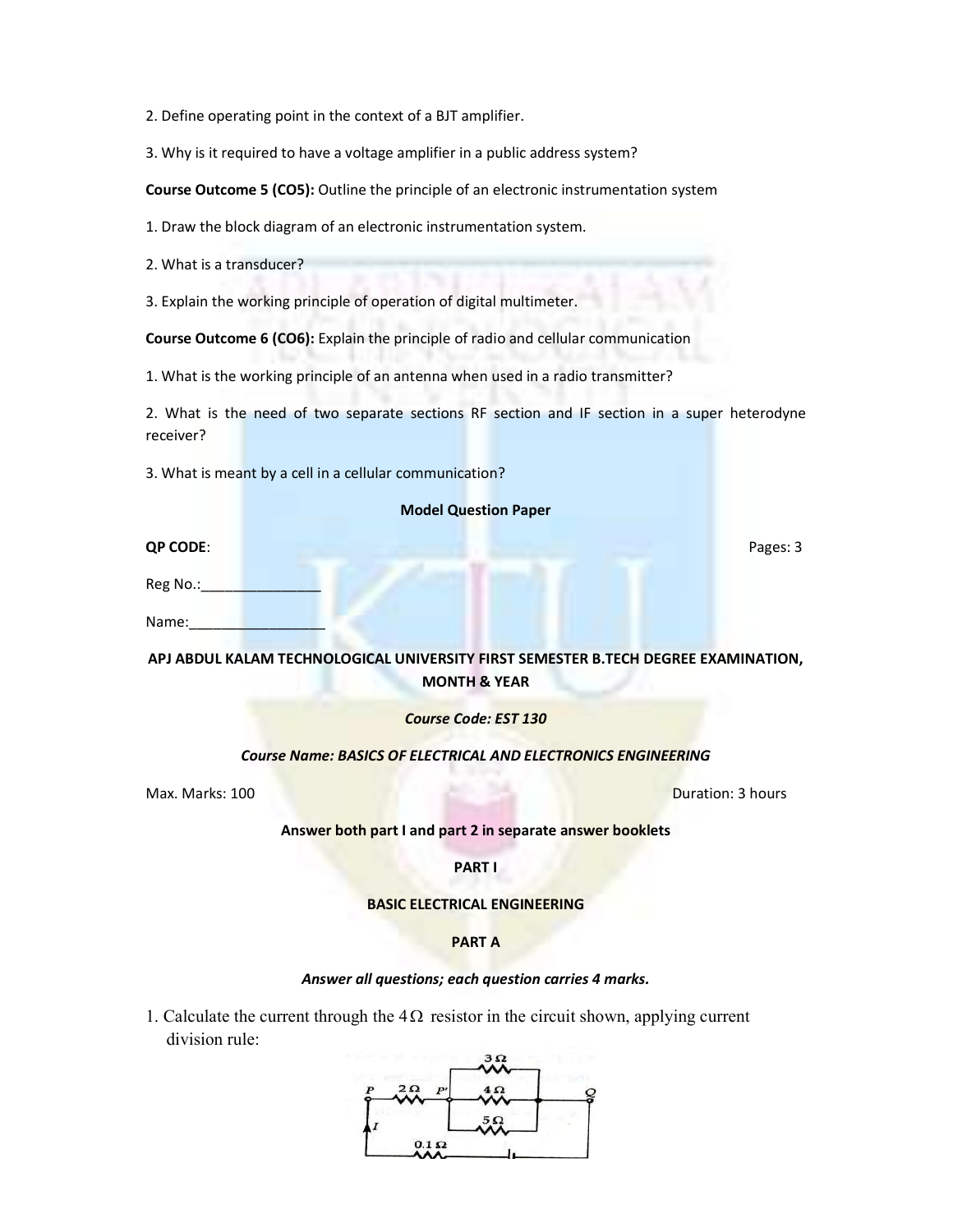- 2. Calculate the RMS and average values of a purely sinusoidal current having peak value 15A.
- 3. An alternating voltage of  $(80+j60)V$  is applied to an RX circuit and the current flowing through the circuit is (-4+j10)A. Calculate the impedance of the circuit in rectangular and polar forms. Also determine if X is inductive or capacitive.
- 4. Derive the relation between line and phase values of voltage in a three phase star connected system.
- 5. Compare electric and magnetic circuits. (5x4=20)

# PART B

Answer one question from each module; each question carries 10 marks.

### Module 1

6. . Calculate the node voltages in the circuit shown, applying node analysis:



7. (a) State and explain Kirchhoff's laws. (4 marks)

(b) Calculate the current through the galvanometer  $(G)$  in the circuit shown:



(6 marks)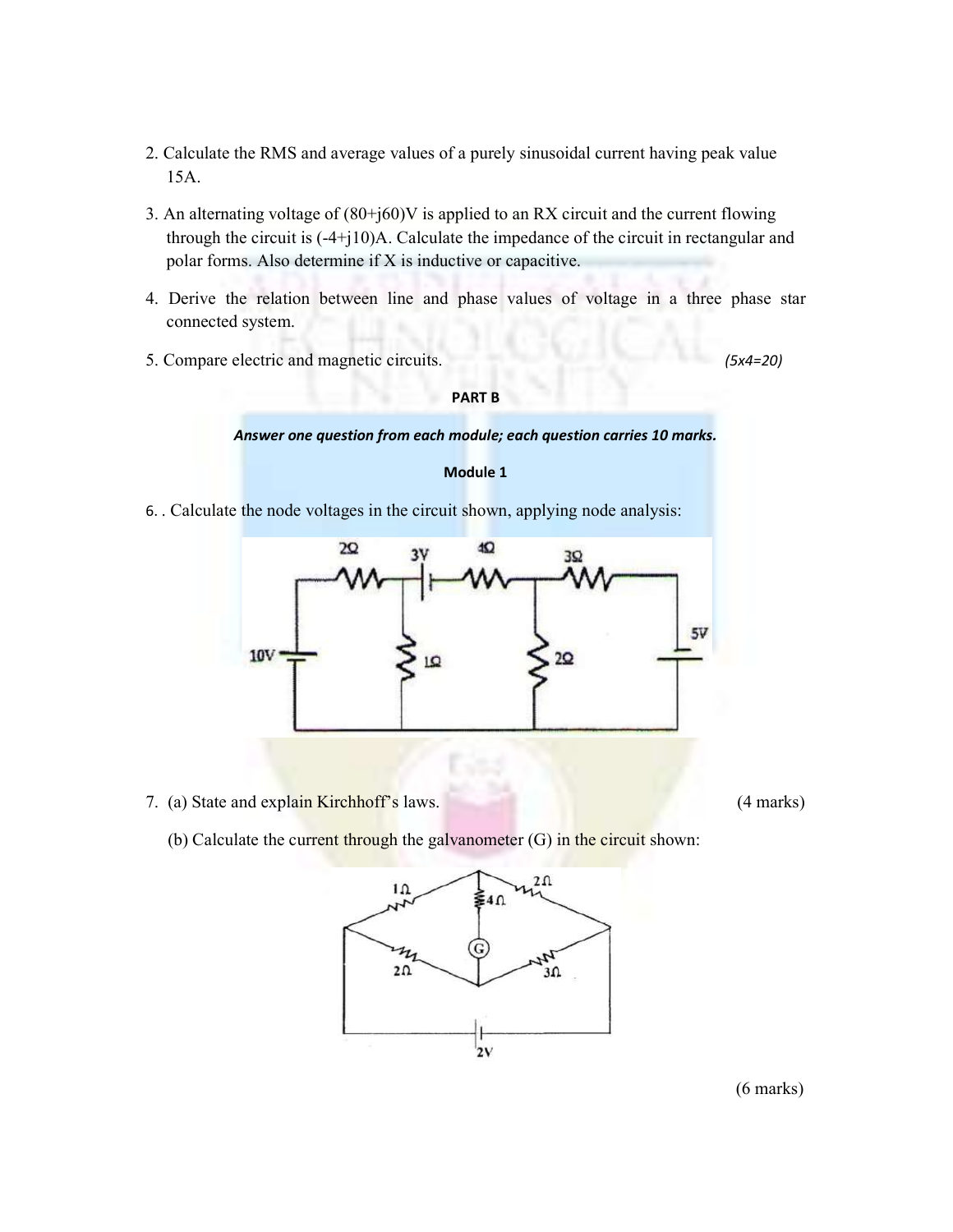## Module 2

8. (a) State and explain Faraday's laws of electromagnetic induction with examples. (4 marks)

 (b) Differentiate between statically and dynamically induced emf. A conductor of length 0.5m moves in a uniform magnetic field of flux density 1.1T at a velocity of 30m/s. Calculate the emf induced in the conductor if the direction of motion of the conductor is inclined at  $60^{\circ}$  to the direction of field. (6 marks)

9. (a) Derive the amplitude factor and form factor of a purely sinusoidal waveform. (5 marks)

 (b) A current wave is made up of two components-a 5A dc component and a 50Hz ac component, which is a sinusoidal wave with a peak value of 5A. Sketch the resultant waveform and determine its RMS and average values. (5 marks)

## Module 3

- 10. Draw the power triangle and define active, reactive and apparent powers in ac circuits. Two coils A and B are connected in series across a 240V, 50Hz supply. The resistance of A is  $5\Omega$  and the inductance of B is 0.015H. If the input from the supply is 3kW and 2kVAR, find the inductance of A and the resistance of B. Also calculate the voltage across each coil.
- 11. A balanced three phase load consists of three coils each having resistance of  $4\Omega$  and inductance 0.02H. It is connected to a 415V, 50Hz, 3-phase ac supply. Determine the phase voltage, phase current, power factor and active power when the loads are connected in (i) star (ii) delta.

 $(3x10=30)$ 

# PART II

# BASIC ELECTRONICS ENGINEERING

## PART A

#### Answer all questions; each question carries 4 marks.

- 1. Give the specifications of a resistor. The colour bands marked on a resistor are Blue, Grey, Yellow and Gold. What are the minimum and maximum resistance values expected from that resistance?
- 2. What is meant by avalanche breakdown?
- 3. Explain the working of a full-wave bridge rectifier.
- 4. Discuss the role of coupling and bypass capacitors in a single stage RC coupled amplifier.
- 5. Differentiate AM and FM communication systems.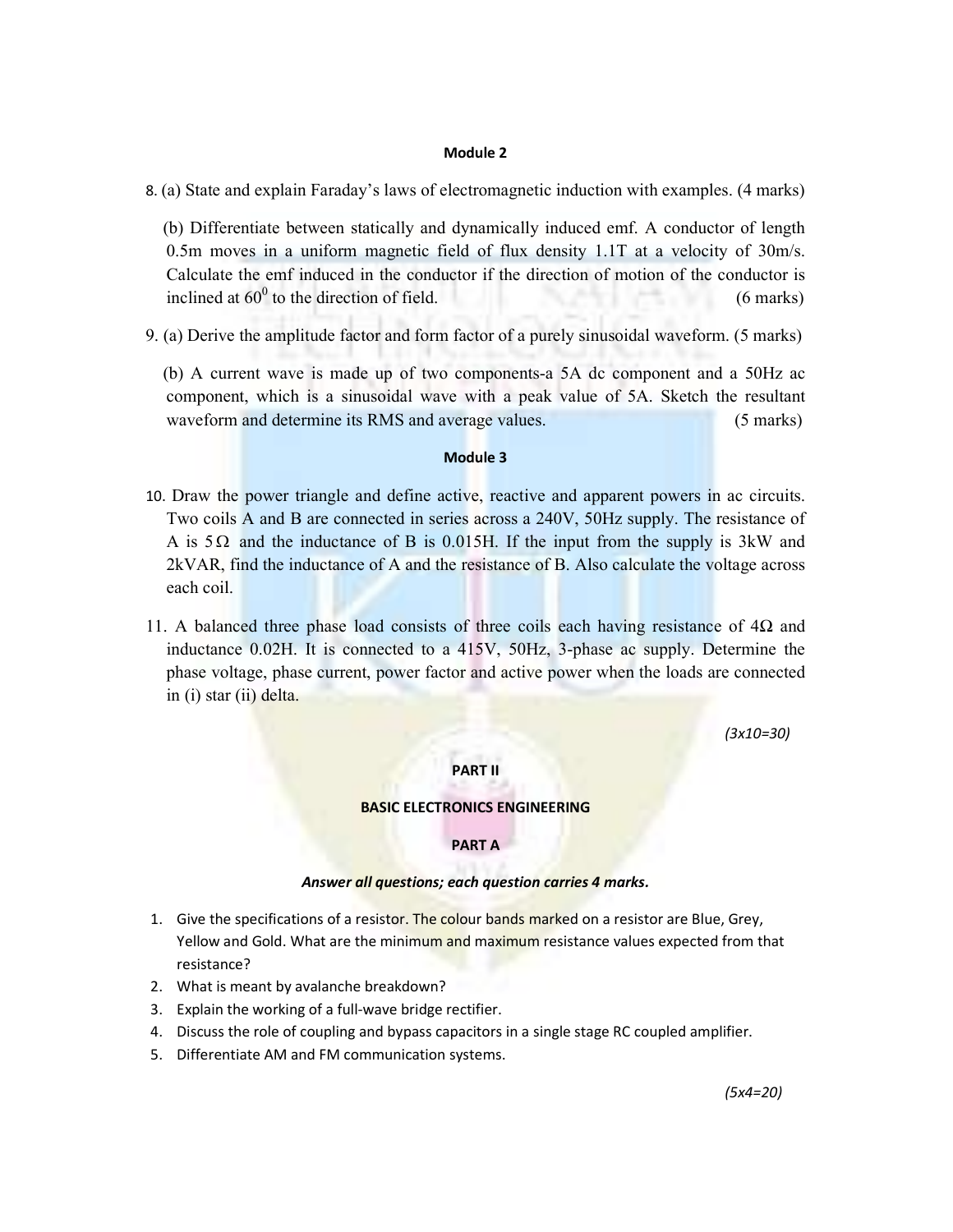# PART B

# Answer one question from each module; each question carries 10 marks.

# Module 4

| 6. | a) Explain with diagram the principle of operation of an NPN transistor.                        | (5) |
|----|-------------------------------------------------------------------------------------------------|-----|
|    | b) Sketch and explain the typical input-output characteristics of a BJT when connected in       |     |
|    | common emitter configuration.                                                                   | (5) |
|    | OR                                                                                              |     |
| 7. | a) Explain the formation of a potential barrier in a P-N junction diode.                        | (5) |
|    | b) What do you understand by Avalanche breakdown? Draw and explain the V-I characteristics      |     |
|    | of a P-N junction and Zener diode.                                                              | (5) |
|    | <b>Module 5</b>                                                                                 |     |
| 8. | a) With a neat circuit diagram, explain the working of an RC coupled amplifier.                 | (6) |
|    | b) Draw the frequency response characteristics of an RC coupled amplifier and state the reasons |     |
|    | for the reduction of gain at lower and higher frequencies.                                      | (4) |
|    | <b>OR</b>                                                                                       |     |
| 9. | a) With the help of block diagram, explain how an electronic instrumentation system.            | (6) |
|    | b) Explain the principle of an antenna.                                                         | (4) |
|    |                                                                                                 |     |
|    | Module 6                                                                                        |     |
|    |                                                                                                 |     |
|    | 10. a) With the help of a block diagram, explain the working of Super hetrodyne receiver.       | (6) |
|    | b) Explain the importance of antenna in a communication system.                                 | (4) |
|    | OR                                                                                              |     |
|    | 11. a) With neat sketches explain a cellular communication system.                              | (5) |
|    | b) Explain GSM communication with the help of a block diagram.                                  | (5) |
|    | $(3x10=30)$                                                                                     |     |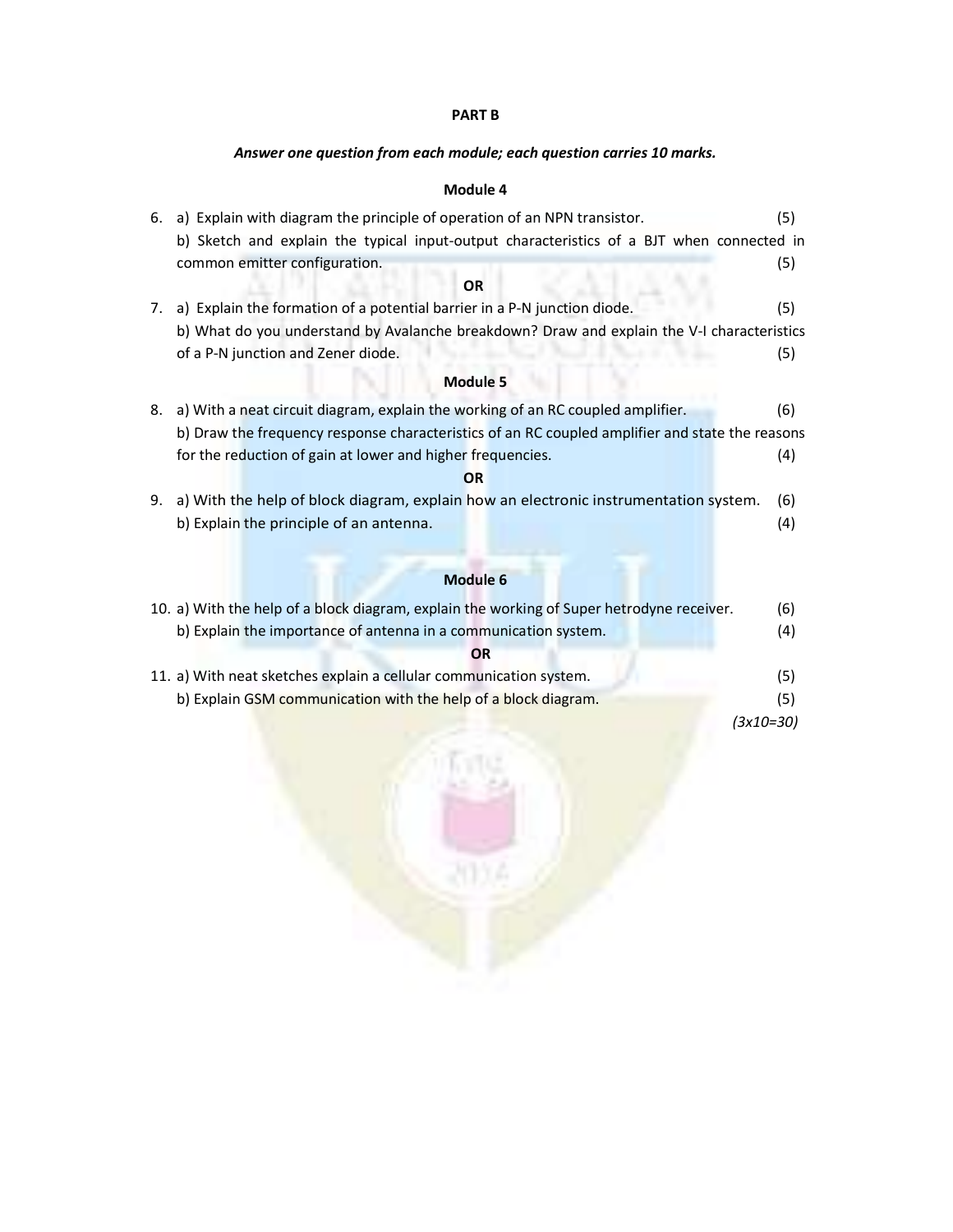#### **SYLLABUS**

#### MODULE 1: Elementary Concepts of Electric Circuits

Elementary concepts of DC electric circuits: Basic Terminology including voltage, current, power, resistance, emf; Resistances in series and parallel; Current and Voltage Division Rules; Capacitors & Inductors: V-I relations and energy stored. Ohms Law and Kirchhoff's laws-Problems; Star-delta conversion (resistive networks only-derivation not required)-problems.

Analysis of DC electric circuits: Mesh current method - Matrix representation - Solution of network equations. Node voltage methods-matrix representation-solution of network equations by matrix methods. Numerical problems.

# MODULE 2: Elementary Concepts of Magnetic circuits, Electromagnetic Induction and AC fundamentals

Magnetic Circuits: Basic Terminology: MMF, field strength, flux density, reluctance - comparison between electric and magnetic circuits- Series and parallel magnetic circuits with composite materials, numerical problems.

Electromagnetic Induction: Faraday's laws, problems, Lenz's law- statically induced and dynamically induced emfs - Self-inductance and mutual inductance, coefficient of coupling

Alternating Current fundamentals: Generation of alternating voltages-Representation of sinusoidal waveforms: frequency, period, Average, RMS values and form factor of waveforms-Numerical Problems.

## MODULE 3: AC Circuits

AC Circuits: Phasor representation of sinusoidal quantities. Trignometric, Rectangular, Polar and complex forms. Analysis of simple AC circuits: Purely resistive, inductive & capacitive circuits; Inductive and capacitive reactance, concept of impedance. Average Power Power factor. Analysis of RL, RC and RLC series circuits-active, reactive and apparent power. Simple numerical problems.

Three phase AC systems: Generation of three phase voltages; advantages of three phase systems, star and delta connections (balanced only), relation between line and phase voltages, line and phase currents- Numerical problems

## MODULE 4

Introduction to Semiconductor devices: Evolution of electronics – Vacuum tubes to nano electronics. Resistors, Capacitors and Inductors (constructional features not required): types, specifications. Standard values, color coding. PN Junction diode: Principle of operation, V-I characteristics, principle of avalanche breakdown. Bipolar Junction Transistors: PNP and NPN structures, Principle of operation, relation between current gains in CE, CB and CC, input and output characteristics of common emitter configuration.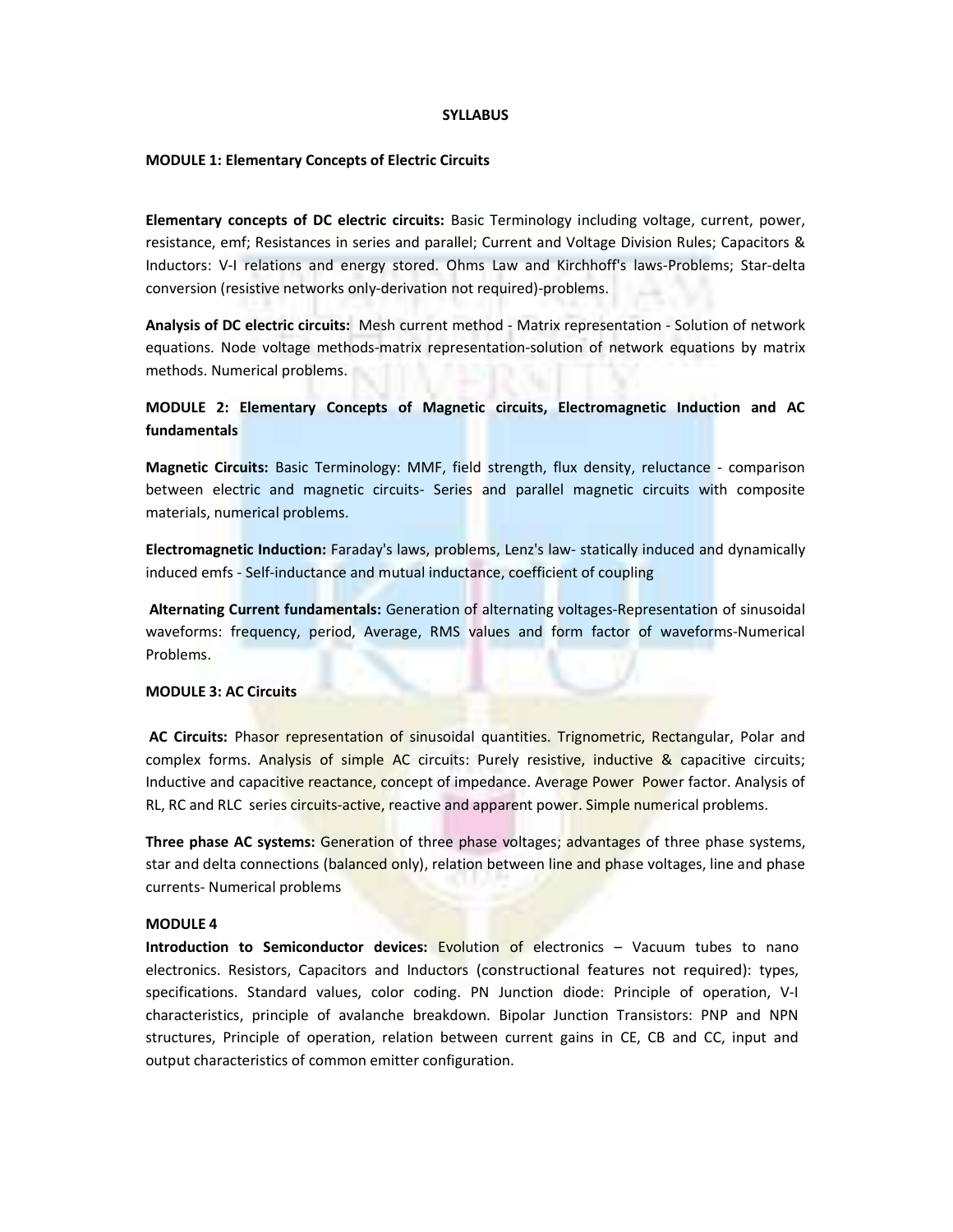#### MODULE 5

Basic electronic circuits and instrumentation: Rectifiers and power supplies: Block diagram description of a dc power supply, Working of a full wave bridge rectifier, capacitor filter (no analysis), working of simple zener voltage regulator. Amplifiers: Block diagram of Public Address system, Circuit diagram and working of common emitter (RC coupled) amplifier with its frequency response, Concept of voltage divider biasing. Electronic Instrumentation: Block diagram of an electronic instrumentation system.

## MODULE 6

Introduction to Communication Systems: Evolution of communication systems – Telegraphy to 5G. Radio communication: principle of AM & FM, frequency bands used for various communication systems, block diagram of super heterodyne receiver, Principle of antenna – radiation from accelerated charge. Mobile communication: basic principles of cellular communications, principle and block diagram of GSM.

### Text Books

1. D P Kothari and I J Nagrath, "Basic Electrical Engineering", Tata McGraw Hill, 2010.

2. D C Kulshreshtha, "Basic Electrical Engineering", Tata McGraw Hill, 2010.

3. ChinmoySaha, Arindham Halder and Debarati Ganguly, Basic Electronics - Principles and Applications, Cambridge University Press, 2018.

4. M.S.Sukhija and T.K.Nagsarkar, Basic Electrical and Electronics Engineering, Oxford University Press, 2012.

5. Wayne Tomasi and Neil Storey, A Textbook On Basic Communication and Information Engineering, Pearson, 2010.

#### Reference Books

1. Del Toro V, "Electrical Engineering Fundamentals", Pearson Education.

2. T. K. Nagsarkar, M. S. Sukhija, "Basic Electrical Engineering", Oxford Higher Education.

3. Hayt W H, Kemmerly J E, and Durbin S M, "Engineering Circuit Analysis", Tata McGraw-Hill

4. Hughes, "Electrical and Electronic Technology", Pearson Education.

5. V. N. Mittle and Arvind Mittal, "Basic Electrical Engineering," Second Edition, McGraw Hill.

6. Parker and Smith, "Problems in Electrical Engineering", CBS Publishers and Distributors.

7. S. B. Lal Seksena and Kaustuv Dasgupta, "Fundamentals of Electrical Engineering", Cambridge University Press.

8. Anant Agarwal, Jeffrey Lang, Foundations of Analog and Digital Electronic Circuits, Morgan Kaufmann Publishers, 2005.

9. Bernard Grob, Ba sic Electronics, McGraw Hill.

10. A. Bruce Carlson, Paul B. Crilly, Communication Systems: An Introduction to Signals and Noise in Electrical Communication, Tata McGraw Hill, 5<sup>th</sup> Edition.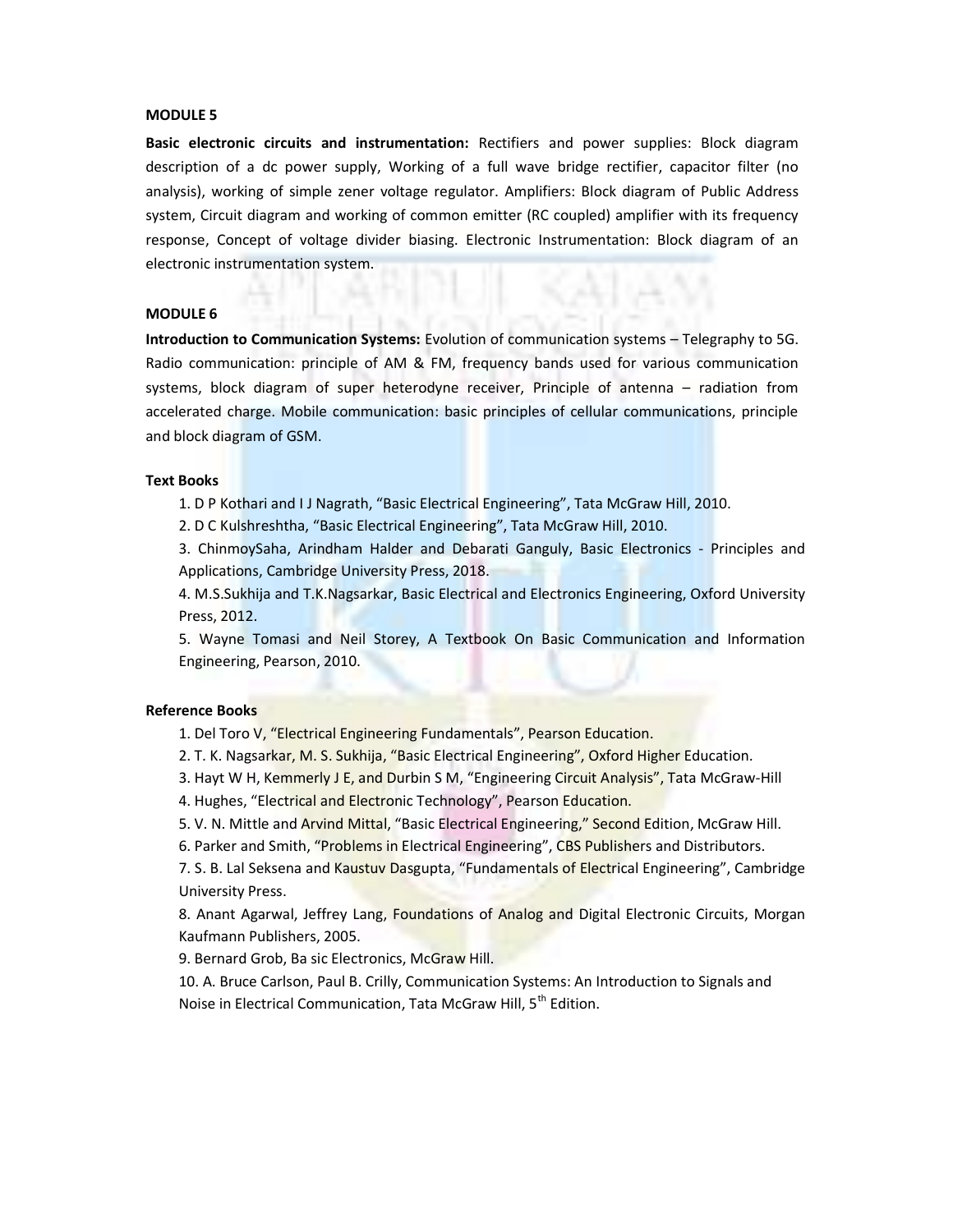# COURSE CONTENTS AND LECTURE SCHEDULE

| No           | <b>Topic</b>                                                                                                                                                                                                                                                                                                                        | No. of Lectures                |
|--------------|-------------------------------------------------------------------------------------------------------------------------------------------------------------------------------------------------------------------------------------------------------------------------------------------------------------------------------------|--------------------------------|
| 1            | <b>Elementary Concepts of Electric Circuits</b>                                                                                                                                                                                                                                                                                     |                                |
| 1.1          | <b>Elementary concepts of DC electric circuits:</b>                                                                                                                                                                                                                                                                                 |                                |
|              | Basic Terminology including voltage, current, power, resistance, emf;<br>Resistances in series and parallel; Current and Voltage Division Rules;<br>Capacitors & Inductors: V-I relations and energy stored.<br>Ohms Law and Kirchhoff's laws-Problems;<br>Star-delta conversion (resistive networks only-derivation not required)- | 1<br>2<br>1                    |
|              | problems.                                                                                                                                                                                                                                                                                                                           |                                |
| 1.2          | Analysis of DC electric circuits: Mesh current method - Matrix<br>representation - Solution of network equations.<br>Node voltage methods-matrix representation-solution of network<br>equations by matrix methods.                                                                                                                 | 1<br>$\mathbf{1}$              |
|              | Numerical problems.                                                                                                                                                                                                                                                                                                                 | $\overline{2}$                 |
| $\mathbf{2}$ | Elementary Concepts of Magnetic circuits, Electromagnetic Induction<br>fundamentals                                                                                                                                                                                                                                                 | and<br>AC.                     |
| 2.1          | Magnetic Circuits: Basic Terminology: MMF, field strength, flux density,<br>reluctance - comparison between electric and magnetic circuits-<br>Series and parallel magnetic circuits with composite materials,<br>numerical problems.                                                                                               | $\mathbf{1}$<br>$\overline{2}$ |
| 2.2          | Electromagnetic Induction: Faraday's laws, problems, Lenz's law-<br>statically induced and dynamically induced emfs -<br>Self-inductance and mutual inductance, coefficient of coupling                                                                                                                                             | 1<br>$\overline{2}$            |
| 2.3          | Alternating Current fundamentals: Generation of alternating voltages-<br>Representation of sinusoidal waveforms: frequency, period, Average,<br>RMS values and form factor of waveforms-Numerical Problems.                                                                                                                         | 2                              |
| 3            | <b>AC Circuits</b>                                                                                                                                                                                                                                                                                                                  |                                |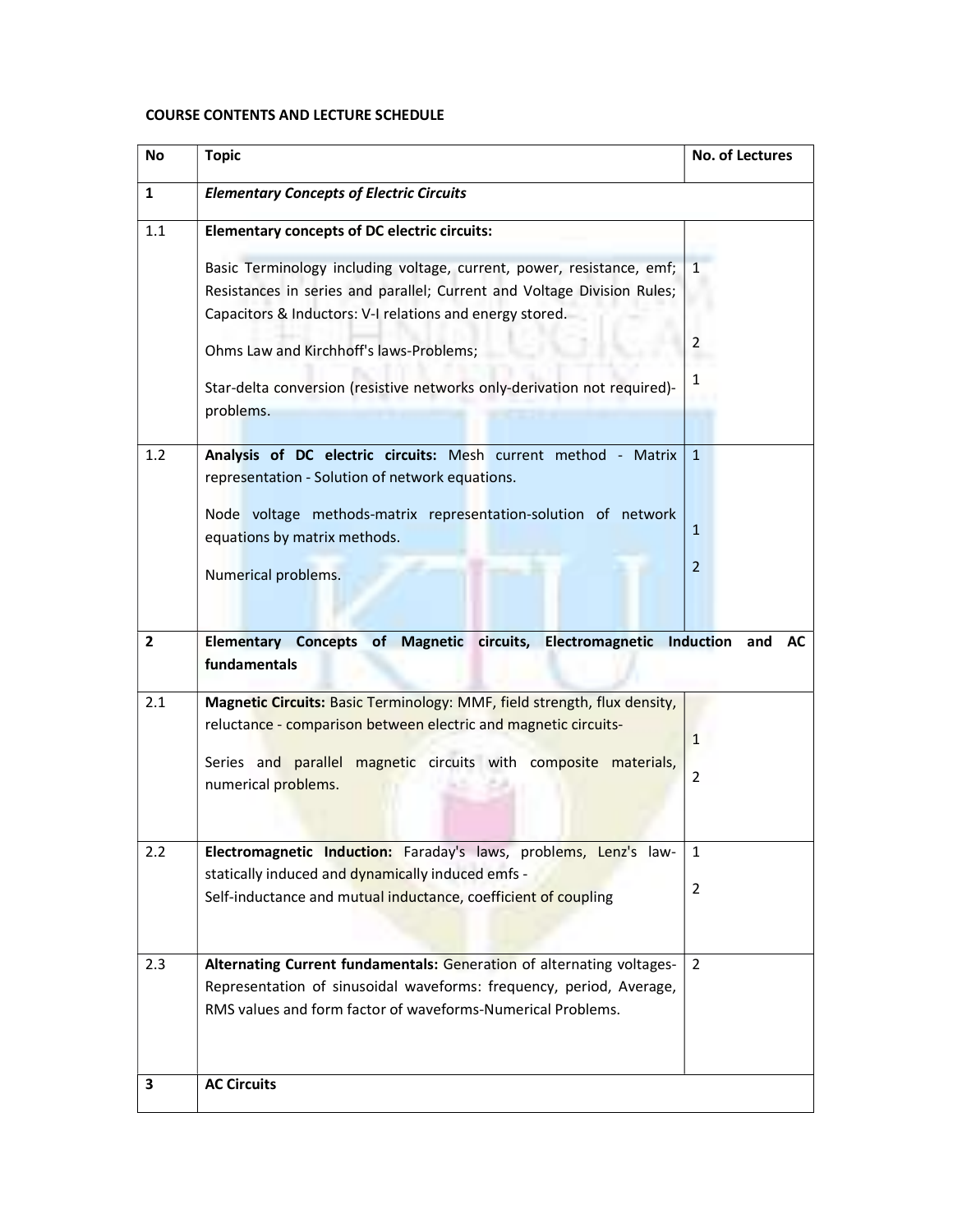| 3.1   | Circuits:<br>Phasor representation of sinusoidal<br>AC<br>quantities.                                      | 1              |
|-------|------------------------------------------------------------------------------------------------------------|----------------|
|       | Trigonometric, Rectangular, Polar and complex forms.                                                       |                |
|       | Analysis of simple AC circuits: Purely resistive, inductive & capacitive                                   |                |
|       | circuits; Inductive and capacitive reactance, concept of impedance.                                        | 2              |
|       | Average Power, Power factor.                                                                               |                |
|       | Analysis of RL, RC and RLC series circuits-active, reactive and apparent                                   | $\overline{1}$ |
|       | power.                                                                                                     |                |
|       |                                                                                                            | 2              |
|       | Simple numerical problems.                                                                                 |                |
|       |                                                                                                            |                |
| 3.2   | Three phase AC systems: Generation of three phase voltages;                                                |                |
|       | advantages of three phase systems, star and delta connections                                              | 2              |
|       | (balanced only), relation between line and phase voltages, line and<br>phase currents- Numerical problems. |                |
| 4     | <b>Introduction to Semiconductor devices</b>                                                               |                |
| 4.1   | Evolution of electronics - Vacuum tubes to nano electronics (In                                            | $\mathbf{1}$   |
|       | evolutional perspective only)                                                                              |                |
| 4.2   | Resistors, Capacitors and Inductors: types, specifications. Standard                                       | $\overline{2}$ |
|       | values, color coding (No constructional features)                                                          |                |
| 4.3   | PN Junction diode: Principle of operation, V-I characteristics, principle                                  | $2^{\circ}$    |
|       | of avalanche breakdown                                                                                     |                |
| 4.4   | Bipolar Junction Transistors: PNP and NPN structures, Principle of                                         | $\overline{3}$ |
|       | operation, relation between current gains in CE, CB and CC, input and                                      |                |
|       | output characteristics of common emitter configuration                                                     |                |
| 5     | <b>Basic electronic circuits and instrumentation</b>                                                       |                |
| 5.1   | Rectifiers and power supplies: Block diagram description of a dc power                                     | 3              |
|       | supply, Working of a full wave bridge rectifier, capacitor filter (no                                      |                |
|       | analysis), working of simple zener voltage regulator                                                       |                |
| $5.2$ | Amplifiers: Block diagram of Public Address system, Circuit diagram and                                    | 4              |
|       |                                                                                                            |                |
|       | working of common emitter (RC coupled) amplifier with its frequency                                        |                |
|       | response, Concept of voltage divider biasing                                                               |                |
| 5.3   | <b>Electronic</b><br>Instrumentation:<br>diagram<br><b>Block</b><br>of<br>electronic<br>an                 | 2              |
|       | instrumentation system                                                                                     |                |
| 6     | <b>Introduction to Communication Systems</b>                                                               |                |
| 6.1   | Evolution of communication systems - Telegraphy to 5G                                                      | 1              |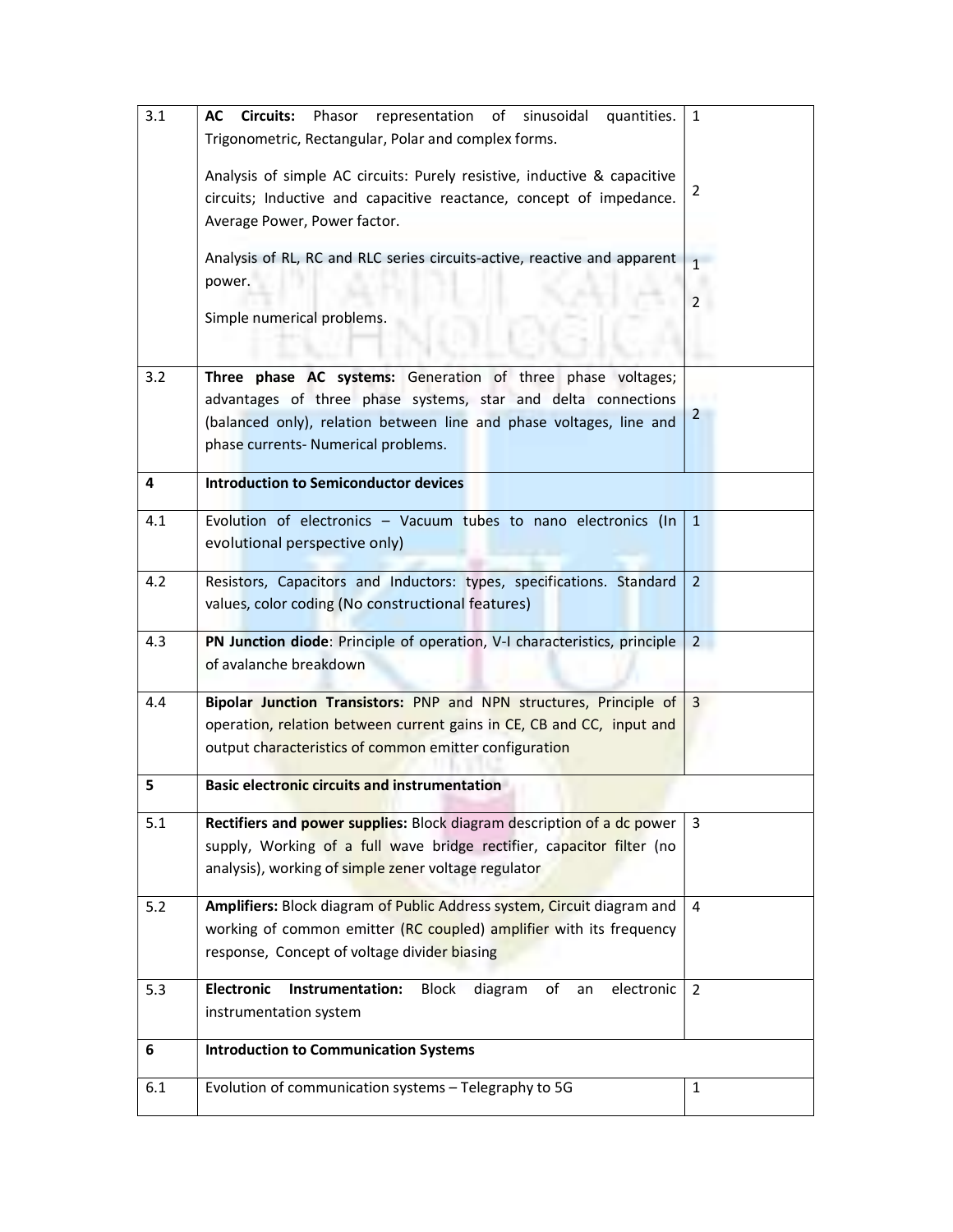| 6.2 | <b>Radio communication:</b> principle of AM & FM, frequency bands used for $ 4$ |  |
|-----|---------------------------------------------------------------------------------|--|
|     | various communication systems, block diagram of super heterodyne                |  |
|     | receiver, Principle of antenna - radiation from accelerated charge              |  |
|     |                                                                                 |  |
| 6.3 | Mobile communication: basic principles of cellular communications, 2            |  |
|     | principle and block diagram of GSM.                                             |  |
|     |                                                                                 |  |

# Suggested Simulation Assignments for Basic Electronics Engineering

- 1. Plot V-I characteristics of Si and Ge diodes on a simulator
- 2. Plot Input and Output characteristics of BJT on a simulator
- 3. Implementation of half wave and full wave rectifiers
- 4. Simulation of RC coupled amplifier with the design supplied
- 5. Generation of AM signal

Note: The simulations can be done on open tools such as QUCS, KiCad, GNURadio or similar software to augment the understanding.

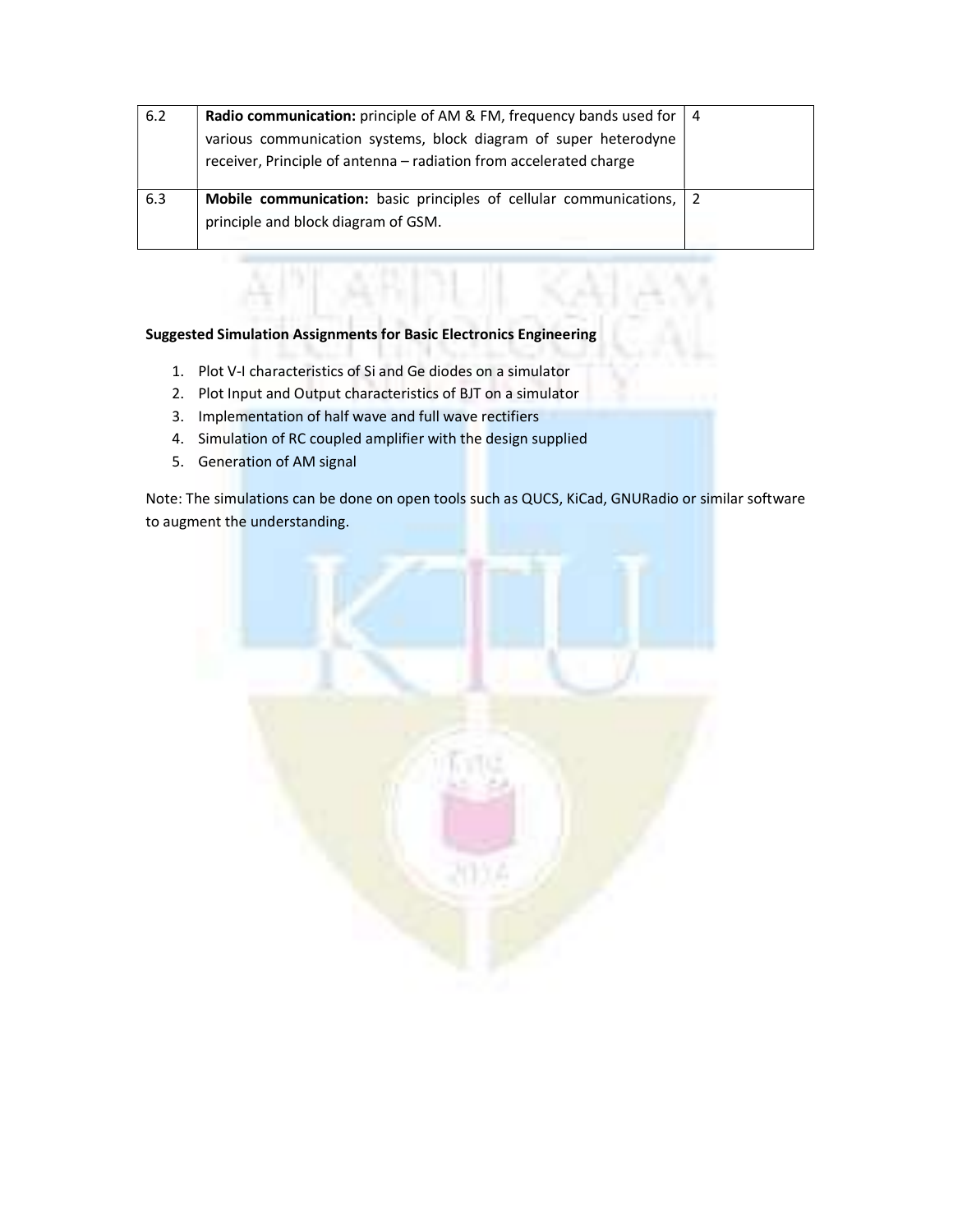| EST | <b>BASICS OF CIVIL &amp; MECHANICAL</b> | <b>CATEGORY</b> |  | <b>CREDIT</b> | YEAR OF             |
|-----|-----------------------------------------|-----------------|--|---------------|---------------------|
| 120 | <b>ENGINEERING</b>                      |                 |  |               | <b>INTRODUCTION</b> |
|     |                                         | ESC             |  |               | 2019                |

# Preamble:

Objective of this course is to provide an insight and inculcate the essentials of Civil Engineering discipline to the students of all branches of Engineering and to provide the students an illustration of the significance of the Civil Engineering Profession in satisfying the societal needs.

To introduce the students to the basic principles of mechanical engineering

# Prerequisite: NIL

Course Outcomes: After completion of the course, the student will be able to

| CO <sub>1</sub> | Recall the role of civil engineer in society and to relate the various disciplines of Civil<br>Engineering. |
|-----------------|-------------------------------------------------------------------------------------------------------------|
| CO <sub>2</sub> | Explain different types of buildings, building components, building materials and<br>building construction  |
| CO <sub>3</sub> | Describe the importance, objectives and principles of surveying.                                            |
| CO <sub>4</sub> | Summarise the basic infrastructure services MEP, HVAC, elevators, escalators and<br>ramps                   |
| CO <sub>5</sub> | Discuss the Materials, energy systems, water management and environment for green<br>buildings.             |
| CO <sub>6</sub> | Analyse thermodynamic cycles and calculate its efficiency                                                   |
| CO <sub>7</sub> | Illustrate the working and features of IC Engines                                                           |
| CO <sub>8</sub> | Explain the basic principles of Refrigeration and Air Conditioning                                          |
| CO <sub>9</sub> | Describe the working of hydraulic machines                                                                  |
| <b>CO 10</b>    | Explain the working of power transmission elements                                                          |
| CO 11           | Describe the basic manufacturing, metal joining and machining processes                                     |

# Mapping of course outcomes with program outcomes

|                 | $PO1$   $PO2$ | $ $ PO 3 | PO4 PO5 PO6 PO7 PO8 PO9 |  |  | <b>PO</b> | <b>PO</b> | <b>PO</b> |
|-----------------|---------------|----------|-------------------------|--|--|-----------|-----------|-----------|
|                 |               |          |                         |  |  | 10        | 11        | 12        |
| CO <sub>1</sub> |               |          |                         |  |  |           |           |           |
| CO <sub>2</sub> |               |          |                         |  |  |           |           |           |
| CO <sub>3</sub> |               |          |                         |  |  |           |           |           |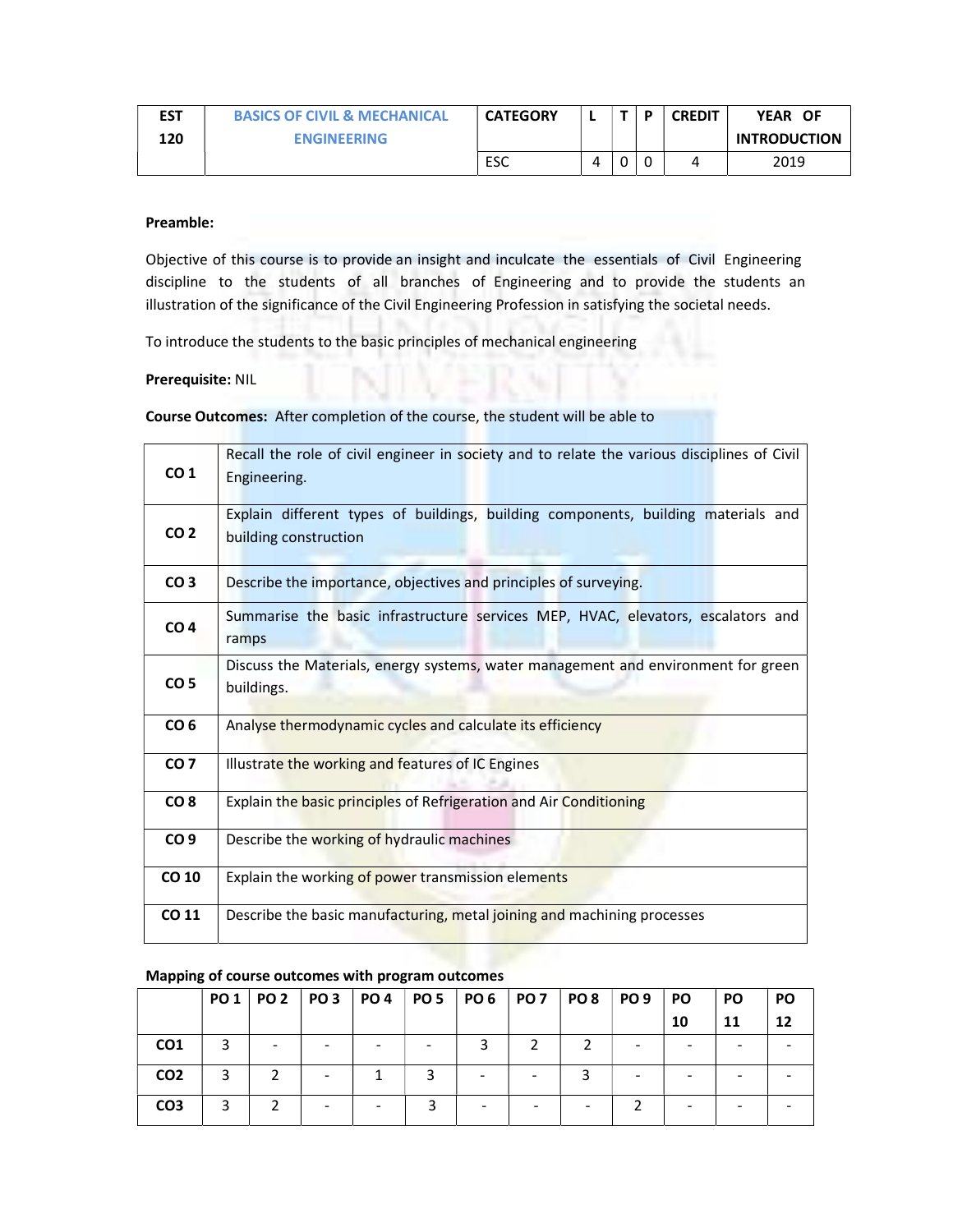| CO <sub>4</sub> | 3 | $\overline{2}$ |  | 3 |                |                   | -                            | $\overline{2}$ |  |  |
|-----------------|---|----------------|--|---|----------------|-------------------|------------------------------|----------------|--|--|
| CO <sub>5</sub> | 3 | $\overline{2}$ |  | 3 | $\overline{2}$ | 3                 |                              | $\overline{2}$ |  |  |
| CO6             | 3 | $\overline{2}$ |  |   |                |                   |                              |                |  |  |
| CO <sub>7</sub> | 3 | $\mathbf{1}$   |  |   |                |                   |                              |                |  |  |
| CO <sub>8</sub> | 3 | 1              |  |   |                |                   |                              |                |  |  |
| CO <sub>9</sub> | 3 | $\overline{2}$ |  |   |                |                   |                              |                |  |  |
| <b>CO10</b>     | 3 | 1              |  |   |                |                   | <b>TELEVISION</b><br>m.<br>m | w              |  |  |
| <b>CO11</b>     | 3 |                |  |   |                | <b>TELEVISION</b> |                              |                |  |  |

# Assessment Pattern

|                         |                              | <b>Basic Civil Engineering</b> |                                                     | <b>Basic Mechanical Engineering</b>    |        |                                                      |
|-------------------------|------------------------------|--------------------------------|-----------------------------------------------------|----------------------------------------|--------|------------------------------------------------------|
| <b>Bloom's Category</b> | <b>Continuous Assessment</b> |                                | <b>End</b><br><b>Semester</b><br><b>Examination</b> | <b>Continuous</b><br><b>Assessment</b> |        | <b>End Semester</b><br><b>Examination</b><br>(marks) |
|                         | Test 1                       | Test 2                         |                                                     | Test 1                                 | Test 2 |                                                      |
|                         | marks                        | marks                          |                                                     | marks                                  | marks  |                                                      |
| Remember                | 5                            | 5                              | 10                                                  | 7.5                                    | 7.5    | 15                                                   |
| Understand              | 20                           | 20                             | 40                                                  | 12.5                                   | 12.5   | 25                                                   |
| Apply                   |                              |                                |                                                     | 5                                      | 5      | 10                                                   |
| Analyse                 |                              |                                |                                                     |                                        |        |                                                      |
| Evaluate                |                              |                                |                                                     |                                        |        |                                                      |
| Create                  |                              |                                |                                                     |                                        |        |                                                      |

# Mark distribution

| <b>Total Marks</b> | <b>CIE</b> (Marks) | <b>ESE (Marks)</b> | <b>ESE Duration</b> |
|--------------------|--------------------|--------------------|---------------------|
| 150                | 50                 | 100                | 3 hours             |

# Continuous Internal Evaluation Pattern:

| Attendance                             | $: 10$ marks |
|----------------------------------------|--------------|
| Continuous Assessment Test (2 numbers) | $: 25$ marks |
| Assignment/Quiz/Course project         | $: 15$ marks |

## End Semester Examination Pattern:

There will be two parts; Part I – Basic Civil Engineering and Part II – Basic Mechanical Engineering. Part I and PART II carries 50 marks each. For the end semester examination, part I contain 2 parts -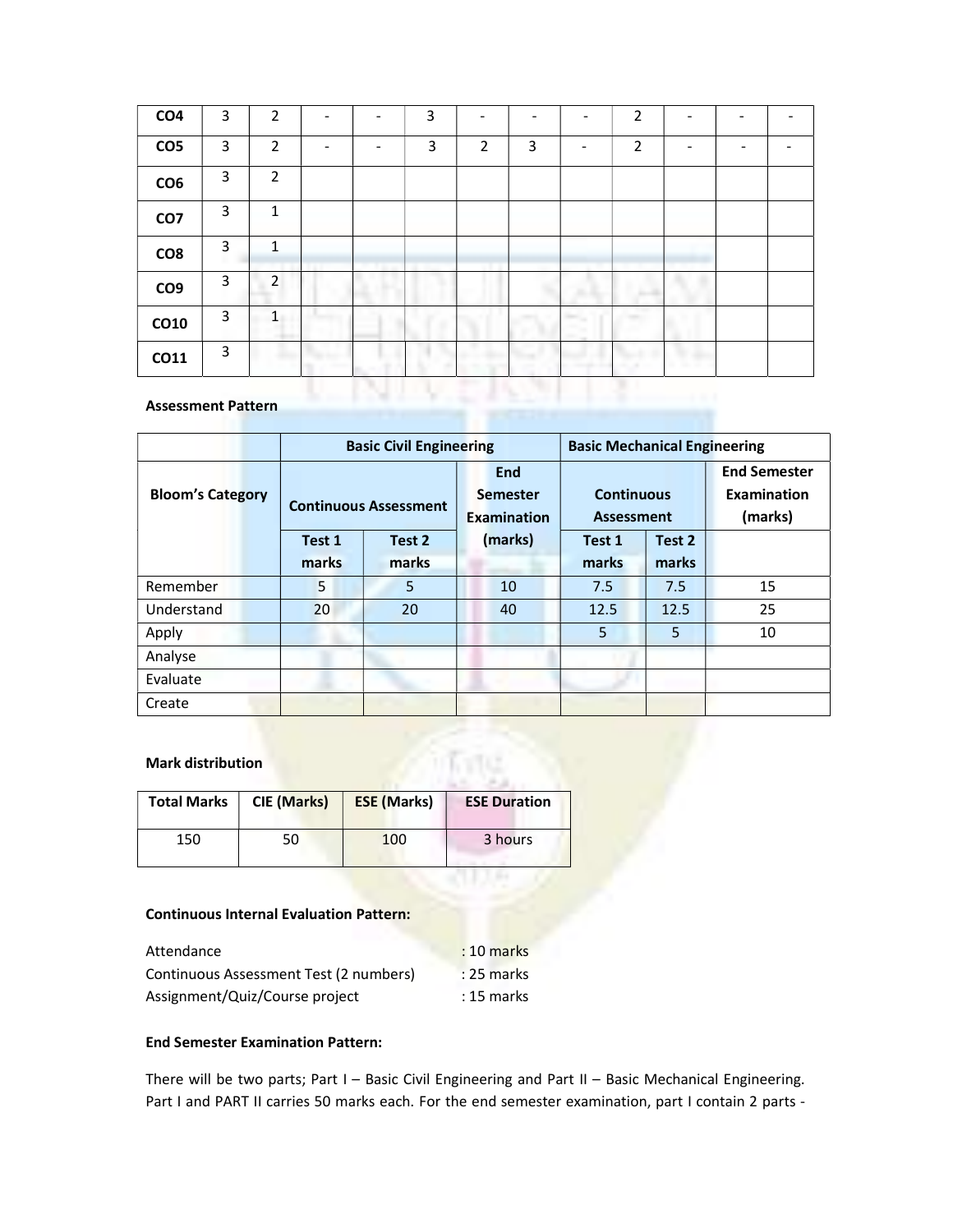Part A and Part B. Part A contain 5 questions carrying 4 marks each (not exceeding 2 questions from each module). Part B contains 2 questions from each module out of which one to be answered. Each question carries 10 mark and can have maximum 2 sub-divisions. The pattern for end semester examination for part II is same as that of part I. However, student should answer both part I and part 2 in separate answer booklets.

#### Course Level Assessment Questions:

Course Outcome CO1: To recall the role of civil engineer in society and to relate the various disciplines of Civil Engineering.

1.Explain relevance of Civil engineering in the overall infrastructural development of the country. Course outcome 2 (CO2) (One question from each module and not more than two)

Explain different types of buildings, building components, building materials and building construction

1. Discuss the difference between plinth area and carpet area.

Course outcome 3 (CO3) (One question from each module and not more than two)

Describe the importance, objectives and principles of surveying.

1. Explain the importance of surveying in Civil Engineering

Course outcome 4 (CO4) (One question from each module and not more than two)

Summarise the basic infrastructure services MEP, HVAC, elevators, escalators and ramps

1. Explain the civil engineering aspects of elevators, escalators and ramps in buildings

Course outcome 5 (CO5) (One question from each module and not more than two)

Discuss the Materials, energy systems, water management and environment for green buildings.

1. Discuss the relevance of Green building in society

Section II Answer any 1 full question from each module. Each full question carries 10 marks

Course Outcome 1 (CO1) (Two full question from each module and each question can have maximum 2 sub-divisions)

To recall the role of civil engineer in society and to relate the various disciplines of Civil Engineering CO Questions

- 1. a List out the types of building as per occupancy. Explain any two, each in about five sentences. b. Discuss the components of a building with a neat figure.
- 2. a. What are the major disciplines of civil engineering and explain their role in the infrastructural framework.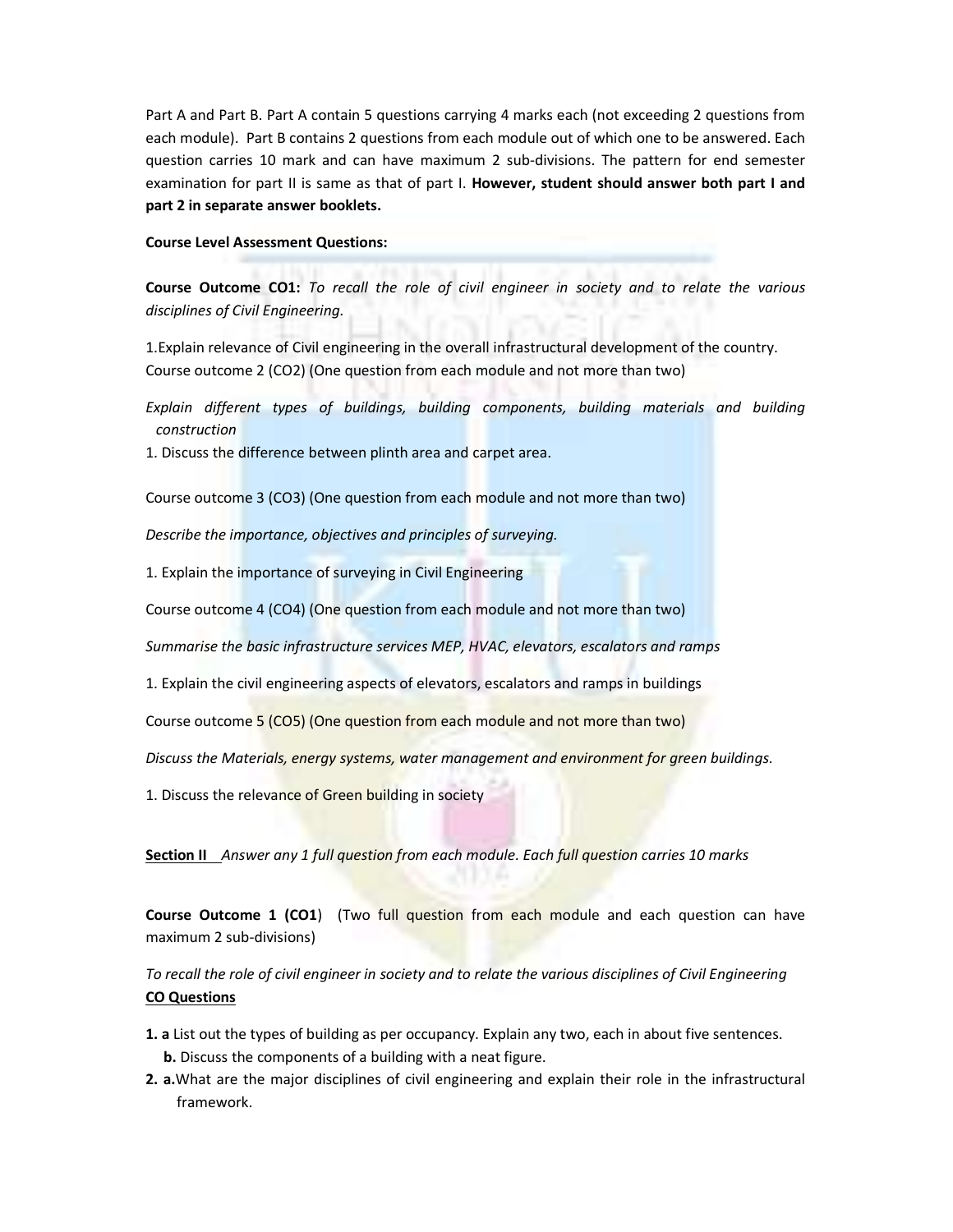b. Explain the role of NBC, KBR & CRZ norms in building rules and regulations prevailing in our country.

# Course Outcome 2 (CO2) & Course Outcome 3 (CO3) (Two full question from each module and each question can have maximum 2 sub-divisions)

Explain different types of buildings, building components, building materials and building construction & Describe the importance, objectives and principles of surveying.

# CO Questions

- 1. a. What are the different kinds of cement available and what is their use.
	- b. List the properties of good building bricks. Explain any five.
- 2. a. List and explain any five modern construction materials used for construction.
	- b. Explain the objectives and principles of surveying

# Course outcome 4 (CO4) & Course outcome 5 (CO5) (Two full question from each module and each question can have maximum 2 sub-divisions)

Summarise the basic infrastructure services MEP, HVAC, elevators, escalators and ramps & Discuss the Materials, energy systems, water management and environment for green buildings.

# CO Questions

- 1. a. Draw the elevation and plan of one brick thick wall with English bond b. Explain the energy systems and water management in Green buildings
- 2. a. Draw neat sketch of the following foundations: (i) Isolated stepped footing; (ii) Cantilever footing; and (iii) Continuous footing.
	- b. Discuss the civil engineering aspect of MEP and HVAC in a commercial building

# Course Outcome 6 (CO6):

- 1. In an air standard Otto cycle the compression ratio is 7 and compression begins at  $35^{\circ}$ C, 0.1 MPa. The maximum temperature of the cycle is 1100°C. Find
- i) Heat supplied per kg of air,
- ii) Work done per kg of air,
- iii) Cycle efficiency

Take Cp =  $1.005$  kJ/kgK and Cv=0.718 kJ/kgK

- 2. A Carnot cycle works with adiabatic compression ratio of 5 and isothermal expansion ratio of 2. The volume of air at the beginning of isothermal expansion is 0.3  $m^3$ . If the maximum temperature and pressure is limited to 550K and 21 bar, determine the minimum temperature in the cycle and efficiency of the cycle.
- 3. In an ideal diesel cycle, the temperature at the beginning and end of compression is  $65^{\circ}$ C and 620 $^{\circ}$ C respectively. The temperature at the beginning and end of the expansion is 1850 $^{\circ}$ C and 850 °C. Determine the ideal efficiency of the cycle.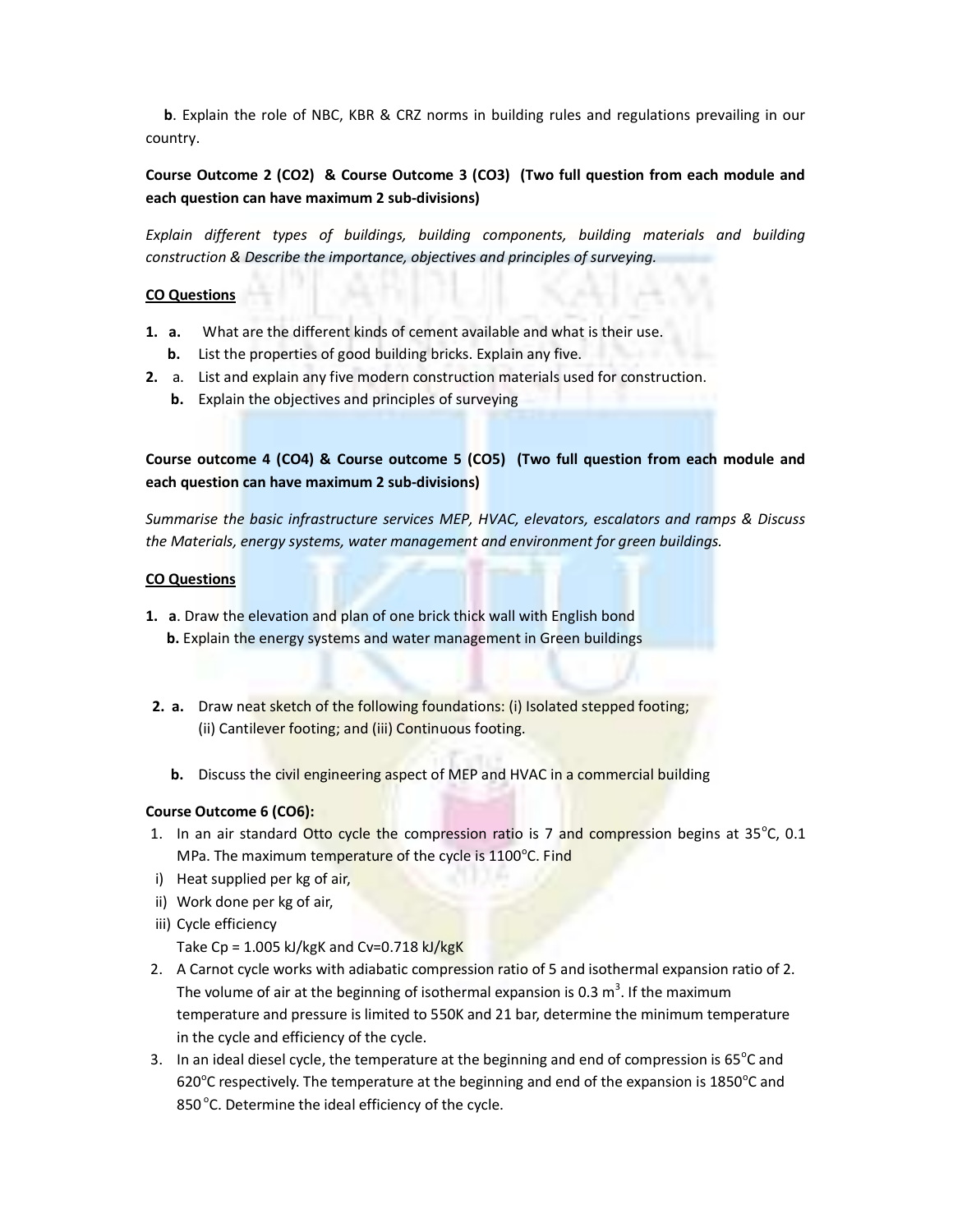4. Explain the concepts of CRDI and MPFI in IC Engines.

# Course Outcome 7 (CO7)

- 1. With the help of a neat sketch explain the working of a 4 stroke SI engine
- 2. Compare the working of 2 stroke and 4 stroke IC engines
- 3. Explain the classification of IC Engines.

# Course Outcome 8(CO8):

1. Explain the working of vapour compression refrigeration system.

- 2. With the help of suitable sketch explain the working of a split air conditioner.
- 3. Define: COP, specific humidity, relative humidity and dew point temperature.

## Course Outcome 9 (CO9):

1. Explain the working of a single stage centrifugal pump with sketches.

- 2. With the help of a neat sketch, explain the working of a reciprocating pump.
- 3. A turbine is to operate under a head of 25 m at 200 rpm. The discharge is 9 m<sup>3</sup>/s. If the overall
- efficiency of the turbine is 90%. Determine the power developed by the turbine.

## Course Outcome 10 (CO10):

- 1. Explain the working of belt drive and gear drive with the help of neat sketches
- 2. Explain a single plate clutch.
- 3. Sketch different types of gear trains and explain.

## Course Outcome 11 (CO11):

1. Describe the operations which can be performed using drilling machine.

- 2. Explain the functions of runners and risers used in casting.
- 3. With a neat sketch, explain the working and parts of a lathe.

### Model Question Paper

# **QP CODE: EST120** page:3

Reg No:

Name:

# APJ ABDUL KALAM TECHNOLOGICAL UNIVERSITY FIRST SEMESTER B.TECH DEGREE EXAMINATION, MONTH & YEAR

Course Code: EST 120

#### Course Name: BASICS OF CIVIL AND MECHANICAL ENGINEERING

Max. Marks: 100 Duration: 3 hours

Answer both part I and part 2 in separate answer booklets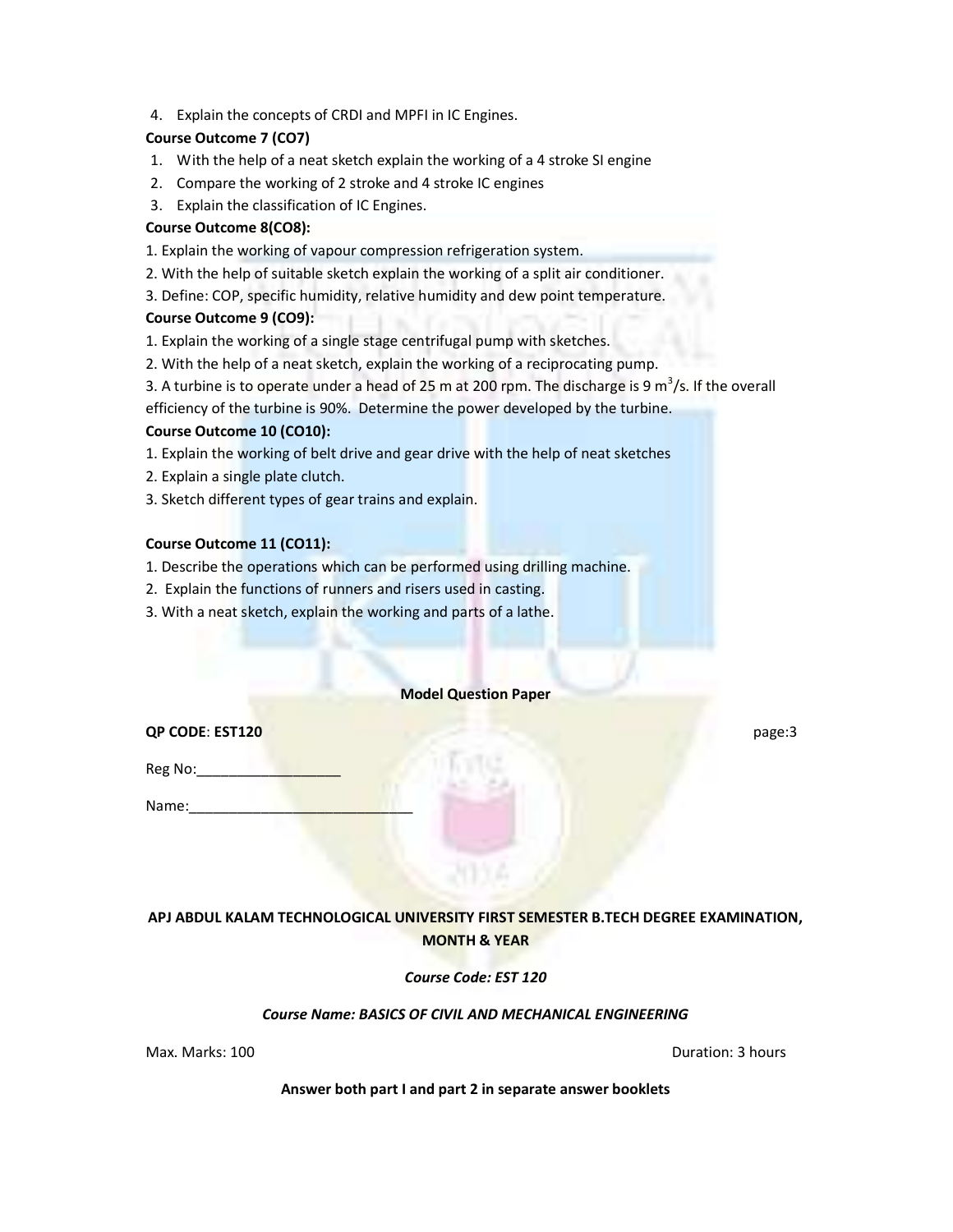## PART I: BASIC CIVIL ENGINEERING

## PART A

(Answer all questions. Each question carries 4 marks)

- 1. Explain relevance of Civil engineering in the overall infrastructural development of the country.
- 2. Discuss the difference between plinth area and carpet area.
- 3. Explain different types of steel with their properties.
- 4. What are the different kinds of cement available and what is their use?
- 5. Define bearing capacity of soil.

 $(5 \times 4 = 20)$ 

#### Part B

Answer one full question from each module.

## MODULE I

| 6а.  | List out the types of building as per occupancy. Explain any two, each in about five         |     |
|------|----------------------------------------------------------------------------------------------|-----|
|      | sentences.                                                                                   | (5) |
| b.   | Discuss the components of a building with a neat figure.                                     | (5) |
|      | <b>OR</b>                                                                                    |     |
| 7а.  | What are the major disciplines of civil engineering and explain their role in the            |     |
|      | infrastructural framework.                                                                   | (5) |
| b.   | Explain the role of NBC, KBR & CRZ norms in building rules and regulations prevailing in our |     |
|      | country.                                                                                     | (5) |
|      |                                                                                              |     |
|      | <b>MODULE II</b>                                                                             |     |
|      |                                                                                              |     |
| 8a.  | What are the different kinds of cement available and what is their use.                      | (5) |
| b.   | List the properties of good building bricks. Explain any five.                               | (5) |
|      | <b>OR</b>                                                                                    |     |
| 9a.  | List and explain any five modern construction materials used for construction.               | (5) |
| b.   | Explain the objectives and principles of surveying                                           | (5) |
|      |                                                                                              |     |
|      | <b>MODULE III</b>                                                                            |     |
| 10a. | Draw the elevation and plan of one brick thick wall with English bond                        | (5) |
| b.   | Explain the energy systems and water management in Green buildings                           | (5) |

# **OR**

11a. Draw neat sketch of the following foundations: (i) Isolated stepped footing; (ii) Cantilever footing; and (iii) Continuous footing. (5) b. Discuss the civil engineering aspect of MEP and HVAC in a commercial building (5)

 $[10 \times 3 = 30]$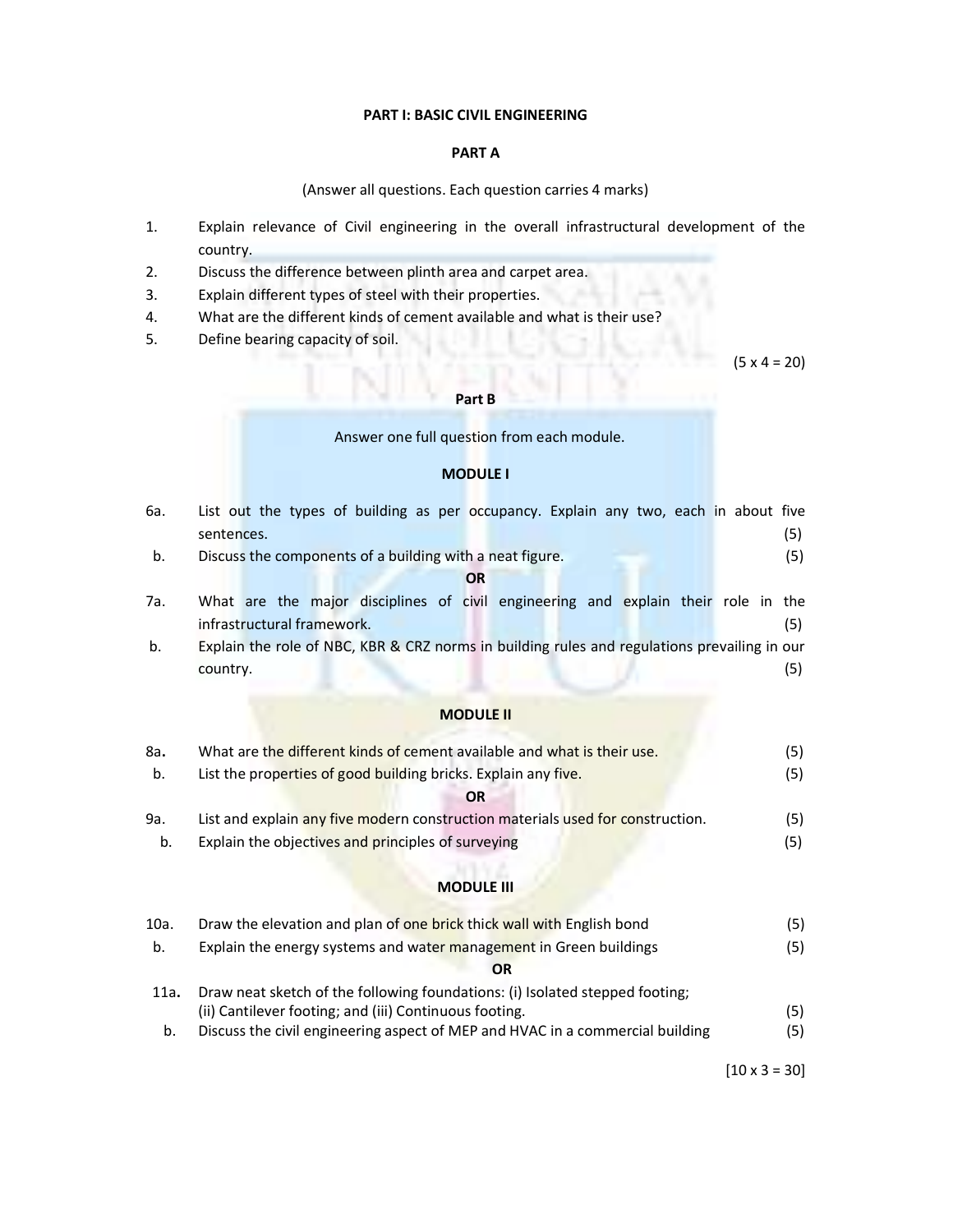# PART II: BASIC MECHANICAL ENGINEERING

## PART A

Answer all questions. Each question carries 4 marks

- 1. Sketch the P-v and T-s diagram of a Carnot cycle and List the processes.
- 2. Illustrate the working of an epicyclic gear train.
- 3. Explain cooling and dehumidification processes.
- 4. Differentiate between soldering and brazing.
- 5. Explain the principle of Additive manufacturing.

 $4 \times 5 = 20$  marks

# Part B

Answer one full question from each module.

# MODULE I

| 6. | In an air standard Otto cycle the compression ratio is 7 and compression begins at 35°C,<br>0.1MPa. The maximum temperature of the cycle is 1100°C. Find<br>i) Heat supplied per kg of air,<br>ii) Work done per kg of air,<br>iii) Cycle efficiency |                    |
|----|------------------------------------------------------------------------------------------------------------------------------------------------------------------------------------------------------------------------------------------------------|--------------------|
|    | Take $C_p = 1.005 \text{ kJ/kgK}$ and $C_v = 0.718 \text{ kJ/kgK}$<br><b>OR</b>                                                                                                                                                                      | 10 marks           |
| 7. | a) Explain the working of a 4 stroke SI engine with neat sketches.<br>b) Explain the fuel system of a petrol engine.                                                                                                                                 | 7 marks<br>3 marks |
|    | <b>MODULE II</b>                                                                                                                                                                                                                                     |                    |
| 8. | a) Explain the working of a vapour compression system with help of a block<br>diagram.<br>b) Define: Specific humidity, relative humidity and dew point temperature.<br><b>OR</b>                                                                    | 7 marks<br>3 marks |
|    | 9. With the help of a neat sketch, explain the working of a centrifugal pump.                                                                                                                                                                        | 10 marks           |
|    | <b>MODULE III</b>                                                                                                                                                                                                                                    |                    |
|    | 10. Explain the two high, three high, four high and cluster rolling mills with neat<br>sketches.<br><b>OR</b>                                                                                                                                        | 10 marks           |
|    | 11. a) Describe the arc welding process with a neat sketch.<br>b) Differentiate between up-milling and down-milling operations.                                                                                                                      | 6 marks<br>4 marks |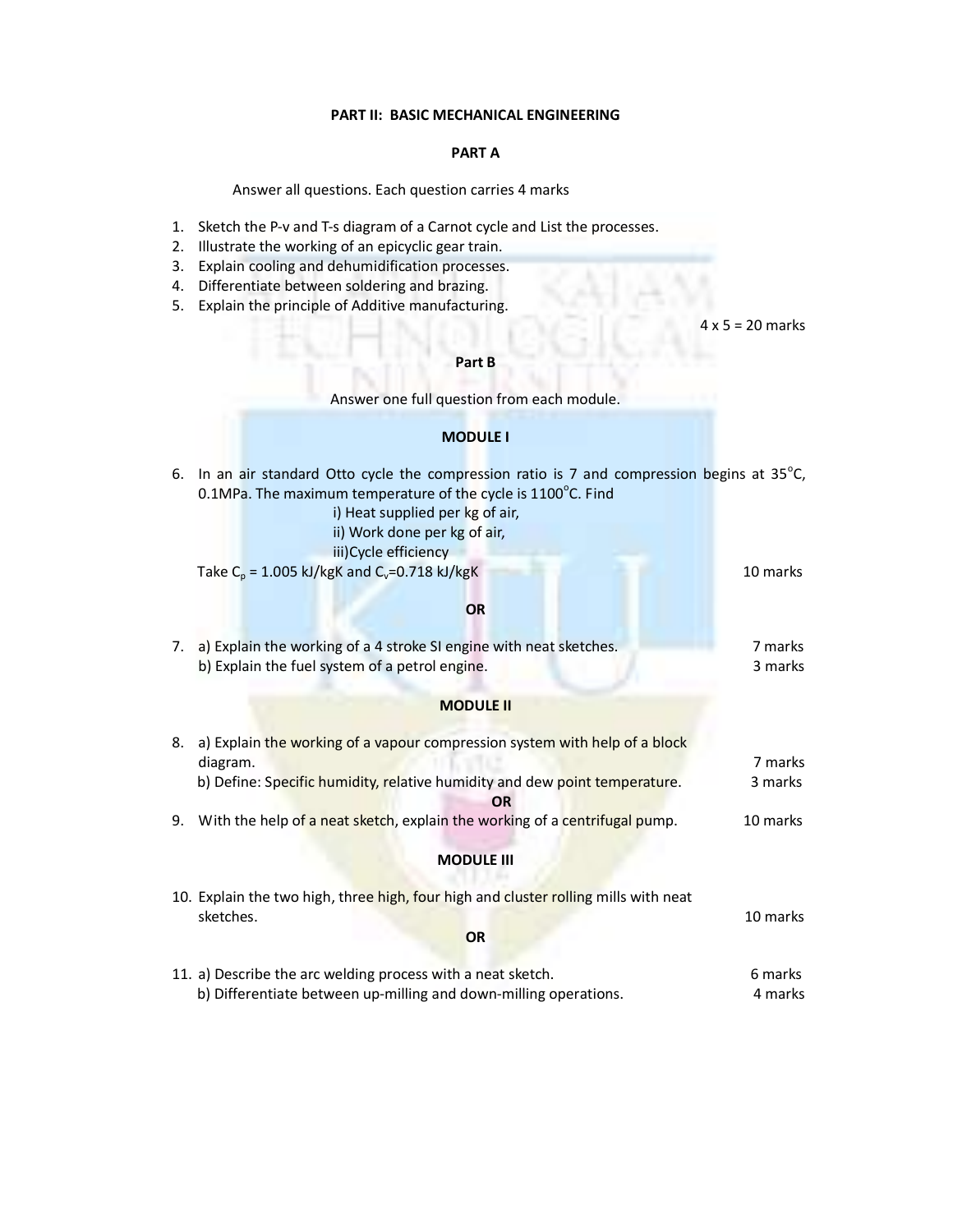## **SYLLABUS**

#### Module 1

General Introduction to Civil Engineering: Relevance of Civil Engineering in the overall infrastructural development of the country. Responsibility of an engineer in ensuring the safety of built environment. Brief introduction to major disciplines of Civil Engineering like Transportation Engineering, Structural Engineering, Geo-technical Engineering, Water Resources Engineering and Environmental Engineering.

Introduction to buildings: Types of buildings, selection of site for buildings, components of a residential building and their functions.

Building rules and regulations: Relevance of NBC, KBR & CRZ norms (brief discussion only).

Building area: Plinth area, built up area, floor area, carpet area and floor area ratio for a building as per KBR.

#### Module 2

Surveying: Importance, objectives and principles.

Construction materials, Conventional construction materials: types, properties and uses of building materials: bricks, stones, cement, sand and timber

Cement concrete: Constituent materials, properties and types.

Steel: Steel sections and steel reinforcements, types and uses.

Modern construction materials:- Architectural glass, ceramics, Plastics, composite materials, thermal and acoustic insulating materials, decorative panels, waterproofing materials. Modern uses of gypsum, pre-fabricated building components (brief discussion only).

## Module 3

Building Construction: Foundations: Bearing capacity of soil (definition only), functions of foundations, types - shallow and deep (brief discussion only). Load bearing and framed structures (concept only).

Brick masonry: - Header and stretcher bond, English bond & Flemish bond random rubble masonry. Roofs and floors: - Functions, types; flooring materials (brief discussion only).

Basic infrastructure services: MEP, HVAC, elevators, escalators and ramps (Civil Engineering aspects only), fire safety for buildings.

Green buildings:- Materials, energy systems, water management and environment for green buildings. (brief discussion only).

### Module 4

Analysis of thermodynamic cycles: Carnot, Otto, Diesel cycles, Derivation of efficiency of these cycles, Problems to calculate heat added, heat rejected, net work and efficiency. IC Engines: CI, SI, 2-Stroke, 4-Stroke engines. Listing the parts of different types of IC Engines. Efficiencies of IC Engines(Definitions only), Air, Fuel, cooling and lubricating systems in SI and CI Engines, CRDI, MPFI. Concept of hybrid engines.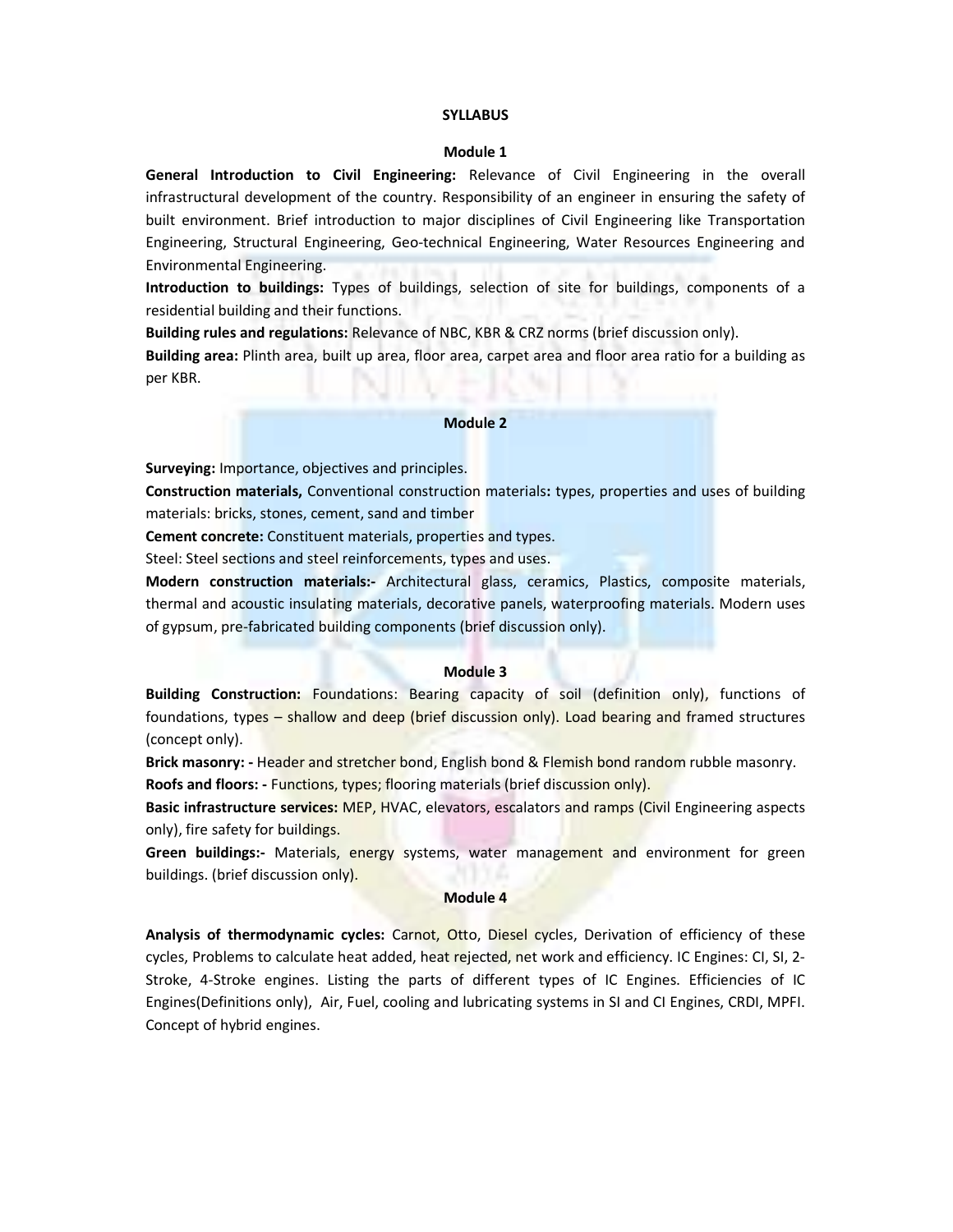#### Module 5

Refrigeration: Unit of refrigeration, reversed Carnot cycle, COP, vapour compression cycle (only description and no problems); Definitions of dry, wet & dew point temperatures, specific humidity and relative humidity, Cooling and dehumidification, Layout of unit and central air conditioners.

Description about working with sketches of: Reciprocating pump, Centrifugal pump, Pelton turbine, Francis turbine and Kaplan turbine. Overall efficiency, Problems on calculation of input and output power of pumps and turbines (No velocity triangles)

Description about working with sketches of: Belt and Chain drives, Gear and Gear trains, Single plate clutches.

## Module 6

Manufacturing Process: Basic description of the manufacturing processes – Sand Casting, Forging, Rolling, Extrusion and their applications.

Metal Joining Processes: List types of welding, Description with sketches of Arc Welding, Soldering and Brazing and their applications

Basic Machining operations: Turning, Drilling, Milling and Grinding.

Description about working with block diagram of: Lathe, Drilling machine, Milling machine, CNC Machine. Principle of CAD/CAM, Rapid and Additive manufacturing.

# Text Books:

- 1. Rangwala, S. C., Essentials of Civil Engineering, Charotar Publishing House
- 2. Mckay, W.B. and Mckay, J. K., Building Construction, Volumes 1 to 4, Pearson India Education Services

#### References Books:

- 1. Chen W.F and Liew J Y R (Eds), The Civil Engineering Handbook. II Edition CRC Press (Taylor and Francis)
- 2. Chudley, R and Greeno R, Building construction handbook, Addison Wesley, Longman group, England
- 3. Chudley, R, Construction Technology, Vol. I to IV, Longman group, England Course Plan
- 4. Kandya A A, Elements of Civil Engineering, Charotar Publishing house
- 5. Mamlouk, M. S., and Zaniewski, J. P., Materials for Civil and Construction Engineering, Pearson Publishers
- 6. Rangwala S.C and Dalal K B Building Construction Charotar Publishing house
- 7. Clifford, M., Simmons, K. and Shipway, P., An Introduction to Mechanical Engineering Part I -CRC Press
- 8. Roy and Choudhary, Elements of Mechanical Engineering, Media Promoters &Publishers Pvt. Ltd., Mumbai.
- 9. Sawhney, G. S., Fundamentals of Mechanical Engineering, PHI
- 10. G Shanmugam, M S Palanichamy, Basic Civil and Mechanical Engineering, McGraw Hill Education; First edition, 2018
- 11. Benjamin, J., Basic Mechanical Engineering, Pentex Books, 9<sup>th</sup> Edition, 2018
- 12. Balachandran, P.Basic Mechanical Engineering,Owl Books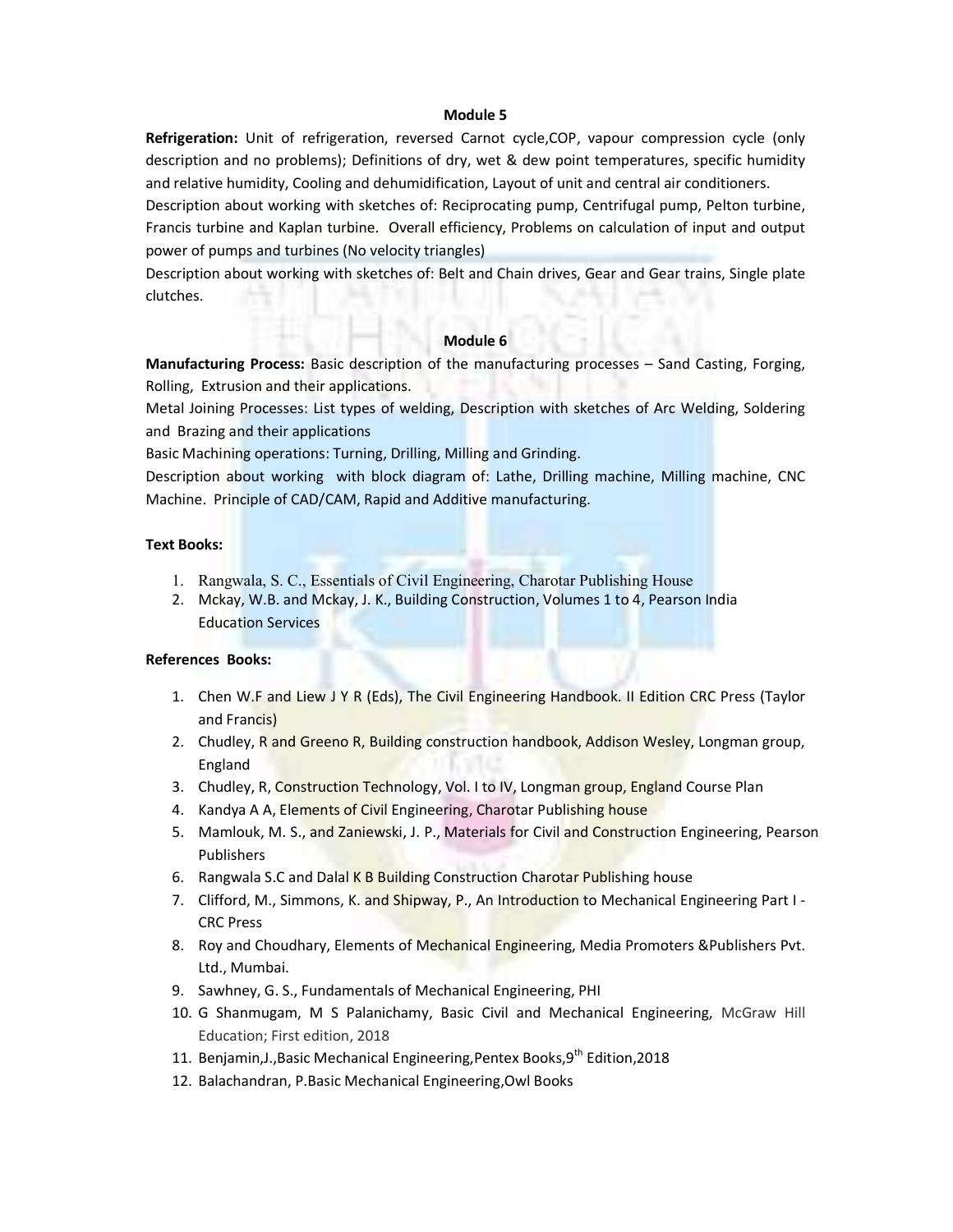# Course Contents and Lecture Schedule:

| <b>No</b>    | <b>Topic</b>                                                                                                                                                                                                             | <b>Course</b><br>outcomes<br>addressed | No.<br>οf<br><b>Lectures</b> |
|--------------|--------------------------------------------------------------------------------------------------------------------------------------------------------------------------------------------------------------------------|----------------------------------------|------------------------------|
| $\mathbf{1}$ | Module I                                                                                                                                                                                                                 |                                        | Total: 7                     |
| 1.1          | General Introduction to Civil Engineering: Relevance of Civil<br>Engineering in the overall infrastructural development of the<br>country. Responsibility of an engineer in ensuring the safety of<br>built environment. | CO1                                    | $\mathbf{1}$                 |
| 1.2          | Brief introduction to major disciplines of Civil Engineering like<br>Transportation Engineering, Structural Engineering, Geo-technical<br>Engineering, Water Resources Engineering and Environmental<br>Engineering.     | CO <sub>1</sub>                        | $\overline{2}$               |
| 1.3          | Introduction to buildings: Types of buildings, selection of site for<br>buildings, components of a residential building and their functions.                                                                             | CO <sub>2</sub>                        | $\overline{2}$               |
| 1.4          | Building rules and regulations: Relevance of NBC, KBR & CRZ norms<br>(brief discussion only)                                                                                                                             | CO <sub>2</sub>                        | 1                            |
| 1.5          | Building area: Plinth area, built up area, floor area, carpet area and<br>floor area ratio for a building as per KBR.                                                                                                    | CO <sub>2</sub>                        | $\mathbf{1}$                 |
| $2^{\circ}$  | <b>Module 2</b>                                                                                                                                                                                                          |                                        | Total: 7                     |
| 2.1          | Surveying: Importance, objectives and principles.                                                                                                                                                                        | CO <sub>3</sub>                        | 1                            |
| 2.2          | Bricks: - Classification, properties of good bricks, and tests on<br>bricks                                                                                                                                              | CO <sub>2</sub>                        | $\mathbf{1}$                 |
| 2.3          | Stones: - Qualities of good stones, types of stones and their uses.<br>Cement: - Good qualities of cement, types of cement and their<br>uses.                                                                            | CO <sub>2</sub>                        | $\mathbf{1}$                 |
| 2.4          | Sand: - Classification, qualities of good sand and sieve analysis<br>(basics only).<br>Timber: - Characteristics, properties and uses.                                                                                   | CO <sub>2</sub>                        | $\mathbf{1}$                 |
| 2.5          | Cement concrete: - Constituent materials, properties and types,<br>Steel: - Steel sections and steel reinforcements, types and uses.                                                                                     | CO <sub>2</sub>                        | $\mathbf{1}$                 |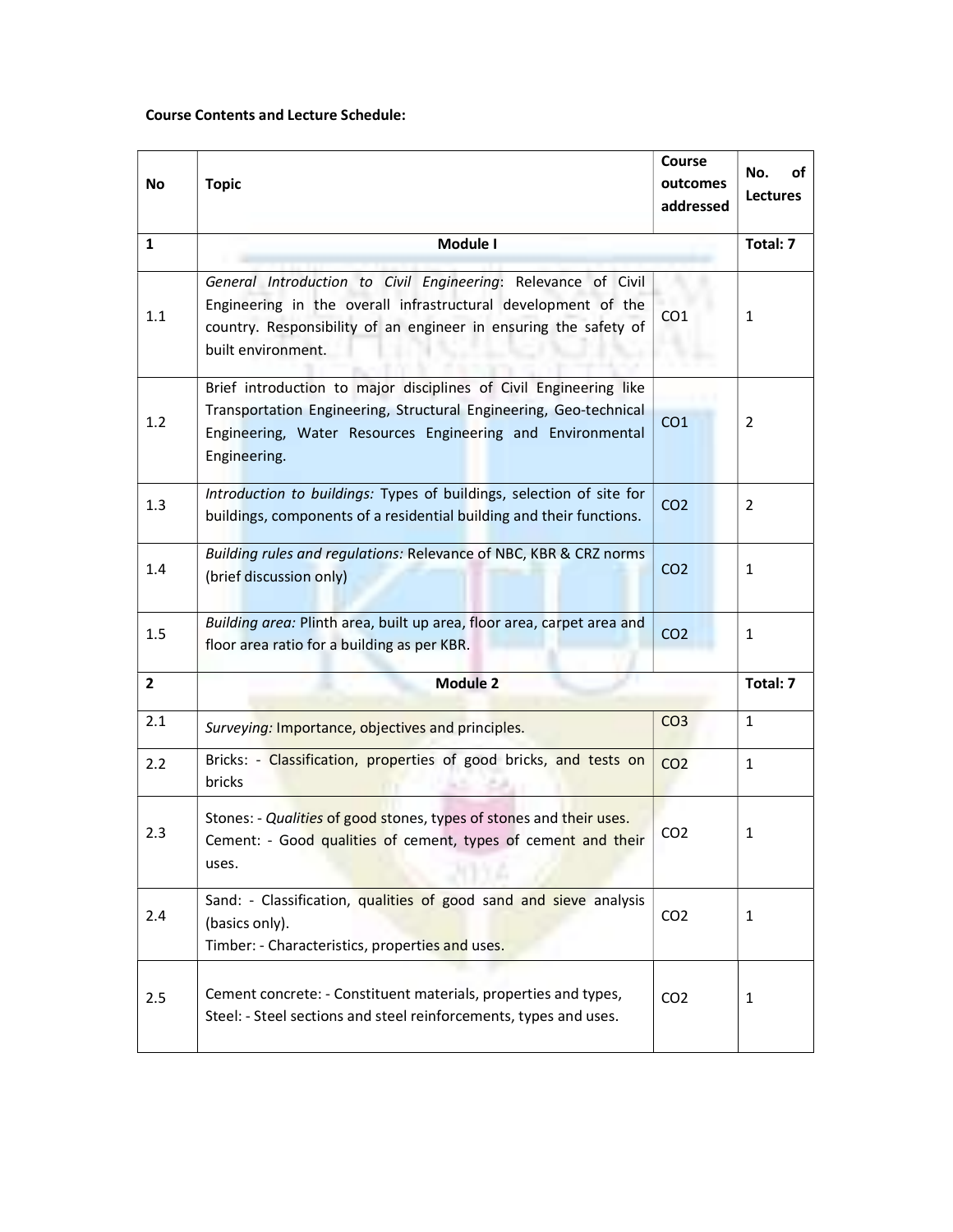| 2.6 | Modern construction materials: - Architectural glass, ceramics,<br>plastics, composite materials, thermal and acoustic insulating<br>materials, decorative panels, waterproofing materials, modern<br>uses of gypsum, pre-fabricated building components (brief<br>discussion only)                                                 | CO <sub>2</sub> | $\overline{2}$ |  |  |  |  |
|-----|-------------------------------------------------------------------------------------------------------------------------------------------------------------------------------------------------------------------------------------------------------------------------------------------------------------------------------------|-----------------|----------------|--|--|--|--|
| 3   | Module 3                                                                                                                                                                                                                                                                                                                            |                 | Total: 7       |  |  |  |  |
| 3.1 | Foundations: - Bearing capacity of soil (definition only), functions<br>of foundations, types - shallow and deep (brief discussion only).<br>Brick masonry: - Header and stretcher bond, English bond &<br>CO <sub>2</sub><br>Flemish bond- elevation and plan (one & one and a half brick wall<br>only).<br>Random rubble masonry. |                 |                |  |  |  |  |
| 3.2 | Roofs: Functions, types; roofing materials (brief discussion only)<br>Floors: Functions, types; flooring materials (brief discussion only)                                                                                                                                                                                          | CO <sub>2</sub> | 2              |  |  |  |  |
| 3.3 | Basic infrastructure services: MEP, HVAC, Elevators, escalators and<br>ramps (Civil Engineering aspects only) fire safety for buildings                                                                                                                                                                                             | CO <sub>4</sub> | $\overline{2}$ |  |  |  |  |
| 3.4 | Green buildings:- Materials, energy systems, water management<br>and environment for green buildings. (brief discussion only)                                                                                                                                                                                                       | CO <sub>5</sub> | $\mathbf{1}$   |  |  |  |  |
| 4   | <b>MODULE 4</b>                                                                                                                                                                                                                                                                                                                     |                 |                |  |  |  |  |
| 4.1 | Analysis of thermodynamic cycles: Carnot, Otto, and Diesel cycle-<br>Derivation of efficiency of these cycles, Problems to calculate heat<br>added, heat rejected, net work and efficiency                                                                                                                                          | 4               |                |  |  |  |  |
| 4.2 | IC Engines: CI, SI, 2-Stroke, 4-Stroke engines. Listing the parts of<br>different types of IC Engines, efficiencies of IC Engines (Description<br>only)                                                                                                                                                                             | 2               |                |  |  |  |  |
| 4.3 | Air, Fuel, cooling and lubricating systems in SI and CI Engines, CRDI,<br>MPFI. Concept of hybrid engines                                                                                                                                                                                                                           | 2               |                |  |  |  |  |
| 5   | <b>MODULE 5</b>                                                                                                                                                                                                                                                                                                                     |                 |                |  |  |  |  |
| 5.1 | Refrigeration: Unit of refrigeration, reversed Carnot cycle, COP, vapour<br>compression cycle (only description and no problems)                                                                                                                                                                                                    | $\mathbf{1}$    |                |  |  |  |  |
| 5.2 | Definitions of dry, wet & dew point temperatures, specific humidity and<br>relative humidity, Cooling and dehumidification, Layout of unit and<br>central air conditioners.                                                                                                                                                         | $\mathbf{1}$    |                |  |  |  |  |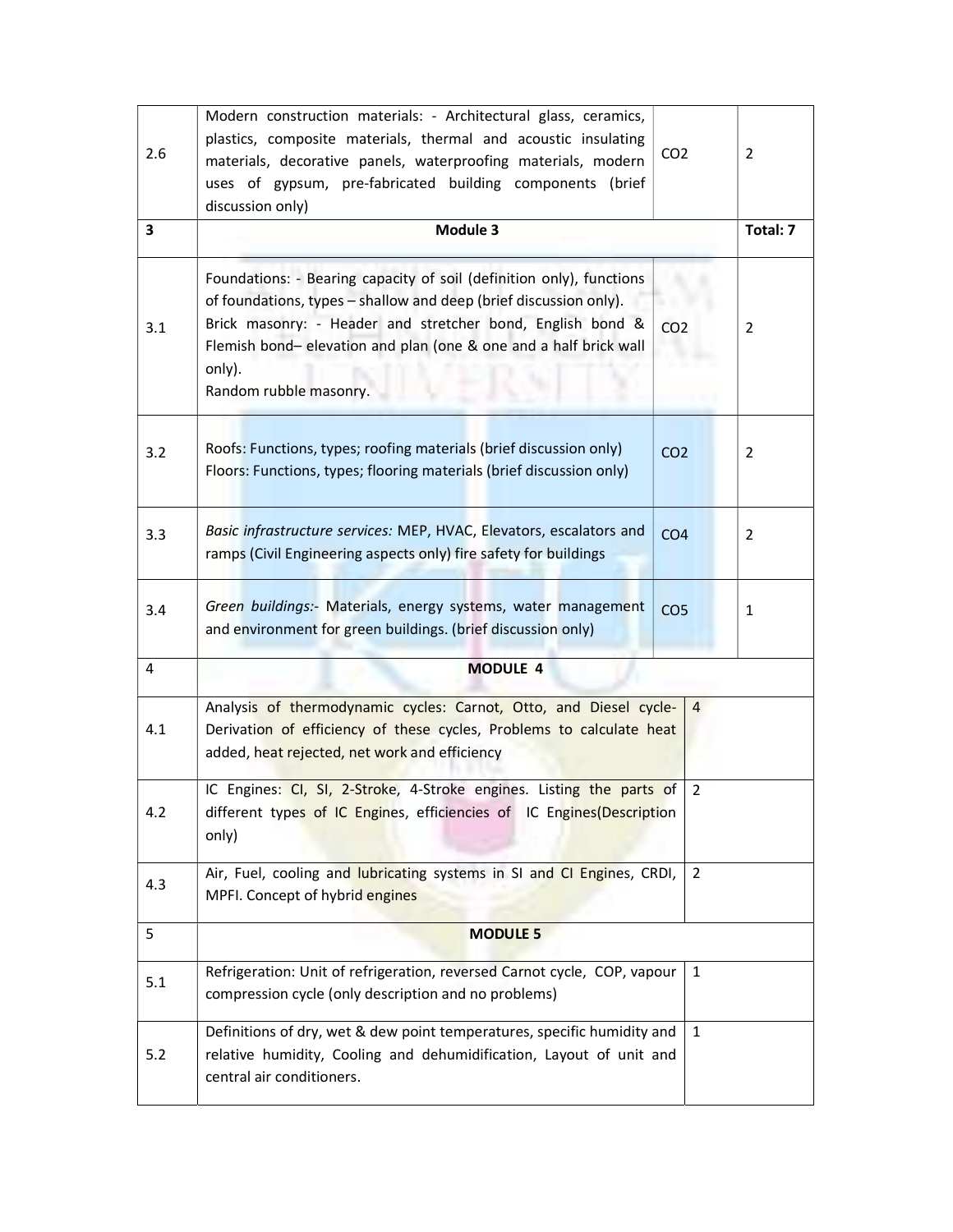| 5.3 | Description about working with sketches : Reciprocating pump,<br>Centrifugal pump, Pelton turbine, Francis turbine and Kaplan turbine.<br>Overall efficiency, Problems on calculation of input and output power<br>of pumps and turbines (No velocity triangles) | 4            |
|-----|------------------------------------------------------------------------------------------------------------------------------------------------------------------------------------------------------------------------------------------------------------------|--------------|
| 5.4 | Description about working with sketches of: Belt and Chain drives, Gear<br>and Gear trains, Single plate clutches                                                                                                                                                | 3            |
| 6   | <b>MODULE 6</b>                                                                                                                                                                                                                                                  |              |
| 6.1 | Manufacturing Process: Basic description of the manufacturing<br>processes - Sand Casting, Forging, Rolling, Extrusion and their<br>applications.                                                                                                                | 2            |
| 6.2 | Metal Joining Processes : List types of welding, Description with<br>sketches of Arc Welding, Soldering and Brazing, and their applications                                                                                                                      | $\mathbf{1}$ |
| 6.3 | Basic Machining operations: Turning, Drilling, Milling and Grinding<br>Description about working with block diagrams of: Lathe, Drilling<br>machine, Milling machine, CNC Machine                                                                                | 3            |
| 6.4 | Principle of CAD/CAM, Rapid and Additive manufacturing                                                                                                                                                                                                           | $\mathbf{1}$ |

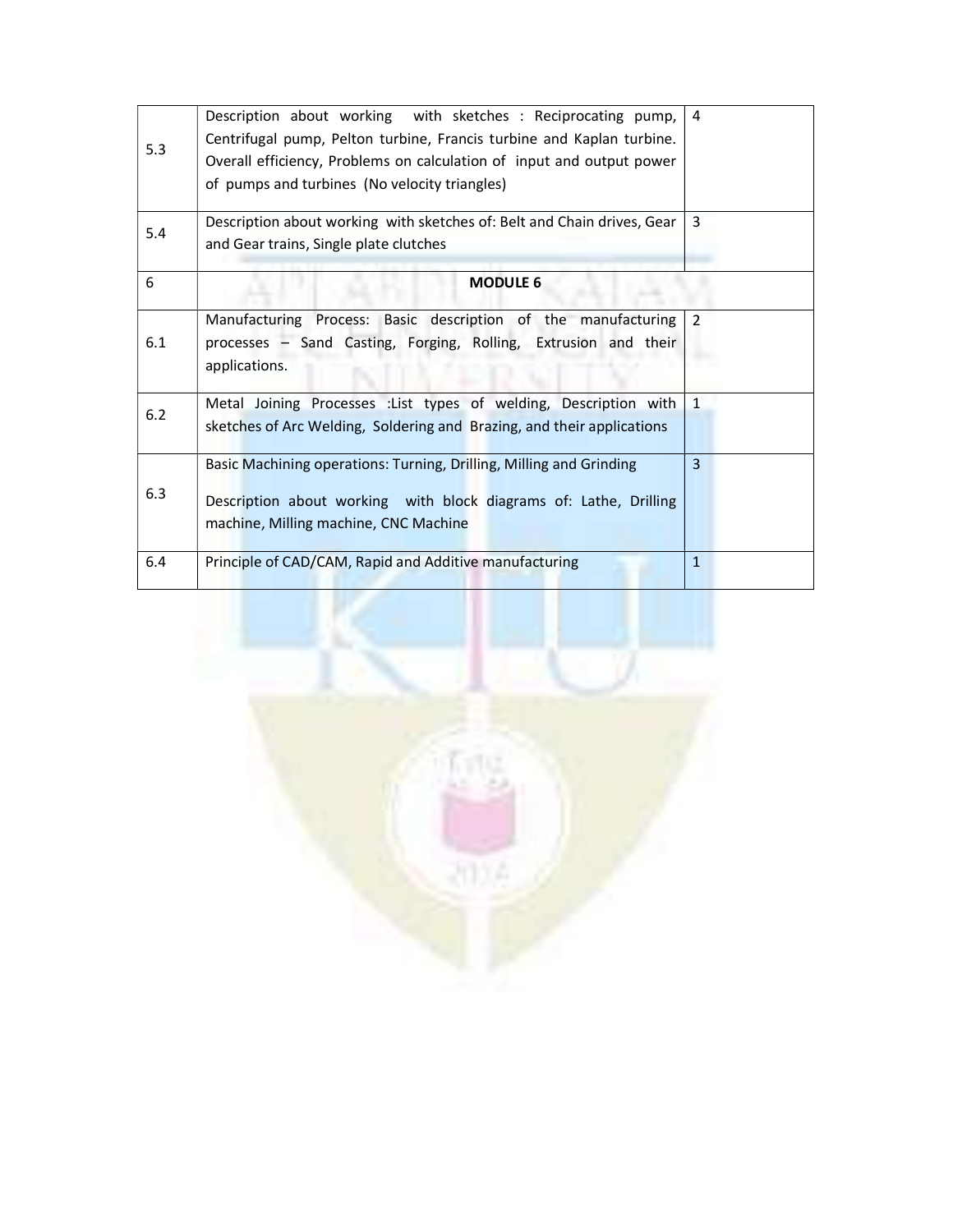| <b>EST</b> | <b>PROGRAMING IN C</b> | <b>CATEGORY</b> |   |   | <b>CREDIT</b> | <b>YEAR OF</b><br><b>INTRODUCTION</b> |
|------------|------------------------|-----------------|---|---|---------------|---------------------------------------|
| 102        |                        | ESC             | ◠ | ∽ |               | 2019                                  |

Preamble: The syllabus is prepared with the view of preparing the Engineering Graduates capable of writing readable C programs to solve computational problems that they may have to solve in their professional life. The course content is decided to cover the essential programming fundamentals which can be taught within the given slots in the curriculum. This course has got 2 Hours per week for practicing programming in C. A list showing 24 mandatory programming problems are given at the end. The instructor is supposed to give homework/assignments to write the listed programs in the rough record as and when the required theory part is covered in the class. The students are expected to come prepared with the required program written in the rough record for the lab classes.

# Prerequisite: NIL

# Course Outcomes: After the completion of the course the student will be able to

| CO <sub>1</sub>                 | Analyze a computational problem and develop an algorithm/flowchart to find its solution                                                                                                               |  |  |  |  |  |  |  |  |
|---------------------------------|-------------------------------------------------------------------------------------------------------------------------------------------------------------------------------------------------------|--|--|--|--|--|--|--|--|
| CO <sub>2</sub>                 | Develop readable* C programs with branching and looping statements, which uses<br>Arithmetic, Logical, Relational or Bitwise operators.                                                               |  |  |  |  |  |  |  |  |
| CO <sub>3</sub>                 | Write readable C programs with arrays, structure or union for storing the data to be<br>processed                                                                                                     |  |  |  |  |  |  |  |  |
| CO <sub>4</sub>                 | Divide a given computational problem into a number of modules and develop a readable<br>multi-function C program by using recursion if required, to find the solution to the<br>computational problem |  |  |  |  |  |  |  |  |
| CO <sub>5</sub>                 | Write readable C programs which use pointers for array processing and parameter passing                                                                                                               |  |  |  |  |  |  |  |  |
| CO <sub>6</sub>                 | Develop readable C programs with files for reading input and storing output                                                                                                                           |  |  |  |  |  |  |  |  |
|                                 | readable* - readability of a program means the following:                                                                                                                                             |  |  |  |  |  |  |  |  |
| 1. Logic used is easy to follow |                                                                                                                                                                                                       |  |  |  |  |  |  |  |  |
|                                 | 2. Standards to be followed for indentation and formatting                                                                                                                                            |  |  |  |  |  |  |  |  |
|                                 | 3. Meaningful names are given to variables                                                                                                                                                            |  |  |  |  |  |  |  |  |
|                                 | 4. Concise comments are provided wherever needed                                                                                                                                                      |  |  |  |  |  |  |  |  |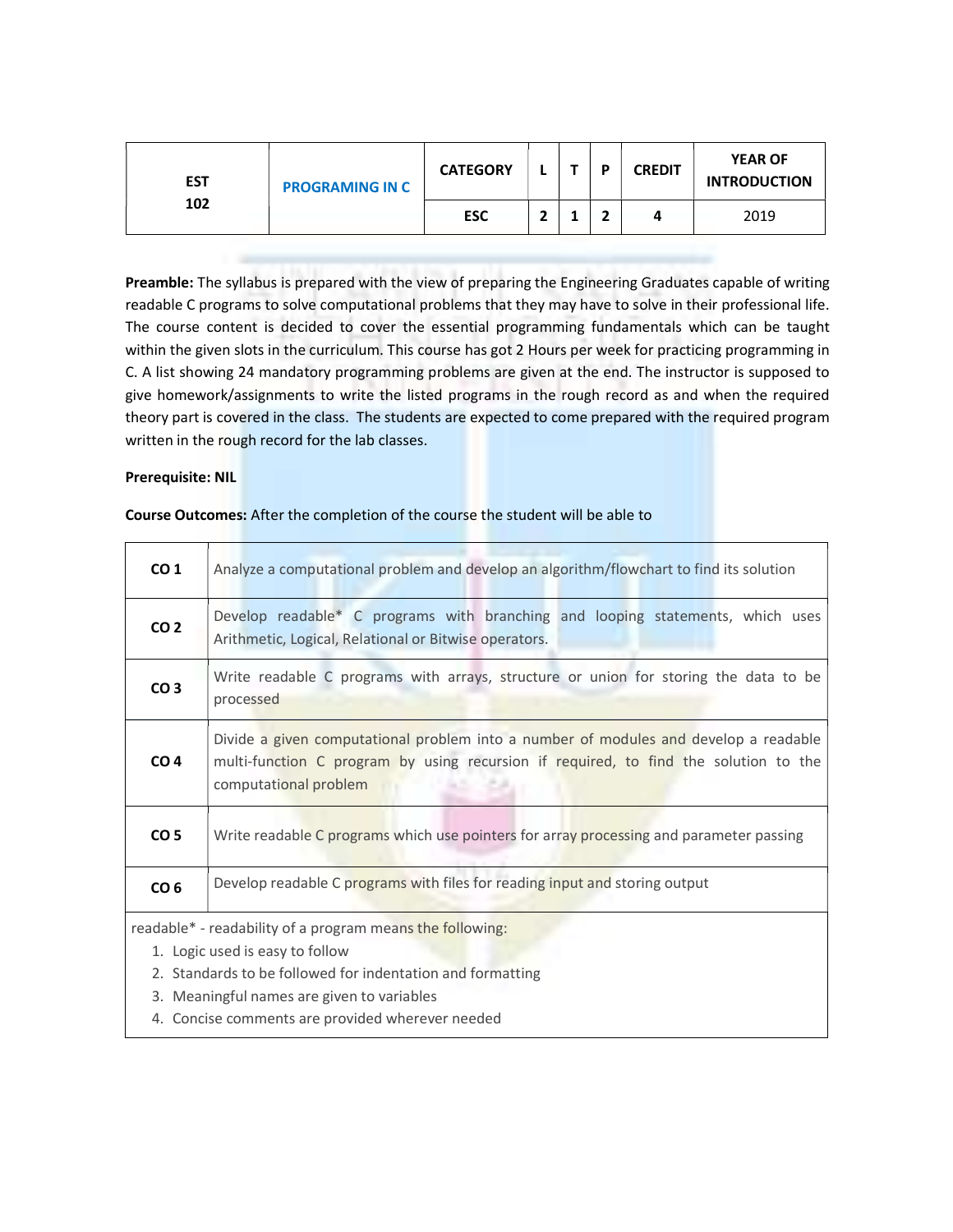# Mapping of course outcomes with program outcomes

|                 | PO <sub>1</sub>      | PO <sub>2</sub> | PO <sub>3</sub> | PO <sub>4</sub>            | PO <sub>5</sub>            | PO <sub>6</sub> | PO <sub>7</sub> | PO <sub>8</sub> | PO <sub>9</sub> | <b>PO10</b>              | <b>PO11</b> | <b>PO12</b> |
|-----------------|----------------------|-----------------|-----------------|----------------------------|----------------------------|-----------------|-----------------|-----------------|-----------------|--------------------------|-------------|-------------|
| CO <sub>1</sub> |                      |                 |                 | $\boldsymbol{\mathcal{Q}}$ |                            |                 |                 |                 |                 |                          |             |             |
| CO <sub>2</sub> |                      |                 |                 |                            | $\boldsymbol{\Theta}$      |                 |                 |                 |                 | 2                        |             |             |
| CO <sub>3</sub> |                      |                 |                 |                            |                            |                 |                 |                 |                 |                          |             |             |
| CO <sub>4</sub> |                      |                 |                 |                            | $\boldsymbol{\mathcal{D}}$ |                 |                 |                 |                 |                          |             |             |
| CO <sub>5</sub> | $\boldsymbol{\odot}$ | $\bullet$       |                 |                            | И                          |                 |                 |                 |                 | $\boldsymbol{\varOmega}$ |             |             |
| CO6             |                      |                 |                 |                            |                            |                 |                 |                 |                 |                          |             |             |

# Assessment Pattern

|                         | <b>Continuous Assessment Tests</b> | <b>End Semester</b> |                          |  |  |
|-------------------------|------------------------------------|---------------------|--------------------------|--|--|
| <b>Bloom's Category</b> | Test 1<br>(Marks)                  | Test 2<br>(Marks)   | <b>Examination Marks</b> |  |  |
| Remember                | 15                                 | 10                  | 25                       |  |  |
| Understand              | 10                                 | 15                  | 25                       |  |  |
| Apply                   | 20                                 | 20                  | 40                       |  |  |
| Analyse                 | 5                                  | 5                   | 10                       |  |  |
| Evaluate                |                                    |                     |                          |  |  |
| Create                  |                                    |                     |                          |  |  |

# Mark distribution

| <b>Total Marks</b> | <b>CIE</b>   | <b>ESE</b>   | <b>ESE Duration</b> |
|--------------------|--------------|--------------|---------------------|
|                    | <b>Marks</b> | <b>Marks</b> |                     |
| 150                | 50           | 100          | 3 hours             |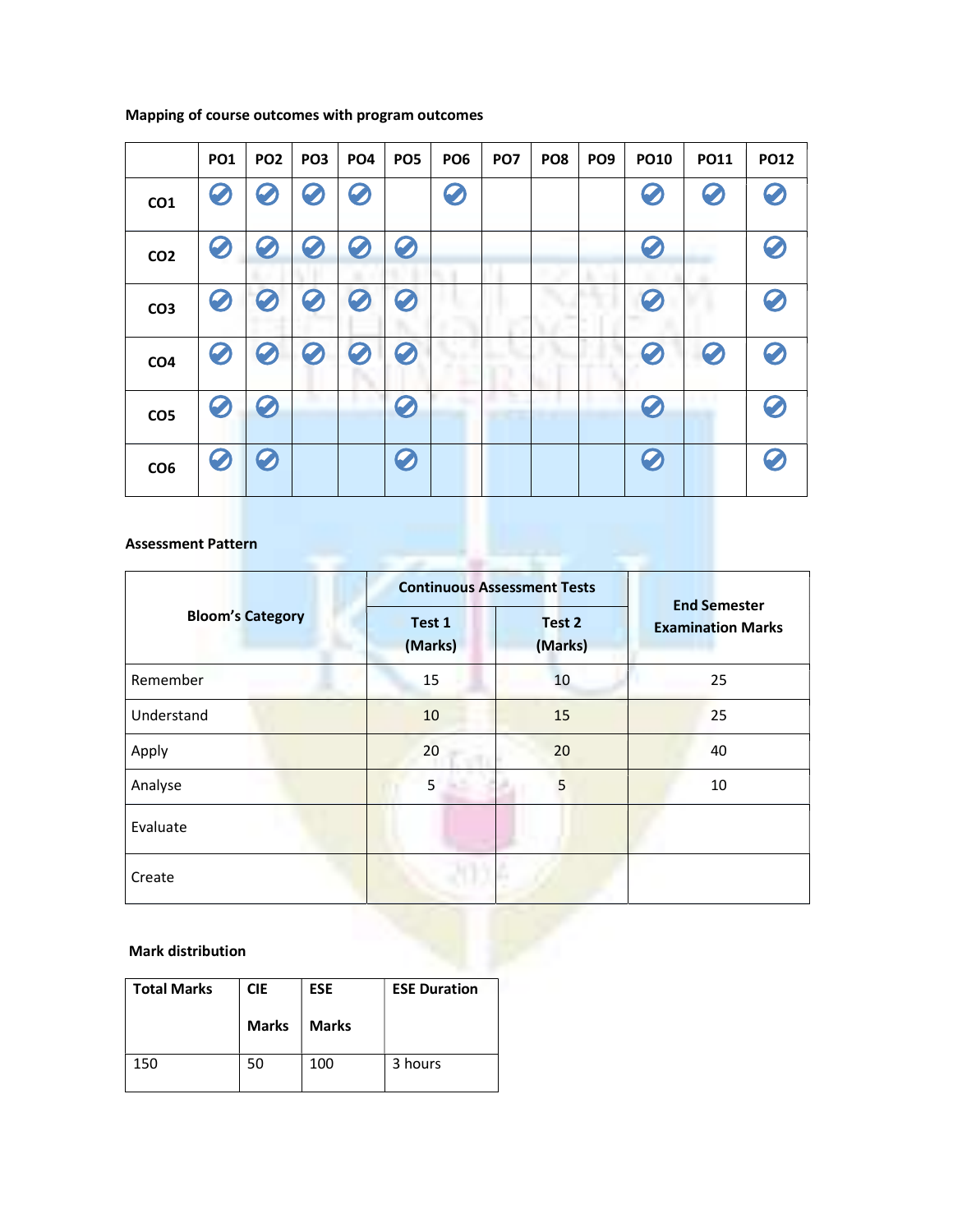#### Continuous Internal Evaluation Pattern:

| Attendance                                                              | : 10 marks |
|-------------------------------------------------------------------------|------------|
| Continuous Assessment Test 1 (for theory, for 2 hrs)                    | : 20 marks |
| Continuous Assessment Test 2 (for lab, internal examination, for 2 hrs) | : 20 marks |

Internal Examination Pattern: There will be two parts; Part A and Part B. Part A contains 5 questions with 2 questions from each module (2.5 modules  $x$  2 = 5), having 3 marks for each question. Students should answer all questions. Part B also contains 5 questions with 2 questions from each module (2.5 modules  $x$  2 = 5), of which a student should answer any one. The questions should not have subdivisions and each one carries 7 marks.

End Semester Examination Pattern: There will be two parts; Part A and Part B. Part A contains 10 questions with 2 questions from each module, having 3 marks for each question. Students should answer all questions. Part B contains 2 questions from each module of which a student should answer any one. Each question can have maximum 2 sub-divisions and carry 14 marks.

#### Sample Course Level Assessment Questions

Course Outcome 1 (CO1): Write an algorithm to check whether largest of 3 natural numbers is prime or not. Also, draw a flowchart for solving the same problem.

Course Outcome 2 (CO2): Write an easy to read C program to process a set of n natural numbers and to find the largest even number and smallest odd number from the given set of numbers. The program should not use division and modulus operators.

Course Outcome 3(CO3):Write an easy to read C program to process the marks obtained by n students of a class and prepare their rank list based on the sum of the marks obtained. There are 3 subjects for which examinations are conducted and the third subject is an elective where a student is allowed to take any one of the two courses offered.

Course Outcome 4 (CO4): Write an easy to read C program to find the value of a mathematical function f which is defined as follows.  $f(n) = n! / (sum$  of factors of n), if n is not prime and  $f(n) = n! / (sum$  of digits of n), if n is prime.

Course Outcome 5 (CO5): Write an easy to read C program to sort a set of n integers and to find the number of unique numbers and the number of repeated numbers in the given set of numbers. Use a function which takes an integer array of n elements, sorts the array using the Bubble Sorting Technique and returns the number of unique numbers and the number of repeated numbers in the given array.

Course Outcome 6 (CO6): Write an easy to read C program to process a text file and to print the Palindrome words into an output file.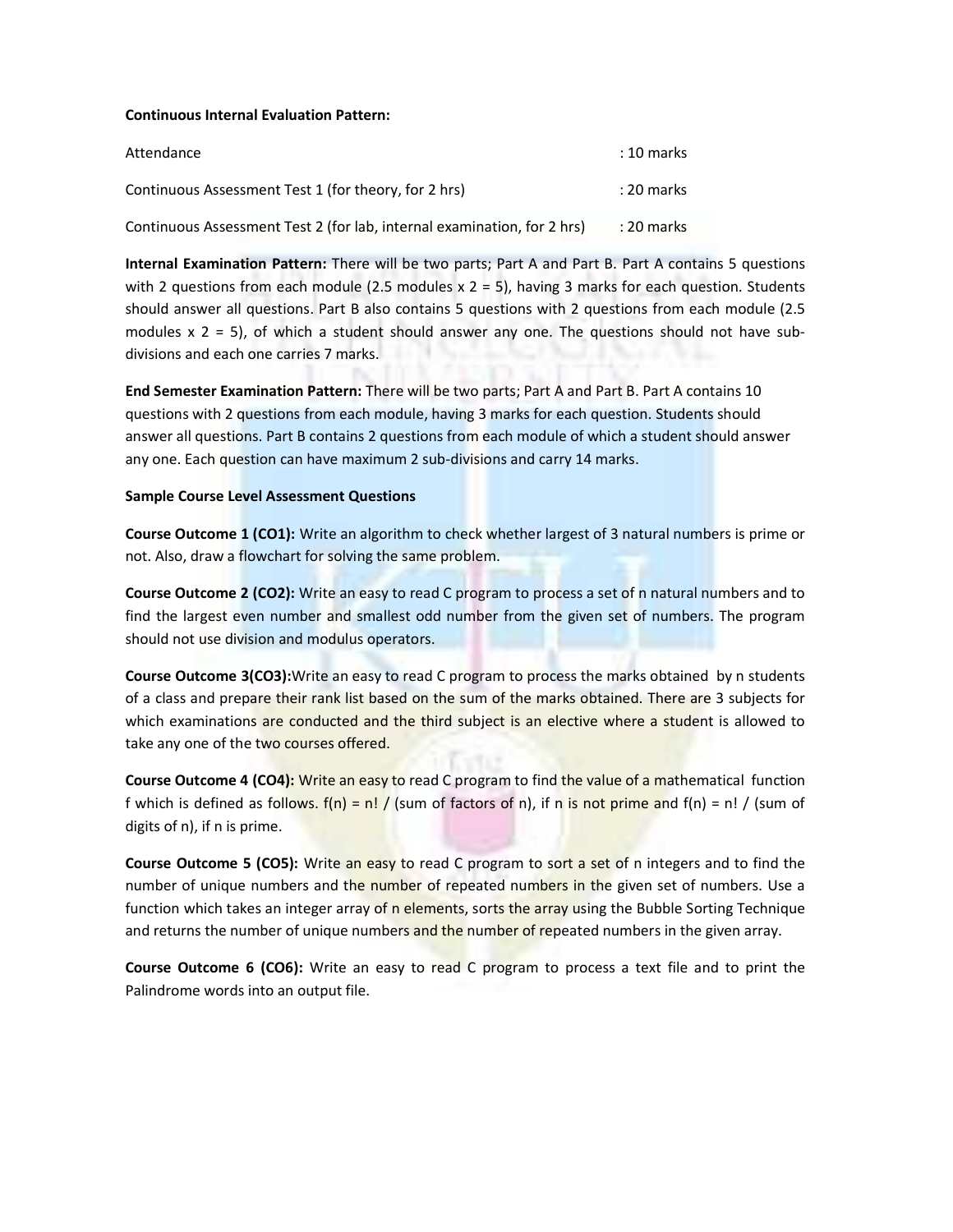#### Model Question paper

| <b>QP CODE:</b> | PAGES:3 |
|-----------------|---------|
|                 |         |

Reg No:

Name :

APJ ABDUL KALAM TECHNOLOGICAL UNIVERSITY FIRST SEMESTER B.TECH DEGREE EXAMINATION, MONTH & YEAR

Course Code: EST 102

#### Course Name: Programming in C (Common to all programs)

Max.Marks:100 Duration: 3 Hours

#### PART A

## Answer all Questions. Each question carries 3 Marks

- 1. Write short note on processor and memory in a computer.
- 2. What are the differences between compiled and interpreted languages? Give example for each.
- 3. Write a C program to read a Natural Number through keyboard and to display the reverse of the given number. For example, if "3214567" is given as input, the output to be shown is "7654123".
- 4. Is it advisable to use goto statements in a C program? Justify your answer.
- 5. Explain the different ways in which you can *declare & initialize* a single dimensional array.
- 6. Write a C program to read a sentence through keyboard and to display the count of white spaces in the given sentence.
- 7. What are the advantages of using functions in a program?
- 8. With a simple example program, explain scope and life time of variables in C.
- 9. Write a function in C which takes the address of a single dimensional array (containing a finite sequence of numbers) and the number of numbers stored in the array as arguments and stores the numbers in the same array in reverse order. Use pointers to access the elements of the array.
- 10. With an example, explain the different modes of opening a file. (10x3=30)

### Part B

#### Answer any one Question from each module. Each question carries 14 Marks

- 11. (a) Draw a flow chart to find the position of an element in a given sequence, using linear searching technique. With an example explain how the flowchart finds the position of a given element. (10) and the contract of the contract of the contract of the contract of the contract of the contract of the contract of the contract of the contract of the contract of the contract of the contract of the co
	- (b) Write a pseudo code representing the flowchart for linear searching. (4)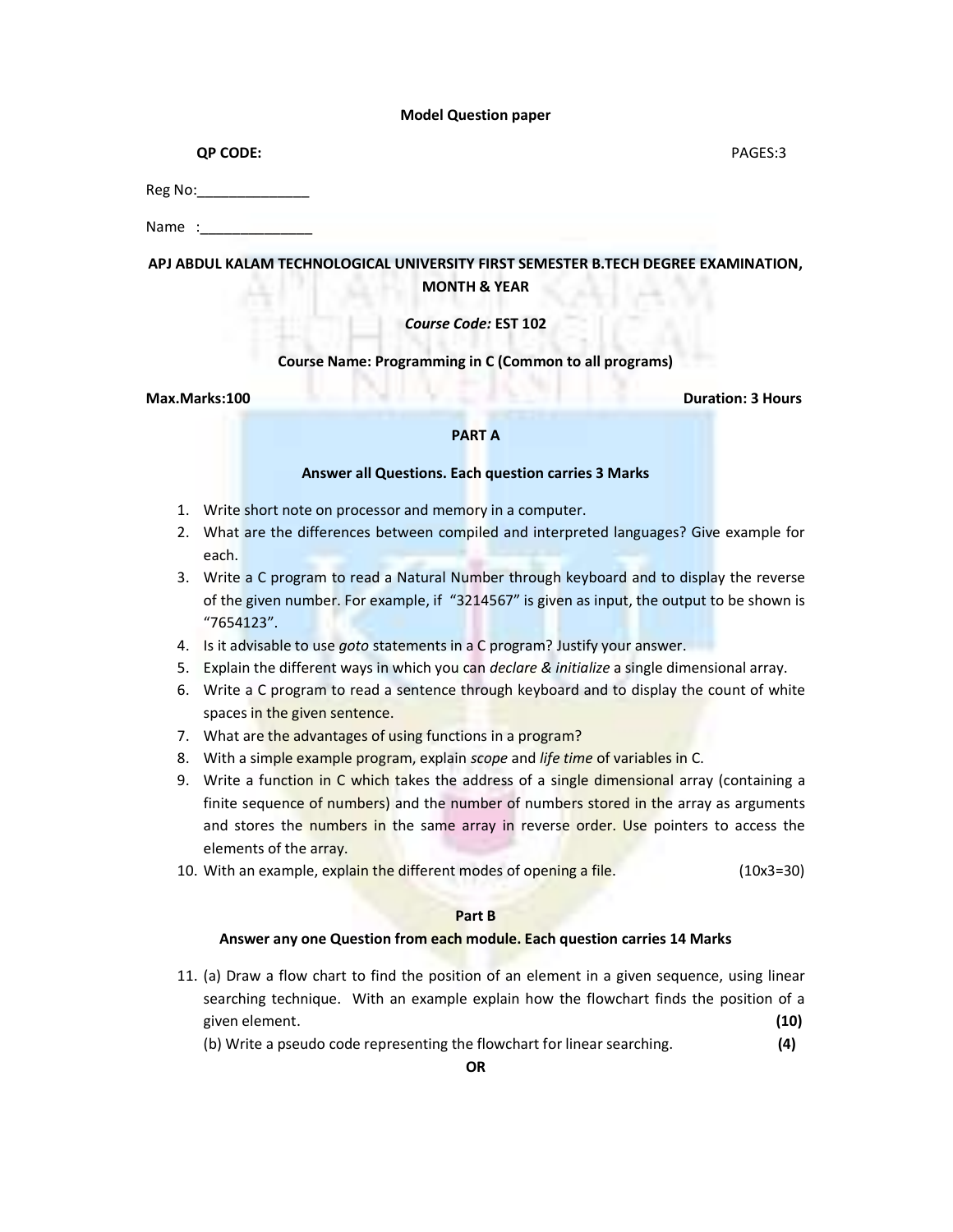|                                                                    |          |  |  |  |  |  |  |     | 12. (a) With the help of a flow chart, explain the bubble sort operation. Illustrate with an |      |
|--------------------------------------------------------------------|----------|--|--|--|--|--|--|-----|----------------------------------------------------------------------------------------------|------|
|                                                                    | example. |  |  |  |  |  |  |     |                                                                                              | (10) |
| (b) Write an algorithm representing the flowchart for bubble sort. |          |  |  |  |  |  |  | (4) |                                                                                              |      |

13. (a) Write a C program to read an English Alphabet through keyboard and display whether the given Alphabet is in upper case or lower case. (6) (b) Explain how one can use the builtin function in C, scanfto read values of different data types. Also explain using examples how one can use the builtin function in C, printffor text formatting. (8)

OR

- 14. (a) With suitable examples, explain various operators in C. (10) (b) Explain how characters are stored and processed in C. (4)
- 15. (a) Write a function in C which takes a 2-Dimensional array storing a matrix of numbers and the order of the matrix (number of rows and columns) as arguments and displays the sum of the elements stored in each row. (6 ) (b) Write a C program to check whether a given matrix is a diagonal matrix. (8)

| w             |  |
|---------------|--|
|               |  |
| ۰,<br>w<br>۰. |  |

- 16. (a) Without using any builtin string processing function like strlen, strcat etc., write a program to concatenate two strings. (8) and the concatenate of  $\sim$  (8) (b) Write a C program to perform bubble sort. (6)
- 17. (a) Write a function namely myFact in C to find the factorial of a given number. Also, write another function in C namelynCr which accepts two positive integer parameters  $n$  and  $r$  and returns the value of the mathematical function  $C(n,r)$  (n! / (r! x (n - r)!)). The function nCr is expected to make use of the factorial function *myFact*. (10) (b) What is recursion? Give an example. (4)

# OR

18. (a) With a suitable example, explain the differences between a structure and a union in C.

 (6) (b) Declare a structure namely Student to store the details (roll number, name, mark\_for\_C) of a student. Then, write a program in C to find the average mark obtained by the students in a class for the subject **Programming in C** (using the field mark\_for\_C). Use array of structures to store the required data (8)

19. (a) With a suitable example, explain the concept of pass by reference. (6) (b) With a suitable example, explain how pointers can help in changing the content of a single dimensionally array passed as an argument to a function in C.

(8)

OR

20. (a) Differentiate between sequential files and random access files? (4)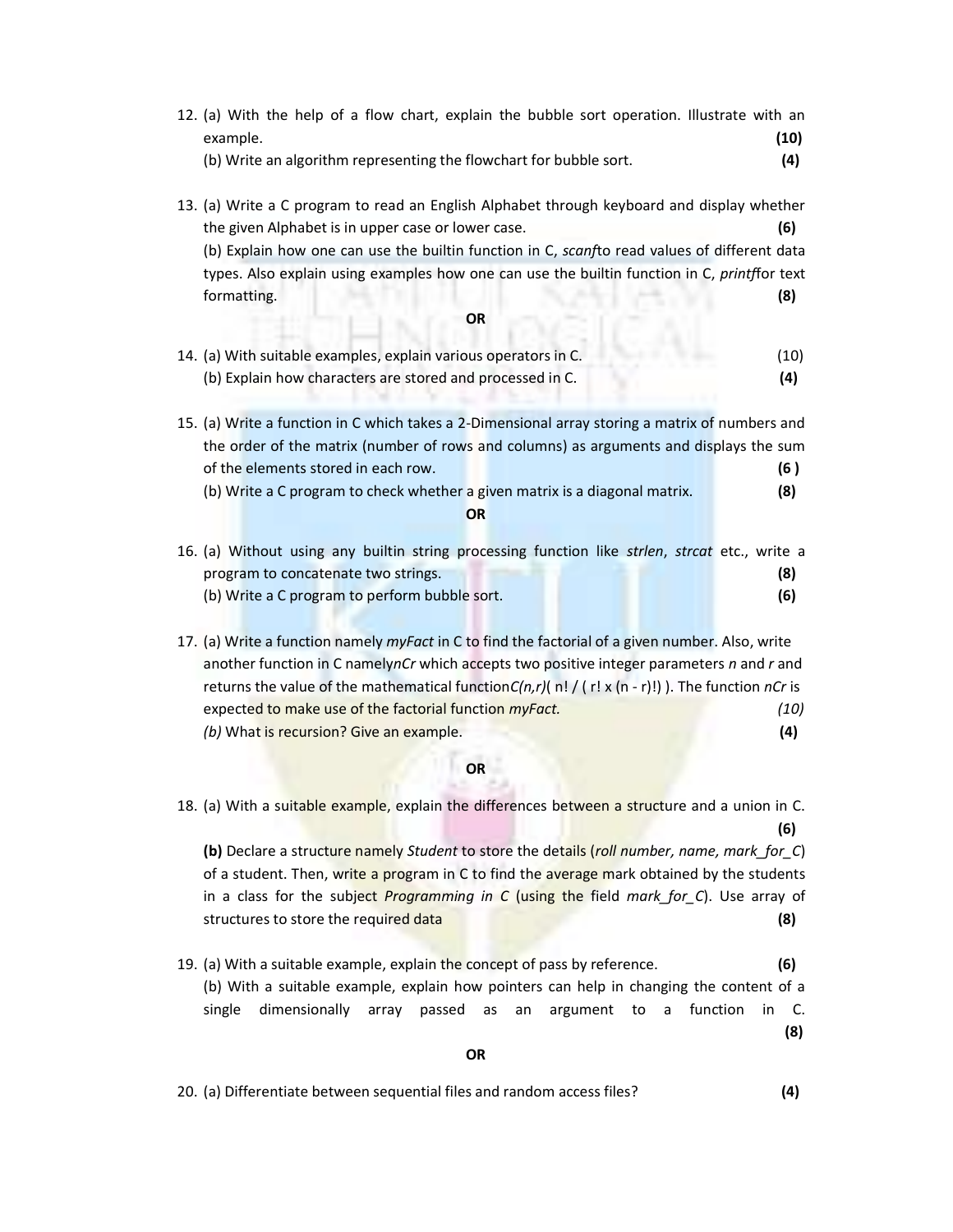(b) Using the prototypes explain the functionality provided by the following functions. (10)

rewind()



# **SYLLABUS** Programming in C (Common to all disciplines)

#### Module 1

## Basics of Computer Hardware and Software

Basics of Computer Architecture: processor, Memory, Input& Output devices Application Software & System software: Compilers, interpreters, High level and low level languages Introduction to structured approach to programming, Flow chart Algorithms, Pseudo code (bubble sort, linear search - algorithms and pseudocode)

### Module 2

#### Program Basics

Basic structure of C program: Character set, Tokens, Identifiers in C, Variables and Data Types , Constants, Console IO Operations, printf and scanf

Operators and Expressions: Expressions and Arithmetic Operators, Relational and Logical Operators, Conditional operator, size of operator, Assignment operators and Bitwise Operators. Operators **Precedence** 

Control Flow Statements: If Statement, Switch Statement, Unconditional Branching using goto statement, While Loop, Do While Loop, For Loop, Break and Continue statements.(Simple programs covering control flow)

## Module 3

# Arrays and strings

Arrays Declaration and Initialization, 1-Dimensional Array, 2-Dimensional Array String processing: In built String handling functions (strlen, strcpy, strcat and strcmp, puts, gets) Linear search program, bubble sort program, simple programs covering arrays and strings

#### Module 4

#### Working with functions

Introduction to modular programming, writing functions, formal parameters, actual parameters Pass by Value, Recursion, Arrays as Function Parameters structure, union, Storage Classes, Scope and life time of variables, simple programs using functions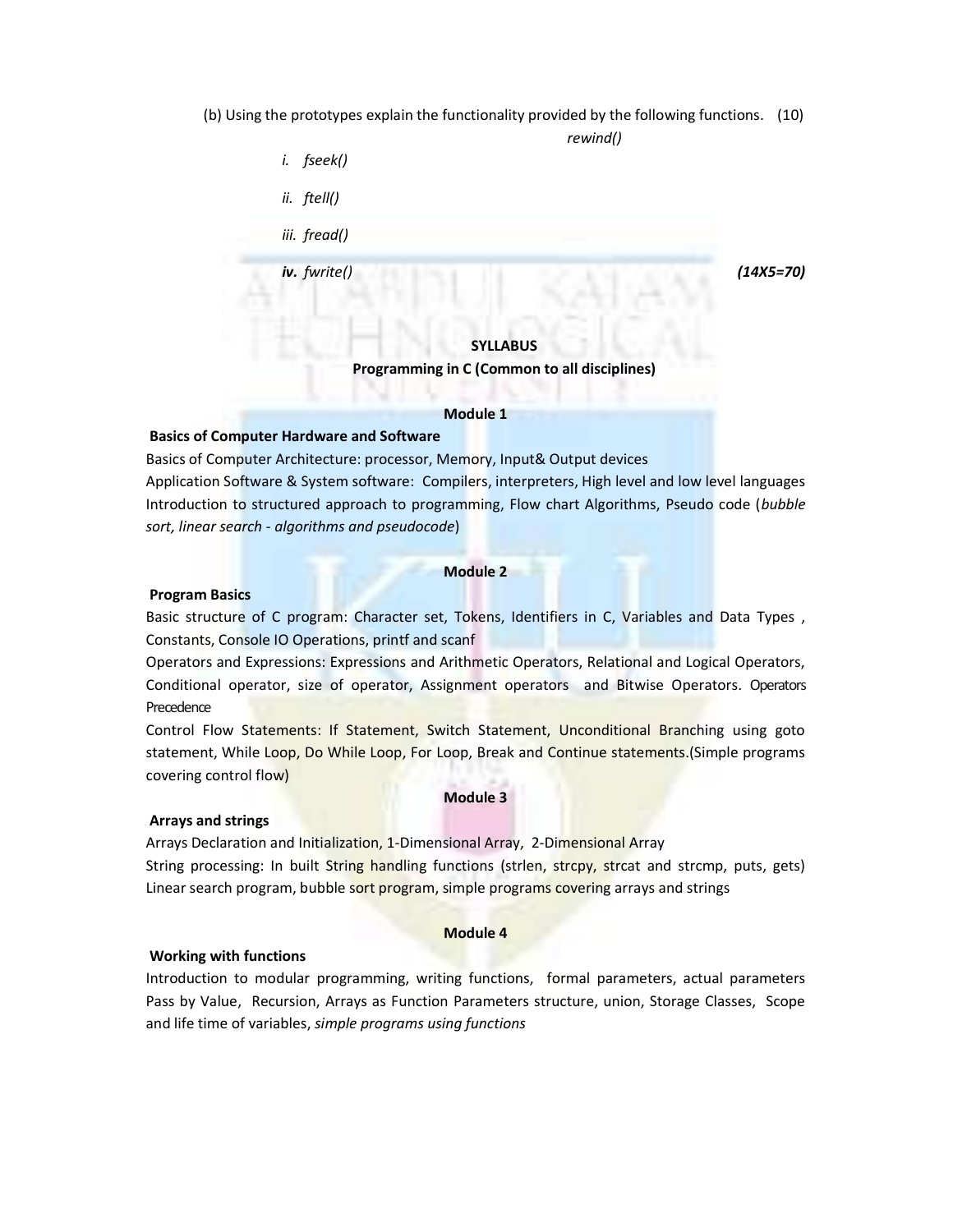## Module 5

# Pointers and Files

Basics of Pointer: declaring pointers, accessing data though pointers, NULL pointer,array access using pointers, pass by reference effect

File Operations: open, close, read, write, append

Sequential access and random access to files: In built file handlingfunctions (rewind(), fseek(), ftell(), feof(), fread(), fwrite()), simple programs covering pointers and files.

# Text Books

- 1. Schaum Series, Gottfried B.S.,Tata McGraw Hill,Programming with C
- 2. E. Balagurusamy, Mcgraw Hill,Programming in ANSI C
- 3. Asok N Kamthane, Pearson,Programming in C
- 4. Anita Goel, Pearson, Computer Fundamentals

## Reference Books

- 1. Anita Goel and Ajay Mittal, Pearson, Computer fundamentals and Programming in C
- 2. Brian W. Kernighan and Dennis M. Ritchie, Pearson, C Programming Language
- 3. Rajaraman V, PHI, Computer Basics and Programming in C
- 4. Yashavant P, Kanetkar, BPB Publications, Let us C

|     | <b>Module 1: Basics of Computer Hardware and Software</b>                                                                                                                                                               | (7 hours) |
|-----|-------------------------------------------------------------------------------------------------------------------------------------------------------------------------------------------------------------------------|-----------|
| 1.1 | Basics of Computer Architecture: Processor, Memory, Input& Output devices                                                                                                                                               | 2 hours   |
| 1.2 | Application Software & System software: Compilers, interpreters, High level<br>and low level languages                                                                                                                  | 2 hours   |
| 1.3 | Introduction to structured approach to programming, Flow chart                                                                                                                                                          | 1 hours   |
| 1.4 | Algorithms, Pseudo code (bubble sort, linear search - algorithms and<br>pseudocode)                                                                                                                                     | 2 hours   |
|     | <b>Module 2: Program Basics</b>                                                                                                                                                                                         | (8 hours) |
| 2.1 | Basic structure of C program: Character set, Tokens, Identifiers in C, Variables<br>and Data Types, Constants, Console IO Operations, printf and scanf                                                                  |           |
| 2.2 | <b>Operators and Expressions:</b> Expressions and Arithmetic Operators, Relational<br>and Logical Operators, Conditional operator, sizeof operator, Assignment<br>operators and Bitwise Operators. Operators Precedence | 2 hours   |

## Course Contents and Lecture Schedule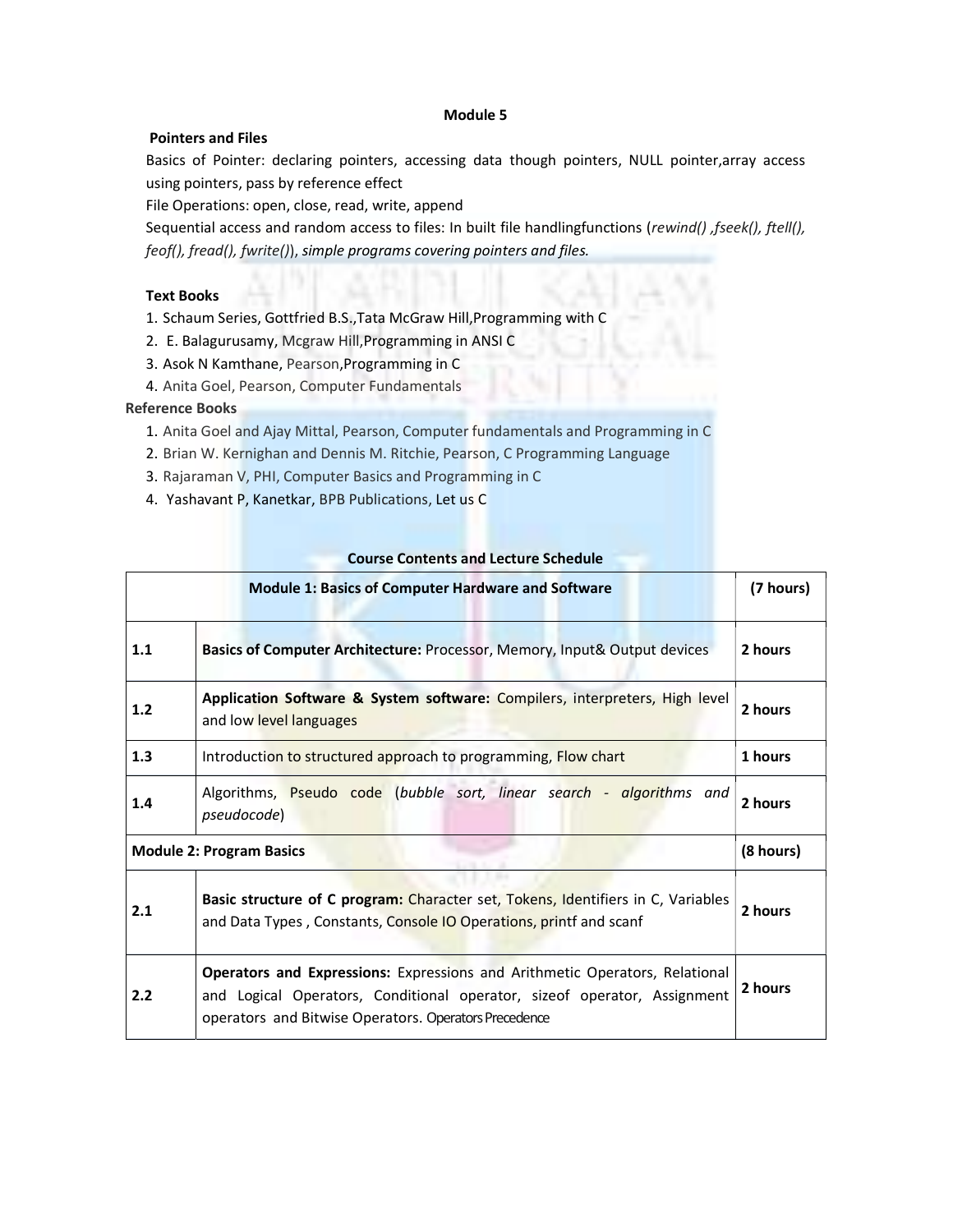| 2.3                                     | Control Flow Statements: If Statement, Switch Statement, Unconditional<br>Branching using goto statement, While Loop, Do While Loop, For Loop, Break<br>and Continue statements. (Simple programs covering control flow) |           |  |
|-----------------------------------------|--------------------------------------------------------------------------------------------------------------------------------------------------------------------------------------------------------------------------|-----------|--|
| <b>Module 3: Arrays and strings:</b>    |                                                                                                                                                                                                                          |           |  |
| 3.1                                     | Arrays Declaration and Initialization, 1-Dimensional Array, 2-Dimensional Array                                                                                                                                          |           |  |
| 3.2                                     | String processing: In built String handling functions(strlen, strcpy, strcat and<br>strcmp, puts, gets)                                                                                                                  | 2 hours   |  |
| 3.3                                     | Linear search program, bubble sort program, simple programs covering arrays<br>and strings                                                                                                                               | 3 hours   |  |
| <b>Module 4: Working with functions</b> |                                                                                                                                                                                                                          |           |  |
| 4.1                                     | Introduction to modular programming, writing functions, formal parameters,<br>actual parameters                                                                                                                          |           |  |
| 4.2                                     | Pass by Value, Recursion, Arrays as Function Parameters                                                                                                                                                                  |           |  |
| 4.3                                     | structure, union, Storage Classes, Scope and life time of variables, simple<br>programs using functions                                                                                                                  |           |  |
|                                         | <b>Module 5: Pointers and Files</b>                                                                                                                                                                                      | (7 hours) |  |
| 5.1                                     | Basics of Pointer: declaring pointers, accessing data though pointers, NULL<br>pointer, array access using pointers, pass by reference effect                                                                            |           |  |
| $5.2$                                   | File Operations: open, close, read, write, append                                                                                                                                                                        |           |  |
| 5.3                                     | Sequential access and random access to files: In built file handlingfunctions<br>(rewind() ,fseek(), ftell(), feof(), fread(), fwrite()), simple programs covering<br>pointers and files.                                |           |  |

# C PROGRAMMING LAB (Practical part of EST 102, Programming in C)

Assessment Method: The Academic Assessment for the Programming lab should be done internally by the College. The assessment shall be made on 50 marks and the mark is divided as follows: Practical Records/Outputs - 20 marks (internal by the College), Regular Lab Viva - 5 marks (internal by the College), Final Practical Exam – 25 marks (internal by the College).

The mark obtained out of 50 will be converted into equivalent proportion out of 20 for CIE computation.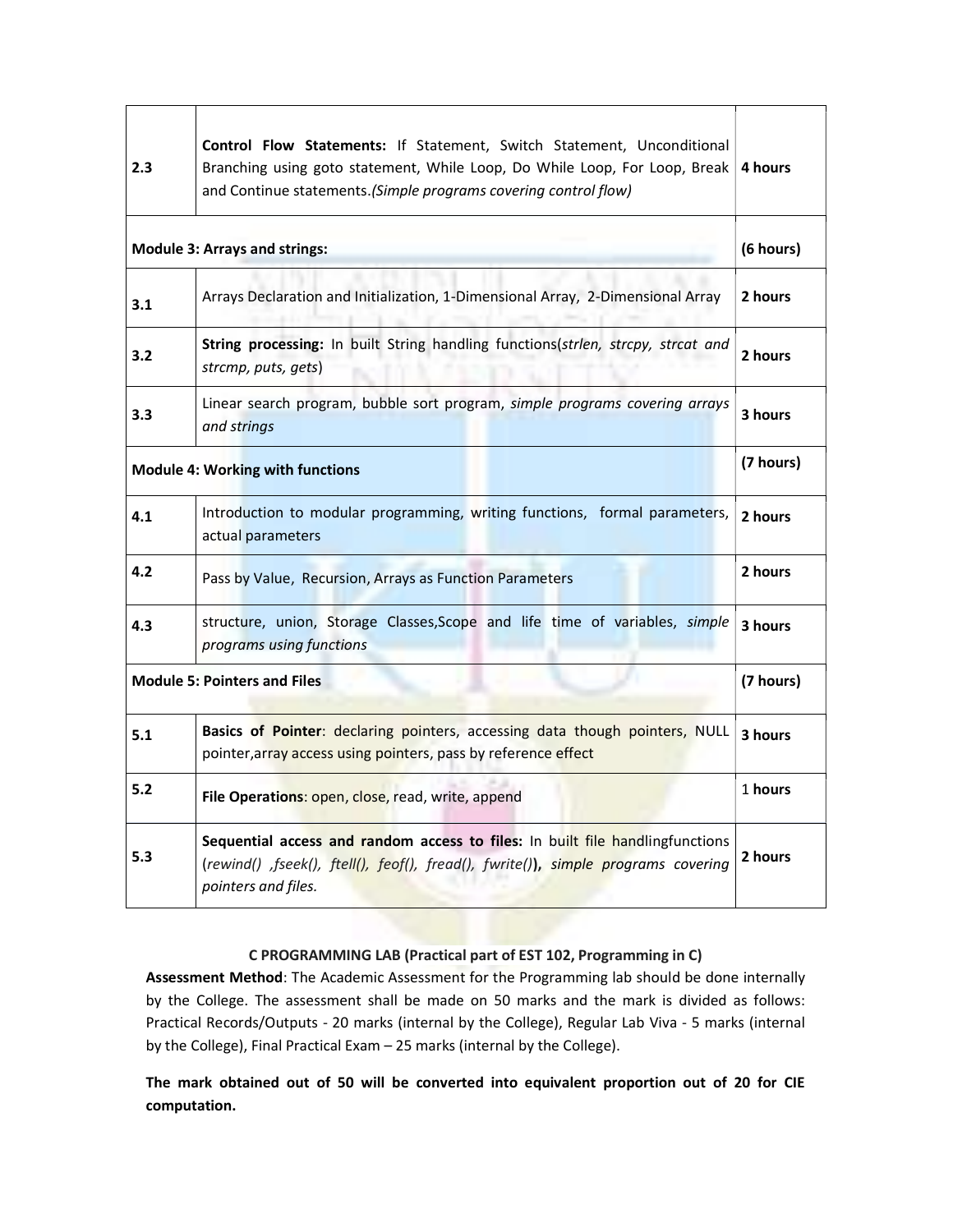### LIST OF LAB EXPERIMENTS

1. Familiarization of Hardware Components of a Computer

2. Familiarization of Linux environment – How to do Programming in C with Linux

3. Familiarization of console I/O and operators in C

i) Display "Hello World"

ii) Read two numbers, add them and display theirsum

iii) Read the radius of a circle, calculate its area and display it

iv)Evaluate the arithmetic expression ((a -b / c \* d + e) \* (f +g)) and display its solution.Read the values of the variables from the user through console.

4. Read 3 integer values and find the largest amoung them.

5. Read a Natural Number and check whether the number is prime or not

6. Read a Natural Number and check whether the number is Armstrong or not

7. Read n integers, store them in an array and find their sum and average

 8. Read n integers, store them in an array and search for an element in the array using an algorithm for Linear Search

 9. Read n integers, store them in an array and sort the elements in the array using Bubble Sort algorithm

10. Read a string (word), store it in an array and check whether it is a palindrome word or not.

11.Read two strings (each one ending with a \$ symbol), store them in arrays and concatenate them without using library functions.

 12. Read a string (ending with a \$ symbol), store it in an array and count the number of vowels, consonants and spaces in it.

13. Read two input each representing the distances between two points in the Euclidean space, store these in structure variables and add the two distance values.

14. Using structure, read and print data of n employees (Name, Employee Id and Salary)

15. Declare a union containing 5 string variables (Name, House Name, City Name, State and Pin code) each with a length of C\_SIZE (user defined constant). Then, read and display the address of a person using a variable of the union.

16. Find the factorial of a given Natural Number n usingrecursive and non recursive functions

17. Read a string (word), store it in an array and obtain its reverse by using a user defined function.

18. Write a menu driven program for performing matrix addition, multiplication and finding the transpose. Use functions to (i) read a matrix, (ii) find the sum of two matrices, (iii) find the product of two matrices, (i) find the transpose of a matrix and (v) display a matrix.

- 19. Do the following using pointers
	- i) add two numbers

ii) swap two numbers using a user defined function

20. Input and Print the elements of an array using pointers

21. Compute sum of the elements stored in an array using pointers and user defined function.

22. Create a file and perform the following

- iii) Write data to the file
- iv) Read the data in a given file & display the file content on console
- v) append new data and display on console

23. Open a text input file and count number of characters, words and lines in it; and store the results in an output file.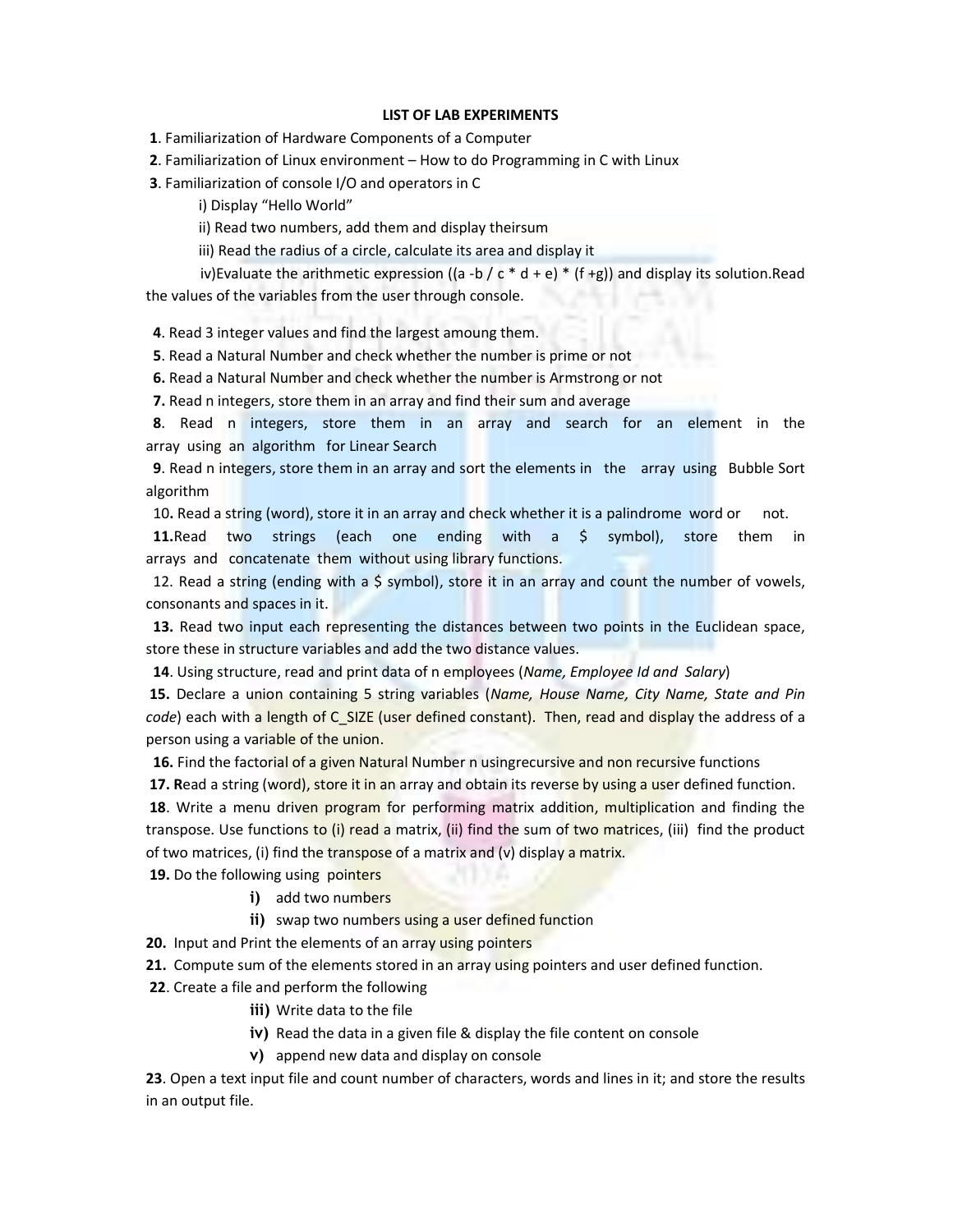|            |                    | <b>CATEGORY</b> | - | D | <b>CREDIT</b> | ΟF<br><b>YEAR</b>   |
|------------|--------------------|-----------------|---|---|---------------|---------------------|
| <b>HUN</b> | <b>LIFE SKILLS</b> |                 |   |   |               | <b>INTRODUCTION</b> |
| 101        |                    | <b>MNC</b>      | - | - | ---           | 2019                |

Preamble: Life skills are those competencies that provide the means for an individual to be resourceful and positive while taking on life's vicissitudes. Development of one's personality by being aware of the self, connecting with others, reflecting on the abstract and the concrete, leading and generating change, and staying rooted in time-tested values and principles is being aimed at. This course is designed to enhance the employability and maximize the potential of the students by introducing them to the principles that underly personal and professional success, and help them acquire the skills needed to apply these principles in their lives and careers.

## Prerequisite: None

Course Outcomes: After the completion of the course the student will be able to

| CO <sub>1</sub> | Define and Identify different life skills required in personal and professional life     |
|-----------------|------------------------------------------------------------------------------------------|
| CO <sub>2</sub> | Develop an awareness of the self and apply well-defined techniques to cope with emotions |
|                 | and stress.                                                                              |
| CO <sub>3</sub> | Explain the basic mechanics of effective communication and demonstrate these through     |
|                 | presentations.                                                                           |
| CO <sub>4</sub> | Take part in group discussions                                                           |
| CO <sub>5</sub> | Use appropriate thinking and problem solving techniques to solve new problems            |
| CO <sub>6</sub> | Understand the basics of teamwork and leadership                                         |

## Mapping of course outcomes with program outcomes

|                 | PO <sub>1</sub> | <b>PO 2</b> | <b>PO3</b> | <b>PO 4</b> | PO <sub>5</sub> | PO <sub>6</sub> | <b>PO 7</b> | PO <sub>8</sub> | <b>PO 9</b> | PO PO |    | <b>PO</b> |
|-----------------|-----------------|-------------|------------|-------------|-----------------|-----------------|-------------|-----------------|-------------|-------|----|-----------|
|                 |                 |             |            |             |                 |                 |             |                 |             | 10    | 11 | 12        |
| CO <sub>1</sub> |                 |             |            |             |                 |                 |             |                 | 2           | 2     |    | 3         |
| CO <sub>2</sub> |                 |             |            |             |                 |                 |             |                 | 3           |       |    |           |
| CO <sub>3</sub> |                 |             |            |             |                 |                 |             |                 |             | 3     |    |           |
| CO <sub>4</sub> |                 |             |            |             |                 |                 |             |                 |             | 3     |    |           |
| CO <sub>5</sub> |                 | 3           | 2          |             |                 |                 |             |                 |             |       |    |           |
| CO <sub>6</sub> |                 |             |            |             |                 |                 |             |                 |             |       |    |           |

# Mark distribution

| <b>Total Marks</b> | <b>CIE</b> | <b>ESE</b> | <b>ESE Duration</b> |
|--------------------|------------|------------|---------------------|
| 100                | 50         | 50         | 2 hours             |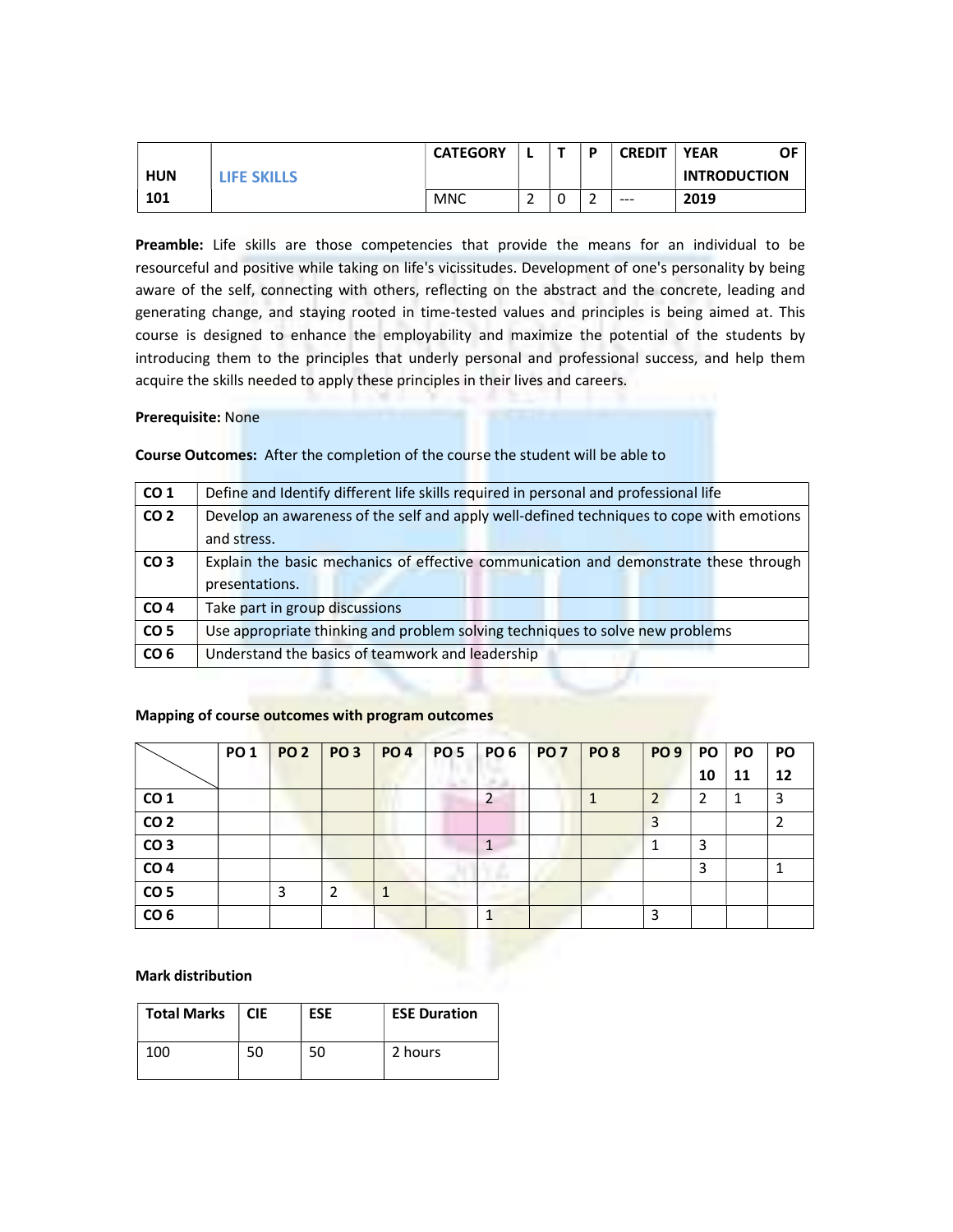# Continuous Internal Evaluation Total Marks: 50

| Attendance                                                                 | : 10 marks |
|----------------------------------------------------------------------------|------------|
| Regular assessment                                                         | : 15 marks |
| Series test (one test only, should include first three modules) : 25 marks |            |

## Regular assessment

 $\triangleright$  Group Discussion (Marks: 9)

Create groups of about 6 students each and engage them on a GD on a suitable topic for about 20 minutes. Parameters to be used for evaluation are as follows:

| <b>Communication Skills</b> | : 3 marks |
|-----------------------------|-----------|
|                             |           |

- Subject Clarity **: 2 marks**
- Group Dynamics : 2 marks
- Behaviours & Mannerisms : 2 marks

# $\triangleright$  Presentation Skills (Marks: 6)

 Identify a suitable topic and ask the students to prepare a presentation (preferably a power point presentation) for about 10 minutes. Parameters to be used for evaluation are as follows:

- Communication Skills : 2 marks
- Platform Skills : 2 marks
- Subject Clarity/Knowledge : 2 marks

# End Semester Examination Total Marks: 50 The Contract of the Contract of the Contract of the Contract of the Contract of the Contract of the Contract of the Contract of the Contract of the Contract of the Contract of the Contract of the Contract o

# Part A: Short answer question (25 marks)

There will be one question from each MODULE (five questions in total, five marks each). Each question should be written in about maximum of 400 words. Parameters to be used for evaluation are as follows:

- (i) Content Clarity/Subject Knowledge
- (ii) Presentation style
- (iii) Organization of content

# Part B: Case Study (25 marks)

The students will be given a case study with questions at the end. The students have to analyze the case and answer the question at the end. Parameters to be used for evaluation are as follows:

- (i) Analyze the case situation
- (ii) Key players/characters of the case
- (iii) Identification of the problem (both major & minor if exists)
- (iv) Bring out alternatives
- (v) Analyze each alternative against the problem
- (vi) Choose the best alternative
- (vii) Implement as solution
- (viii) Conclusion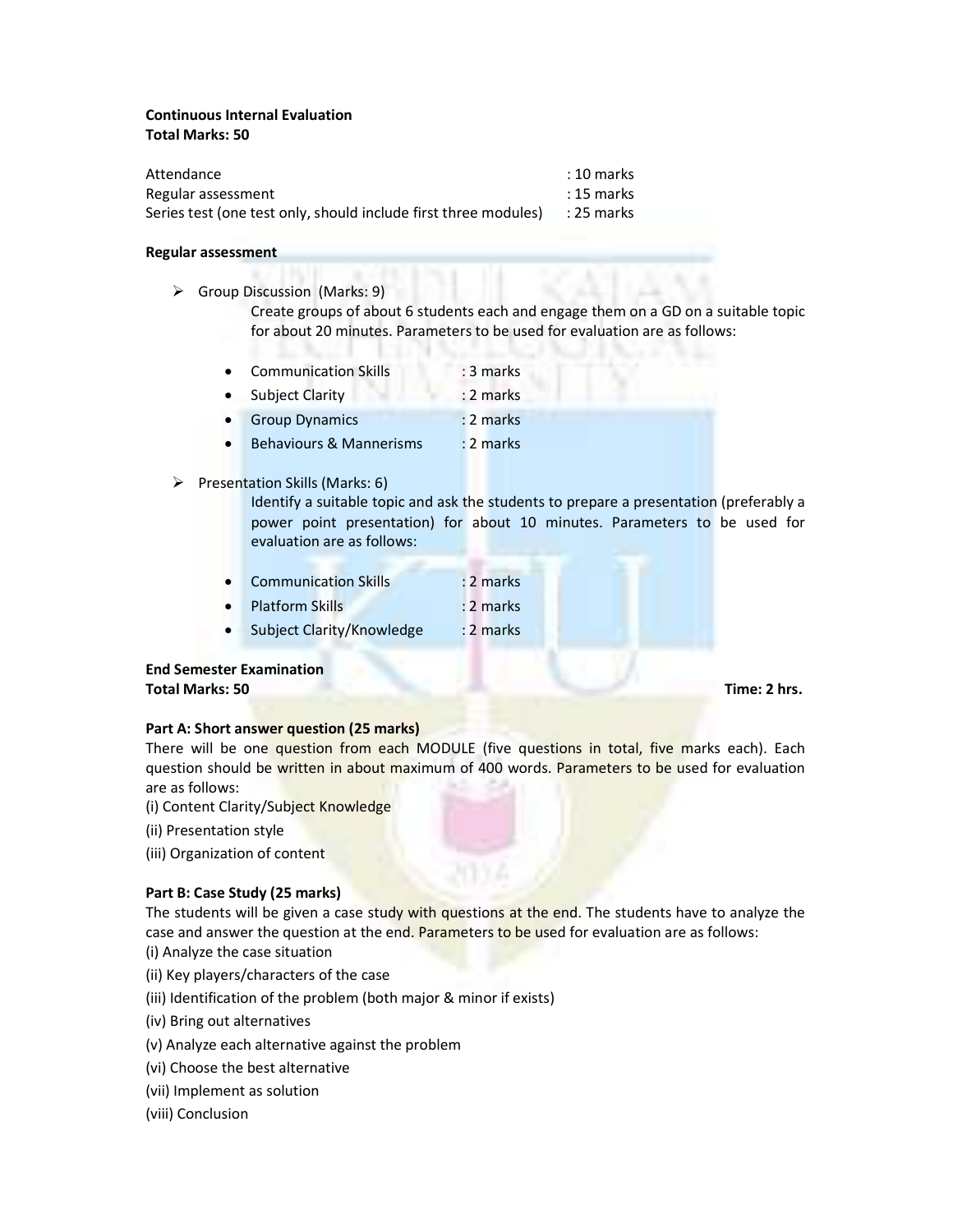(ix) Answer the question at the end of the case

#### Course Level Assessment Questions

### Course Outcome 1 (CO1):

- 1. List 'life skills' as identified by WHO
- 2. What do you mean by effective communication?
- 3. What are the essential life skills required by a professional?

# Course Outcome 2 (CO2)

- 1. Identify an effective means to deal with workplace stress.
- 2. How can a student apply journaling to stress management?
- 3. What is the PATH method? Describe a situation where this method can be used effectively.

## Course Outcome 3(CO3):

- 1. Identify the communication network structure that can be observed in the given situations. Describe them.
	- (a) A group discussion on development.
	- (b) An address from the Principal regarding punctuality.
	- (c) A reporter interviewing a movie star.
	- (d) Discussing the answers of a test with a group of friends.
- 2. Elucidate the importance of non-verbal communication in making a presentation
- 3. Differentiate between kinesics, proxemics, and chronemics with examples.

## Course Outcome 4 (CO4):

- 1. How can a participant conclude a group discussion effectively?
- 2. 'Listening skills are essential for effectively participating in a group discussion.' Do you agree? Substantiate your answer.

# Course Outcome 5 (CO5):

- 1. Illustrate the creative thinking process with the help of a suitable example
- 2. Translate the following problem from verbal to graphic form and find the solution : In a quiz, Ananth has 50 points more than Bimal, Chinmay has 60 points less than Ananth, and Dharini is 20 points ahead of Chinmay. What is the difference in points between Bimal and Dharini?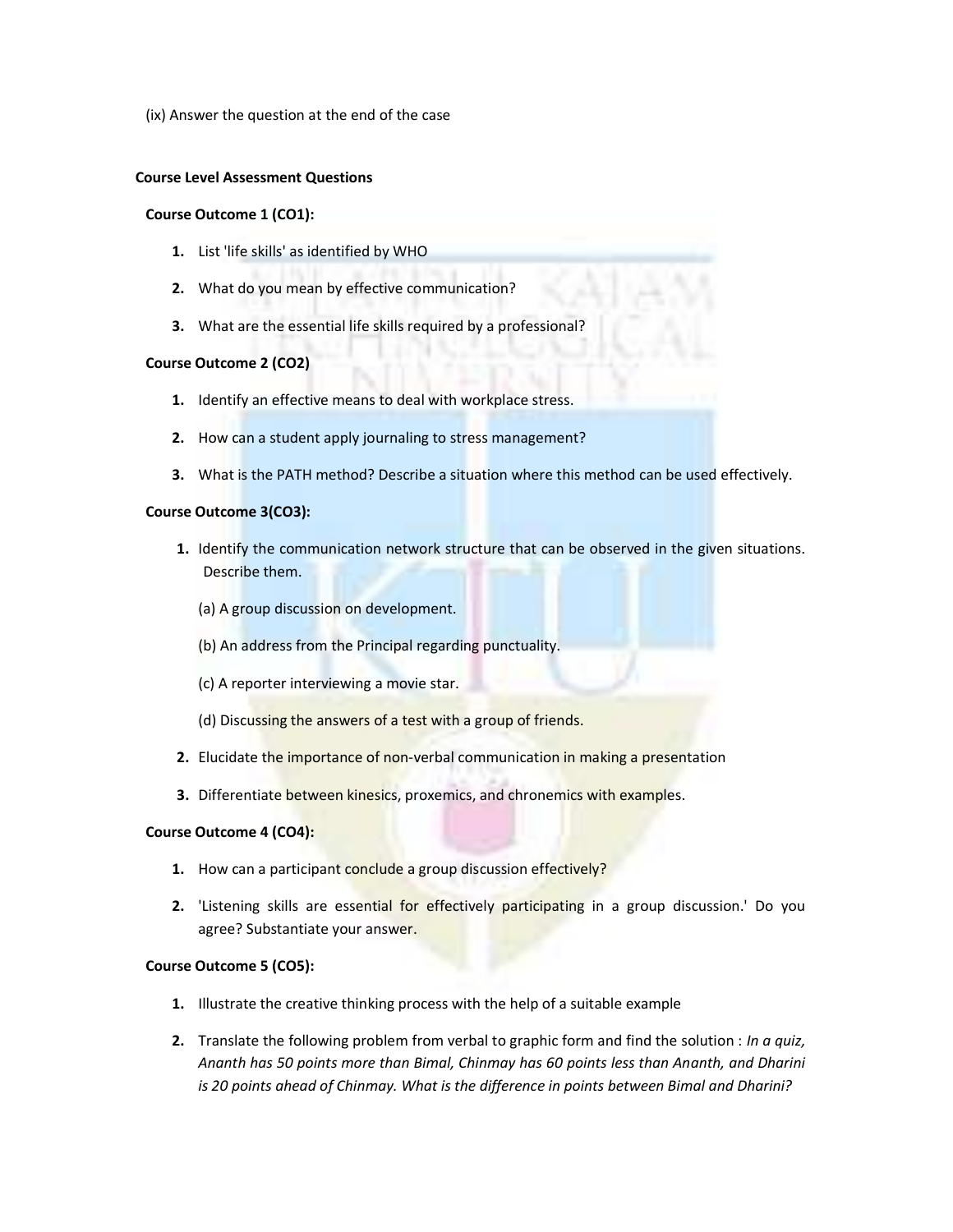3. List at least five ways in which the problem "How to increase profit?" can be redefined

## Course Outcome 6 (CO6):

- 1. A group of engineers decided to brainstorm a design issue on a new product. Since no one wanted to disagree with the senior members, new ideas were not flowing freely. What group dynamics technique would you suggest to avoid this 'groupthink'? Explain the procedure.
- 2. "A group focuses on individual contribution, while a team must focus on synergy." Explain.
- 3. Identify the type of group formed / constituted in each of the given situations
	- a) A Police Inspector with subordinates reporting to him
	- b) An enquiry committee constituted to investigate a specific incident
	- c) The Accounts Department of a company
	- d) A group of book lovers who meet to talk about reading

## Syllabus

#### Module 1

Overview of Life Skills: Meaning and significance of life skills, Life skills identified by WHO: Selfawareness, Empathy, Critical thinking, Creative thinking, Decision making, problem solving, Effective communication, interpersonal relationship, coping with stress, coping with emotion.

Life skills for professionals: positive thinking, right attitude, attention to detail, having the big picture, learning skills, research skills, perseverance, setting goals and achieving them, helping others, leadership, motivation, self-motivation, and motivating others, personality development, IQ, EQ, and SQ

#### Module 2

Self-awareness: definition, need for self-awareness; Coping With Stress and Emotions, Human Values, tools and techniques of SA: questionnaires, journaling, reflective questions, meditation, mindfulness, psychometric tests, feedback.

Stress Management: Stress, reasons and effects, identifying stress, stress diaries, the four A's of stress management, techniques, Approaches: action-oriented, emotion-oriented, acceptanceoriented, resilience, Gratitude Training,

Coping with emotions: Identifying and managing emotions, harmful ways of dealing with emotions, PATH method and relaxation techniques.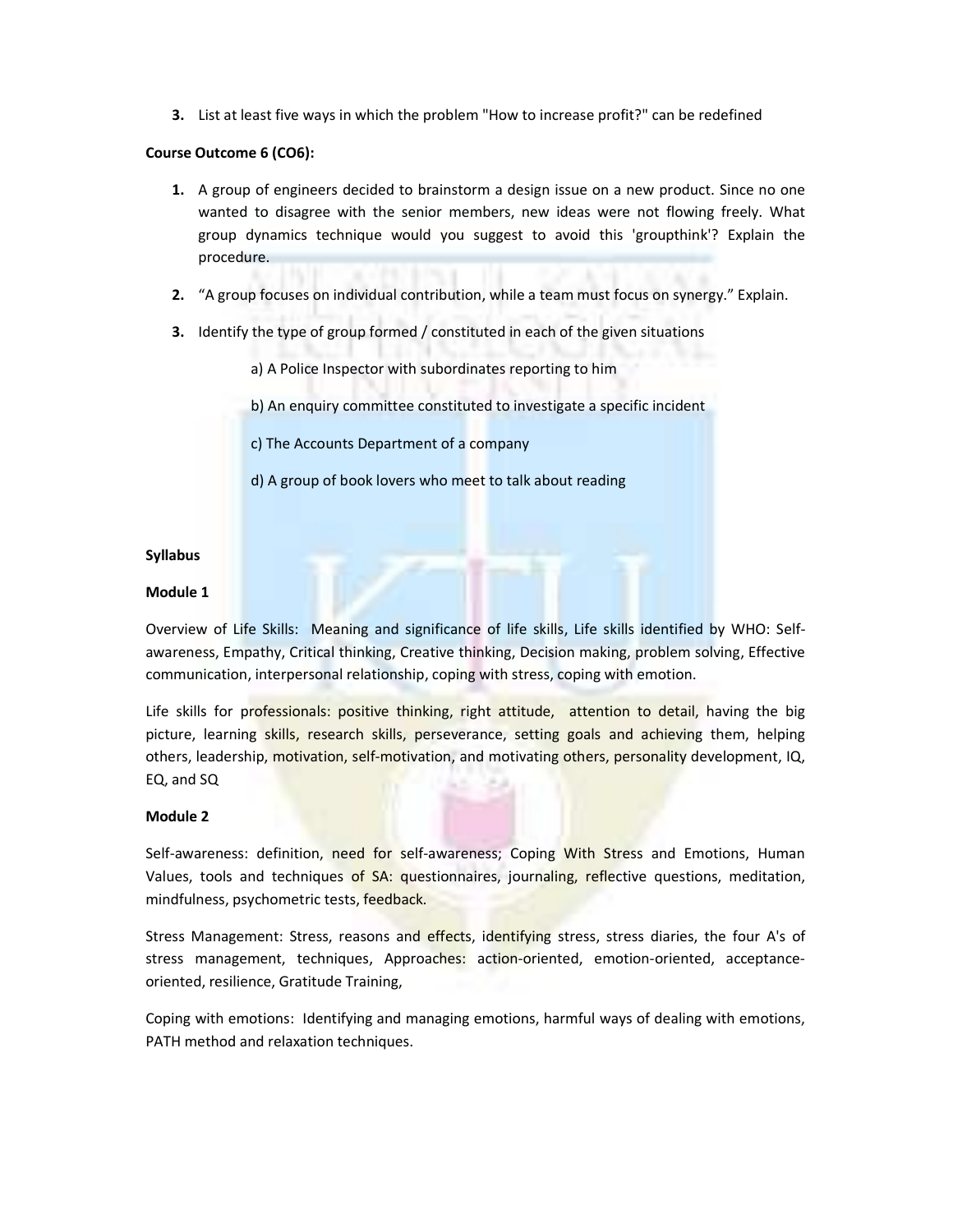Morals, Values and Ethics: Integrity, Civic Virtue, Respect for Others, Living Peacefully. Caring, Sharing, Honesty, Courage, Valuing Time, Time management, Co operation, Commitment, Empathy, Self-Confidence, Character, Spirituality, Avoiding Procrastination, Sense of Engineering Ethics.

# Module 3

21<sup>st</sup> century skills: Creativity, Critical Thinking, Collaboration, Problem Solving, Decision Making, Need for Creativity in the 21st century, Imagination, Intuition, Experience, Sources of Creativity, Lateral Thinking, Myths of creativity, Critical thinking Vs Creative thinking, Functions of Left Brain & Right brain, Convergent & Divergent Thinking, Critical reading & Multiple Intelligence.

Steps in problem solving: Problem Solving Techniques, Six Thinking Hats, Mind Mapping, Forced Connections. Analytical Thinking, Numeric, symbolic, and graphic reasoning. Scientific temperament and Logical thinking.

#### Module 4

 Group and Team Dynamics: Introduction to Groups: Composition, formation, Cycle, thinking, Clarifying expectations, Problem Solving, Consensus, Dynamics techniques, Group vs Team, Team Dynamics, Virtual Teams. Managing team performance and managing conflicts, Intrapreneurship.

#### Module 5

Leadership: Leadership framework, entrepreneurial and moral leadership, vision, cultural dimensions. Growing as a leader, turnaround leadership, managing diverse stakeholders, crisis management. Types of Leadership, Traits, Styles, VUCA Leadership, Levels of Leadership, Transactional vs Transformational Leaders, Leadership Grid, Effective Leaders.

#### Lab Activities

#### Verbal

Effective communication and Presentation skills.

Different kinds of communication; Flow of communication; Communication networks, Types of barriers; Miscommunication

Introduction to presentations and group discussions.

Learning styles: visual, aural, verbal, kinaesthetic, logical, social, solitary; Previewing, KWL table, active listening, REAP method

Note-taking skills: outlining, non-linear note-taking methods, Cornell notes, three column note taking.

Memory techniques: mnemonics, association, flashcards, keywords, outlines, spider diagrams and mind maps, spaced repetition.

Time management: auditing, identifying time wasters, managing distractions, calendars and checklists; Prioritizing - Goal setting, SMART goals; Productivity tools and apps, Pomodoro technique.

#### Non Verbal:

Non-verbal Communication and Body Language: Forms of non-verbal communication; Interpreting body-language cues; Kinesics; Proxemics; Chronemics; Effective use of body language, Communication in a multi cultural environment.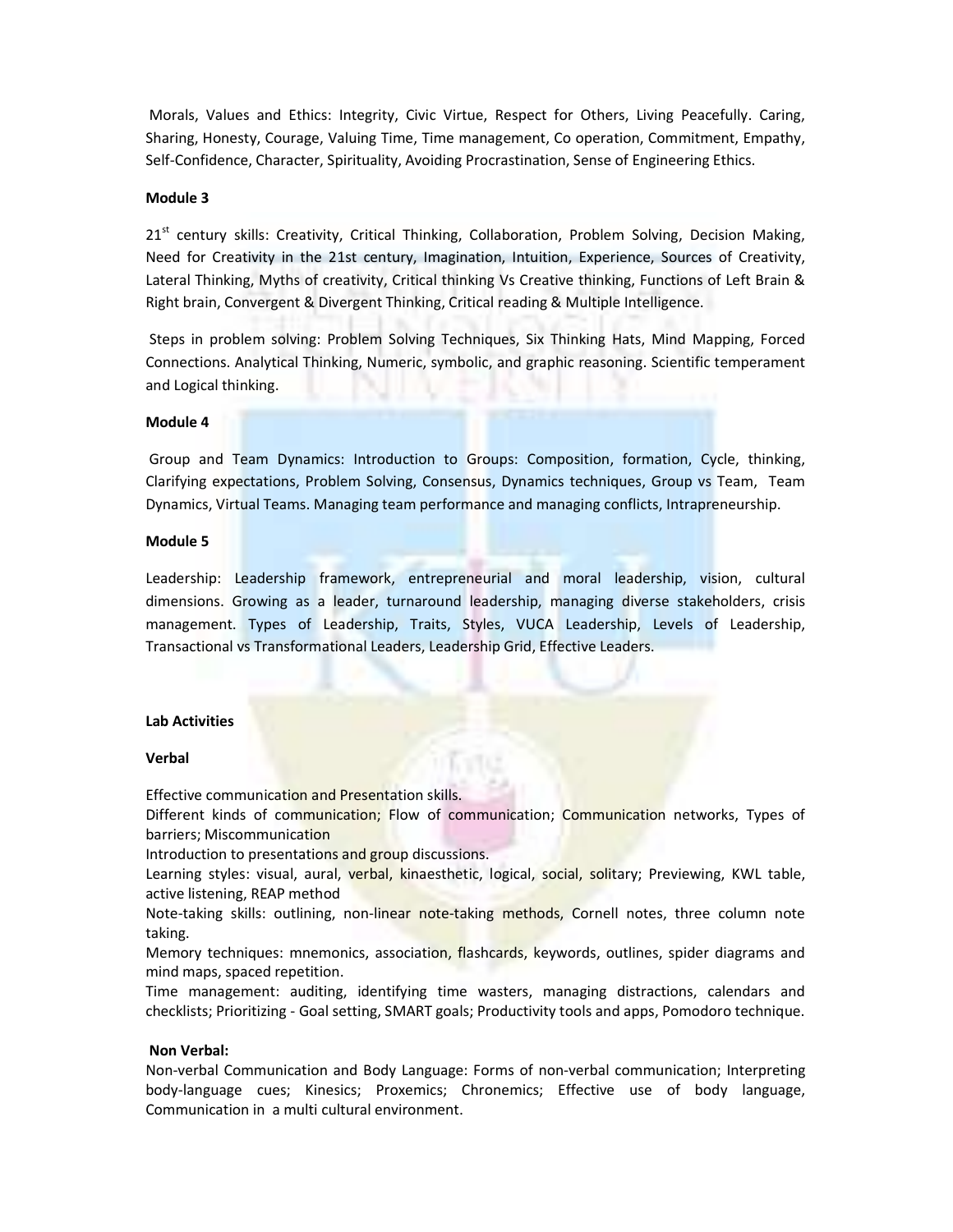# Reference Books

- 1. Shiv Khera, You Can Win, Macmillan Books, New York, 2003.
- 2. Barun K. Mitra, "Personality Development & Soft Skills", Oxford Publishers, Third impression, 2017.
- 3. ICT Academy of Kerala, "Life Skills for Engineers", McGraw Hill Education (India) Private Ltd., 2016.
- 4. Caruso, D. R. and Salovey P, "The Emotionally Intelligent Manager: How to Develop and Use the Four Key Emotional Skills of Leadership", John Wiley & Sons, 2004.
- 5. Kalyana, "Soft Skill for Managers"; First Edition; Wiley Publishing Ltd, 2015.
- 6. Larry James, "The First Book of Life Skills"; First Edition, Embassy Books, 2016.
- 7. Shalini Verma, "Development of Life Skills and Professional Practice"; First Edition; Sultan Chand (G/L) & Company, 2014.
- 8. Daniel Goleman, "Emotional Intelligence"; Bantam, 2006.
- 9. Remesh S., Vishnu R.G., "Life Skills for Engineers", Ridhima Publications, First Edition, 2016.
- 10. Butterfield Jeff, "Soft Skills for Everyone", Cengage Learning India Pvt Ltd; 1 edition, 2011.
- 11. Training in Interpersonal Skills: Tips for Managing People at Work, Pearson Education, India; 6 edition, 2015.
- 12. The Ace of Soft Skills: Attitude, Communication and Etiquette for Success, Pearson Education; 1 edition, 2013.

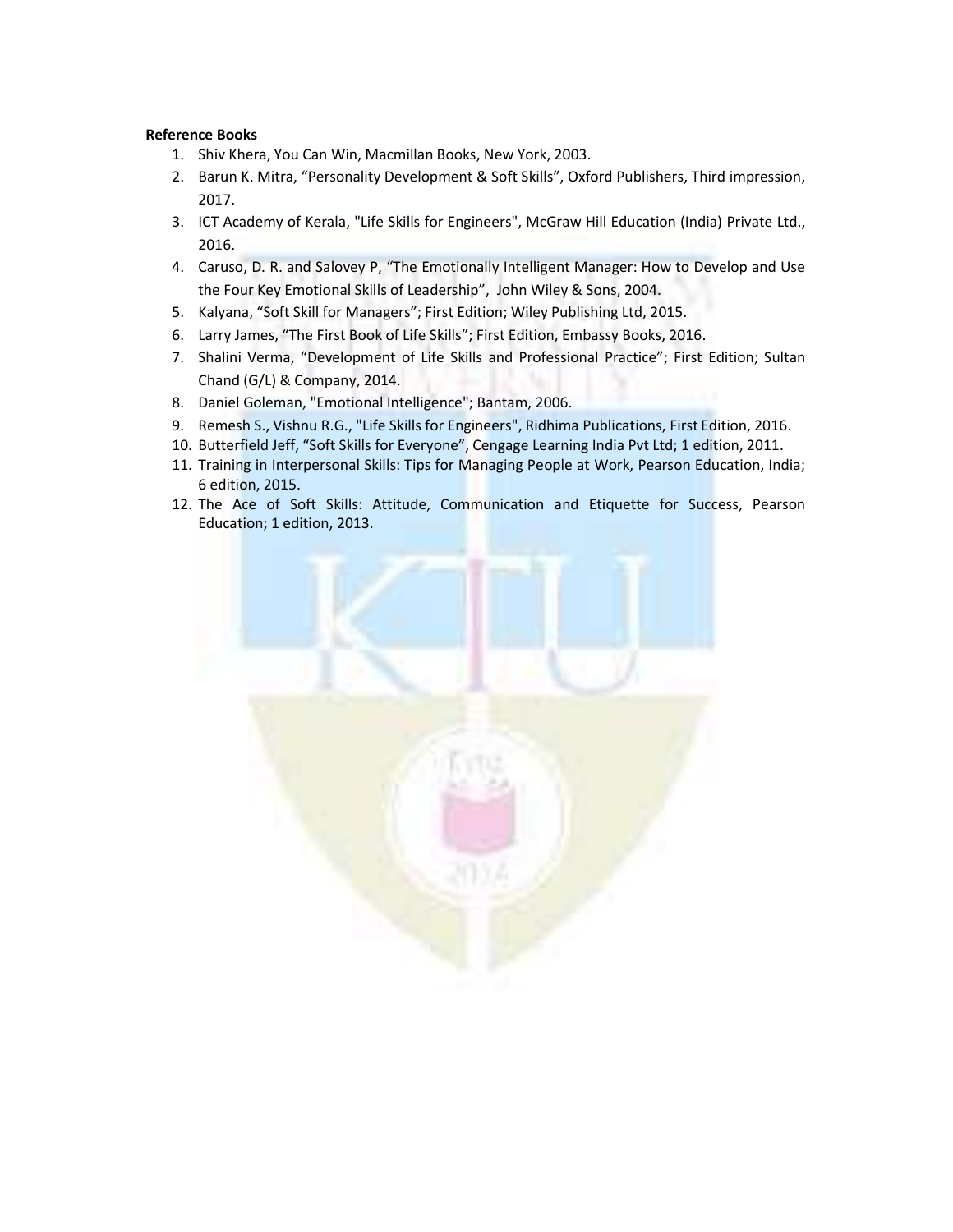| <b>HUN</b> | <b>PROFESSIONAL COMMUNICATION</b> | <b>CATEGORY</b> |                                    |   |   | <b>CREDIT</b> |
|------------|-----------------------------------|-----------------|------------------------------------|---|---|---------------|
| 102        |                                   | <b>MNC</b>      | $\overline{\phantom{a}}$<br>-<br>— | - | - | $- -$         |

Preamble: Clear, precise, and effective communication has become a sine qua non in today's information-driven world given its interdependencies and seamless connectivity. Any aspiring professional cannot but master the key elements of such communication. The objective of this course is to equip students with the necessary skills to listen, read, write, and speak so as to comprehend and successfully convey any idea, technical or otherwise, as well as give them the necessary polish to become persuasive communicators.

## Prerequisite: None

Course Outcomes: After the completion of the course the student will be able to

| CO <sub>1</sub> | Develop vocabulary and language skills relevant to engineering as a profession             |
|-----------------|--------------------------------------------------------------------------------------------|
| CO <sub>2</sub> | Analyze, interpret and effectively summarize a variety of textual content                  |
| CO <sub>3</sub> | Create effective technical presentations                                                   |
| CO <sub>4</sub> | Discuss a given technical/non-technical topic in a group setting and arrive at             |
|                 | generalizations/consensus                                                                  |
| CO <sub>5</sub> | Identify drawbacks in listening patterns and apply listening techniques for specific needs |
| CO <sub>6</sub> | Create professional and technical documents that are clear and adhering to all the         |
|                 | necessary conventions                                                                      |

## Mapping of course outcomes with program outcomes

|                 | PO <sub>1</sub> |  |  | PO2 PO3 PO4 PO5 PO6 PO7 | PO8 | PO9 | <b>PO</b> | PO | PO |
|-----------------|-----------------|--|--|-------------------------|-----|-----|-----------|----|----|
|                 |                 |  |  |                         |     |     | 10        | 11 | 12 |
| CO <sub>1</sub> |                 |  |  |                         |     |     | 3         |    | C  |
| CO <sub>2</sub> |                 |  |  |                         |     |     |           |    | っ  |
| CO <sub>3</sub> |                 |  |  |                         |     |     | ာ         |    |    |
| CO <sub>4</sub> |                 |  |  |                         |     |     |           |    |    |
| CO <sub>5</sub> |                 |  |  |                         |     |     | З         |    |    |
| CO <sub>6</sub> |                 |  |  |                         |     |     | 3         |    |    |

| <b>Total Marks</b> | <b>CIE</b> | <b>ESE</b> | <b>ESE Duration</b> |
|--------------------|------------|------------|---------------------|
| 100                | 50         | 50         | 2 hours             |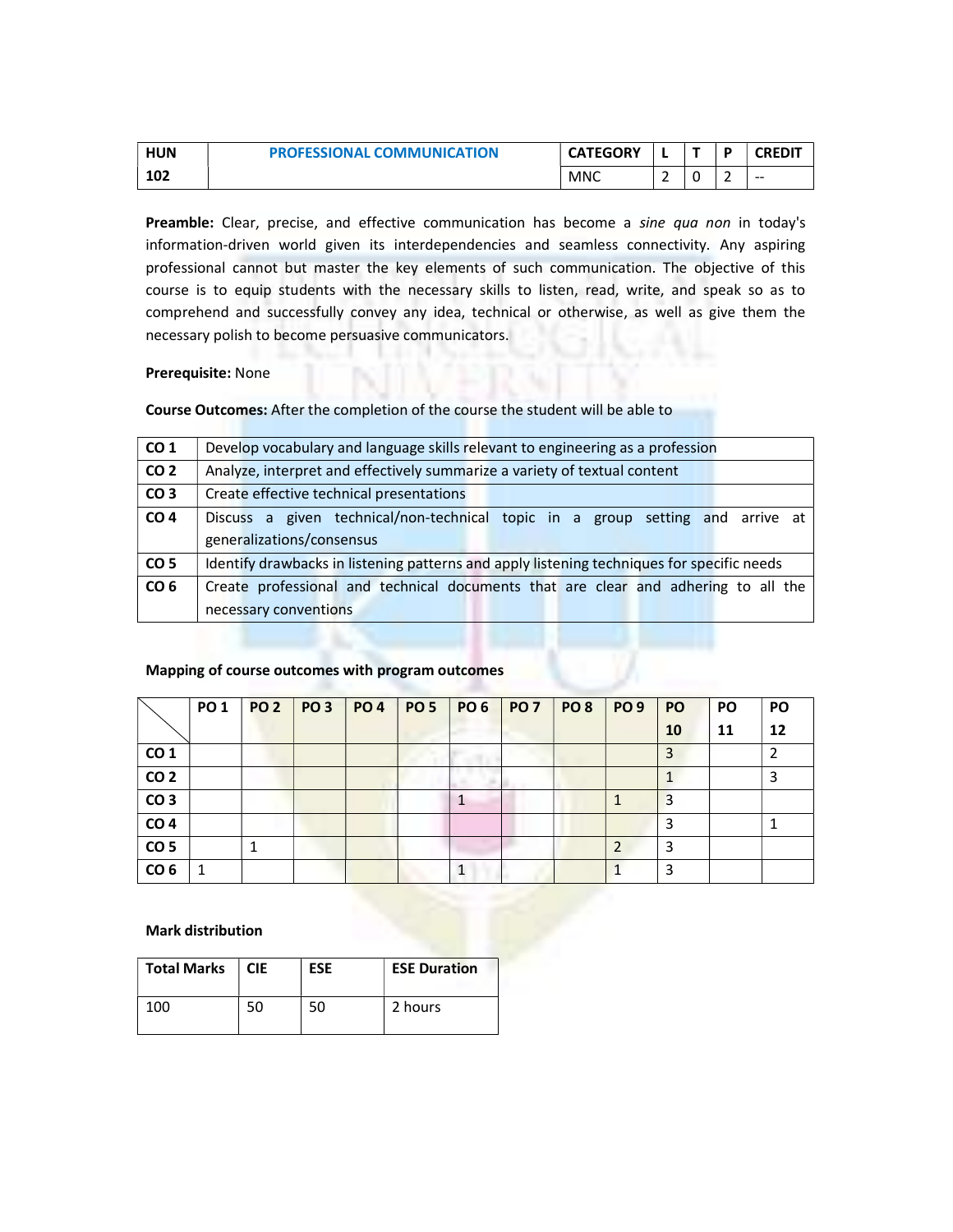#### Continuous Internal Evaluation

| <b>Total Marks: 50</b>                                                                                 |               |
|--------------------------------------------------------------------------------------------------------|---------------|
| Attendance                                                                                             | $: 10$ marks  |
| Regular assessment                                                                                     | : 25 marks    |
| Series test (one test only, should include verbal aptitude for placement and higher studies, this test |               |
| will be conducted for 50 marks and reduced to 15)                                                      | $: 15$ marks  |
| <b>Regular assessment</b>                                                                              |               |
| Project report presentation and Technical presentation through PPT                                     | $: 7.5$ marks |
| <b>Listening Test</b>                                                                                  | : 5 marks     |
| Group discussion/mock job interview                                                                    | : 7.5 marks   |
| Resume submission                                                                                      | : 5 marks     |
|                                                                                                        |               |
| <b>End Semester Examination</b>                                                                        |               |
| Total Marks: 50, Time: 2 hrs.                                                                          |               |
|                                                                                                        |               |
| <b>Course Level Assessment Questions</b>                                                               |               |
|                                                                                                        |               |
| <b>Course Outcome 1 (CO1):</b>                                                                         |               |
| List down the ways in which gestures affect verbal communication.<br>1.                                |               |
| Match the words and meanings<br>2.                                                                     |               |
| Ambiguous<br>promotion                                                                                 |               |
| Bona fide<br>referring to whole                                                                        |               |
| not clear<br><b>Holistic</b>                                                                           |               |

Exaltation genuine

3. Expand the following Compound Nouns - a. Water supply. b. Object recognition. c. Steam turbine

### Course Outcome 2 (CO2)

1. Read the passage below and prepare notes:

Mathematics, rightly viewed, possesses not only truth, but supreme beauty—a beauty cold and austere, like that of sculpture, without appeal to any part of our weaker nature, without the gorgeous trappings of painting or music, yet sublimely pure, and capable of a stern perfection such as only the greatest art can show. The true spirit of delight, the exaltation, the sense of being more than man, which is the touchstone of the highest excellence, is to be found in mathematics as surely as in poetry. What is best in mathematics deserves not merely to be learnt as a task, but to be assimilated as a part of daily thought, and brought again and again before the mind with everrenewed encouragement. Real life is, to most men, a long second-best, a perpetual compromise between the ideal and the possible; but the world of pure reason knows no compromise, no practical limitations, no barrier to the creative activity embodying in splendid edifices the passionate aspiration after the perfect from which all great work springs. Remote from human passions, remote even from the pitiful facts of nature, the generations have gradually created an ordered cosmos, where pure thought can dwell as in its natural home, and where one, at least, of our nobler impulses can escape from the dreary exile of the actual world.

So little, however, have mathematicians aimed at beauty, that hardly anything in their work has had this conscious purpose. Much, owing to irrepressible instincts, which were better than avowed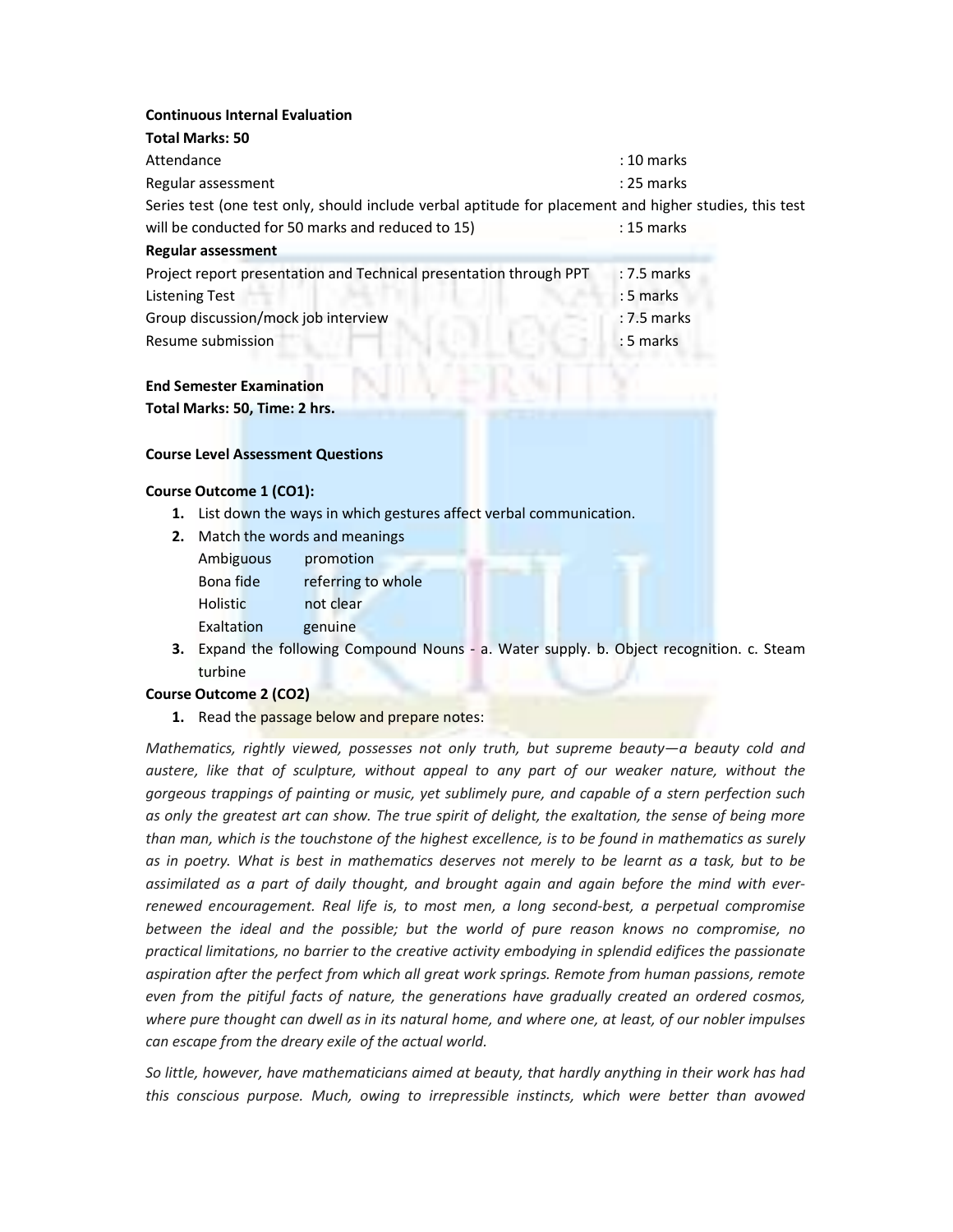beliefs, has been moulded by an unconscious taste; but much also has been spoilt by false notions of what was fitting. The characteristic excellence of mathematics is only to be found where the reasoning is rigidly logical: the rules of logic are to mathematics what those of structure are to architecture. In the most beautiful work, a chain of argument is presented in which every link is important on its own account, in which there is an air of ease and lucidity throughout, and the premises achieve more than would have been thought possible, by means which appear natural and inevitable. Literature embodies what is general in particular circumstances whose universal significance shines through their individual dress; but mathematics endeavours to present whatever is most general in its purity, without any irrelevant trappings.

How should the teaching of mathematics be conducted so as to communicate to the learner as much as possible of this high ideal? Here experience must, in a great measure, be our guide; but some maxims may result from our consideration of the ultimate purpose to be achieved.

- From "On the teaching of mathematics" Bertrand Russell
- 2. Enumerate the advantages and disadvantages of speed reading. Discuss how it can impact comprehension.

## Course Outcome 3(CO3):

- 1. What are the key elements of a successful presentation?
- 2. Elucidate the importance of non-verbal communication in making a presentation
- 3. List out the key components in a technical presentation.

### Course Outcome 4 (CO4):

- 1. Discuss: 'In today's world, being a good listener is more important than being a good Speaker.'
- 2. Listen to a video/live group discussion on a particular topic, and prepare a brief summary of the proceedings.
- 3. List the do's and don'ts in a group discussion.

## Course Outcome 5 (CO5):

- 1. Watch a movie clip and write the subtitles for the dialogue.
- 2. What do you mean by barriers to effective listening? List ways to overcome each of these.
- **3.** What are the different types of interviews? How are listening skills particularly important in Skype/telephonic interviews?

## Course Outcome 6 (CO6):

- 1. Explain the basic structure of a technical report.
- 2. You have been offered an internship in a much sought-after aerospace company and are very excited about it. However, the dates clash with your series tests. Write a letter to the Manager – University Relations of the company asking them if they can change the dates to coincide with your vacation.
- 3. You work in a well-reputed aerospace company as Manager University Relations. You are in charge of offering internships. A student has sent you a letter requesting you to change the dates allotted to him since he has series exams at that time. But there are no vacancies available during the period he has requested for. Compose an e-mail informing him of this and suggest that he try to arrange the matter with his college.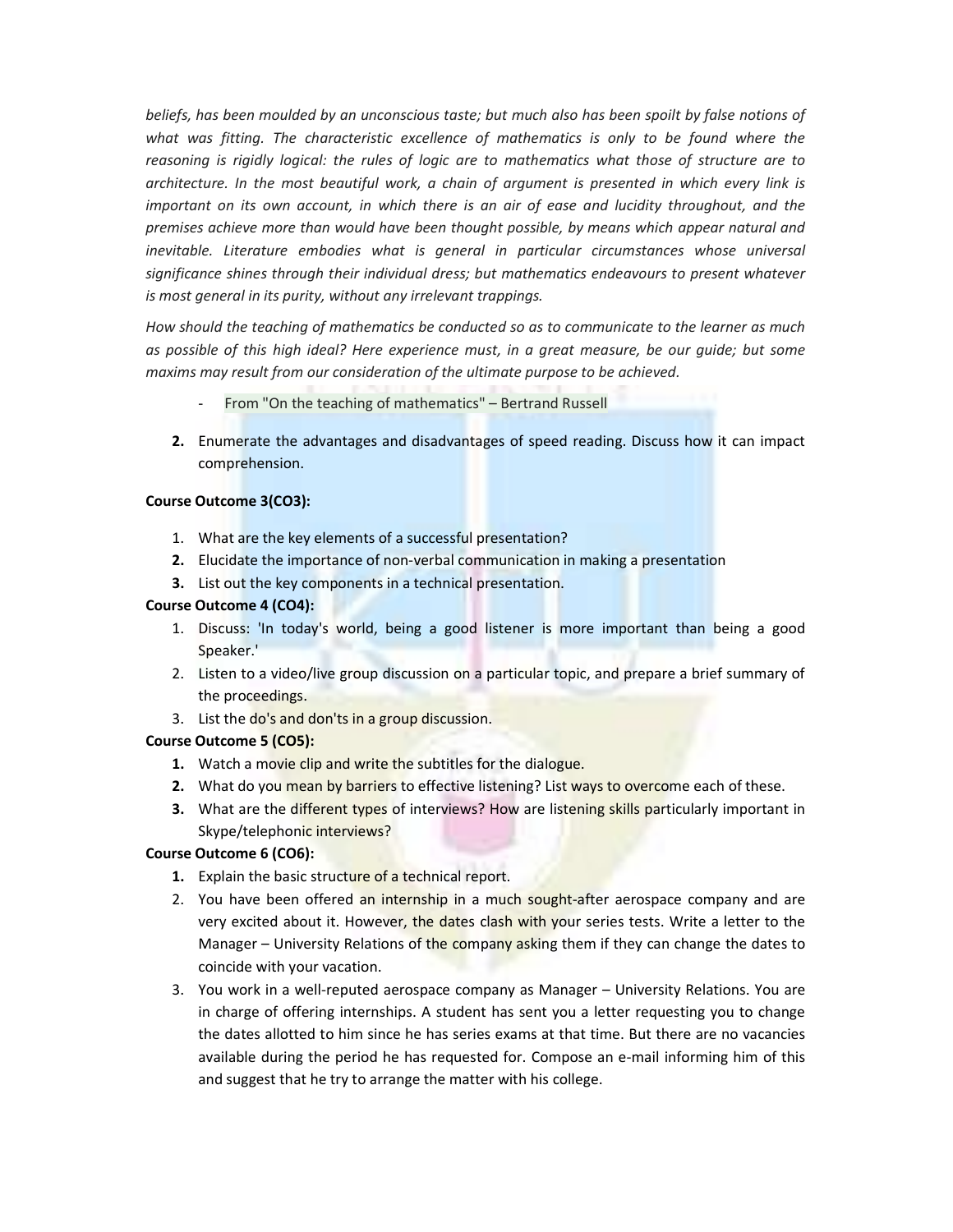#### Syllabus

#### Module 1

Use of language in communication: Significance of technical communication Vocabulary Development: technical vocabulary, vocabulary used in formal letters/emails and reports, sequence words, misspelled words, compound words, finding suitable synonyms, paraphrasing, verbal analogies. Language Development: subject-verb agreement, personal passive voice, numerical adjectives, embedded sentences, clauses, conditionals, reported speech, active/passive voice.

Technology-based communication: Effective email messages, slide presentations, editing skills using software. Modern day research and study skills: search engines, repositories, forums such as Git Hub, Stack Exchange, OSS communities (MOOC, SWAYAM, NPTEL), and Quora; Plagiarism

#### Module 2

 Reading, Comprehension, and Summarizing: Reading styles, speed, valuation, critical reading, reading and comprehending shorter and longer technical articles from journals, newspapers, identifying the various transitions in a text, SQ3R method, PQRST method, speed reading. Comprehension: techniques, understanding textbooks, marking and underlining, Note-taking: recognizing non-verbal cues.

### Module 3

Oral Presentation: Voice modulation, tone, describing a process, Presentation Skills: Oral presentation and public speaking skills, business presentations, Preparation: organizing the material, self-Introduction, introducing the topic, answering questions, individual presentation practice, presenting visuals effectively.

Debate and Group Discussions: introduction to Group Discussion (GD), differences between GD and debate; participating GD, understanding GD, brainstorming the topic, questioning and clarifying, GD strategies, activities to improve GD skills

## Module 4

Listening and Interview Skills Listening: Active and Passive listening, listening: for general content, to fill up information, intensive listening, for specific information, to answer, and to understand. Developing effective listening skills, barriers to effective listening, listening to longer technical talks, listening to classroom lectures, talks on engineering /technology, listening to documentaries and making notes, TED talks.

 Interview Skills: types of interviews, successful interviews, interview etiquette, dress code, body language, telephone/online (skype) interviews, one-to-one interview & panel interview, FAQs related to job interviews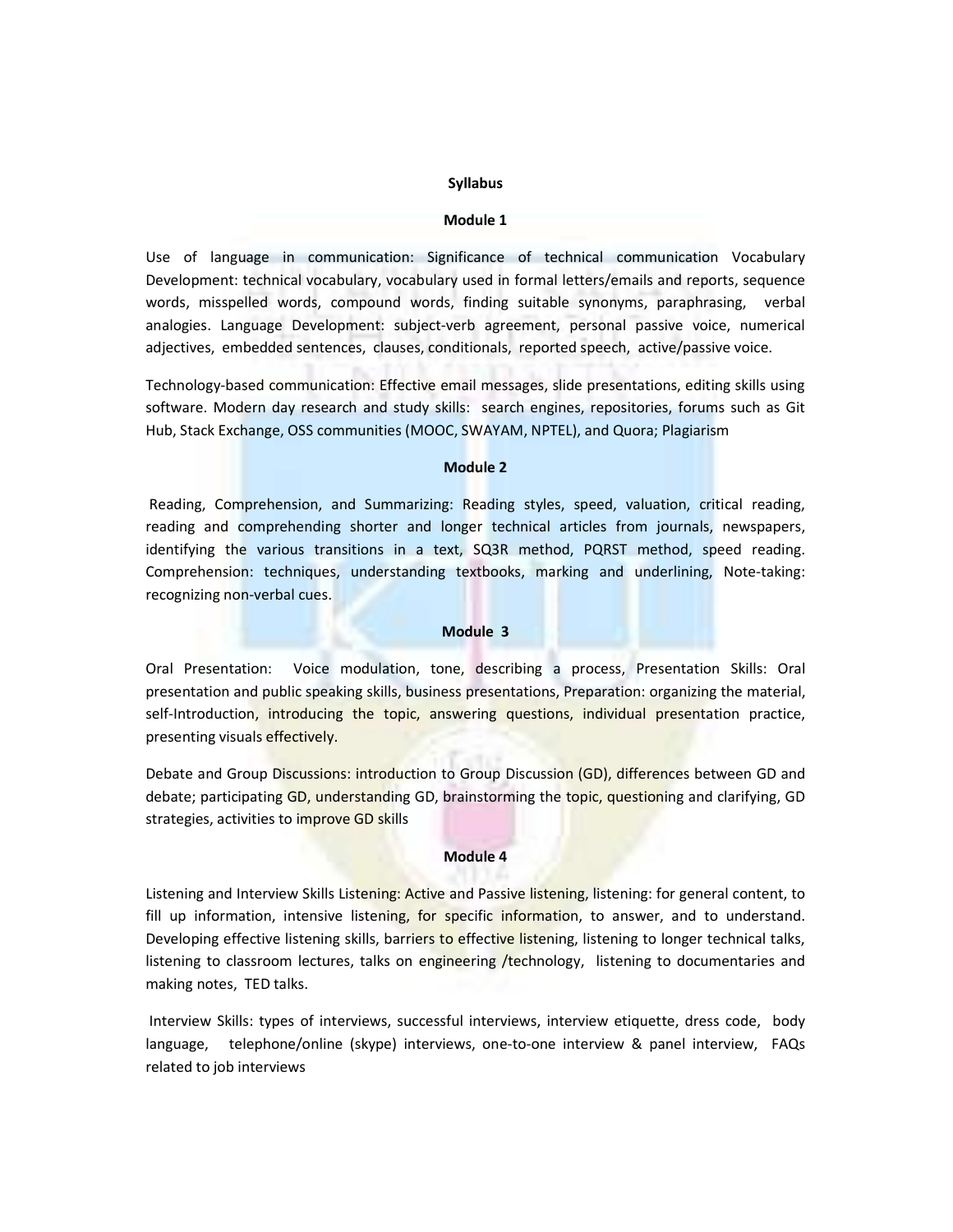#### Module 5

 Formal writing: Technical Writing: differences between technical and literary style. Letter Writing (formal, informal and semi formal), Job applications, Minute preparation, CV preparation (differences between Bio-Data, CV and Resume), and Reports. Elements of style, Common Errors in Writing: describing a process, use of sequence words, Statements of Purpose, Instructions, Checklists.

 Analytical and issue-based Essays and Report Writing: basics of report writing; Referencing Style (IEEE Format), structure of a report; types of reports, references, bibliography.

## Lab Activities

Written: Letter writing, CV writing, Attending a meeting and Minute Preparation, Vocabulary Building

Spoken: Phonetics, MMFS (Multimedia Feedback System), Mirroring, Elevator Pitch, telephone etiquette, qualities of a good presentation with emphasis on body language and use of visual aids. Listening: Exercises based on audio materials like radio and podcasts. Listening to Song. practice and exercises.

Reading: Speed Reading, Reading with the help of Audio Visual Aids, Reading Comprehension Skills Mock interview and Debate/Group Discussion: concepts, types, Do's and don'ts- intensive practice

#### Reference Books

- 1. English for Engineers and Technologists (Combined edition, Vol. 1 and 2), Orient Blackswan 2010.
- 2. Meenakshi Raman and Sangeetha Sharma,"Technical Communication: Principles and Practice", 2nd Edition, Oxford University Press, 2011
- 3. Stephen E. Lucas, "The Art of Public Speaking", 10<sup>th</sup> Edition; McGraw Hill Education, 2012.
- 4. Ashraf Rizvi, "Effective Technical Communication", 2<sup>nd</sup> Edition, McGraw Hill Education, 2017.
- 5. William Strunk Jr. & E.B. White, "The Elements of Style", 4<sup>th</sup> Edition, Pearson, 1999.
- 6. David F. Beer and David McMurrey, Guide to writing as an Engineer, John Willey. New York, 2004.
- 7. Goodheart-Willcox, "Professional Communication", First Edition, 2017.
- 8. Training in Interpersonal Skills: Tips for Managing People at Work, Pearson Education, India, 6 edition, 2015.
- 9. The Ace of Soft Skills: Attitude, Communication and Etiquette for Success, Pearson Education; 1 edition, 2013.
- 10. Anand Ganguly, "Success in Interview", RPH, 5th Edition, 2016.
- 11. Raman Sharma, "Technical Communications", Oxford Publication, London, 2004.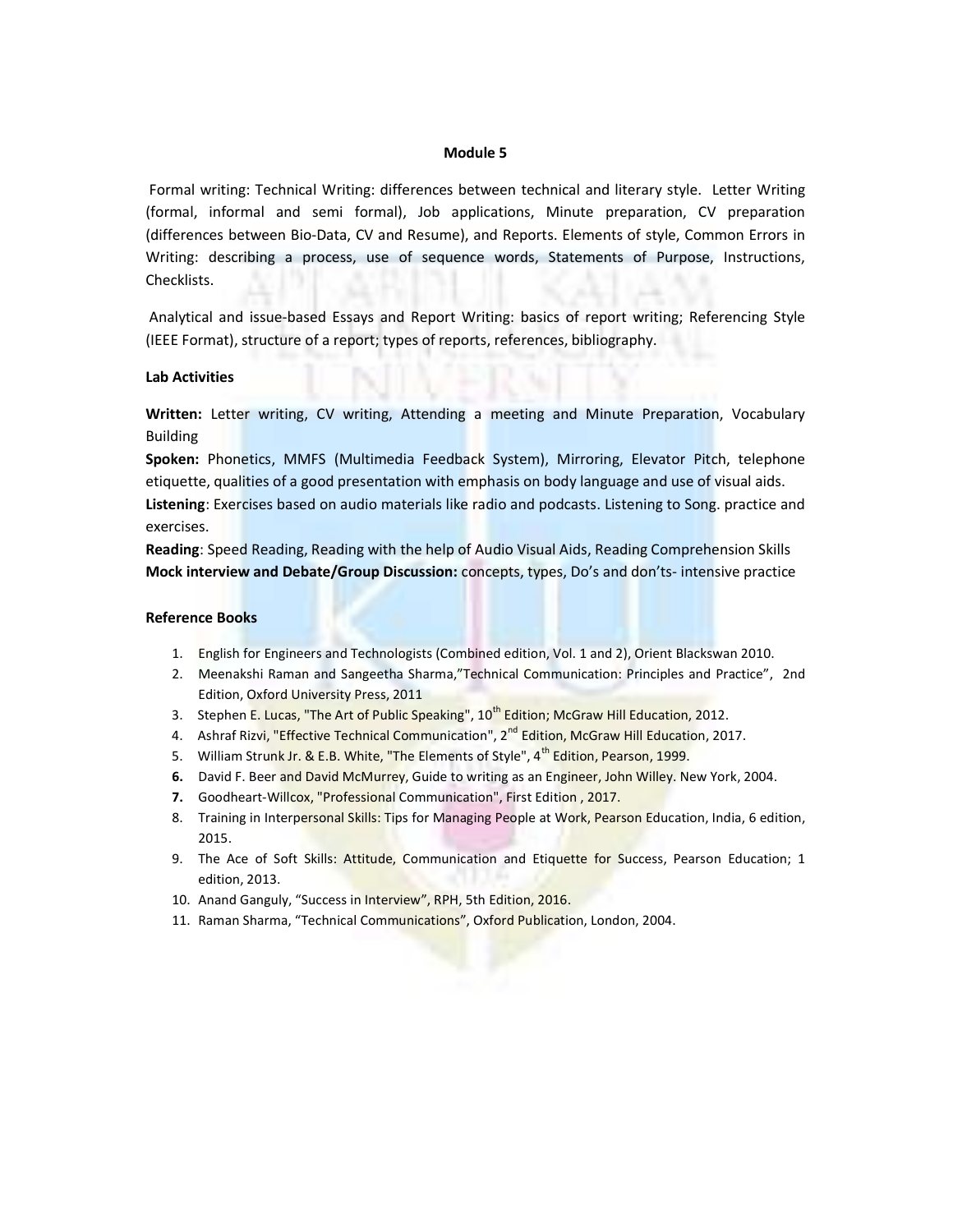| <b>PHL</b> | <b>ENGINEERING</b> | <b>CATEGORY</b> |  | D | <b>CREDIT</b> | <b>YEAR OF</b>      |
|------------|--------------------|-----------------|--|---|---------------|---------------------|
| 120        | <b>PHYSICS LAB</b> |                 |  |   |               | <b>INTRODUCTION</b> |
|            |                    | <b>BSC</b>      |  | - |               | 2019                |

Preamble: The aim of this course is to make the students gain practical knowledge to co-relate with the theoretical studies and to develop practical applications of engineering materials and use the principle in the right way to implement the modern technology.

Prerequisite: Higher secondary level Physics

Course Outcomes: After the completion of the course the student will be able to

| CO <sub>1</sub> | Develop analytical/experimental skills and impart prerequisite hands on experience for<br>engineering laboratories                              |
|-----------------|-------------------------------------------------------------------------------------------------------------------------------------------------|
| CO <sub>2</sub> | Understand the need for precise measurement practices for data recording                                                                        |
| CO <sub>3</sub> | Understand the principle, concept, working and applications of relevant technologies and<br>comparison of results with theoretical calculations |
| CO <sub>4</sub> | Analyze the techniques and skills associated with modern scientific tools such as lasers and<br>fiber optics                                    |
| CO <sub>5</sub> | Develop basic communication skills through working in groups in performing the laboratory<br>experiments and by interpreting the results        |

# Mapping of course outcomes with program outcomes

|                 | PO1 |  |  | PO 2   PO 3   PO 4   PO 5   PO 6   PO 7 |  | $\vert$ PO 8 $\vert$ PO 9 $\vert$ PO 10 | $\vert$ PO 11 | $\mid$ PO 12 |
|-----------------|-----|--|--|-----------------------------------------|--|-----------------------------------------|---------------|--------------|
| CO <sub>1</sub> |     |  |  |                                         |  |                                         |               |              |
| CO <sub>2</sub> |     |  |  |                                         |  |                                         |               |              |
| CO <sub>3</sub> |     |  |  |                                         |  |                                         |               |              |
| CO <sub>4</sub> |     |  |  |                                         |  |                                         |               |              |
| CO <sub>5</sub> |     |  |  |                                         |  |                                         |               |              |

| <b>Total Marks</b> | <b>CIE</b>   | <b>ESE</b>   | <b>ESE</b>         |
|--------------------|--------------|--------------|--------------------|
|                    | <b>Marks</b> | <b>Marks</b> | Duration(Internal) |
| 100                | 100          |              | 1 hour             |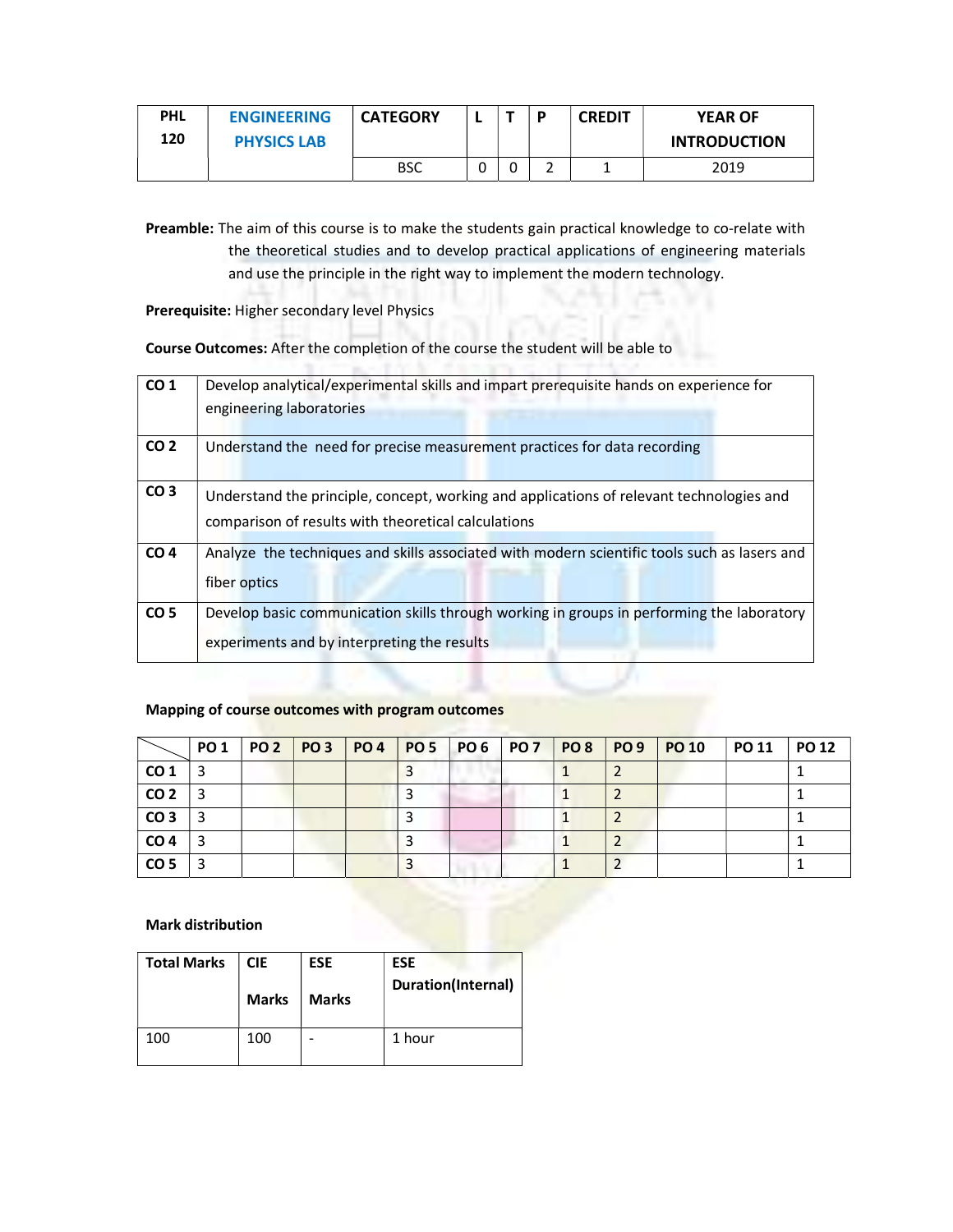## Continuous Internal Evaluation Pattern:

| Attendance                                       | : 20 marks  |
|--------------------------------------------------|-------------|
| Class work/Assessment/Viva-voce                  | : 50 marks  |
| End semester examination (Internally by college) | $:30$ marks |

#### End Semester Examination Pattern: Written Objective Examination of one hour

## **SYLLABUS**

#### LIST OF EXPERIMENTS

#### (Minimum 8 experiments should be completed)

- 1. CRO-Measurement of frequency and amplitude of wave forms
- 2. Measurement of strain using strain gauge and wheatstone bridge
- 3. LCR Circuit Forced and damped harmonic oscillations
- 4. Melde's string apparatus- Measurement of frequency in the transverse and longitudinal mode
- 5. Wave length measurement of a monochromatic source of light using Newton's Rings method.
- 6. Determination of diameter of a thin wire or thickness of a thin strip of paper using air wedge method.
- 7. To measure the wavelength using a millimeter scale as a grating.
- 8. Measurement of wavelength of a source of light using grating.
- 9. Determination of dispersive power and resolving power of a plane transmission grating
- 10.Determination of the particle size of lycopodium powder
- 11.Determination of the wavelength of He-Ne laser or any standard laser using diffraction grating
- 12.Calculate the numerical aperture and study the losses that occur in optical fiber cable.
- 13.I-V characteristics of solar cell.
- 14.LED Characteristics.

15.Ultrasonic Diffractometer- Wavelength and velocity measurement of ultrasonic waves in a liquid 16.Deflection magnetometer-Moment of a magnet- Tan A position.

### Reference books

- 1. S.L.Gupta and Dr.V.Kumar, "Practical physics with viva voice", Pragati PrakashanPublishers, Revised Edition, 2009
- 2. M.N.Avadhanulu, A.A.Dani and Pokely P.M, "Experiments in Engineering Physics", S.Chand&Co,2008
- 3. S. K. Gupta, "Engineering physics practicals", Krishna Prakashan Pvt. Ltd., 2014
- 4. P. R. Sasikumar "Practical Physics", PHI Ltd., 2011.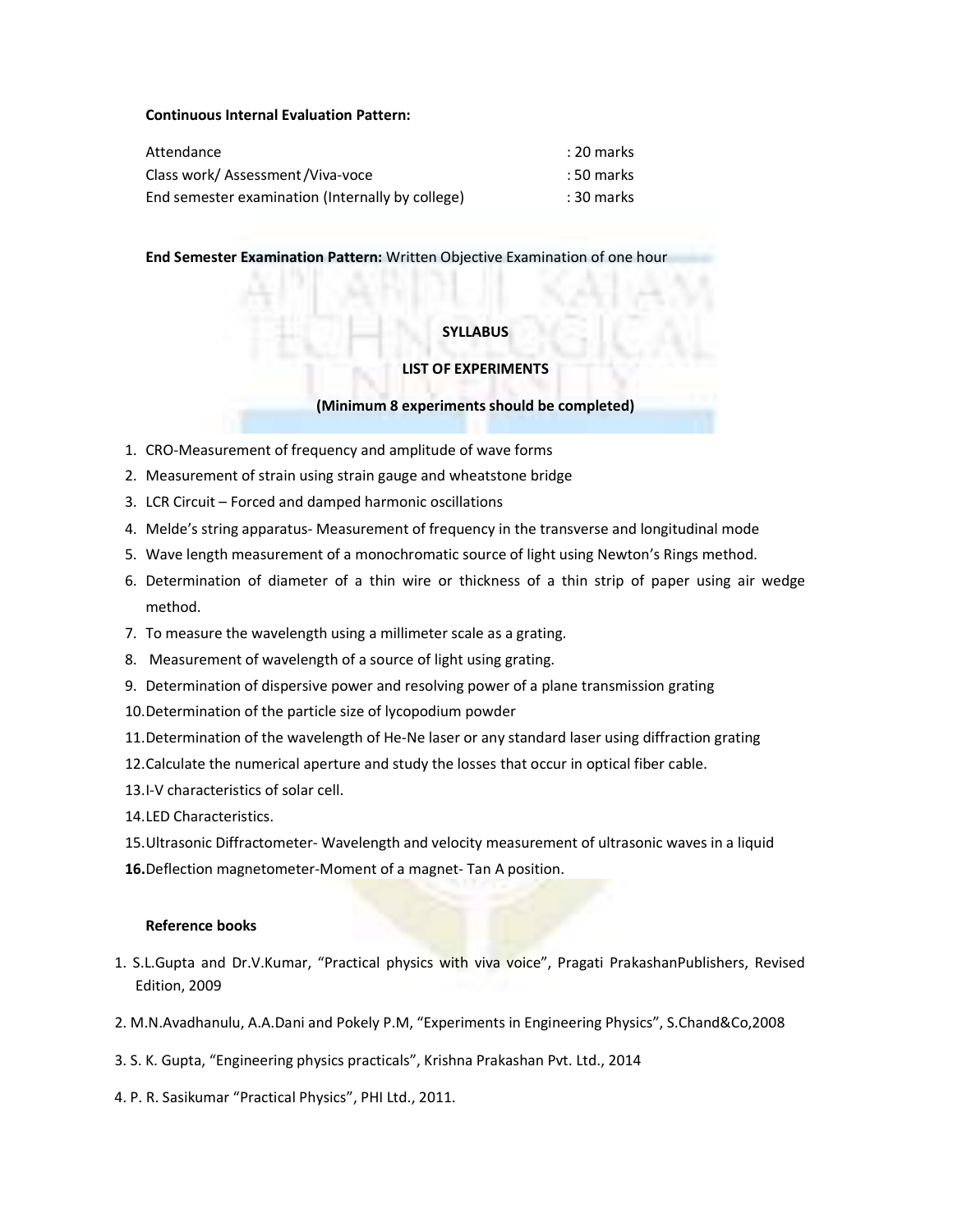| CYL | <b>ENGINEERING CHEMISTRY LAB</b> | <b>CATEGORY</b> | - |   | <b>CREDIT</b> |
|-----|----------------------------------|-----------------|---|---|---------------|
| 120 |                                  | <b>BSC</b>      |   | - | --            |
|     |                                  |                 |   |   |               |

Preamble: To impart scientific approach and to familiarize with the experiments in chemistry relevant for research projects in higher semesters

Prerequisite: Experiments in chemistry introduced at the plus two levels in schools

Course outcomes: After the completion of the course the students will be able to 1. HERNES AT LEASE HE

| CO <sub>1</sub> | Understand and practice different techniques of quantitative chemical analysis to         |
|-----------------|-------------------------------------------------------------------------------------------|
|                 | generate experimental skills and apply these skills to various analyses                   |
|                 |                                                                                           |
| CO <sub>2</sub> | Develop skills relevant to synthesize organic polymers and acquire the practical skill to |
|                 | use TLC for the identification of drugs                                                   |
| CO <sub>3</sub> | Develop the ability to understand and explain the use of modern spectroscopic             |
|                 | techniques for analysing and interpreting the IR spectra and NMR spectra of some          |
|                 | organic compounds                                                                         |
| CO <sub>4</sub> | Acquire the ability to understand, explain and use instrumental techniques for chemical   |
|                 | analysis                                                                                  |
| CO <sub>5</sub> | Learn to design and carry out scientific experiments as well as accurately record and     |
|                 | analyze the results of such experiments                                                   |
|                 |                                                                                           |
| CO <sub>6</sub> | Function as a member of a team, communicate effectively and engage in further             |
|                 | learning. Also understand how chemistry addresses social, economical and                  |
|                 | environmental problems and why it is an integral part of curriculum                       |

#### Mapping of course outcomes with program outcomes and a ser

|                 | <b>PO 1</b> |  | PO 2   PO 3   PO 4   PO 5   PO 6   PO 7   PO 8 |  | <b>PO 9</b> | PO        | <b>PO</b> | PO |
|-----------------|-------------|--|------------------------------------------------|--|-------------|-----------|-----------|----|
|                 |             |  |                                                |  |             | <b>10</b> | 11        | 12 |
| CO <sub>1</sub> | З           |  |                                                |  |             |           |           |    |
| CO <sub>2</sub> | 3           |  |                                                |  |             |           |           |    |
| CO <sub>3</sub> | 3           |  | 3                                              |  |             |           |           |    |
| CO <sub>4</sub> | 3           |  |                                                |  |             |           |           |    |
| CO <sub>5</sub> | 3           |  |                                                |  |             |           |           |    |
| CO <sub>6</sub> | 3           |  |                                                |  |             |           |           |    |

| <b>Total Marks</b> | <b>CIE</b> | <b>ESE</b> | <b>ESE</b>         |
|--------------------|------------|------------|--------------------|
|                    | marks      | marks      | Duration(Internal) |
| 100                | 100        |            | 1 hour             |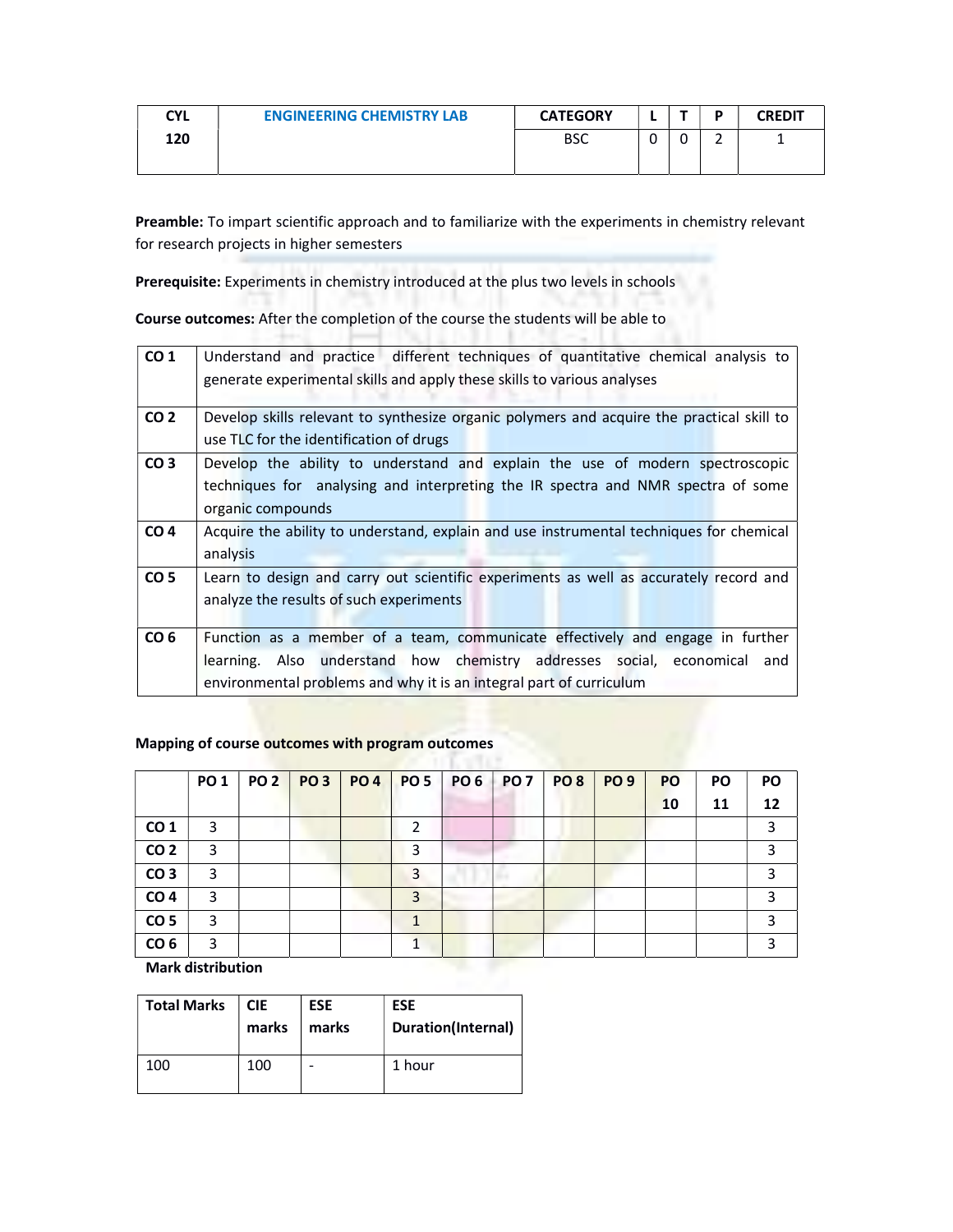#### Continuous Internal Evaluation Pattern:

| End Semester Examination Pattern: Written Objective Examination of one hour |            |
|-----------------------------------------------------------------------------|------------|
| End semester examination (Internally by college)                            | : 30 marks |
| Class work/ Assessment/Viva-voce                                            | : 50 marks |
| Attendance                                                                  | : 20 marks |

# SYLLABUS

## LIST OF EXPERIMENTS (MINIMUM 8 MANDATORY)

- 1. Estimation of total hardness of water-EDTA method
- 2. Potentiometric titration
- 3. Determination of cell constant and conductance of solutions.
- 4. Calibration of pH meter and determination of pH of a solution
- 5. Estimation of chloride in water
- 6. Identification of drugs using TLC
- 7. Determination of wavelength of absorption maximum and colorimetric estimation of  $Fe<sup>3+</sup>$  in solution
- 8. Determination of molar absorptivity of a compound  $(KMnO<sub>4</sub>$  or any water soluble food colorant)
- 9. Synthesis of polymers (a) Urea-formaldehyde resin (b) Phenol-formaldehyde resin
- 10. Estimation of iron in iron ore
- 11. Estimation of copper in brass
- 12. Estimation of dissolved oxygen by Winkler's method
- 13. (a) Analysis of IR spectra (minimum 3 spectra) (b) Analysis of  ${}^{1}H$  NMR spectra minimum 3 spectra)
- 14. Flame photometric estimation of Na<sup>+</sup> to find out the salinity in sand
- 15. Determination of acid value of a vegetable oil
- 16. Determination of saponification of a vegetable oil

## Reference Books

- 1. G. Svehla, B. Sivasankar, "Vogel's Qualitative Inorganic Analysis", Pearson, 2012.
- 2. R. K. Mohapatra, "Engineering Chemistry with Laboratory Experiments", PHI Learning, 2017.
- 3. Muhammed Arif, "Engineering Chemistry Lab Manual", Owl publishers, 2019.
- 4. Ahad J., "Engineering Chemistry Lab manual", Jai Publications, 2019.
- 5. Roy K Varghese, "Engineering Chemistry Laboratory Manual", Crownplus Publishers, 2019.
- 6. Soney C George, Rino Laly Jose, "Lab Manual of Engineering Chemistry", S. Chand & Company Pvt Ltd, New Delhi, 2019.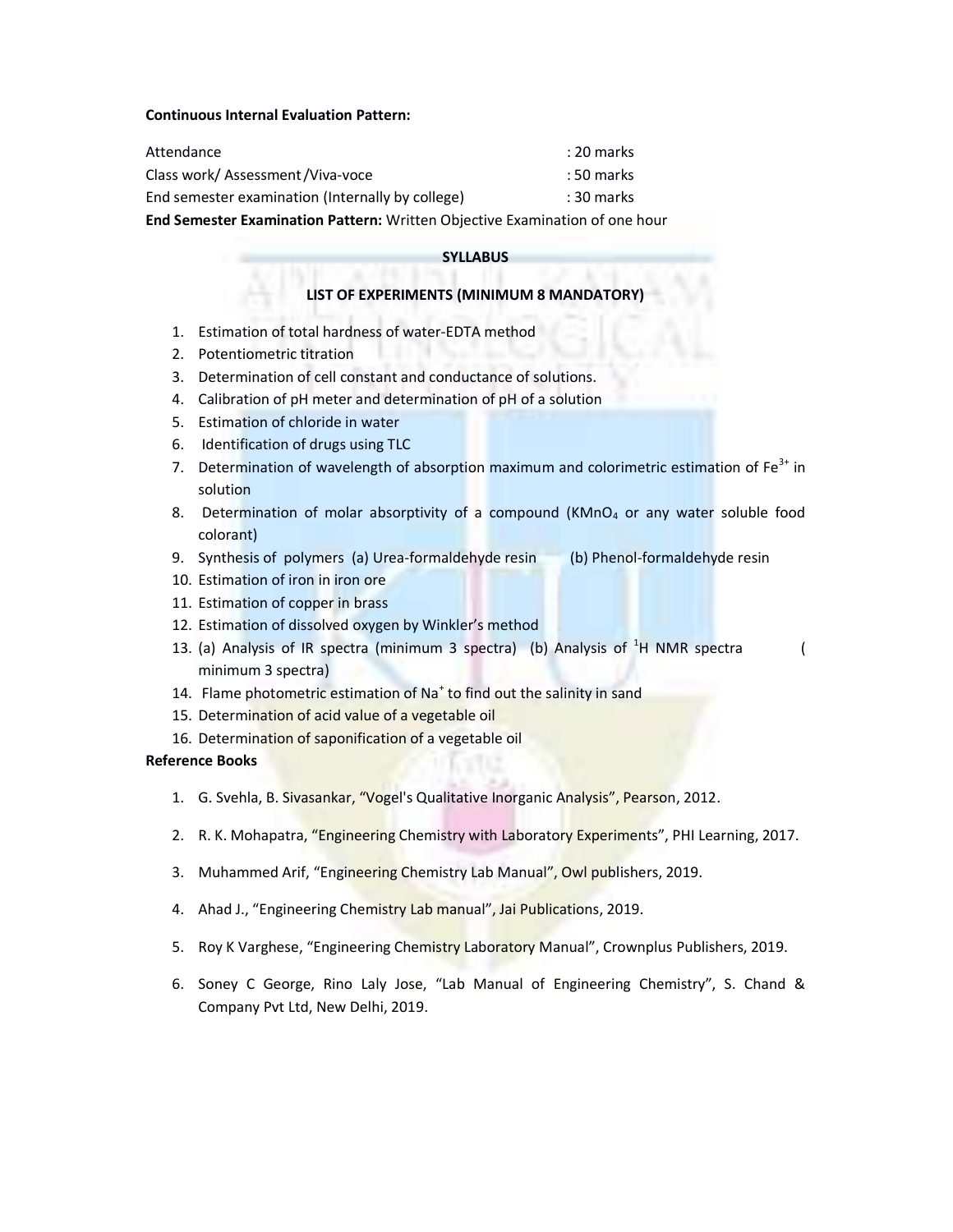| <b>ESL 130</b> | <b>ELECTRICAL &amp;</b><br><b>ELECTRONICS WORKSHOP</b> | <b>CATEGORY</b> |  |   | <b>CREDIT</b> | <b>YEAR OF</b><br><b>INTRODUCTION</b> |
|----------------|--------------------------------------------------------|-----------------|--|---|---------------|---------------------------------------|
|                |                                                        | ESC             |  | - |               | 2019                                  |

Preamble: Electrical Workshop is intended to impart skills to plan and carry out simple electrical wiring. It is essential for the practicing engineers to identify the basic practices and safety measures in electrical wiring.

# Prerequisite: NIL

Course Outcomes: After the completion of the course the student will be able to

| CO <sub>1</sub> | Demonstrate safety measures against electric shocks.                                            |  |  |  |  |  |  |  |  |  |  |
|-----------------|-------------------------------------------------------------------------------------------------|--|--|--|--|--|--|--|--|--|--|
| CO <sub>2</sub> | Identify the tools used for electrical wiring, electrical accessories, wires, cables, batteries |  |  |  |  |  |  |  |  |  |  |
|                 | and standard symbols                                                                            |  |  |  |  |  |  |  |  |  |  |
| CO <sub>3</sub> | Develop the connection diagram, identify the suitable accessories and materials necessary       |  |  |  |  |  |  |  |  |  |  |
|                 | for wiring simple lighting circuits for domestic buildings                                      |  |  |  |  |  |  |  |  |  |  |
| CO <sub>4</sub> | Identify and test various electronic components                                                 |  |  |  |  |  |  |  |  |  |  |
| CO <sub>5</sub> | Draw circuit schematics with EDA tools                                                          |  |  |  |  |  |  |  |  |  |  |
| CO <sub>6</sub> | Assemble and test electronic circuits on boards                                                 |  |  |  |  |  |  |  |  |  |  |
| CO <sub>7</sub> | Work in a team with good interpersonal skills                                                   |  |  |  |  |  |  |  |  |  |  |

# Mapping of course outcomes with program outcomes

|                 | <b>PO 1</b>    | <b>PO 2</b> | <b>PO3</b> | <b>PO 4</b>  | <b>PO 5</b>    | PO <sub>6</sub> | <b>PO 7</b> | PO <sub>8</sub> | PO <sub>9</sub> | PO                       | PO | PO            |
|-----------------|----------------|-------------|------------|--------------|----------------|-----------------|-------------|-----------------|-----------------|--------------------------|----|---------------|
|                 |                |             |            |              |                |                 |             |                 |                 | 10                       | 11 | 12            |
| CO <sub>1</sub> |                |             |            |              |                | $\overline{3}$  |             |                 |                 |                          |    | $\mathbf{1}$  |
| CO <sub>2</sub> | $\mathcal{L}$  |             |            |              |                |                 |             |                 |                 | 1                        |    |               |
| CO <sub>3</sub> | $\overline{2}$ |             |            | $\mathbf{1}$ |                | $\mathbf{1}$    |             | $\mathbf{1}$    | $\overline{2}$  | $\overline{\phantom{0}}$ |    | $\mathcal{P}$ |
| CO <sub>4</sub> | $\overline{3}$ |             |            |              |                |                 |             |                 |                 |                          |    | $\mathcal{L}$ |
| CO <sub>5</sub> | 3              |             |            |              | $\mathfrak{D}$ |                 |             |                 |                 |                          |    | $\mathcal{P}$ |
| CO <sub>6</sub> | 3              |             |            |              | $\mathcal{P}$  |                 |             |                 |                 |                          |    | $\mathbf{1}$  |
| CO <sub>7</sub> |                |             |            |              |                |                 |             |                 | 3               | $\mathcal{P}$            |    | $\mathcal{P}$ |

| <b>Total Marks</b> | <b>CIE</b> | <b>ESE</b> | <b>ESE</b><br>Duration(Internal) |
|--------------------|------------|------------|----------------------------------|
| 100                | 100        |            | 1 hour                           |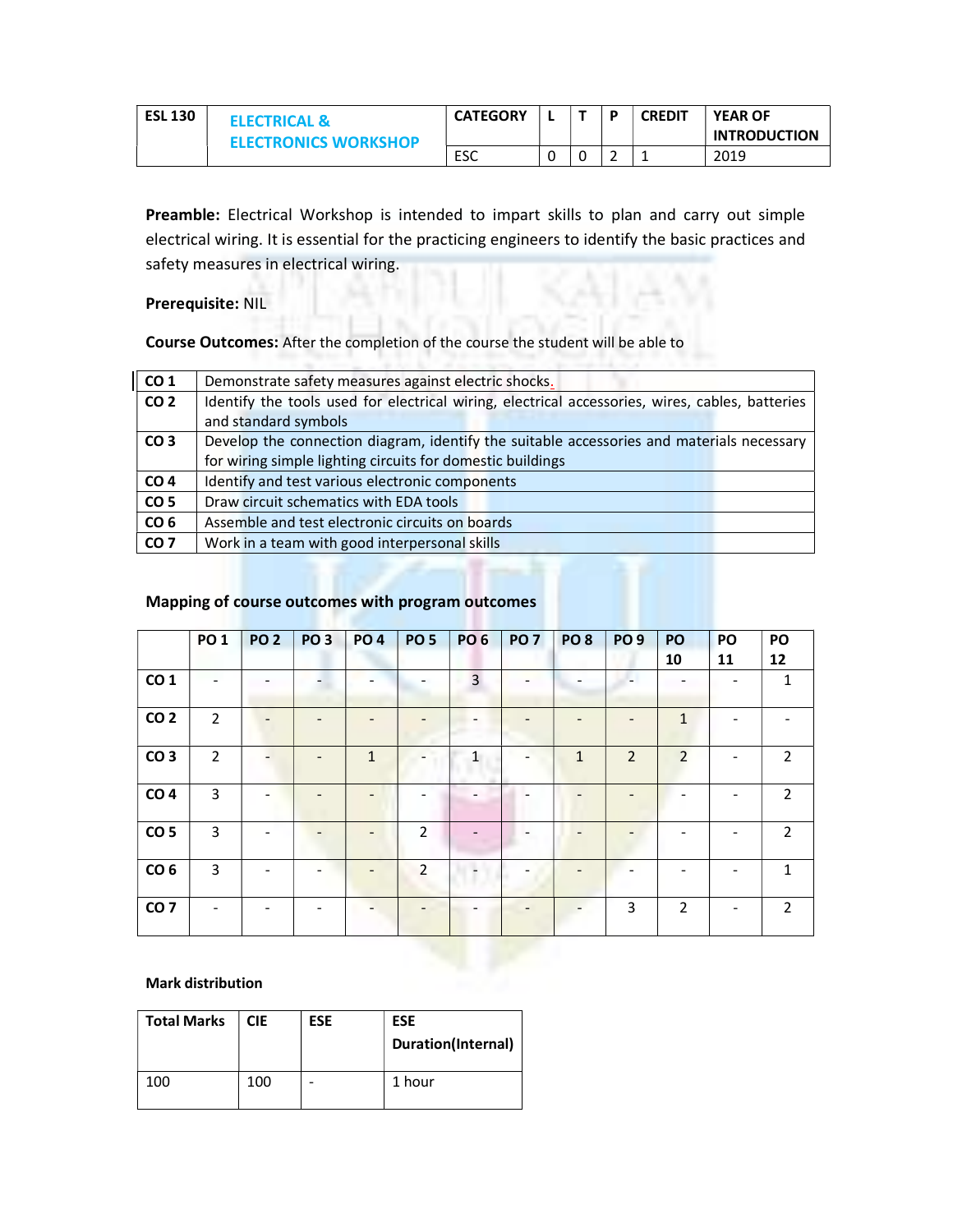### Continuous Internal Evaluation Pattern:

| Attendance                                       | $: 20$ marks |
|--------------------------------------------------|--------------|
| Class work/Assessment/Viva-voce                  | : 50 marks   |
| End semester examination (Internally by college) | : 30 marks   |

End Semester Examination Pattern: Written Objective Examination of one hour

**Syllabus** 

PART 1

## ELECTRICAL

## List of Exercises / Experiments

1. a) Demonstrate the precautionary steps adopted in case of Electrical shocks.

b)Identify different types of cables, wires, switches, fuses, fuse carriers, MCB, ELCB and MCCB with ratings.

- 2. Wiring of simple light circuit for controlling light/ fan point (PVC conduit wiring)
- 3. Wiring of light/fan circuit using Two way switches . (Staircase wiring)
- 4. Wiring of Fluorescent lamps and light sockets (6A) with a power circuit for controlling power device. (16A socket)
- 5. Wiring of power distribution arrangement using single phase MCB distribution board with ELCB, main switch and Energy meter.
- 6. a)Identify different types of batteries with their specifications.

b)Demonstrate the Pipe and Plate Earthing Schemes using Charts/Site Visit.

# PART II

# **ELECTRONICS**

## List of Exercises / Experiments (Minimum of 7 mandatory)

1. Familiarization/Identification of electronic components with specification (Functionality, type, size, colour coding, package, symbol, cost etc. [Active, Passive, Electrical, Electronic, Electro-mechanical, Wires, Cables, Connectors, Fuses, Switches, Relays, Crystals, Displays, Fasteners, Heat sink etc.)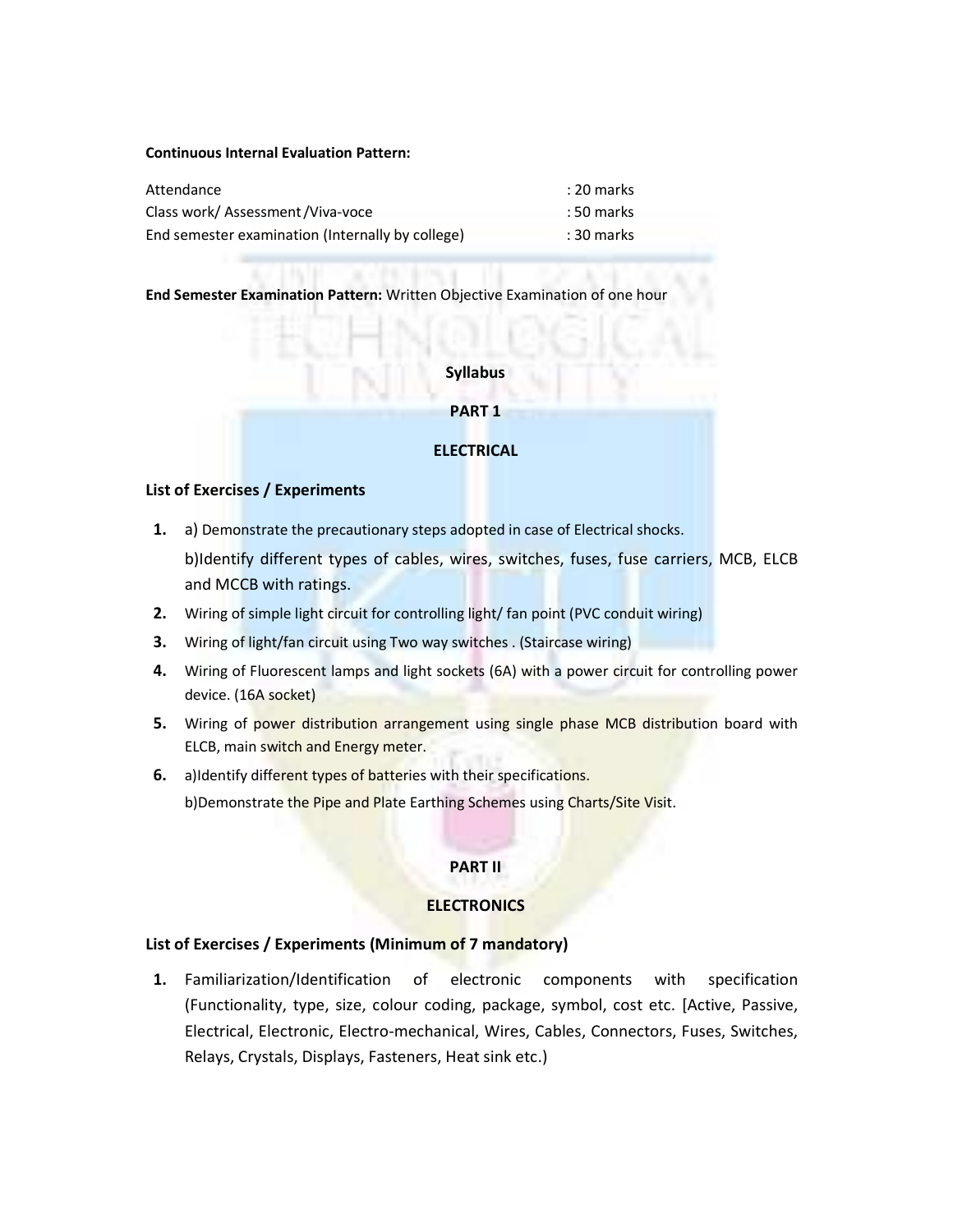- 2. Drawing of electronic circuit diagrams using BIS/IEEE symbols and introduction to EDA tools (such as Dia or XCircuit), Interpret data sheets of discrete components and IC's, Estimation and costing.
- 3. Familiarization/Application of testing instruments and commonly used tools. [Multimeter, Function generator, Power supply, DSO etc.] [Soldering iron, Desoldering pump, Pliers, Cutters, Wire strippers, Screw drivers, Tweezers, Crimping tool, Hot air soldering and de- soldering station etc.]
- 4. Testing of electronic components [Resistor, Capacitor, Diode, Transistor and JFET using multimeter.]
- 5. Inter-connection methods and soldering practice. [Bread board, Wrapping, Crimping, Soldering - types - selection of materials and safety precautions, soldering practice in connectors and general purpose PCB, Crimping.]
- 6. Printed circuit boards (PCB) [Types, Single sided, Double sided, PTH, Processing methods, Design and fabrication of a single sided PCB for a simple circuit with manual etching (Ferric chloride) and drilling.]
- 7. Assembling of electronic circuits using SMT (Surface Mount Technology) stations.
- 8. Assembling of electronic circuit/system on general purpose PCB, test and show the functioning (Any Two circuits).
	- 1. Fixed voltage power supply with transformer, rectifier diode, capacitor filter, zener/IC regulator.
	- 2. Square wave generation using IC 555 timer in IC base.
	- 3. Sine wave generation using IC 741 OP-AMP in IC base.
	- 4. RC coupled amplifier with transistor BC107.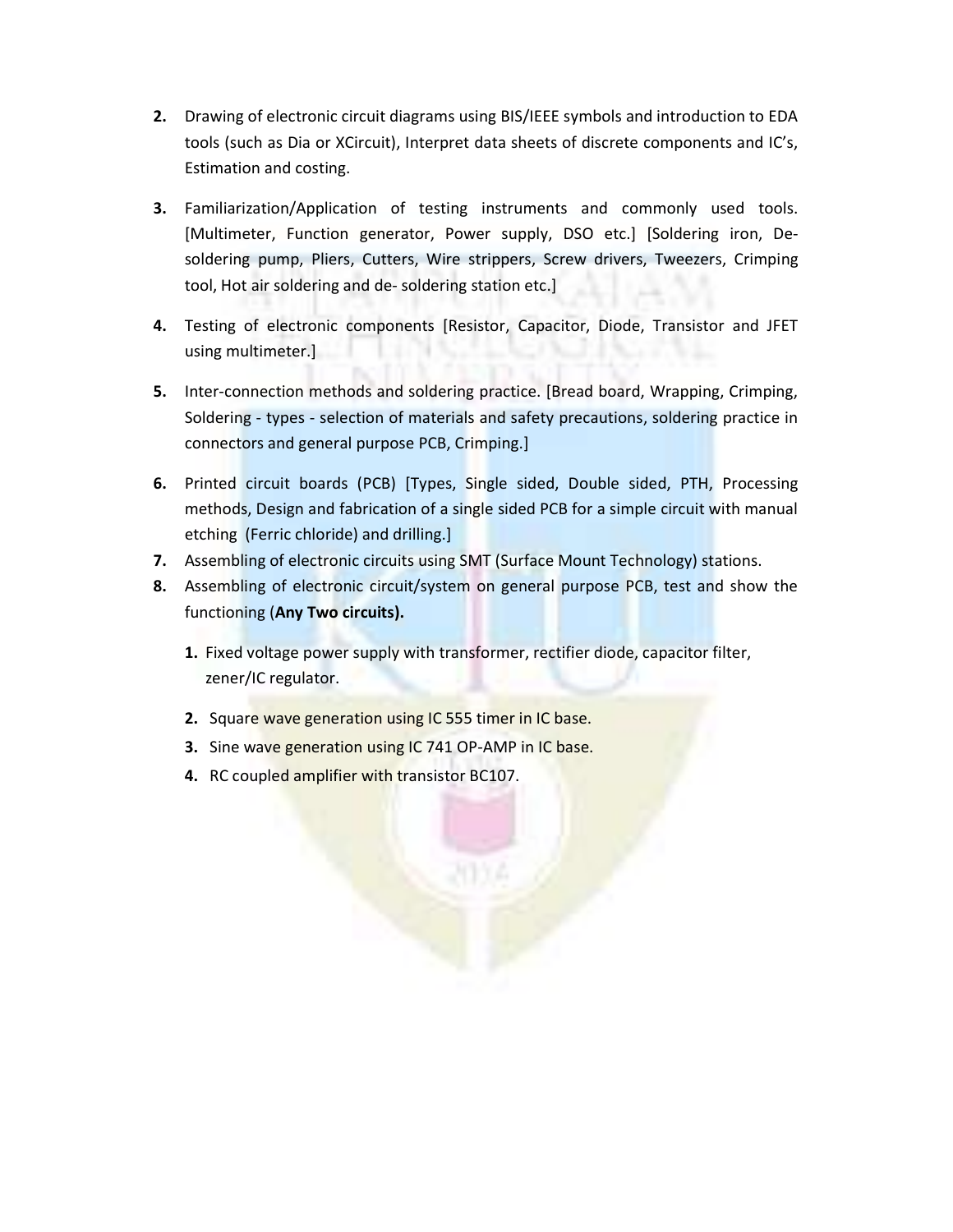| ESL<br>120 | <b>CIVIL &amp; MECHANICAL</b><br><b>WORKSHOP</b> | <b>CATEGORY</b> |  |   | <b>CREDIT</b> | <b>YEAR OF</b><br><b>INTRODUCTION</b> |
|------------|--------------------------------------------------|-----------------|--|---|---------------|---------------------------------------|
|            |                                                  |                 |  | - |               | 2019                                  |

Preamble: The course is designed to train the students to identify and manage the tools, materials and methods required to execute an engineering project. Students will be introduced to a team working environment where they develop the necessary skills for planning, preparing and executing an engineering project.

To enable the student to familiarize various tools, measuring devices, practices and different methods of manufacturing processes employed in industry for fabricating components.

## Prerequisite: None

Course Outcomes: After the completion of the course the student will be able to:

| <b>Course</b><br><b>Outcome</b> | <b>Course Outcome Description</b>                                                                                                                                                                                   |
|---------------------------------|---------------------------------------------------------------------------------------------------------------------------------------------------------------------------------------------------------------------|
| CO <sub>1</sub>                 | Name different devices and tools used for civil engineering measurements                                                                                                                                            |
| CO <sub>2</sub>                 | Explain the use of various tools and devices for various field measurements                                                                                                                                         |
| CO <sub>3</sub>                 | Demonstrate the steps involved in basic civil engineering activities like plot<br>measurement, setting out operation, evaluating the natural profile of land, plumbing<br>and undertaking simple construction work. |
| CO <sub>4</sub>                 | Choose materials and methods required for basic civil engineering activities like field<br>measurements, masonry work and plumbing.                                                                                 |
| CO <sub>5</sub>                 | Compare different techniques and devices used in civil engineering measurements                                                                                                                                     |
| CO <sub>6</sub>                 | Identify Basic Mechanical workshop operations in accordance with the material and<br>objects                                                                                                                        |
| CO <sub>7</sub>                 | Apply appropriate Tools and Instruments with respect to the mechanical workshop<br>trades                                                                                                                           |
| CO <sub>8</sub>                 | Apply appropriate safety measures with respect to the mechanical workshop trades                                                                                                                                    |

# Mapping of course outcomes with program outcomes:

|                 | <b>PO 1</b>   | PO <sub>2</sub> | <b>PO 3</b> | <b>PO 4</b> | <b>PO 5</b> | PO <sub>6</sub> | <b>PO 7</b> | PO <sub>8</sub> | PO <sub>9</sub> | <b>PO 10</b> | <b>PO 11</b> | <b>PO</b> |
|-----------------|---------------|-----------------|-------------|-------------|-------------|-----------------|-------------|-----------------|-----------------|--------------|--------------|-----------|
|                 |               |                 |             |             |             |                 |             |                 |                 |              |              | 12        |
| CO <sub>1</sub> | 1             |                 |             |             |             |                 |             |                 |                 |              |              |           |
| CO <sub>2</sub> |               |                 |             |             |             |                 |             |                 |                 |              |              |           |
| CO <sub>3</sub> |               |                 |             |             |             |                 |             |                 |                 |              |              |           |
| CO <sub>4</sub> |               |                 |             |             |             |                 |             |                 |                 |              |              |           |
| CO <sub>5</sub> |               | -               |             |             |             |                 |             |                 |                 |              |              |           |
| CO <sub>6</sub> | $\mathcal{P}$ |                 |             |             |             |                 |             |                 |                 |              |              |           |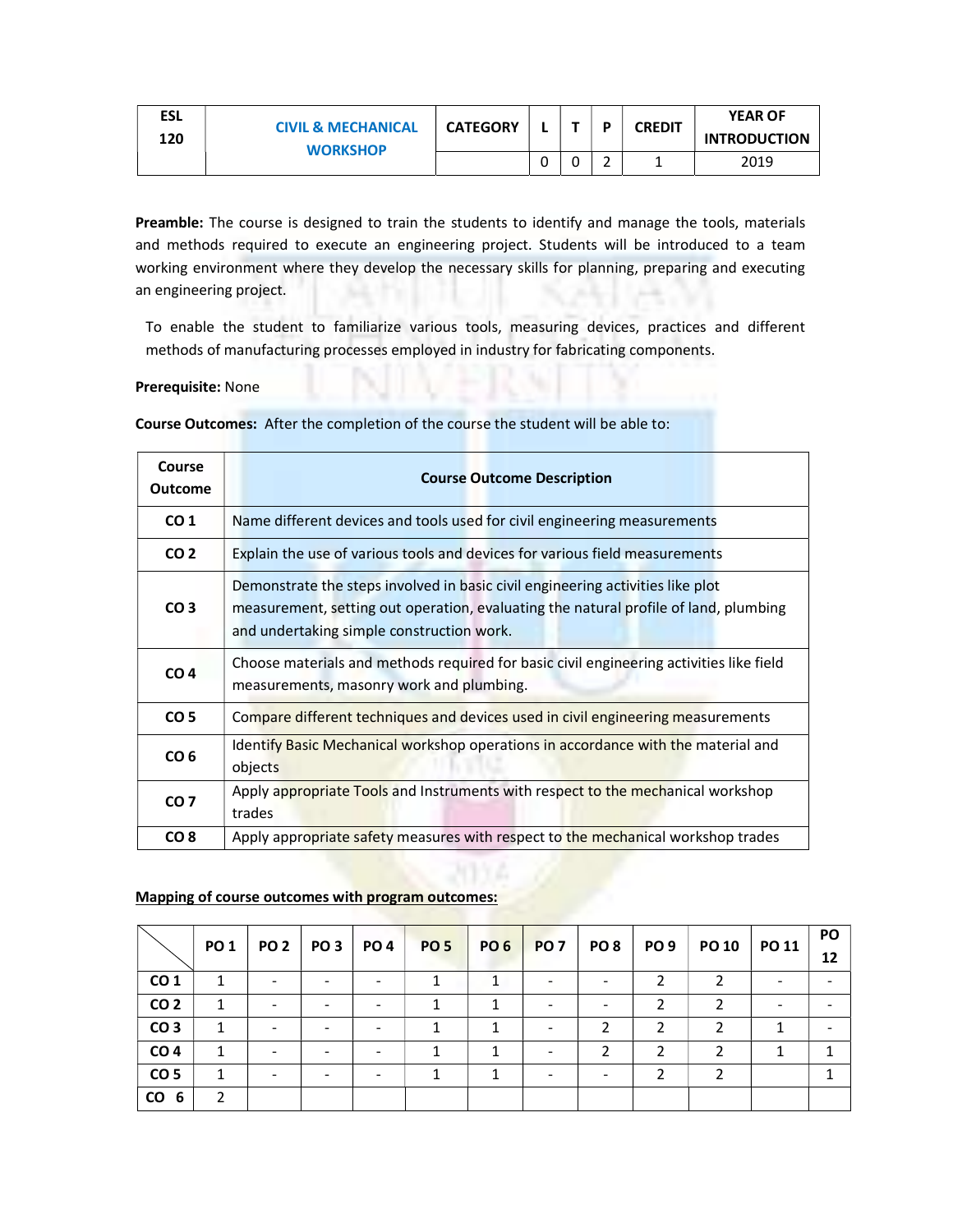| _ന<br>ີ |  |  |  |  |  |  |
|---------|--|--|--|--|--|--|
| CO 8    |  |  |  |  |  |  |

## Mark distribution

Assessment Procedure: Total marks allotted for the course is 100 marks. CIE shall be conducted for 70 marks and ESE for 30 marks. CIE should be done for the work done by the student and also viva voce based on the work done on each practical session. ESE shall be evaluated by written examination of one hour duration conducted internally by the institute.

## Continuous Internal Evaluation Pattern:

| Attendance                                       | : 20 marks |
|--------------------------------------------------|------------|
| Class work/Assessment/Viva-voce                  | : 50 marks |
| End semester examination (Internally by college) | : 30 marks |

End Semester Examination Pattern: Written Objective Examination of one hour

### SYLLABUS

## PART 1

## CIVIL WORKSHOP

| Exercise 1. | Calculate the area of a built-up space and a small parcel of land-Use standard<br>measuring tape and digital distance measuring devices                |
|-------------|--------------------------------------------------------------------------------------------------------------------------------------------------------|
| Exercise 2. | (a) Use screw gauge and vernier calliper to measure the diameter of a steel rod and<br>thickness of a flat bar                                         |
|             | (b) Transfer the level from one point to another using a water level                                                                                   |
|             | (c) Set out a one room building with a given plan and measuring tape                                                                                   |
| Exercise 3. | Find the level difference between any two points using dumpy level                                                                                     |
| Exercise 4. | (a) Construct a 1 $\frac{1}{2}$ thick brick wall of 50 cm height and 60 cm length using English<br>bond. Use spirit level to assess the tilt of walls. |
|             | (b) Estimate the number of different types of building blocks to construct this wall.                                                                  |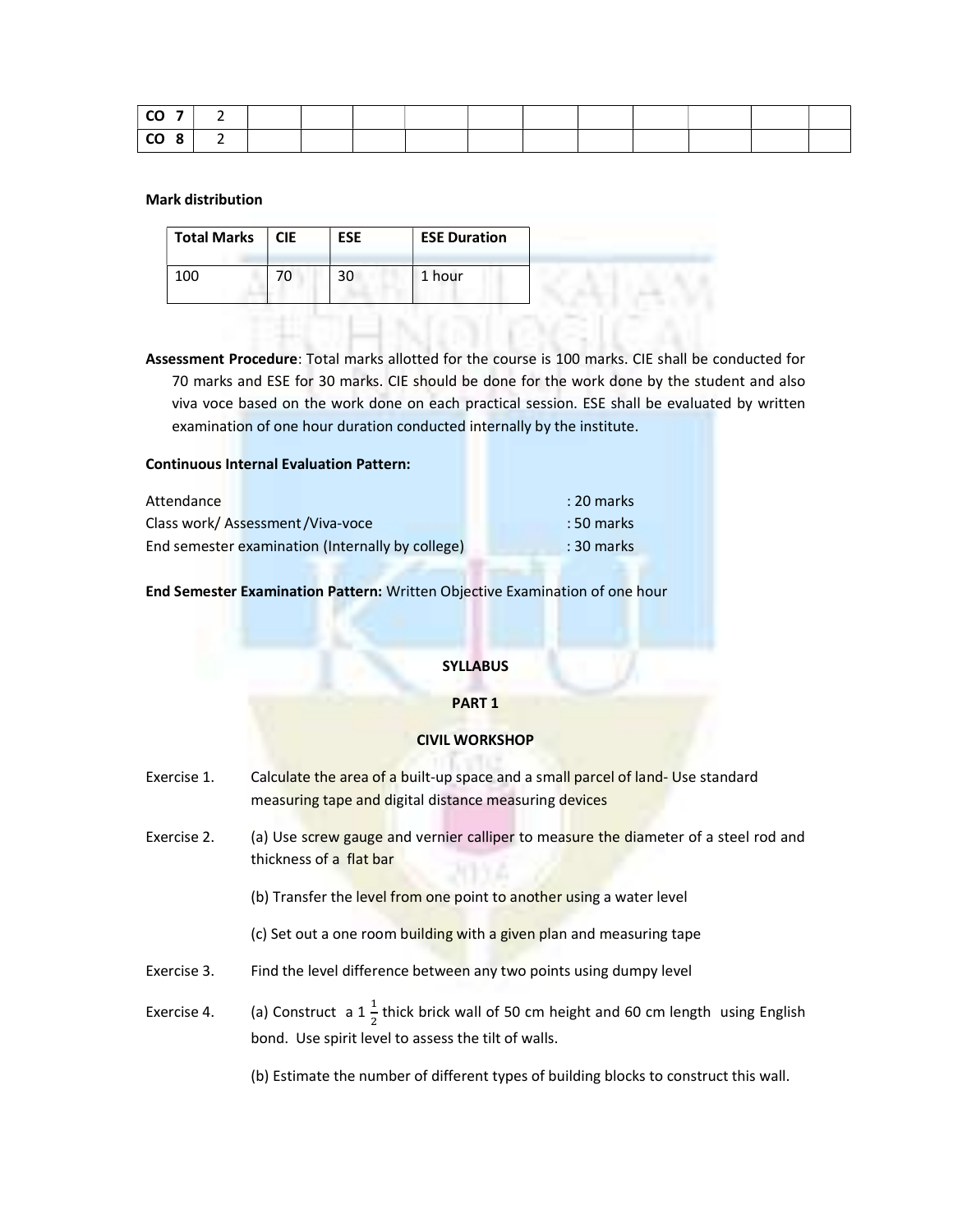Exercise 5. (a) Introduce the students to plumbing tools, different types of pipes, type of connections, traps, valves ,fixtures and sanitary fittings.

(b) Install a small rainwater harvesting installation in the campus

## Reference Books:

- 1. Khanna P.N, "Indian Practical Civil Engineering Handbook", Engineers Publishers.
- 2. Bhavikatti. S, "Surveying and Levelling (Volume 1)", I.K. International Publishing House
- 3. Arora S.P and Bindra S.P, " Building Construction", Dhanpat Rai Publications
- 4. S. C. Rangwala, "Engineering Materials," Charotar Publishing House.

## PART II

## MECHANICAL WORKSHOP

#### LIST OF EXERCISES

(Minimum EIGHT units mandatory and FIVE models from Units 2 to 8 mandatory)

UNIT 1:- General : Introduction to workshop practice, Safety precautions, Shop floor ethics, Basic First Aid knowledge.

Study of mechanical tools, components and their applications: (a) Tools: screw drivers, spanners, Allen keys, cutting pliers etc and accessories (b) bearings, seals, O-rings, circlips, keys etc.

UNIT 2:- Carpentry : Understanding of carpentry tools

Minimum any one model

1. T –Lap joint 2. Cross lap joint 3. Dovetail joint 4. Mortise joints

UNIT 3:- Foundry : Understanding of foundry tools

Minimum any one model

1.Bench Molding 2. Floor Molding 3. Core making 4. Pattern making

UNIT 4: - Sheet Metal : Understanding of sheet metal working tools

Minimum any one model

- 1. Cylindrical shape
- 2. Conical shape
- 3. Prismatic shaped job from sheet metal
- UNIT 5: Fitting : Understanding of tools used for fitting

Minimum any one model

- 1. Square Joint
- 2. V- Joint
- 3. Male and female fitting
- UNIT 6: Plumbing : Understanding of plumbing tools, pipe joints

Any one exercise on joining of pipes making use of minimum three types of pipe joints

UNIT 7: - Smithy: Understanding of tools used for smithy.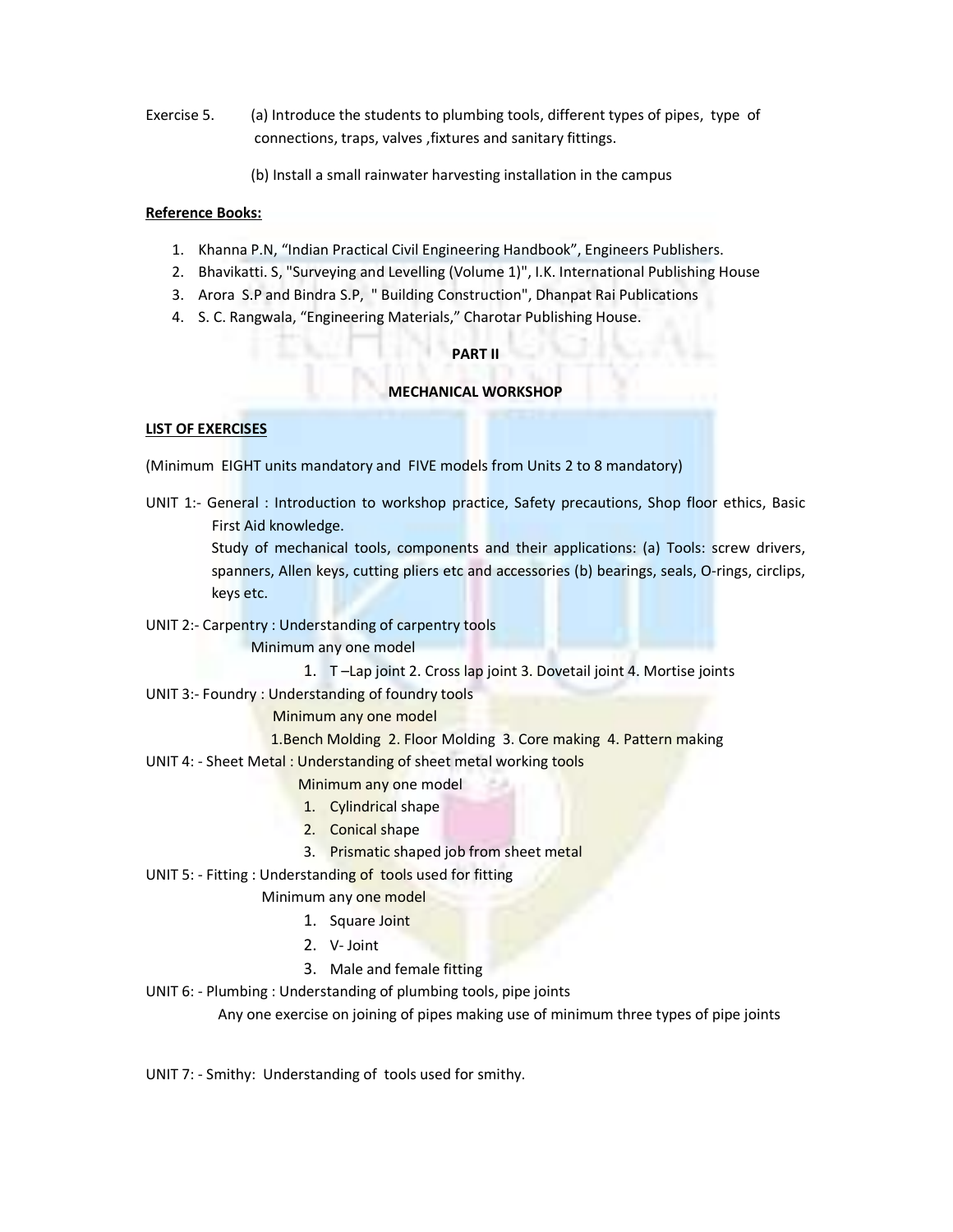Demonstrating the forge-ability of different materials (MS, Al, alloy steel and cast steels) in cold and hot states.

Observing the qualitative difference in the hardness of these materials

Minimum any one exercise on smithy

- 1. Square prism
- 2. Hexagonal headed bolt
- 3. Hexagonal prism
- 4. Octagonal prism

UNIT 8: -Welding: Understanding of welding equipments

Minimum any one welding practice

 Making Joints using electric arc welding. bead formation in horizontal, vertical and over head positions

UNIT 9: - Assembly: Demonstration only

Dissembling and assembling of

- 1. Cylinder and piston assembly
- 2. Tail stock assembly
- 3. Bicycle
- 4. Pump or any other machine

UNIT 10: - Machines: Demonstration and applications of the following machines

Shaping and slotting machine; Milling machine; Grinding Machine; Lathe; Drilling Machine.

UNIT 11: - Modern manufacturing methods: Power tools, CNC machine tools, 3D printing, Glass cutting.

## Course Contents and Lecture Schedule:

| No            | <b>Topic</b>                                                                                                                                                                                              | <b>No of Sessions</b> |
|---------------|-----------------------------------------------------------------------------------------------------------------------------------------------------------------------------------------------------------|-----------------------|
| $\mathbf{1}$  | <b>INTRODUCTION</b>                                                                                                                                                                                       |                       |
|               | Workshop practice, shop floor precautions, ethics and First Aid<br>knowledge.                                                                                                                             |                       |
| 1.1           | Studies of mechanical tools, components and their applications: (a)<br>Tools: screw drivers, spanners, Allen keys, cutting pliers etc and<br>accessories (b) bearings, seals, O-rings, circlips, keys etc |                       |
| $\mathcal{P}$ | <b>CARPENTRY</b>                                                                                                                                                                                          |                       |
| 2.1           | Understanding of carpentry tools and making minimum one model                                                                                                                                             | 2                     |